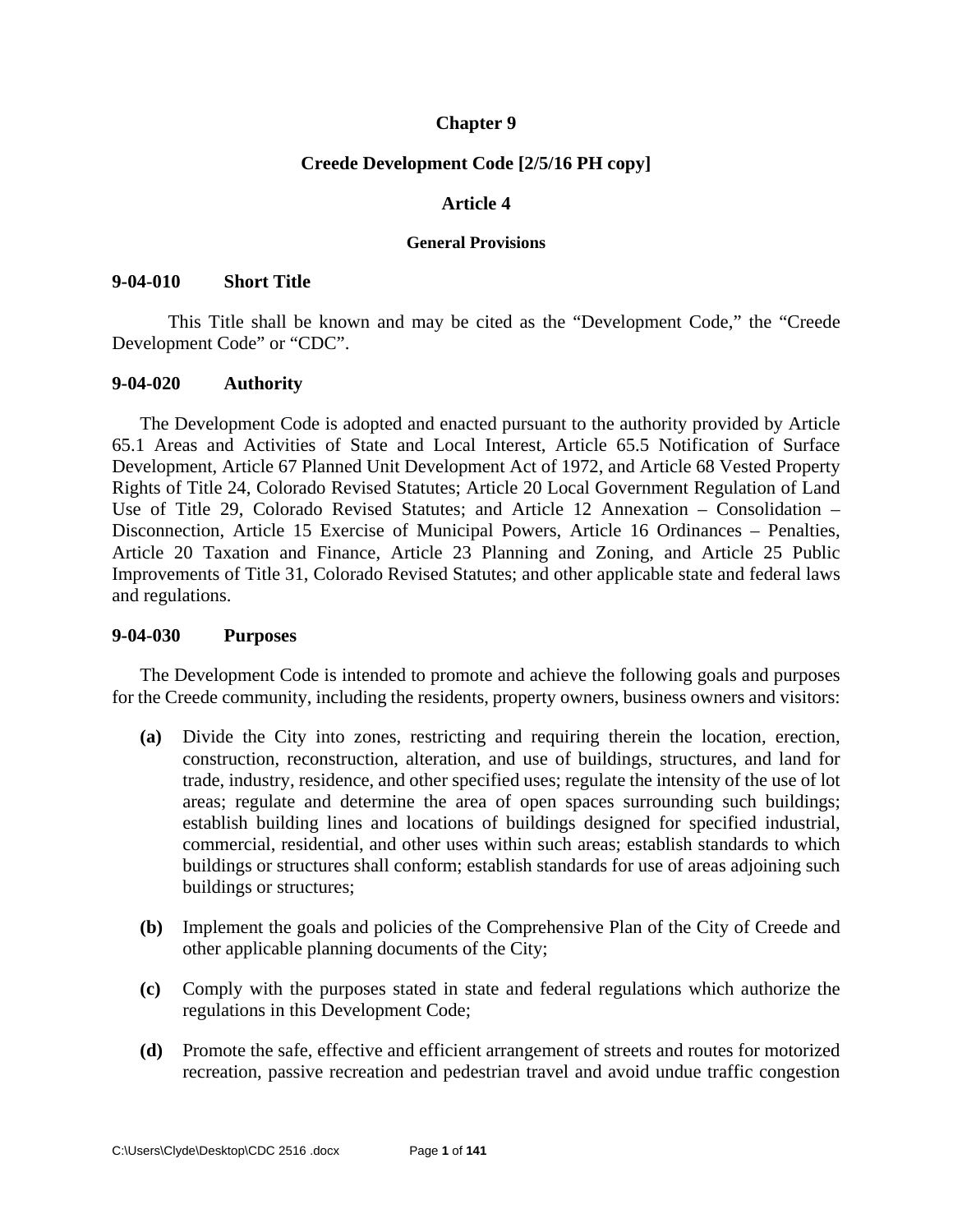and degradation of the level of service provided by streets and roadways, and enhance effective, attractive and economical pedestrian opportunities;

- **(e)** Promote the design of new developments to relate to the City's historic development pattern;
- **(f)** Promote compact, well-defined neighborhoods that reinforce and enhance the City's character, and foster a sense of community;

#### **(g)** Promote adequate day light, air, landscaping and open space;

- **(h)** Provide a planned and orderly use of land, protection of the environment, and preservation of viability, all to conserve the value of the investments of the people of the Creede community and encourage a high quality of life and the most appropriate use of land throughout the municipality;
- **(i)** Prevent the inefficient use of land; avoid increased demands on public services and facilities which exceed capacity or degrade the level of service for existing residents; provide for phased development of government services and facilities which maximizes efficiency and optimizes costs to taxpayers and users; and promote sufficient, economical and high-quality provision of all public services and public facilities, including but not limited to water, sewage, schools, libraries, police, parks, recreation, open space, and medical facilities;
- **(j)** Minimize the risk of damage and injury to people, structures and public infrastructure created by wild fire, avalanche, unstable slopes, rock fall, mudslides, flood danger and other natural hazards;

### **(k)** Do our practical best to meet Federal Clean Air Standard;

- **(l)** Sustain water sources by maintaining the natural watershed, preventing accelerated erosion, reducing runoff and consequent sedimentation, eliminating pollutants introduced directly into streams, and enhancing public access to recreational water sources;
- **(m)** Maintain the natural scenic beauty of Mineral County in order to preserve areas of historical and archaeological importance, provide for adequate open spaces, preserve scenic views, provide recreational opportunities, sustain the tourist-based economy;
- **(n)** Promote architectural design which is compatible, functional, practical and complimentary to Creede's mountain environment, artistic vibe, and historic character, including but not limited to use of materials, scale, arrangement of fenestration, entries, and roof lines, and use of decorative architectural elements;
- **(o)** Do the city's practical best to achieve innovation and advancement in design of the built environment to improve efficiency, reduce energy consumption, reduce emission of pollutants, reduce consumption of non-renewable natural resources, and attain sustainability;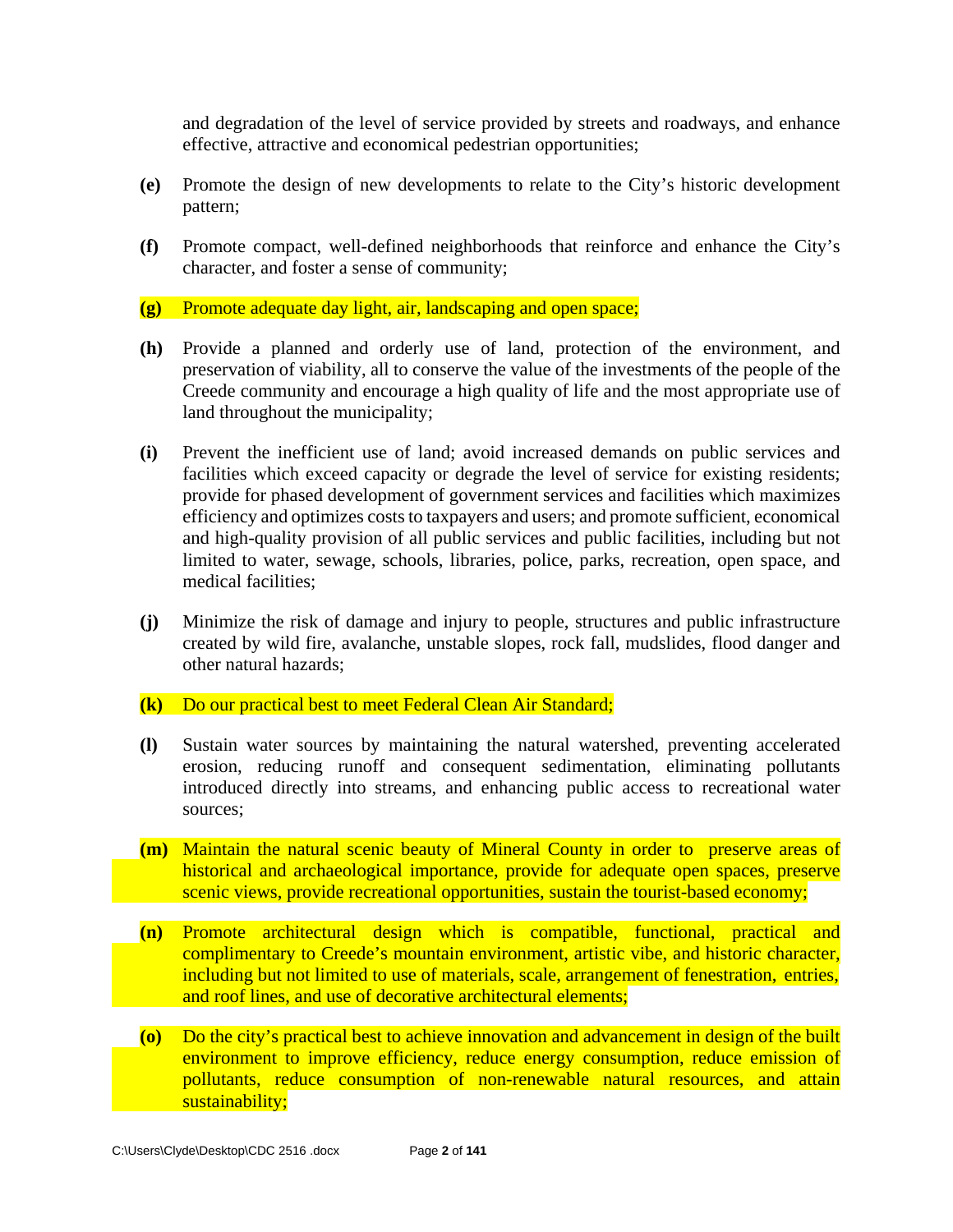- **(p)** Achieve a diverse range of attainable housing which meets the housing needs created by jobs in the City of Creede, provides a range of housing types and price points to serve a complete range of life stages, and promotes a balanced, diverse, and stable full time residential community which is balanced with the visitor economy;
- **(q)** Promote quality real estate investments by disclosing risks, taxes and fees; by incorporating practical and comprehensible legal arrangements; and by promoting accuracy in investment expectations; and,
- **(r)** Promote the health, safety, and welfare of the Creede community.

# **9-04-040 Interpretation**

- **(a) Conflict of Laws.** In their interpretation and application, the provisions of this Development Code shall be held to be minimum requirements for the promotion of the public health, safety and welfare. Whenever the requirements of this Development Code are more or less restrictive than the requirement of any other lawfully adopted rules, regulations or ordinances, including any applicable state or federal regulations, the more restrictive regulation or the regulation imposing the higher standards shall govern.
- **(b) Meanings and Intent.** All provisions, terms, phrases, and expressions contained in this Development Code shall be construed according to the stated purposes in this Development Code. All provisions, terms, phrases, and expressions contained in this Development Code shall be construed according to the general purposes set forth in §9- 04-030 and the specific purpose statements set forth throughout this Development Code. The stated purpose in a specific section of this Development Code shall control over the general purposes stated in §9-04-030 to the extent of any conflict in the stated purposes.
- **(c) Headings, Illustrations, and Text.** In the event of a conflict or inconsistency between the text of this Development Code and any heading, caption, figure, illustration, table, or map, the text shall control.
- **(d) Lists and Examples.** Unless otherwise specifically indicated, lists of items or examples that use terms such as "for example," "including," and "such as," or similar language are intended to provide examples and shall not be interpreted as exhaustive lists of all possibilities or requirements.
- **(e) References to Other Regulations/Publications.** Whenever reference is made to a resolution, ordinance, statute, regulation, or document, it shall be construed as a reference to the most recent edition of such regulation, resolution, ordinance, statute, regulation, or document, unless otherwise specifically stated.
- **(f) Delegation of Authority.** Any act authorized by this Development Code to be carried out by a specific official of the City may be carried out by a designee of such official. The Board of Trustees, in open session, shall be authorized to carry out any act or designate any official to carry out any act authorized by this Development Code.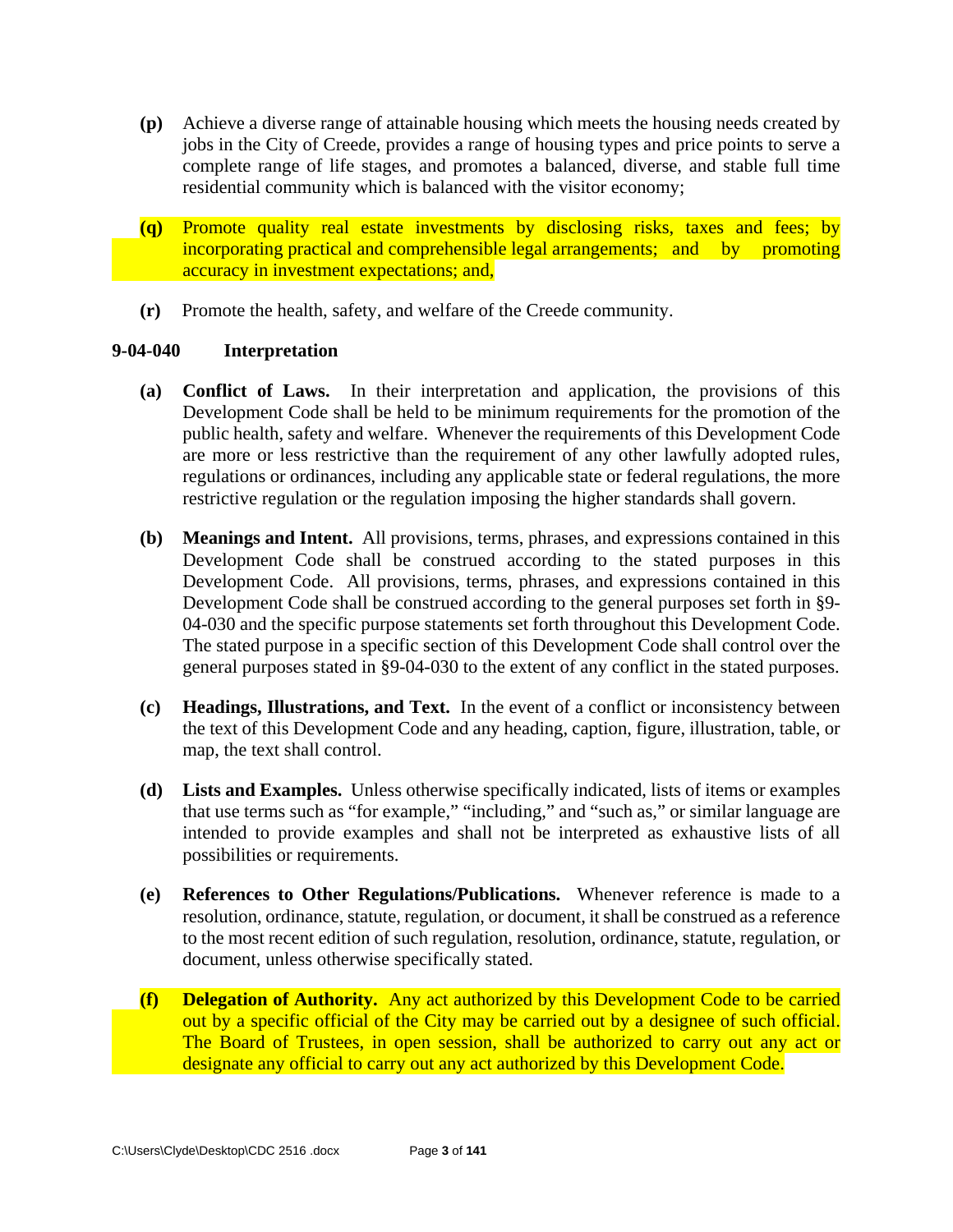- **(g) Technical and Nontechnical Terms.** Words and phrases not otherwise defined in this Development Code shall be construed according to the common and approved usage of the language. Technical words and phrases not otherwise defined in this Chapter 9 which may have acquired a particular and appropriate meaning in law shall be construed and understood according to such meaning. The most recent version of Webster's Dictionary or the most recent version of Black's Law Dictionary may be used to interpret the definition of a word or phrase not defined in this Development Code.
- **(h) Public Officials and Agencies.** All public officials, bodies, and agencies to which references are made are those of the City of Creede unless otherwise indicated.
- **(i) Mandatory and Discretionary Terms.** The words "shall," "must," or "will" are always mandatory, and the words "may" or "should" are always discretionary.
- **(j) Conjunctions.** Unless the context clearly suggests the contrary, conjunctions shall be interpreted as follows:
	- **(1)** "And" indicates that all connected items, provisions, or events shall apply: and
	- **(2)** "Or" indicates that one or more of the connected items, conditions, provisions, or events shall apply.
- **(k) Tenses and Plurals.** Words used in one tense (past, present, or future) include all other tenses, unless the context clearly indicates the contrary. The singular shall include the plural, and the plural shall include the singular.
- **(l) Relationship to Third Party Agreement.** The Development Code is not intended to repeal, abrogate, annul, or in any way impair or interfere with existing provisions of private agreements or restrictive covenants running with land. Where the Development Code imposes a greater restriction than that of any other law, contract, or deed, the provisions of the Development Code shall control. Nothing in the Development Code shall modify or repeal any private covenant or deed restriction, but such covenant or restriction shall not excuse any failure to comply with the Development Code. In no case shall the City be obligated to enforce the provisions of any easement, covenants, or agreements between private parties.
- **(m) Authority of City Manager to Interpret.** The City Manager, or his or her designee, has authority to render an interpretation or usage of terms used in this Development Code as applied to a specific development applications or activity or where such term or phrase is not defined in this Development Code. The City Manager shall use the rules of interpretation set forth in this Section and shall render interpretations in writing upon request. The written interpretation of the City Manager may be appealed to the Board of Adjustment in accordance with §9-16-140, *Appeal*.

### **9-04-050 Computation of Time**

This Section shall apply to the requirements and procedures of this Chapter 9. The time within which an act is required to be done shall be computed by excluding the first day and including the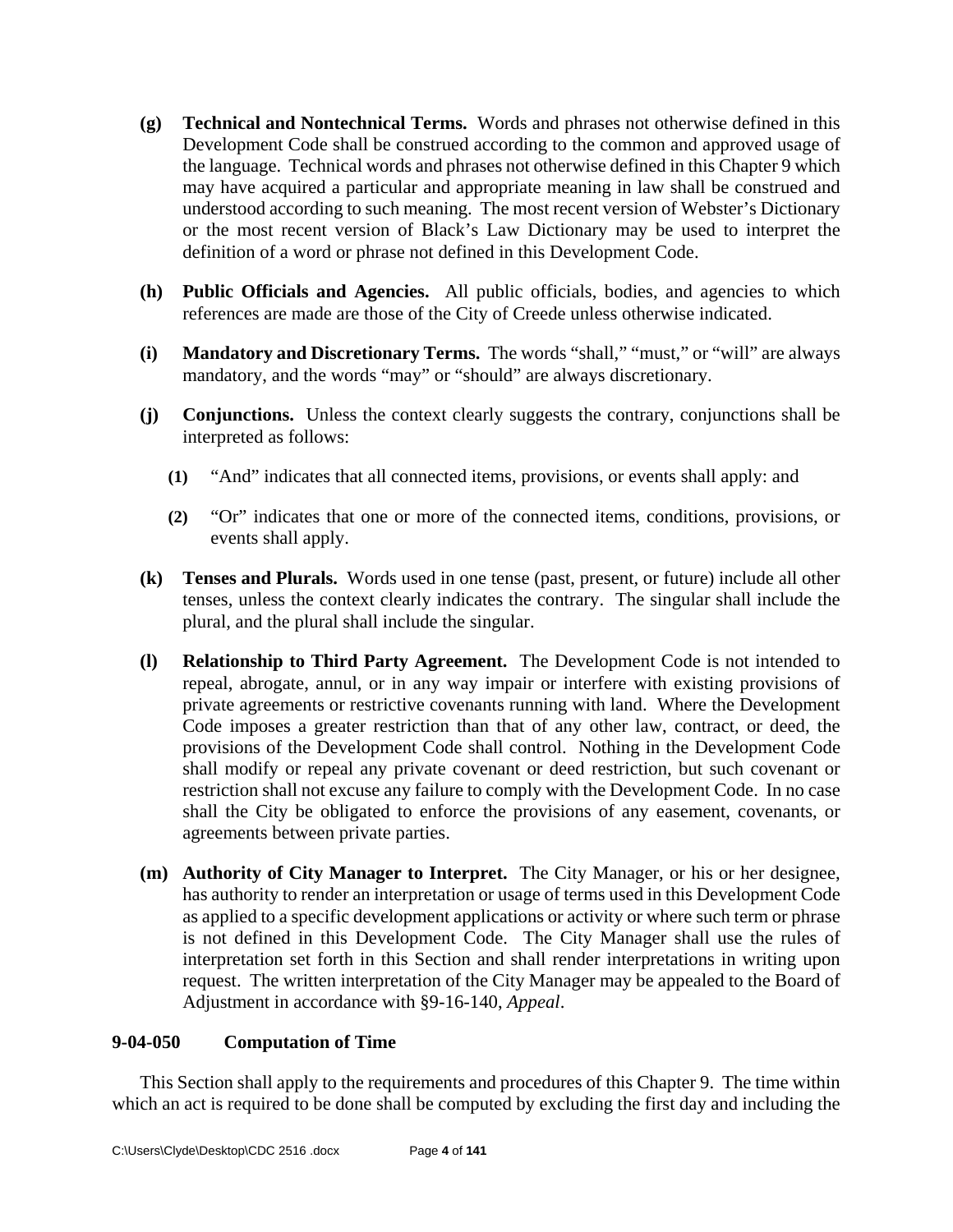last day. If the last day is a Saturday, Sunday, an official holiday recognized by the State of Colorado, or any official holiday recognized by the City of Creede, the last day shall be deemed to be the next day which is not a Saturday, Sunday or official holiday. The failure of the City to perform any act within the timeframe required for the City shall not be deemed to be an automatic approval by the City or a waiver of the City's ability to review an application for development for compliance with the applicable standards and regulations.

The following time-related words shall have the following meaning:

"Day" means a calendar day unless working day is specified.

"Week" means seven (7) calendar days.

"Month" means a calendar month.

"Year" means a calendar year, unless a fiscal year is indicated.

# **9-04-060 Applicability**

- **(a) Jurisdiction.** The Development Code shall be effective throughout the City of Creede's corporate boundaries. The City of Creede's planning jurisdiction includes all land within the City of Creede and the land within three miles of the City of Creede's corporate boundaries to the extent of the City's major street plan. A copy of a map showing the boundaries of the City of Creede and the area within the three mile planning jurisdiction shall be available for public inspection in the Creede Town Hall.
- **(b) Permit Requirement.** The Development Code establishes procedural and substantive rules for obtaining the necessary approval to develop land and construct buildings and structures. Development applications will be reviewed for compliance with the City of Creede's Comprehensive Plan, with the regulations and standards adopted in this Development Code, or with such regulations as are applicable in the Creede Municipal Code or state or federal law. Issuance of a building permit or grading permit is required prior to the commencement of any development in the City, including grading property or erecting, constructing, reconstructing, altering, moving, or changing the use of any building, structure, or improvement within the City. A permit shall not be issued until the plans for development of the proposed erection, construction, reconstruction, alteration, moving, use or grading fully conform to the land development regulations in effect at the time of submitting the permit.

# **9-04-070 Applicability to Public Agencies**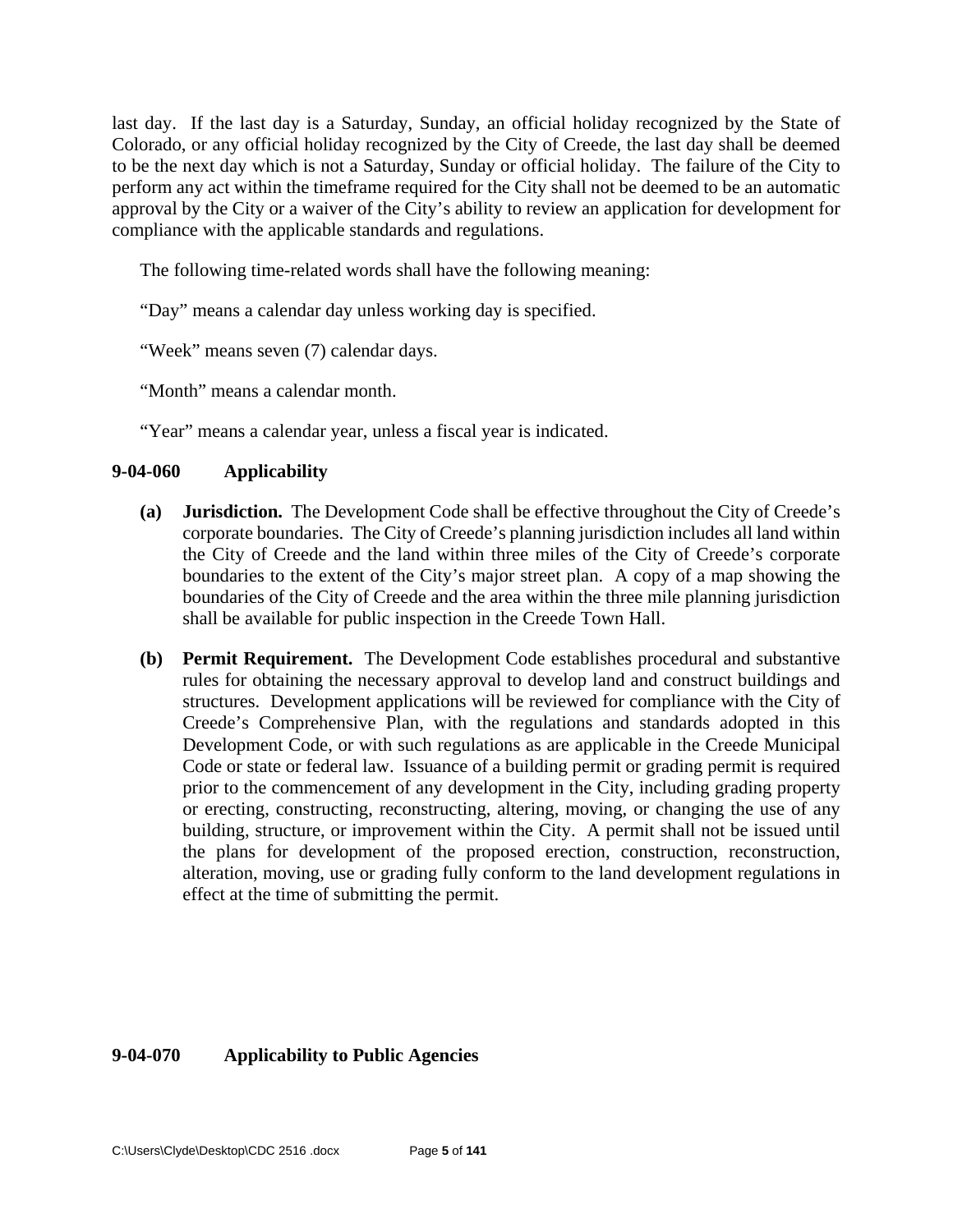The provisions of the Development Code shall apply to all public bodies, districts, and agencies of the federal, state, county, and municipal governments to the extent permitted by law.

## **9-04-080 Exemption for Essential Services**

The normal maintenance by public utilities, special districts, or municipal departments of underground, surface, or overhead electrical, television, steam, gas, fuel, water, sewer, or storm drainage transmission, collection, or distribution systems, including towers, poles, wires, mains, drains, sewers, pipes, conduits, cables, fire alarms and police call boxes, traffic signals, hydrants, and similar equipment in connection therewith are exempted from the application of this Development Code. Not included in the exemption granted by this Section is the construction or alteration by public utilities or special districts of any aboveground systems or improvements within the right-of-way pursuant to Article 2 of Chapter 11 of the Creede Municipal Code. Business offices and maintenance yards of such public utilities, special districts, or municipal departments are not included in the exemption granted by this section.

# **9-04-090 Relationship to Comprehensive Plan**

- **(a) Implementation.** It is the intention of the City that the Development Code implements the planning policies adopted in the *City of Creede Comprehensive Plan* (including related documents as all may be amended or updated from time to time as defined in Article 8) for the City of Creede and its extraterritorial planning area. This Development Code and any amendment to it may not be challenged on the basis of any alleged nonconformity with the Comprehensive Plan.
- **(b) Advisory Only.** Pursuant to C.R.S. 31-23-206 the Creede Comprehensive Plan is advisory only.

### **9-04-100 Fees**

- **(a) Fees.** Reasonable fees sufficient to cover the costs of administration, peer review by professionals qualified in fields relevant to development applications, inspection, publication of notice and similar matters will be charged to applicants for all development applications. The Board of Trustees may adopt, amend and update a schedule of fees by resolution. The City Manager may require additional fees when deemed necessary and reasonable based on the nature and character of the review required or where unusual issues are presented which may require additional review.
- **(b) Pass Through Accounts.** All development applications shall be treated as pass-through accounts whereby the Applicant shall be liable for all costs of review incurred by the City. Additional review fees may be requested if the initial amount designated in the Fee Schedule is not sufficient for the cost of application review. Upon request by the Applicant, the City shall provide an estimate of the cost for review of a development application. The City Manager may withhold processing and review of a development application where the Applicant has not provided sufficient fees to continue or complete the application review. The City shall return the balance of any unused application review fees when the application process is complete.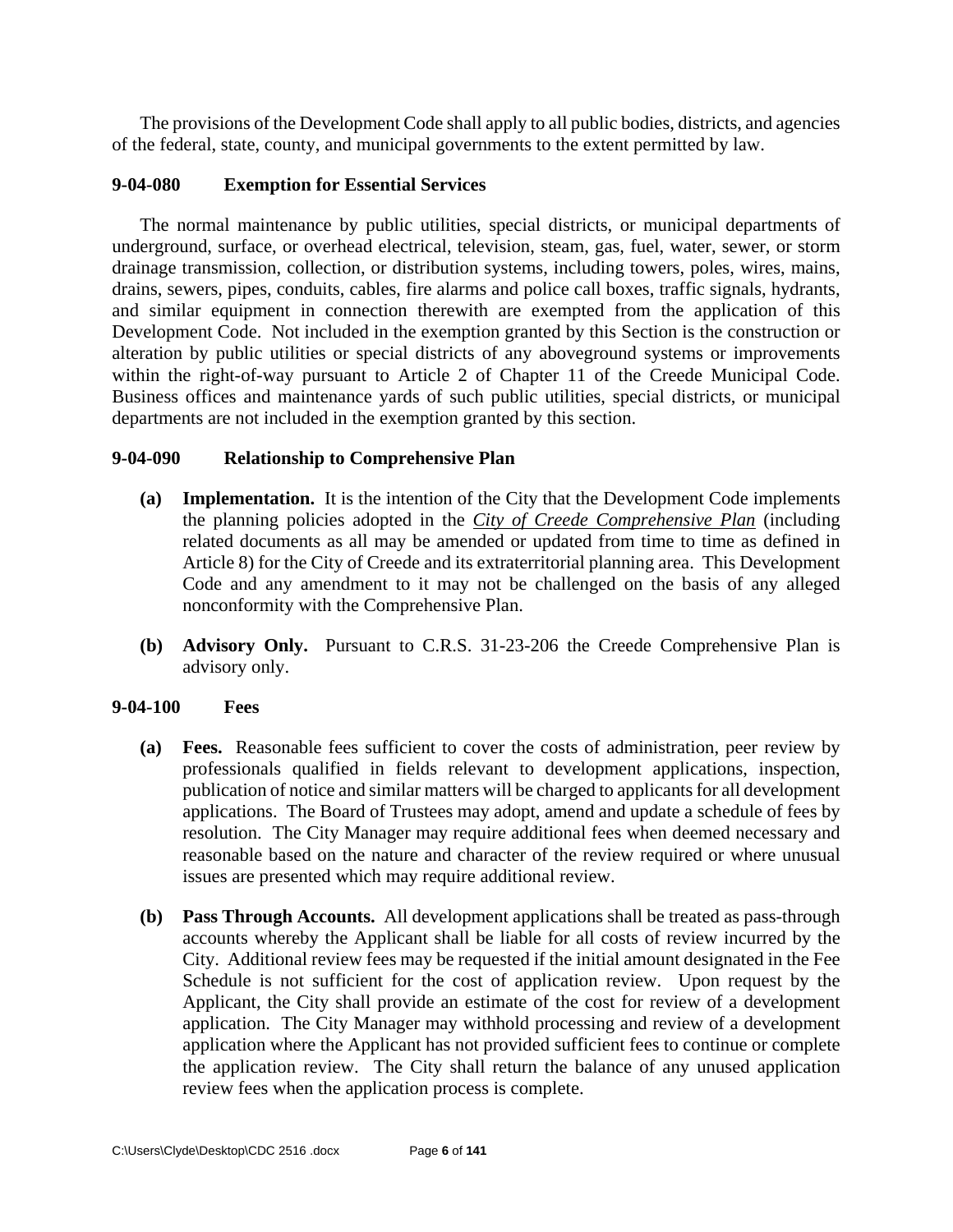- **(c) Payment In-Full Required.** All development applications shall be required to pay the City in full for all costs incurred for the review of a development application. Payment in full to the City of the costs incurred for development application review shall be a condition to each and every development application. The failure to pay the City in full for the costs incurred for development application review within thirty-five (35) days of final approval shall render any such approval null and void. The Board of Trustees may waive this requirement, reduce fees, or extend the time period for payment.
- **(d) Interest on Delinquent Fees.** Development application review fees and charges which are not paid within thirty (30) days of sending an invoice shall be deemed to be past due and shall bear interest at the rate one percent (1%) interest per month.
- **(e) Lien for Delinquent Fees.** All delinquent development application review fees and charges along with such interest that has accrued thereon shall be subject to a lien on the property which the development application concerned and all such delinquent charges may be certified to the Treasurer of Mineral County, Colorado and may be collected and paid over to the City of Creede by the Treasurer of Mineral County, Colorado in the same manner as taxes are as authorized by CRS §31-20-105.

### **9-04-110 Transition to Creede Development Code**

- **(a) Purpose.** The purpose of this Section is to clarify the status of properties with pending applications or recent approvals, as those terms are used below, and properties with outstanding violations, at the time of the adoption of the Development Code.
- **(b) Effective Date.** The provisions of the Development Code shall become effective on **April 1, 2016.** Development plans approved under previous regulations that received vested property rights by approval of the Board of Trustees shall be valid for the duration of that vested property right provided that all terms and conditions of such vested right approval are followed. Existing legal uses that may become nonconforming by adoption of this Code shall become legal nonconforming uses subject to the provisions of this Section.
- **(c) Violations Continue.** Any violation of the previous Creede Land Use Code, shall continue to be a violation under the Development Code and shall be subject to the penalties and enforcement in this Article.
- **(d) Preliminary Subdivision and PUD Approvals.** Preliminary subdivision and preliminary PUD approvals granted prior to the effective date of the Development Code shall be considered as approved pursuant to the Development Code. Preliminary subdivision and PUD approvals granted under the previous regulations shall be valid for two (2) years from the date of approval unless a vested right providing a longer period was granted by the Board of Trustees by ordinance. Extensions of preliminary subdivision plats and preliminary PUD plans may be granted in accordance with §9-16- 020(h). Failure to obtain a final plat or final planned unit development plan approval in the allowed time shall result in the expiration of the preliminary plan. Applications for final subdivision plat and final planned unit development plan shall follow application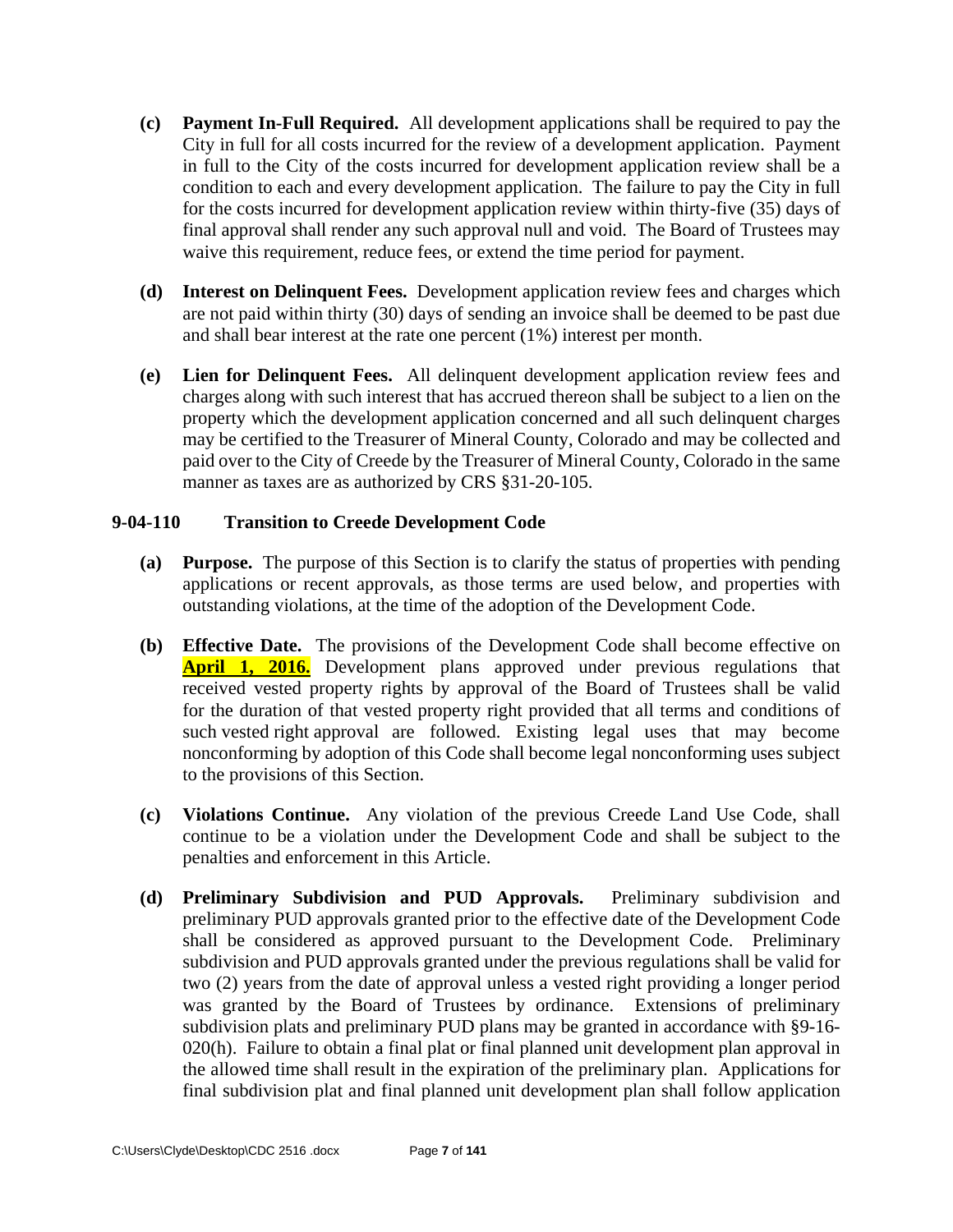submittal requirements and review procedures in this Development Code and shall be subject to the standards and review criteria in this Development Code provided that this Development Code shall not be so applied as to alter, impair, prevent, diminish, impose a moratorium on development, or otherwise delay the development or use of a site Creede.

- **(e) Future Subdivisions.** Large tracts or blocks of land contained within a recorded subdivision that were intended or designed for re-subdivision into smaller tracts, lots, or building sites when originally approved, shall comply with all provisions of the Development Code.
- **(f) Projects with Final Approval.** Development projects with final approval that are valid on **April 1, 2016** shall remain valid until their termination date. Projects with valid approvals or permits may be completed in conformance to the development standards in effect at the time of approval.
- **(g) Active Building Permits.** Any building or development for which a building permit was granted prior to **April 1,. 2016** shall be allowed to proceed to construction under the regulations in place when the building permit was issued. If the development for which the building permit is issued prior to **April 1, 2016** fails to comply with the time frames for development established for the building permit, the building permit shall expire and future development shall comply with the requirements of the Development Code.
- **(h) Violations, Enforcement, and Penalties.** A use, structure, or lot not lawfully existing at the time of the adoption of the Development Code is deemed lawful and conforming as of the effective date of the Development Code if it conforms to all of the requirements of the Development Code. Payment shall be required for any civil penalty assessed under the previous code, even if the original violation is no longer considered a violation under the Development Code.

### **9-04-120 Non-Conforming Uses and Structures**

- **(a) Intent.** Within the districts established by this zoning code, or amendments thereto that may be adopted, there may exist lots, structures and uses of land and structures, which were lawfully established before this Development Code was passed or amended, but which would be prohibited, regulated or restricted under the terms of this Development Code or by future amendment to the Development Code. It is the intent of this Section to permit these nonconformities to continue until they are removed, abandoned or more than fifty percent (50%) destroyed. It is the further intent of this Section that nonconforming structures and uses shall not be enlarged upon, expanded or extended, nor be used as grounds for adding other structures or uses prohibited elsewhere in the same district, except as provided in this section.
- **(b) Uses of Land.** Where at the time of the passage of this Development Code, or amendment thereof, lawful use of land existed which would not be permitted by the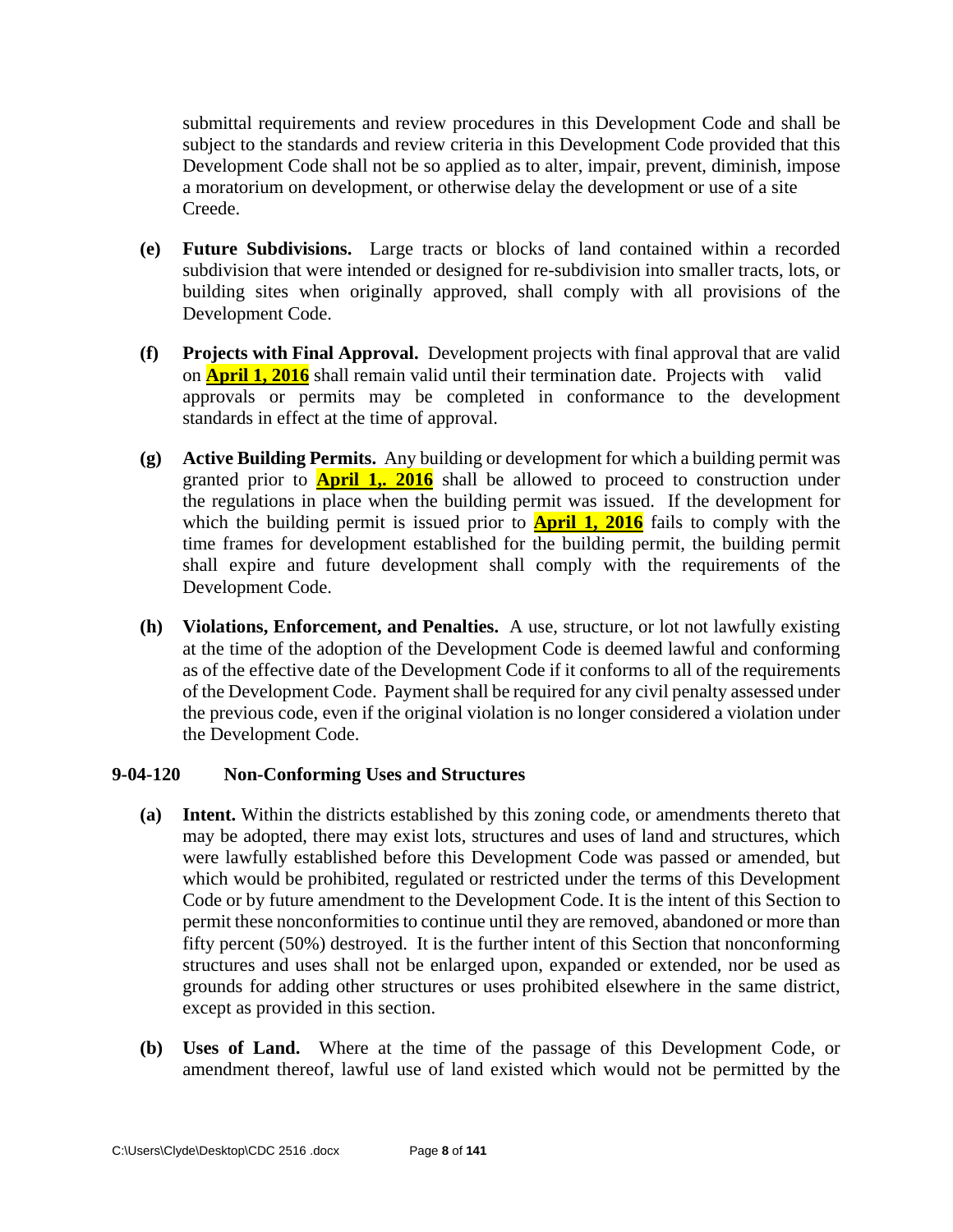regulations imposed by this Development Code, the use may be continued so long as it remains otherwise lawful, provided:

- **(1)** No such nonconforming use shall be enlarged or increased, nor extended to occupy greater area of land than was occupied at the effective date of adoption or amendment of this Development Code;
- **(2)** No such nonconforming use shall be moved in whole or in part to any portion of the lot or parcel other than that occupied by such use at the effective date of adoption or amendment of this Development Code;
- **(3)** Any such nonconforming use of land which ceases for any reason for a period of one hundred eighty (180) days shall be deemed abandoned, then any subsequent use of such land shall conform to the regulations specified by this Development Code for the district in which such land is located; and,
- **(4)** No additional structure, not conforming to the requirements of this Development Code, shall be erected in connection with such nonconforming use of land.
- **(c) Structures.** Where a lawful structure existed at the effective date of adoption or amendment of the Development Code that could not be built under the terms of this Development Code by reason of restrictions on area, lot coverage, height, location on the lot or other requirements concerning the structure, such structure may continue to exist so long as it remains otherwise lawful, subject to the following provisions:
	- **(1)** No such nonconforming structure may be enlarged or altered in a way which increases its nonconformity, but any structure or portion thereof may be altered to decrease its nonconformity;
	- **(2)** Should fifty percent (50%) or more of such nonconforming structures or nonconforming portion of a structure be destroyed by fire or other disaster it shall not be reconstructed except in conformity with the provisions of this zoning code unless a permit for repair or reconstruction of a damaged nonconforming structure is issued pursuant to sub-section (d) below;
	- **(3)** Should such structure be moved for any reason for any distance whatever, it shall thereafter conform to the regulations for the district in which it is located after having been moved; and
	- **(4)** Additions or alterations to a non-conforming structure which meet the requirements of the Development Code shall not be prohibited.
- **(d) Repair or Reconstruction of Nonconforming Structures.** Any repair or reconstruction of a non-conforming use, when in compliance with all requirements of the Development Code may result in a hardship or burden, the owner of a nonconforming structure which is damaged by fire or other disaster by more than fifty percent (50%) of its replacement cost may apply to the Planning and Zoning Commission (PZC) for a permit to repair or reconstruct the nonconforming structure. The decision of the PZC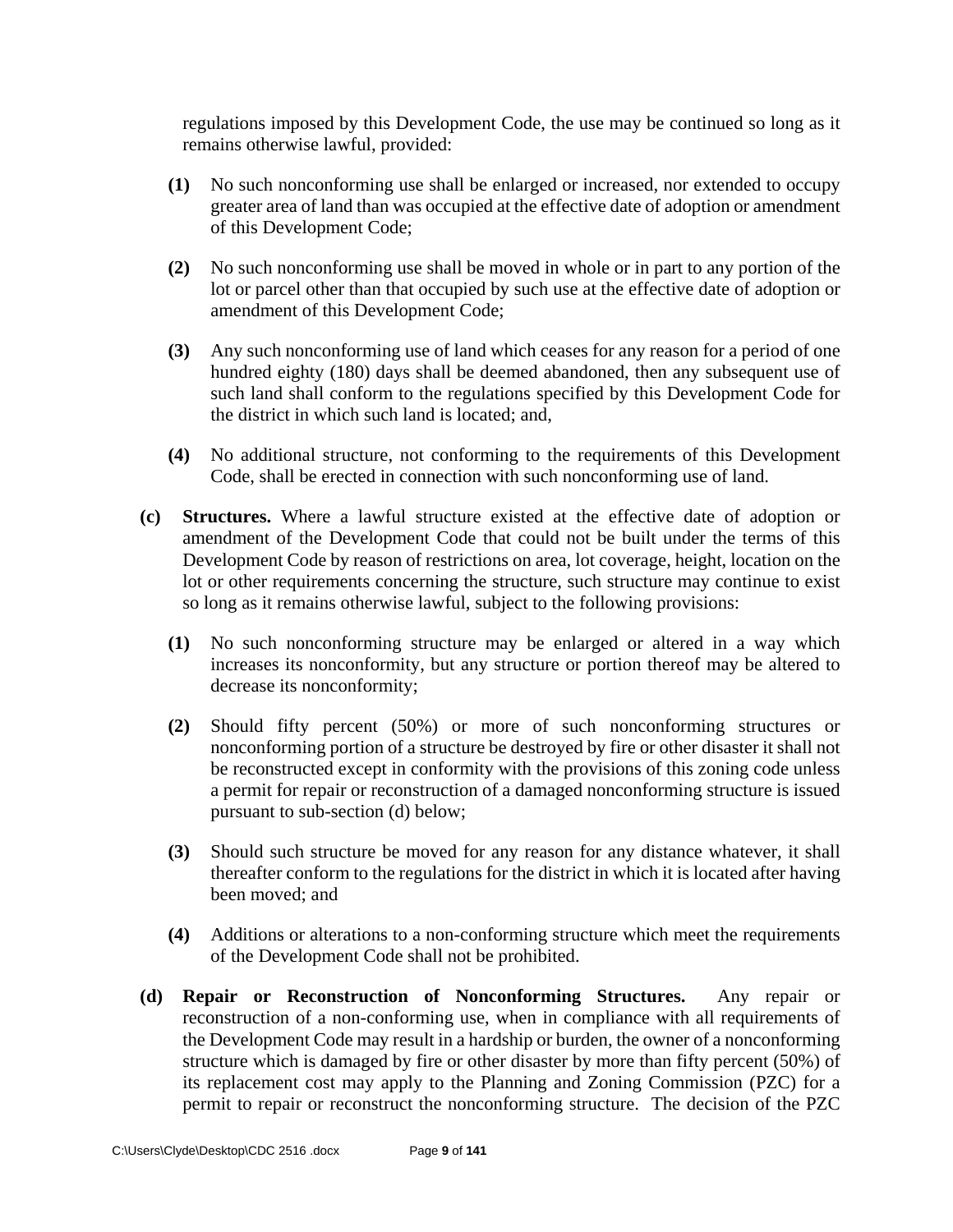may be appealed to the Board of Trustees in accordance with §9-16-130. The PZC shall use the criteria set forth in this section to review an application to repair or reconstruct a damaged nonconforming structure:

- **(1)** The damage to the nonconforming structure was not caused by the intentional act of criminal conduct of the owner of the nonconforming structure, or the owner's agent or representative;
- **(2)** The repair or reconstruction of the damaged nonconforming structure as proposed by the Applicant will not result in a greater degree of nonconformity than existed immediately prior to the structure being damaged;
- **(3)** The repair or reconstruction of the damaged nonconforming structure as proposed by the Applicant will be compatible and consistent with the existing development character in the immediate vicinity of the damaged structure;
- **(4)** The damaged nonconforming structure has been brought into compliance with the requirements of the Development Code to the maximum extent practical; and,
- **(5)** The continuation of the nonconformity would not threaten the health or safety of the Creede community, would not present risk of damage or injury to property or persons, and would not materially or adversely affect property values.
- **(e) Uses of Structures or of Structures and Premises in Combination.** If lawful use involving individual structures, or of structures and premises in combination, existed at the effective date of adoption or amendment of the Development Code that would not be allowed in the district under the terms of this Development Code, that use may be continued so long as it remains otherwise lawful, subject to the following provisions:
	- **(1)** No existing structure devoted to a use not permitted by this zoning code in the district in which it is located shall be enlarged, extended, constructed, reconstructed, moved or structurally altered except in changing the use of the structure to a use permitted in the district in which it is located;
	- **(2)** Any nonconforming use may not be extended throughout any parts of a building, unless such building was manifestly arranged or designed for such use at the time of adoption or amendment of the Development Code, but no such use shall be extended to occupy any land outside such building;
	- **(3)** Any structure, or structures and land in combination, in or on which a nonconforming use is superseded by a permitted use, shall thereafter conform to the regulations for the district, and the nonconforming use may not thereafter be resumed;
	- **(4)** When a nonconforming use of a structure, or structure and premises in combination, is discontinued or abandoned for a period of one hundred and eighty (180) days, the structure, or structure and premises in combination, shall not thereafter be used except in conformity with the regulations of the district in which it is located; and,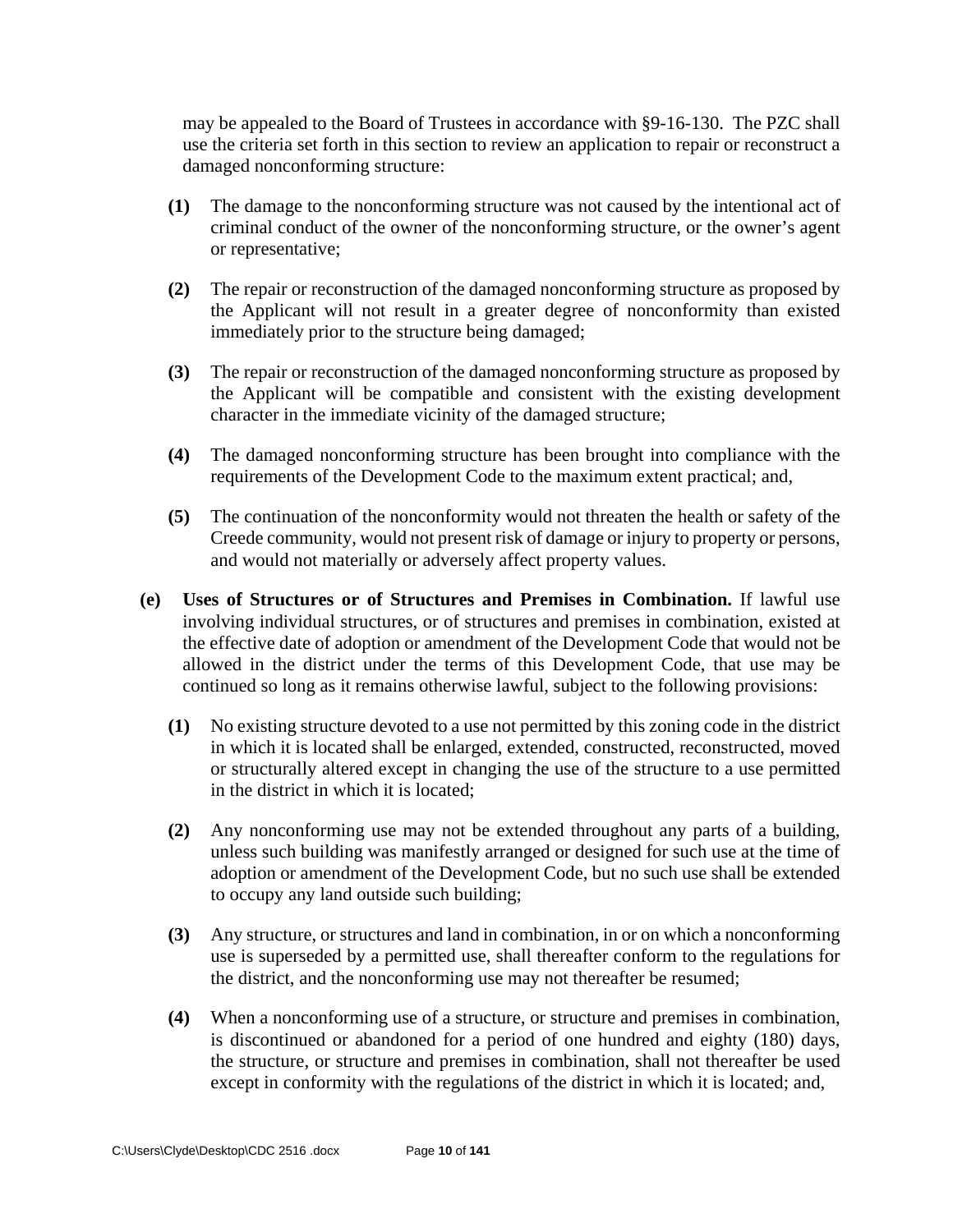- **(5)** Where nonconforming use status applies to a structure and premises in combination, removal or destruction of the structure shall eliminate the nonconforming status of the land. *Destruction*, for the purpose of this Subsection, is defined as loss of fifty percent (50%) or more or of substantial damage to the structure.
- **(6)** Any non-conforming use or non-conforming structure may be restored provided that less than fifty percent (50%) of such structure has been destroyed or damaged and provided that restoration commences within one hundred and eighty (180) days of the event which caused destruction.
- **(7)** A mobile home in any zone district may be replaced with a replacement provided that such mobile home meets all applicable building code regulations as may be adopted from time to time and provided that such replacement mobile home does not expand the footprint of the prior mobile home or increase any other non conformity.

# **(f) Lot Reduction – Prohibition against Establishing New Nonconforming Uses.**

- **(1)** No lot or parcel of land, nor any interest therein, shall be transferred, conveyed, sold, subdivided or acquired either in whole or in part, so as to create a new nonconforming use, to avoid, circumvent or subvert any provision of this Development Code, or so as to leave remaining any lot or width or area below the requirements for a legal building site as described in this Development Code; nor shall any lot or portion of a lot required for a legal building site under the provisions of this Development Code be used as a portion of a lot required as a site for another structure.
- **(2)** No building permit shall be issued for any lot or parcel of land which has been transferred, conveyed, sold, subdivided or acquired in violation of this Section.

### **9-04-130 Severability**

If any court of competent jurisdiction invalidates any provision of the Development Code, then such judgment shall not affect the validity and continued enforcement of any other provision of the Development Code. If any court of competent jurisdiction invalidates the application of any provision of the Development Code, then such judgment shall not affect the application of that provision to any other building, structure, or use not specifically included in that judgment. If any court of competent jurisdiction invalidates any condition attached to the approval of an application for development approval, then such judgment shall not affect any other conditions or requirements attached to the same approval that are not specifically included in that judgment.

### **9-04-140 Save Harmless Clause**

An applicant agrees to save the City, its officers, employees, and agents harmless from any and all costs, damages, and liabilities that may occur, or be claimed to occur, by reason of any work performed as a result of any development approval granted by the City.

### **9-04-150 Disclaimer of Liability**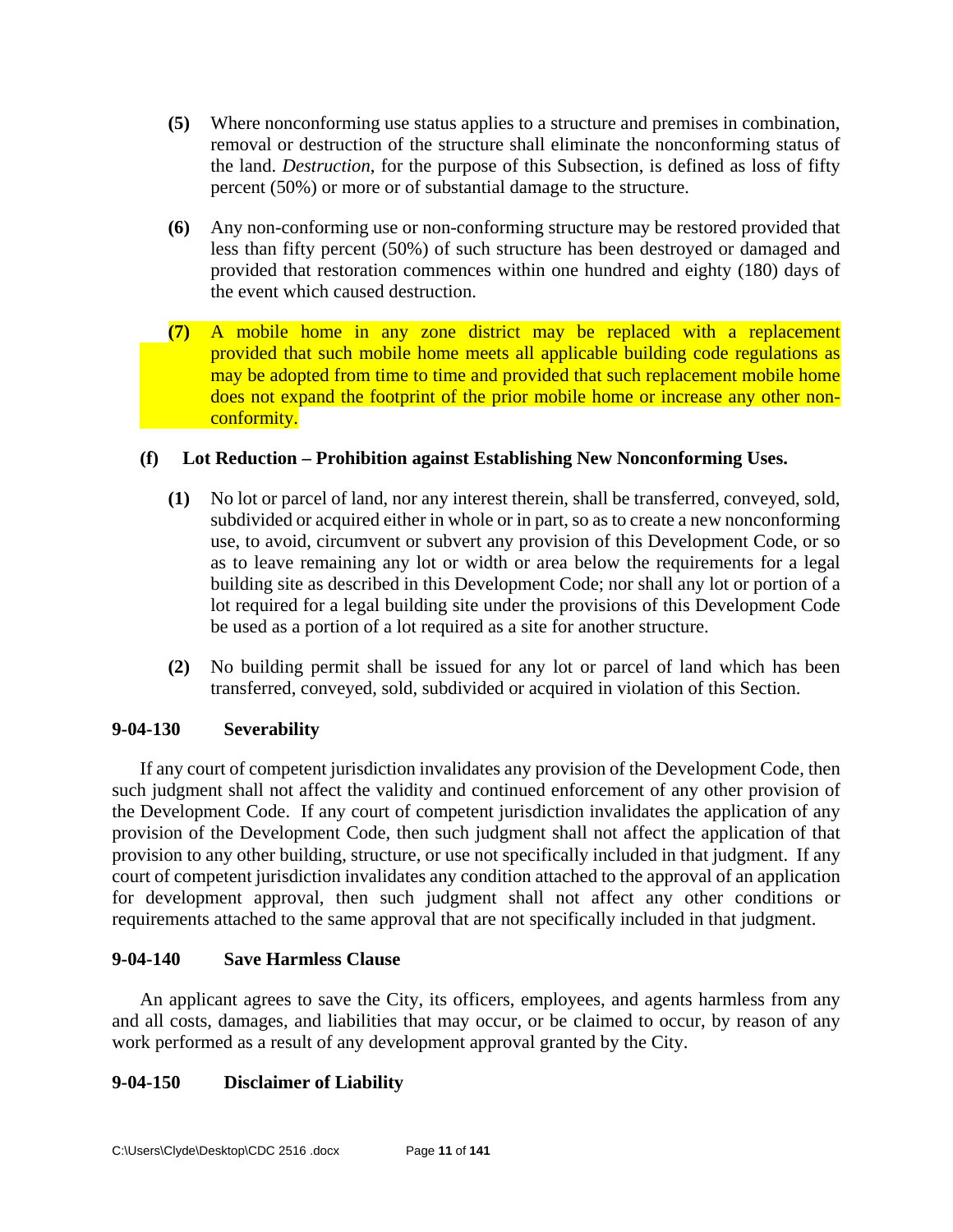This Development Code shall not be construed as imposing upon the City, or any official or employee of the City, any liability or responsibility for damages of any kind to any person by reason of inspection authorized in the Development Code, or failure to inspect, or by reason of issuance of an application approval or building permit, or by reason of pursuing or failing to pursue an action for injunctive relief.

#### **9-04-160 Violations**

- **(a) Compliance Required.** It is unlawful for any person to commence, or any property owner or lessee to allow any development activity or subdivide land within the entire area of the City without having first complied with the provisions of the Development Code. In the territory subject to subdivision jurisdiction beyond the municipal limits, it is unlawful for any person to subdivide land without having conformed with the major street plan of the City.
- **(b) Permit or Approval Based on Materially False Information.** Any building permit or approval authorized by the Building Official that is issued in reliance upon any materially false statement in the development application or in supporting documents or oral statements, is void from the beginning and shall be revoked.
- **(c) Transfer or Sale of Interest Prior to Final Subdivision Approval.** It is unlawful for any person to transfer or sell, or agree to sell any lot, tract, parcel, site, separate interest (including a leasehold interest), condominium interest, timeshare estate, or any other division within a subdivision within the City until such subdivision has been approved in writing by the Board of Trustees and a plat thereof recorded in the office of the Mineral County Clerk and Recorder. A written agreement to sell a condominium unit prior to Final Subdivision approval shall not constitute a violation of this Section if: The written agreement is expressly conditioned upon approval of the Board of Trustees of the final subdivision plat and all related documents, the preliminary plan has been approved by the Board of Trustees, the written agreement provides that the prospective buyer or purchase is entitled to terminate the written agreement and is entitled to receive the full amount of any monies deposited, and the form of the written agreement has received approval by the City Attorney prior to using the form of such written agreement with a prospective purchaser or buyer.
- **(d) Public Nuisance.** Violations of this code may coincide with actions or conditions that are identified as a public nuisance in Chapter 7 of the Creede Municipal Code. When that is the case, the Board of Trustees may proceed under this Development Code as well as the procedures of Chapter 7.
- **(e) Persons Liable.** The owner of property upon which any violation of this Development Code occurs shall be held responsible for the violation and be subject to the penalties and remedies provided in this section.
- **(f) Violations Cumulative.** Any person violating any of the provisions of the Development Code shall be deemed to have committed a civil infraction for each and every day or portion of a day during which any infraction is committed, continued, or permitted.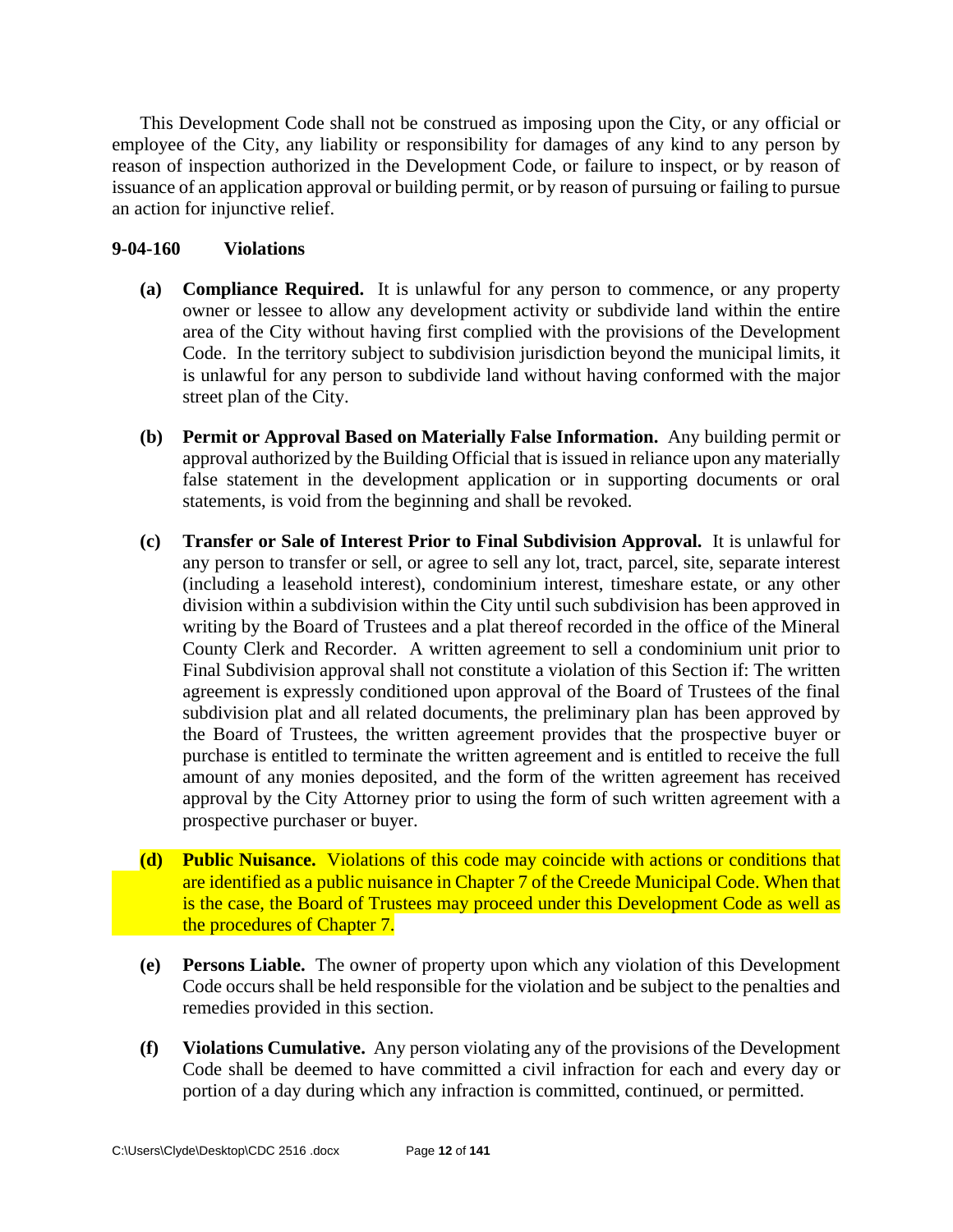#### **9-04-170 Penalties**

Any person violating any of the provisions of the Development Code shall be subject to the penalties contained in Article 4 of Chapter 1 of the Creede Municipal Code. Any remedies provided for in this section shall be cumulative and not exclusive and shall be in addition to any other remedies provided by law. The imposition of any penalty under this Development Code shall not preclude the City or affected property owner from instituting any appropriate action or proceeding to require compliance with the provisions of this Development Code.

### **9-04-180 Civil Infraction**

Every person violating any provision of this Development Code shall be deemed to have committed a civil infraction for each and every day or portion of a day during which any infraction is committed, continued, or permitted and shall be subject to the penalties contained in Article 4 of Chapter 1 of the Creede Municipal Code.

### **9-04-190 Enforcement Authority and Procedures**

- **(a) Right of Entry.** Whenever necessary to make an inspection to enforce any of the provisions of the Development Code, or whenever the City Manager has reasonable cause to believe that there exists in any building or upon any premises any violation of the Development Code, the City Manager may enter such building or premises at all reasonable times to inspect the same or to perform any duty imposed upon the City Manager by the Development Code. If such building or premises are occupied, the City Manager shall first present proper credentials and demand entry. If such building or premises are unoccupied, the City Manager shall first make a reasonable effort to locate the owner or other persons having charge or control of the building or premises and demand entry. The City Manager shall be accompanied by a duly authorized law enforcement officer.
- **(b) Refusal of Entry.** Should entry be refused, the City Manager shall have recourse to every remedy provided by law to secure entry. When the City Manager shall have first obtained a proper inspection warrant or other remedy provided by law to secure entry, no owner or occupant or any other person having charge, care, or control of any building or premises shall fail or neglect, after proper demand is made as herein provided, to promptly permit entry therein by the City Manager for the purpose of inspection and examination pursuant to the Development Code. Any person failing or refusing to permit entry shall be deemed to have committed a violation of this section.
- **(c) Enforcement Procedures.** If the City Manager finds that any provision of the Development Code is being violated, the following actions may be taken:
	- **(1) Non-emergency Violations.** In the case of violations of this Development Code that do not constitute an emergency or require immediate attention, written notice of the nature of the violation and required corrective action to be taken shall be given to the property owner, agent, occupant, or to the applicant for any relevant permit. Notice shall be given in person, by certified U.S. Mail (return receipt requested), or by posting notice on the premises. The notice shall specify the Development Code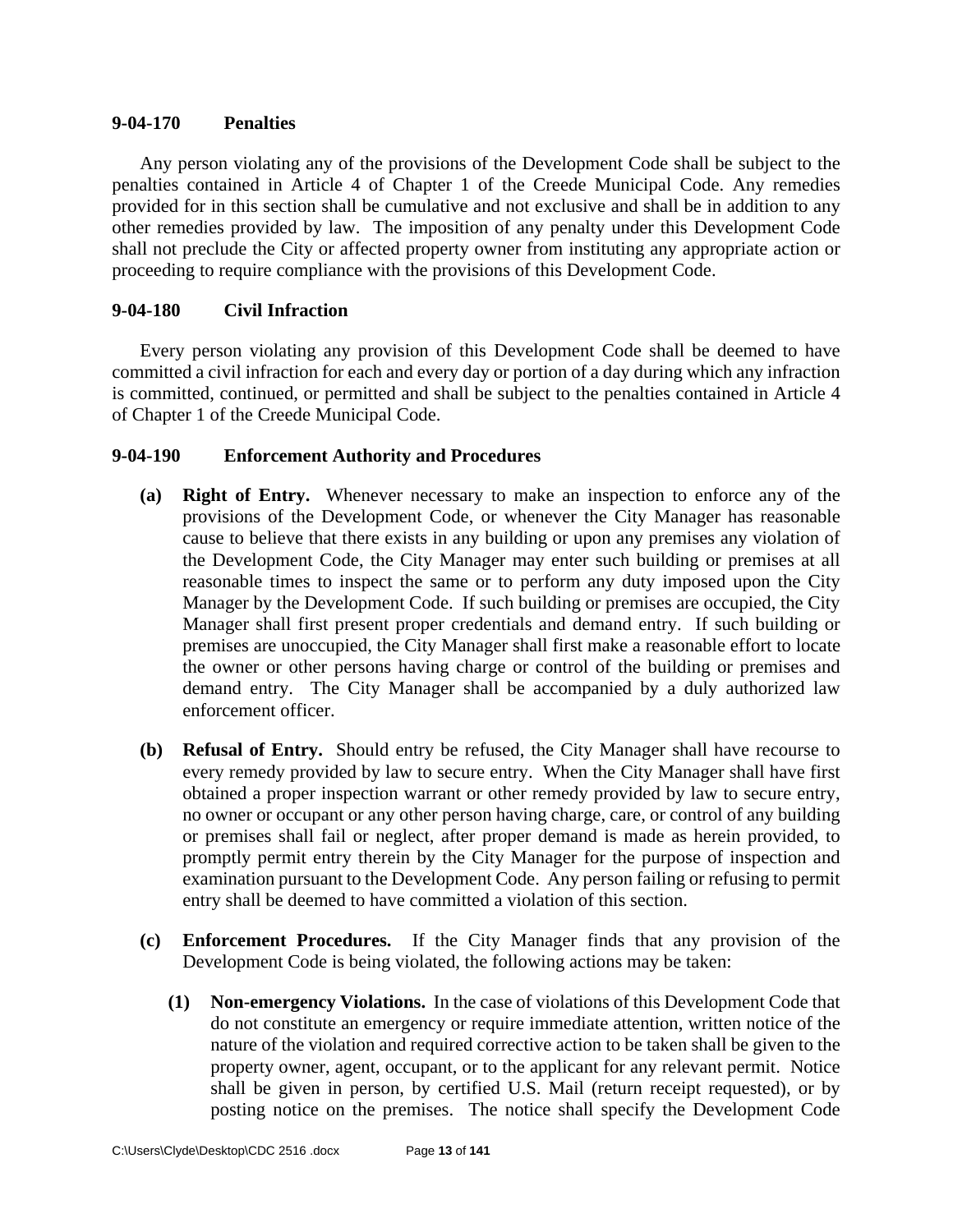provisions allegedly in violation, and shall state that the individual has a period of thirty (30) days from the date of the notice of violation in which to correct the alleged violations before further enforcement action shall be taken. The notice shall also state any appeal and/or variance procedures available pursuant to this Development Code. In the event that the violation is not corrected and cured within thirty (30) days of the date of the notice of violation, the City Manager shall refer the violation to the City Attorney who shall promptly file a complaint in municipal court seeking penalties, injunction, abatement and such other remedies as may be appropriate.

- **(2) Emergency Violations.** In the case of violations of this Development Code that constitute an emergency as a potential imminent threat to health or safety of the public, to public infrastructure, to damage to other properties, or to soil erosion or water quality degradation, the City Manager may use the enforcement powers available under this Development Code without prior notice, but shall attempt to give notice simultaneously with beginning enforcement action or as soon thereafter as practicable. Notice may be provided to the property owner, agent, occupant, or to the applicant for any relevant permit. The City Manager shall refer the violation to the City Attorney who shall promptly file a complaint in municipal court seeking penalties, injunction, abatement and such other remedies as may be appropriate.
- **(3) Extension of Time For Correction.** The City Manager may grant an extension of the time to cure an alleged violation, up to a total of ninety (90) days, if the City Manager finds that due to the nature of the alleged violation, it reasonably appears that it cannot be corrected within thirty (30) days.

### **9-04-200 Enforcement Actions and Remedies**

- **(a) Board of Trustees.** The Board of Trustees may refer violations to the City Attorney, direct the building official to issue a stop work order, set a hearing for revocation of a permit, or take such other enforcement action set forth in this Section.
- **(b) Penalties.** When a violation is referred to the City Attorney by the City Manager or the Board of Trustees, the City Attorney shall promptly file a complaint in municipal court or other court of competent jurisdiction seeking penalties, injunction, abatement and such other remedies as may be appropriate.
- **(c) Deny/Withhold Permits.** The City Manager or Building Official may deny and withhold all permits, certificates, or other forms of authorization to use or develop any land, structure, or improvements thereon until the alleged violation related to such property, use, or development is corrected. This provision shall apply whether or not the current owner or applicant for the permit is responsible for the violation. The denial or withholding of a permit by the City Manager or Building Official may be appealed to the Board of Trustees as provided in §9-16-140, *Appeal*.
- **(d) Revocation of Permits.**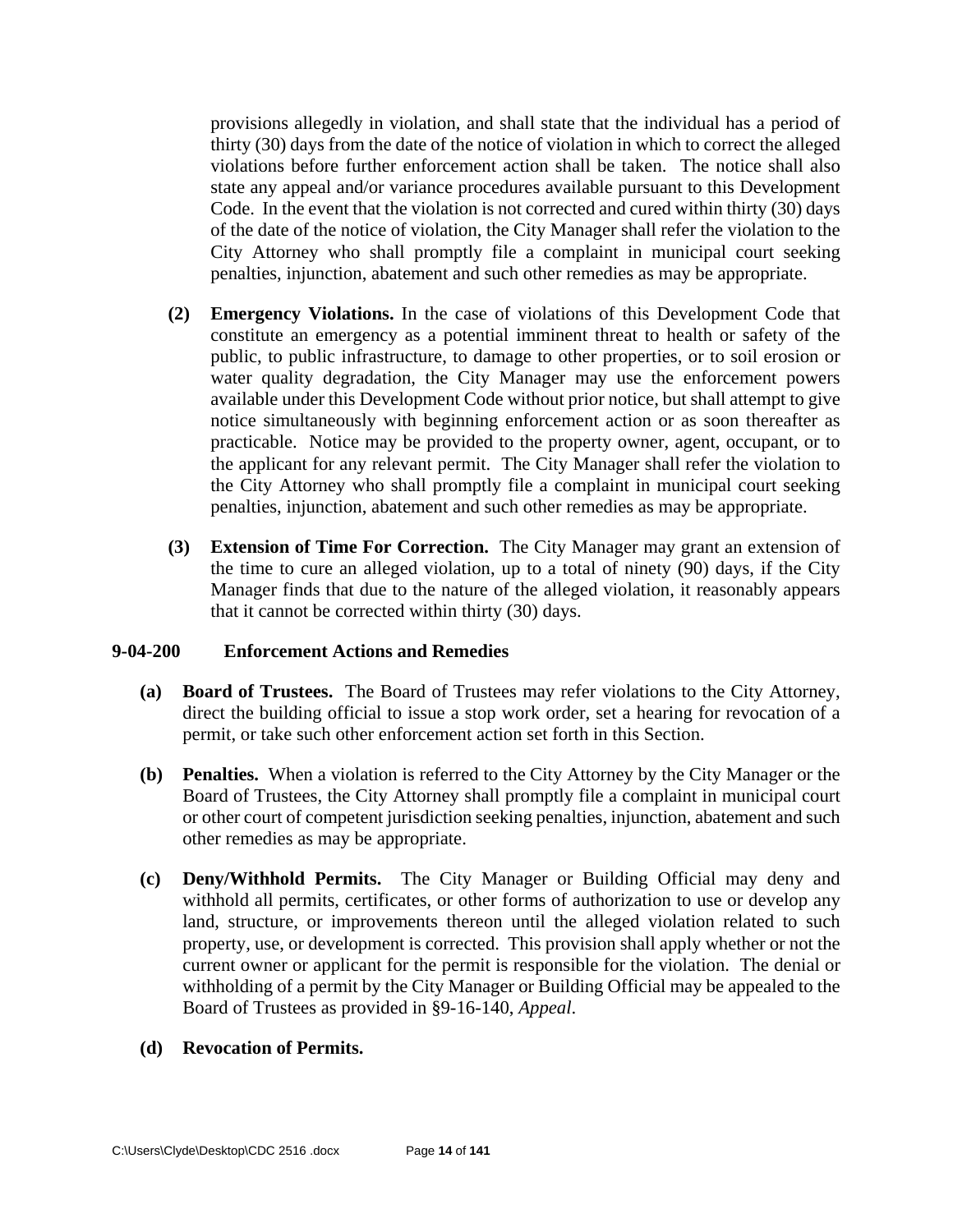- **(1) Referral by City Manager.** The City Manager may refer a request to revoke a development permit or building permit to the Board of Trustees based upon violation of the Development Code.
- **(2) Hearing Required.** The Board of Trustees may revoke any development permit, building permit or other authorization, after notice and a hearing. This Section shall not apply to the forfeiture of vested property rights.
- **(3) Notice of Hearing.** The hearing on the revocation of a development permit, building permit or other authorization shall be conducted during a regular or special meeting of the Board of Trustees not less than fifteen (15) days, nor more than forty-five (45) days from the date the notice of the hearing is given. Notice of hearing shall be deemed given to the owner, the owner's agent or other person to whom the development permit was issued, upon deposit of said notice in the U.S. Mail, by certified mail, return receipt requested, addressed to the last known address of said person or to the address of record according to the Mineral County Assessor's records. Additional methods of service may also be utilized to give notice of the public hearing.
- **(4) Findings.** Following the hearing, the Board of Trustees upon a finding of the following, may revoke any development permit, building permit or other authorization:
	- **(i)** There is a departure from the approved plans, specifications, or conditions of approval; or
	- **(ii)** There is a violation of any provision of the Development Code; or
	- **(iii)** The development permit was obtained by false representation; or
	- **(iv)** The development permit was issued in error; or
	- **(v)** Public improvements are not constructed in accordance with the approved final plat and supplemental information; or
	- **(vi)** There is a material failure in the security granted for the public improvements.
- **(5) Notice of Revocation.** Written notice of revocation shall be served upon the owner, the owner's agent, applicant, or other person to whom the permit was issued by certified U.S. mail, return receipt requested, or such notice may be posted in a prominent location at the place of the violation. No work or construction or use of the property shall proceed after service of the revocation notice.

### **(e) Stop Work Order.**

**(1) Issuance of Stop Work Order.** The City Manager or Building Official may issue a written order to stop work on any property on which there is an uncorrected violation of either a provision of this Development Code or a provision of a development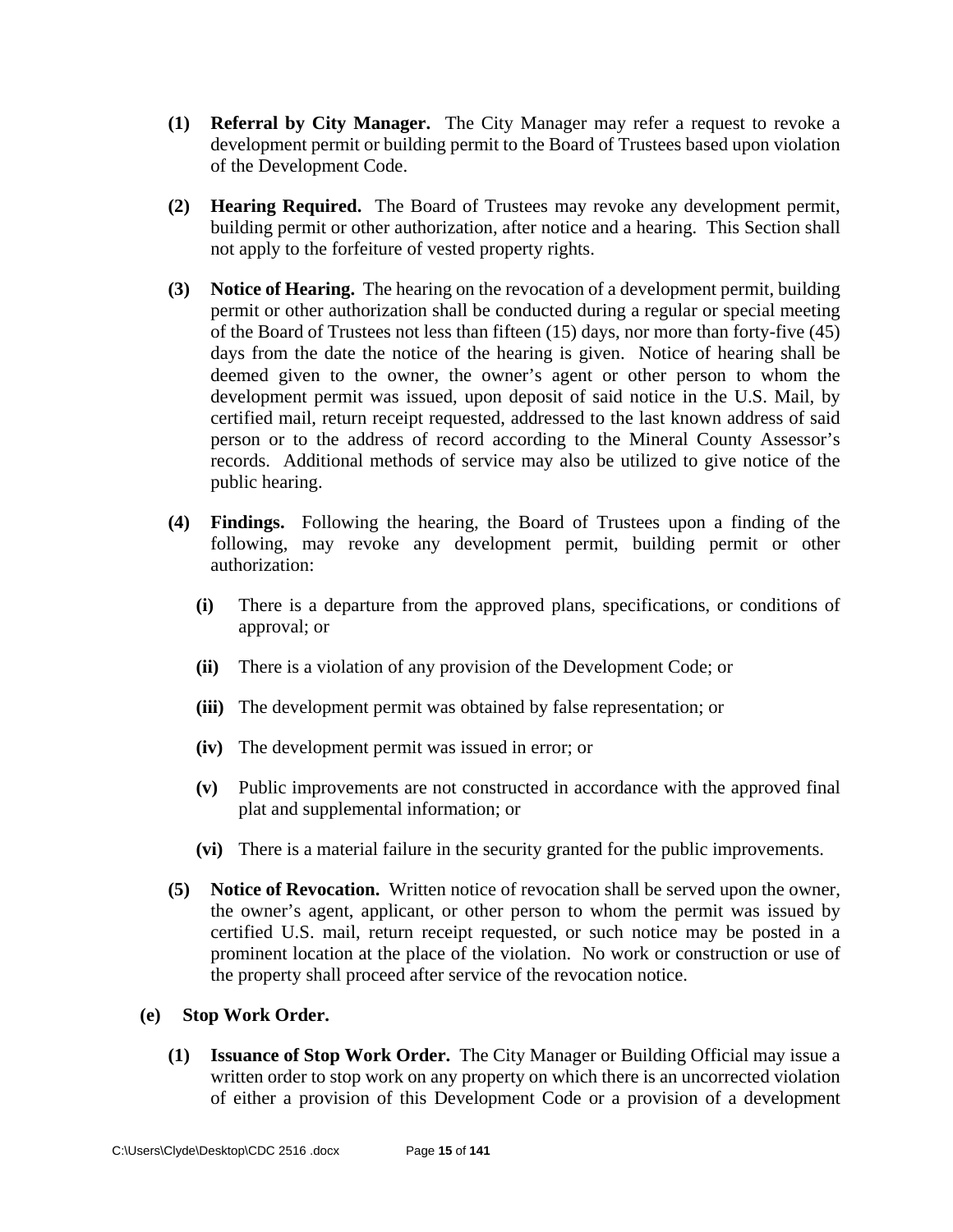permit, building permit or other form of authorization. The stop work order shall specify the Development Code provisions allegedly in violation. Service of the order shall be given in person, by certified U.S. Mail (return receipt requested) or by posting notice on the premises. After any such order has been served, no work shall proceed on any building, other structure, or tract of land covered by such order, except to correct such violation or comply with the order. The notice shall also state any appeal and/or variance procedures available pursuant to this Development Code.

- **(2) Timing/Notice.** The stop work order may be issued in conjunction with a notice of violation or subsequent to such notice. The stop work order may also specify a shorter time for correction of the violation than the thirty (30) day period specified in  $§9-04-190(c)(1)$  above. The stop work order shall also indicate that failure to comply with the order may subject the violator to criminal liability as penalty for the violation(s).
- **(f) Abatement or Injunctive Relief.** The City Manager, through the City Attorney, may initiate injunction or abatement proceedings or other appropriate legal action in the District Court or other court of competent jurisdiction to abate, remove, or enjoin such violation and to recover damages, costs, and reasonable attorney's fees incurred in the abatement and removal of such violation. In any court proceedings in which the City seeks a preliminary injunction, it shall be presumed that a violation of this Development Code is a real, immediate, and irreparable injury to the public; that the public will be irreparably injured by the continuation of the violation unless the violation is enjoined; and that there is no plain and adequate remedy at law for the subject violation. The City may also abate a public nuisance in accordance with the procedures set forth in Article 1 of Chapter 7 of the Creede Municipal Code.
- **(g) Remedies Cumulative.** The remedies provided for violations of this Development Code shall be cumulative and in addition to any other remedy provided by law, and may be exercised in any order.
- **(h) Compliance Agreement.** The City Manager or the City Attorney may enter into a compliance agreement with the following terms:
	- **(1)** The violation shall be defined and admitted; and,
	- **(2)** The manner and time frame in which the violation will be corrected shall be defined; and,
	- **(3)** The time frame for correction of the violation may not exceed six (6) months without approval by Board of Trustees; and,
	- **(4)** Prosecution of the violations shall be deferred during the time frame for correction of violation stated in the compliance agreement; and,
	- **(5)** The penalties shall be determined; and,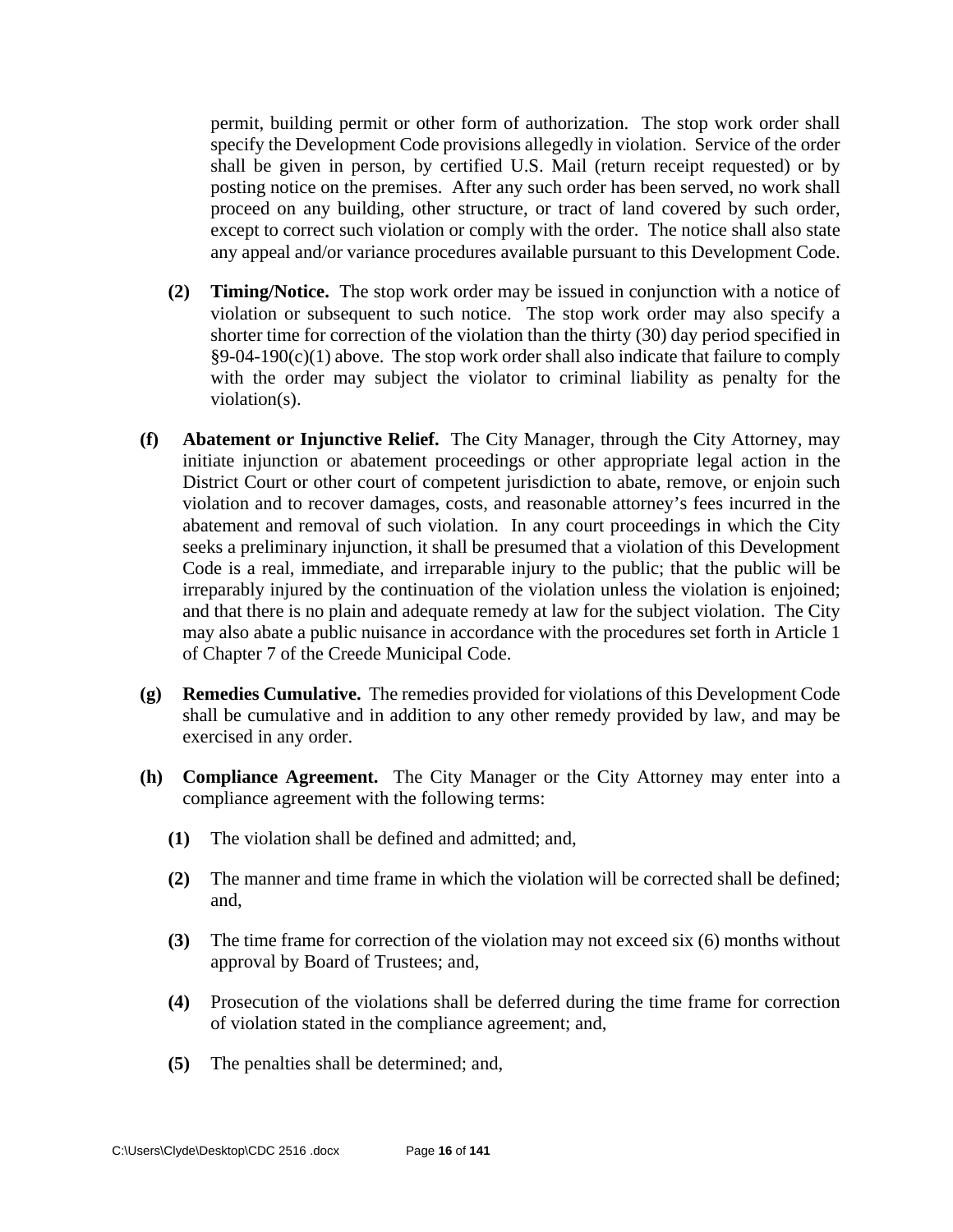- **(6)** The costs of enforcement shall be determined and payment of such costs shall be required; and,
- **(7)** All enforcement actions and remedies may be pursued without waiver in the event that the violation is not corrected in accordance with the terms of the compliance agreement.
- **(i) Appeals of Enforcement Actions.** Appeals of any order, requirement, decision, or determination made by an administrative official in the enforcement of this Development Code shall be made to the Board of Adjustments in accordance with the provisions of §9-16-140, *Appeal*.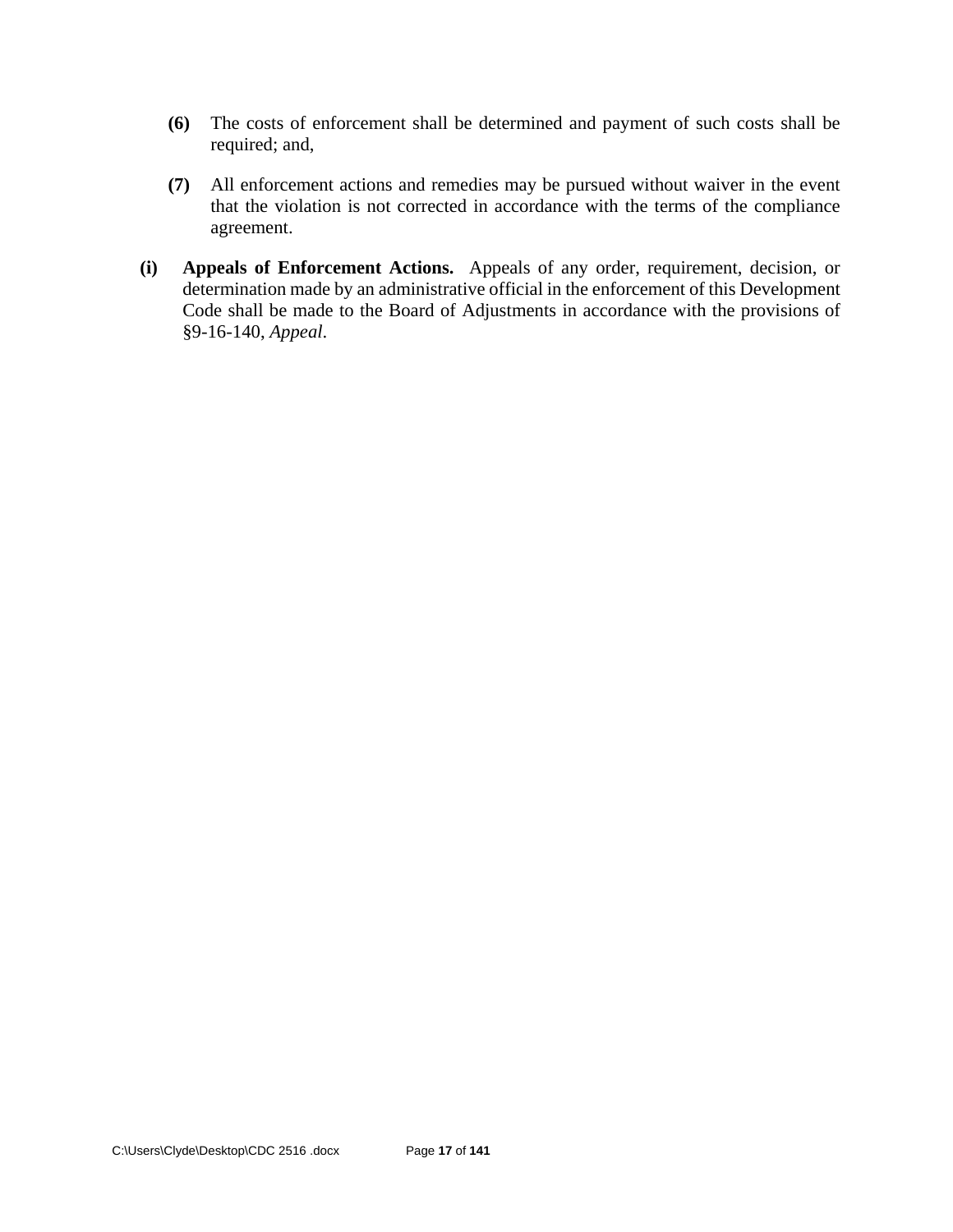# **Article 8**

#### **Definitions**

#### **9-08-010 General Definitions**

The terms in this Section shall be defined as stated in this Section. The rules of interpretation stated in §9-04-040*, Interpretation,* shall apply to the interpretation and application of the definitions in this Section.

*Access* means the place, means, or way by which pedestrians and vehicles shall have adequate, usable and legal ingress and egress to property, use, or parking space.

*Access Grade* means the slope of a road, street, driveway, or other means of access, as measured from the edge of the asphalt or roadway along the centerline of the means of access.

*Accessory Building* means a subordinate building or structure, the use of which is customarily incidental to that of the main building or to the main use of the land, which is located on the same lot (or on a contiguous lot in the same ownership) with the main building or use. Accessory buildings are only permitted when they are incidental or accessory to an existing and permitted principal or conditional use.

*Accessory Dwelling* means an apartment integrated within a single-family dwelling, or located in a detached accessory building, such as carriage houses or agricultural-type outbuildings, located on the same lot as single-family dwellings. Accessory dwellings shall be limited to eight hundred fifty (850) square feet in floor area. For purposes of calculating residential density, each accessory dwelling shall count as one-half  $(\frac{1}{2})$  dwelling unit. There shall not be more than one (1) accessory dwelling located on a lot in addition to the single-family dwelling.

*Accessory Structure* means a subordinate building or use that is located on the same lot on which the main building or use is situated and which is reasonably necessary and incidental to the conduct of the primary use of such building or main use.

*Accessory Use* means a subordinate use, clearly incidental and related to the main structure, building, or use of land, and located on the same lot (or on a contiguous lot in the same ownership) as that of the main structure, building, or use.

*Adjacent* means meeting or touching at some point, or separated from a lot or parcel by one of the following: a street, alley, or other right-of-way, lake, stream or open space.

*Agricultural Activity* shall mean farming, including plowing, tillage, cropping, utilization of best management practices, seeding, cultivating or harvesting for the production of food and fiber products (except commercial logging and timber harvesting operations); the grazing or raising of livestock (except in feedlots); aquaculture; sod production; orchards; Christmas tree plantations; nurseries; and the cultivation of products as part of a recognized commercial enterprise.

*Alley* means a minor or secondary way which is used primarily for vehicular service access to the back or side of properties otherwise abutting on a street.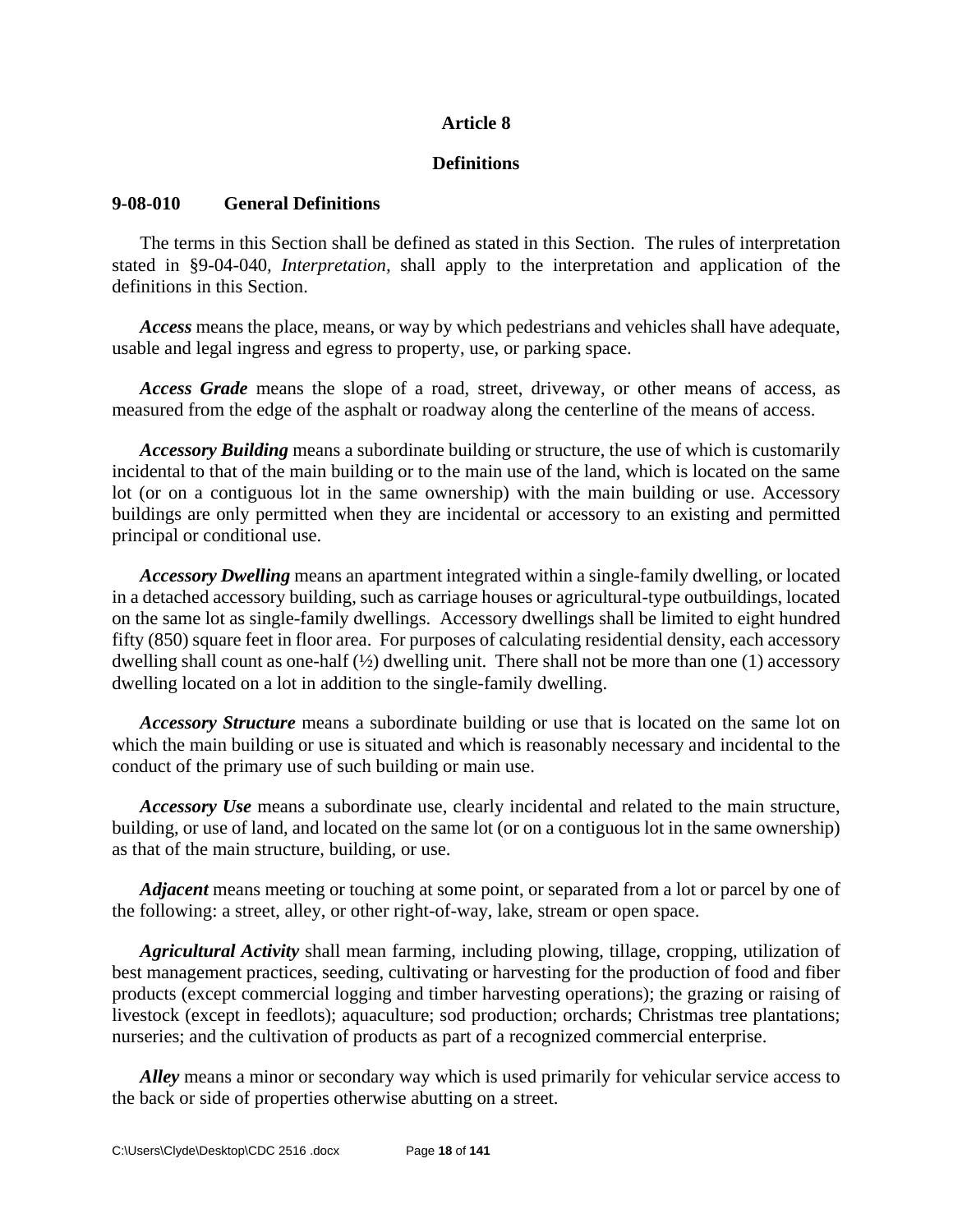*Alteration* means any change, addition or modification in construction, structure, occupancy or use; or, any change in the exterior materials or design which is inconsistent with an approved design.

*Animal Boarding* means the operation of an establishment in which domesticated animals other than household pets are housed, groomed, bred, boarded, trained or sold. This term shall not include the operation of a kennel.

*Annual High Water Mark* means the visible line on the edge or a river, stream, lake, pond, spring or seep up to which the presence and action of water are so usual and long conditions (with a recurrence interval of one (1) year or less) so as to create a distinct character with respect to vegetation and the nature of the soil.

*Applicant* means an owner of real property, the owner's representative, or owner of an option to acquire the property or portion thereof, who is authorized to represent and/or act upon any application or submittal.

*Appurtenances* are the visible, functional, or ornamental objects accessory to and part of a building.

*Architectural Projection* means a non-habitable building element, including but not limited to chimneys, cupolas, towers, and steeples, which physically projects beyond the plane of a required limitation (i.e., height).

*Basement* means the definition of Basement as set forth in the most recent version of the International Building Code adopted by the City of Creede.

*Bed and Breakfast* means an establishment operated in a private residence or portion thereof, which provides temporary accommodations to overnight guests for a fee and which is occupied by the operator of such establishment.

*Berm* means a mound of earth used to screen or separate one area from another to reduce visual, noise and similar impacts of development. Berm may also mean the act of pushing earth into a mound.

*Best Management Practice (BMP)* means schedules of activities, prohibitions of practices, maintenance procedures, and other management practices to prevent or reduce the discharge of pollutants to waters of the United States. BMPs also include treatment requirements, operating procedures, and practice to control plant site runoff, spillage or leaks, sludge or waste disposal, or drainage from raw material storage.

*Block* means a unit of land, or a group of lots, bounded by streets or by a combination of streets and public lands, or other rights-of-way other than an alley, waterways or any barrier to the continuity of development, or land which is designated as a block on any recorded subdivision plat.

*Block Diversity Plan* means a plan provided by an applicant which demonstrates the mix of housing models and styles offered within a neighborhood and within each block face.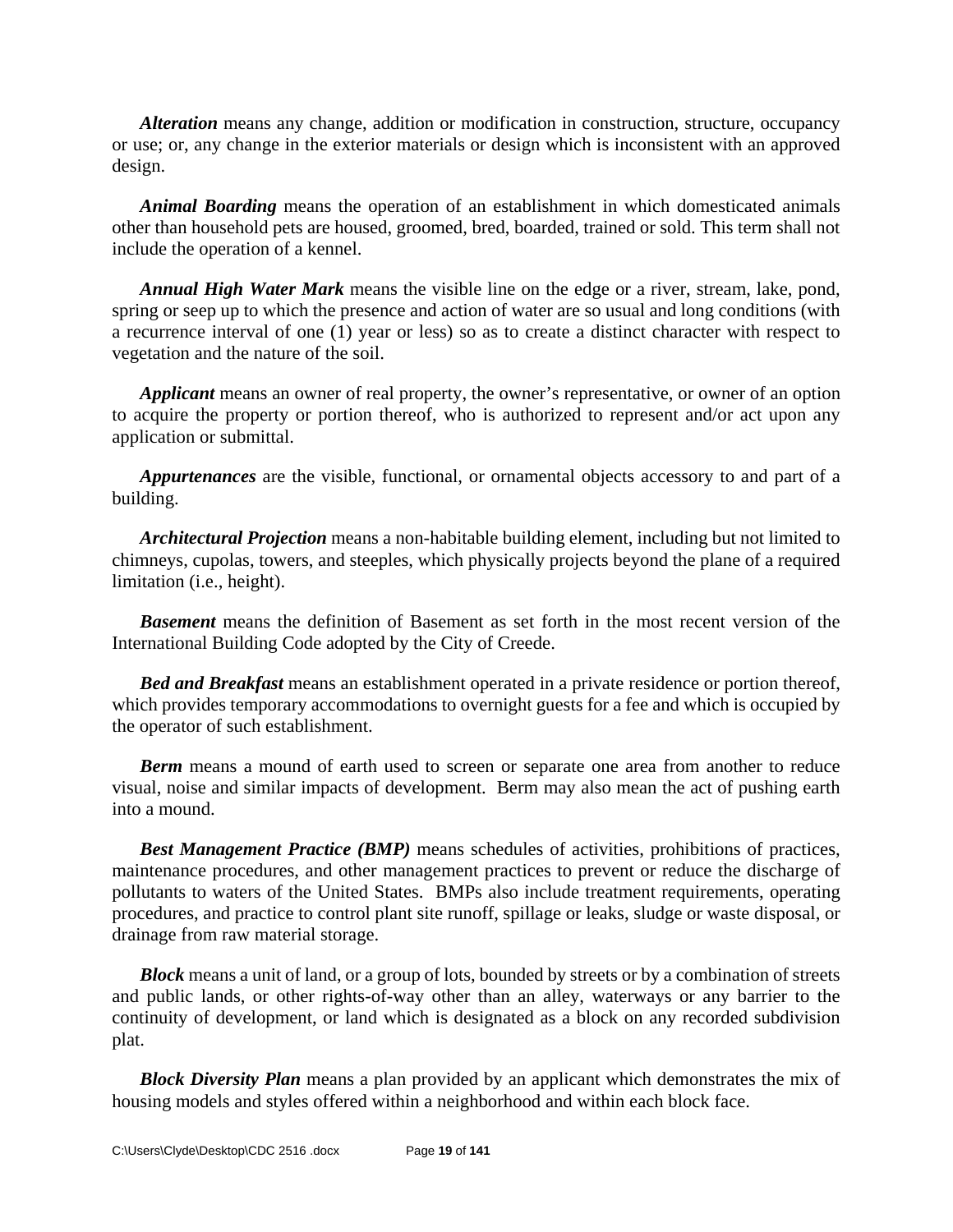*Boarding and rooming house* means a building or portion of which is used to accommodate, for compensation, four (4) or more boarders or roomers, not including members of the occupant's immediate family who might be occupying such building. The word compensation shall include compensation in money, services or other things of value.

*Board of Trustees* means the governing board of the City of Creede.

*Buildable Area* means the area of any site, lot, parcel or any portion thereof which does not contain land under water, public rights-of-way, areas in excess of forty percent (40%) slope, or other constraints which restrict the physical ability or legal right to build on the property.

*Building* means any permanent structure built for the shelter or enclosure of persons, animals, chattels or property of any kind, which is permanently affixed to the land and has one (1) or more floors and a roof.

*Building Code* means the building codes adopted in Chapter 18 of the Creede Municipal Code, as may be amended.

*Building Height* means the distance measured vertically from the existing grade or finished grade (whichever is more restrictive) at any given point outside the building to the top of a flat roof, mansard roof or sloping roof. Within a building, height shall be measured vertically from any point on a flat roof, mansard roof or sloping roof to the existing grade or finished grade directly below said point.

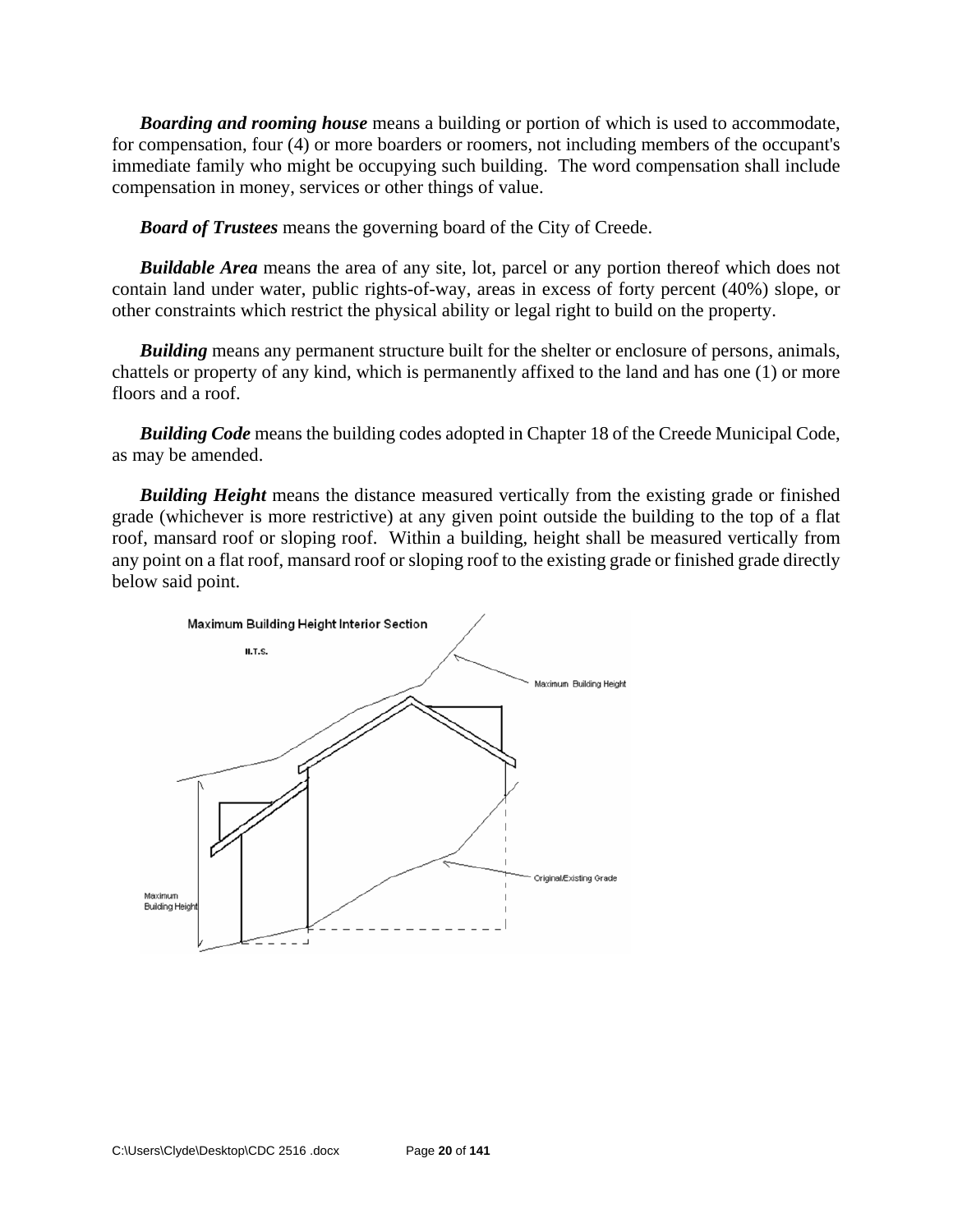

*Carport* means a structure attached or made a part of the main structure, and that is open to the outside on at least two (2) sides for the purpose of sheltering motor-driven vehicles used by occupants of the main structure.

*Cash-in-lieu* (also known as "fee-in-lieu") means that the payment of funds to the City instead of the dedication of real property interest when the Board of Trustees determines that the dedication of real property interest is not practical or as beneficial as payment of cash-in-lieu of land dedication. Payment of cash-in-lieu shall comply with the following requirements unless otherwise provided for by this Development Code:

**(a)** Payment shall be based on the fair market value of the entire property based on the per square foot value of the property with the requested development approval that requires dedication of land or cash-in-lieu.

**(b)** The value of the land shall be based upon an amount negotiated between the City and the applicant taking into consideration sales of comparable properties. In the event that the City and the applicant are not able to negotiate a mutually acceptable per square foot value for cash-in-lieu of dedication of land, the applicant shall provide an appraisal to the City at the applicant's cost for consideration by the Board of Trustees. The Board of Trustees may accept the applicant's proposed appraised value or may reject the applicant's proposed appraised value and commission an independent appraisal which shall be paid by the applicant. The Board of Trustees shall then use appraised value as set forth by the appraisal commission by the City.

**(c)** Combination of dedication and cash-in-lieu:

**(1)** The applicant, at the option of the Board of Trustees, may meet the dedication requirements through a combination of cash-in-lieu and land dedication in those cases where a portion of the dedication of land is not desired.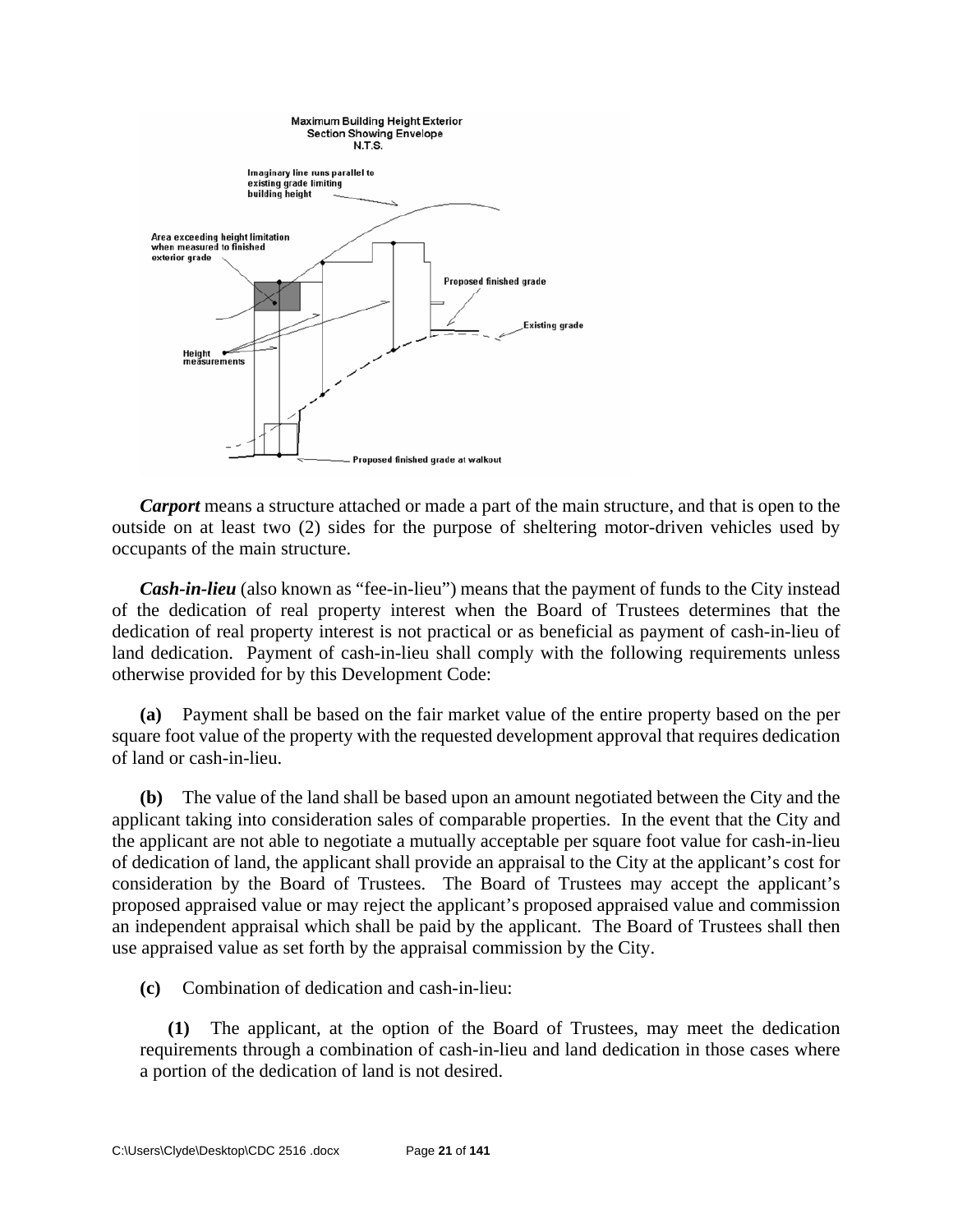**(2)** The value of the combination of both the land dedication and the cash-in-lieu of land shall not exceed the full market value of the total required dedication of sites and land areas.

*Cemetery* means land used or intended to be used for the burial of the dead and dedicated for cemetery purposes, including mausoleums and mortuaries when operated in conjunction with, and within the boundaries of, such cemetery.

*Child Care Center* means a facility, by whatever name known, which is maintained for the whole or part of a day for the care of five (5) or more children under the age of sixteen (16) years who are not related to the owner, operator or manager, whether such facility is operated with or without compensation for such care and with or without stated education purposes. The term includes, but is not limited to, facilities commonly known as day-care centers, day nurseries, nursery schools, preschools, play groups, day camps, summer camps, centers for developmentally disabled children and those facilities which give twenty-four hour per day care for dependent and neglected children, but specifically excludes any family-care home as defined in this Code. Child care centers are also those facilities for children under the age of six (6) years with stated educational purposes which are operated in conjunction with a public, private or parochial college or a private or parochial school, except that the term shall not apply to a kindergarten maintained in connection with a public, private or parochial elementary school system of at least six (6) grades so long as the school system is not also providing extended day services.

*Church or Place of Worship and Assembly* means a building containing a hall, auditorium or other suitable room or rooms used for the purpose of conducting religious or other services or meetings of the occupants of such structure. Church or place of worship and assembly shall include churches, synagogues or the like, but shall not include buildings used for commercial endeavors, including, but not limited to, commercial motion picture houses or stage productions.

*City* means the City of Creede, a Colorado Town.

*Clinic* means a building designed and used for the diagnosis and treatment of human patients that does not include overnight care facilities.

*Clubs and Lodges* means organizations of persons for special purposes or for the promulgation of sports, arts, literature, politics or other common goals, interests or activities, characterized by membership qualifications, dues or regular meetings, excluding clubs operated for profit and/or places of worship or assembly.

*Common Element* means that portion of a condominium project held in common ownership by the owners or the condominium association or that portion of a project other than a condominium project which is not under the exclusive ownership or possession of the owners or occupants of a limited portion of the project.

*Common Open Space* means open space designed and intended primarily for the use or enjoyment of residents, occupants and owners of a specific property or development.

*Community Facility* means a publicly owned facility or office building which is primarily intended to serve the recreational, educational, cultural, administrative, or entertainment needs of the community as a whole.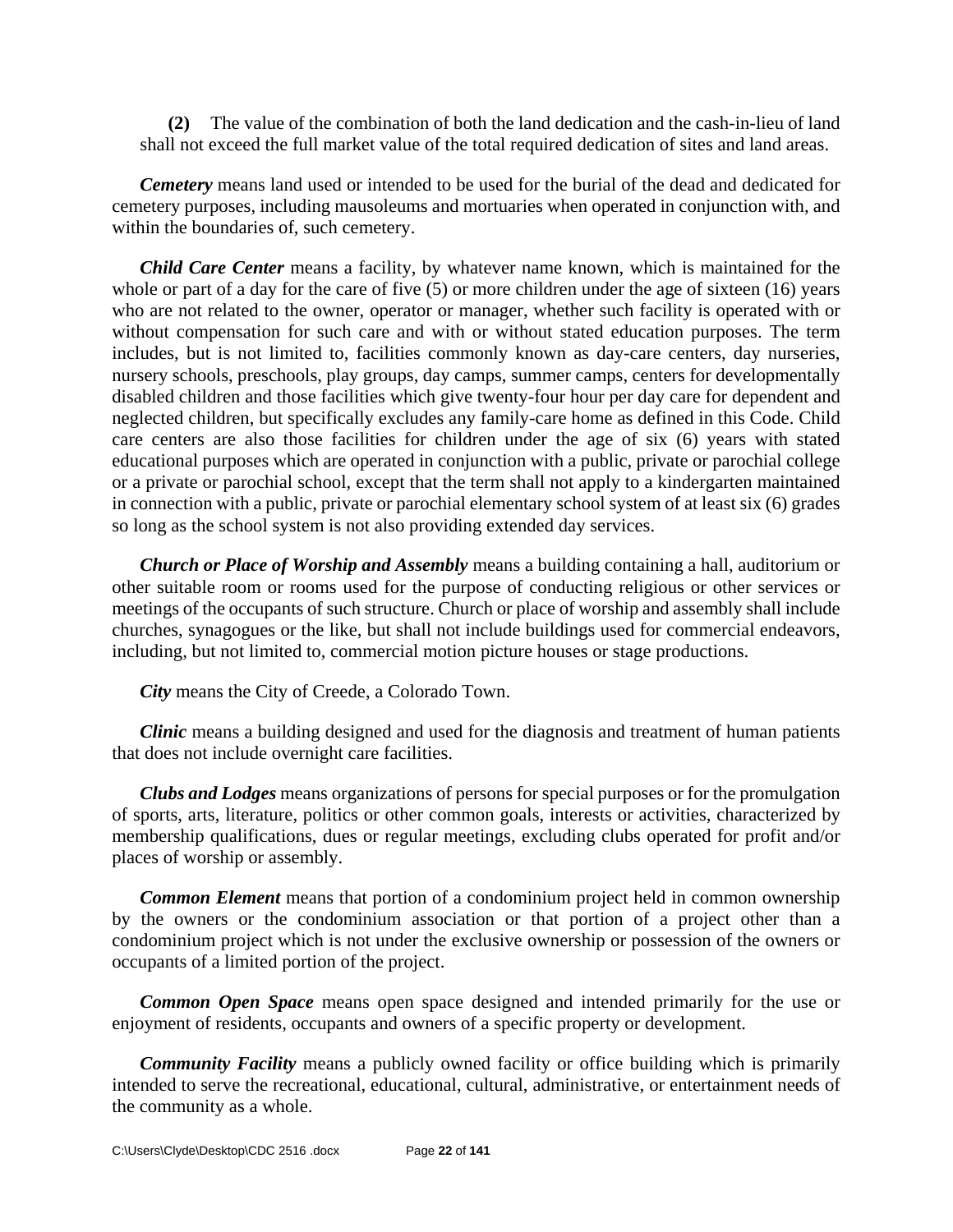*Compatibility* means the characteristics of different uses or activities or design which allow them to be located near or adjacent to each other in harmony. Some elements affecting compatibility include height, scale, mass and bulk of structures. Other characteristics include pedestrian or vehicular traffic, circulation, access and parking impacts. Other important characteristics that affect compatibility are landscaping, lighting, noise, odor and architecture. Compatibility does not mean "the same as." Rather, compatibility refers to the sensitivity of development proposals in maintaining the character of existing development.

*Comprehensive Plan* means the City of Creede Comprehensive Plan, the Sub Area Plan for the Creede Resources, Inc. Properties, and any other document adopted as a supplement or subarea plan of the City of Creede Comprehensive Plan, which are adopted by the Planning Commission and Board of Trustees in accordance with C.R.S § 31-23-206 and the requirements of this Chapter 9, as all such documents may be amended from time to time provided that such amendments or supplemental documents are adopted by ordinance.

*Condominium* means an individual airspace unit together with the interest in the common elements appurtenant to such unit.

*Conservation Easement* means an interest in real property that provides the owner of the easement the right to prohibit certain users or acts with respect to the property in order to maintain the property in a manner that will preserve its value for recreation, education, habitat, open space, or historical importance. See also C.R.S. §38-30.5-102.

*Covenants* means private written agreements outlining regulations specific to a development. As private restrictions, they are not enforced by the City. In the event of conflict between the covenants and this Code, this Code controls.

*Crosswalk* means a pathway delineated on a street for pedestrians to cross.

*Cul-de-sac* means a local street with only one outlet and having the other end for the reversal of traffic movement.

*Dedication* means any grant by the owner of a right to use real property for the public in general, involving a transfer of property rights, and an acceptance of the dedicated property by the appropriate public agency.

*Density, Dwelling Units per Acre,* means the overall average number of dwelling units located on the gross or net residential acreage (as applicable) contained within the development and calculated on a per-acre basis. Gross density is calculated by dividing the total number of units by the total acreage. Net density is calculated by dividing the [total number of units] by the [total acreage minus all publicly dedicated land].

*Detention Basin* means a man-made or natural water collector facility designed to collect surface and sub-surface water in order to impede its flow and to release the same gradually at a rate not greater than that prior to the development of property, into natural or manmade outlets.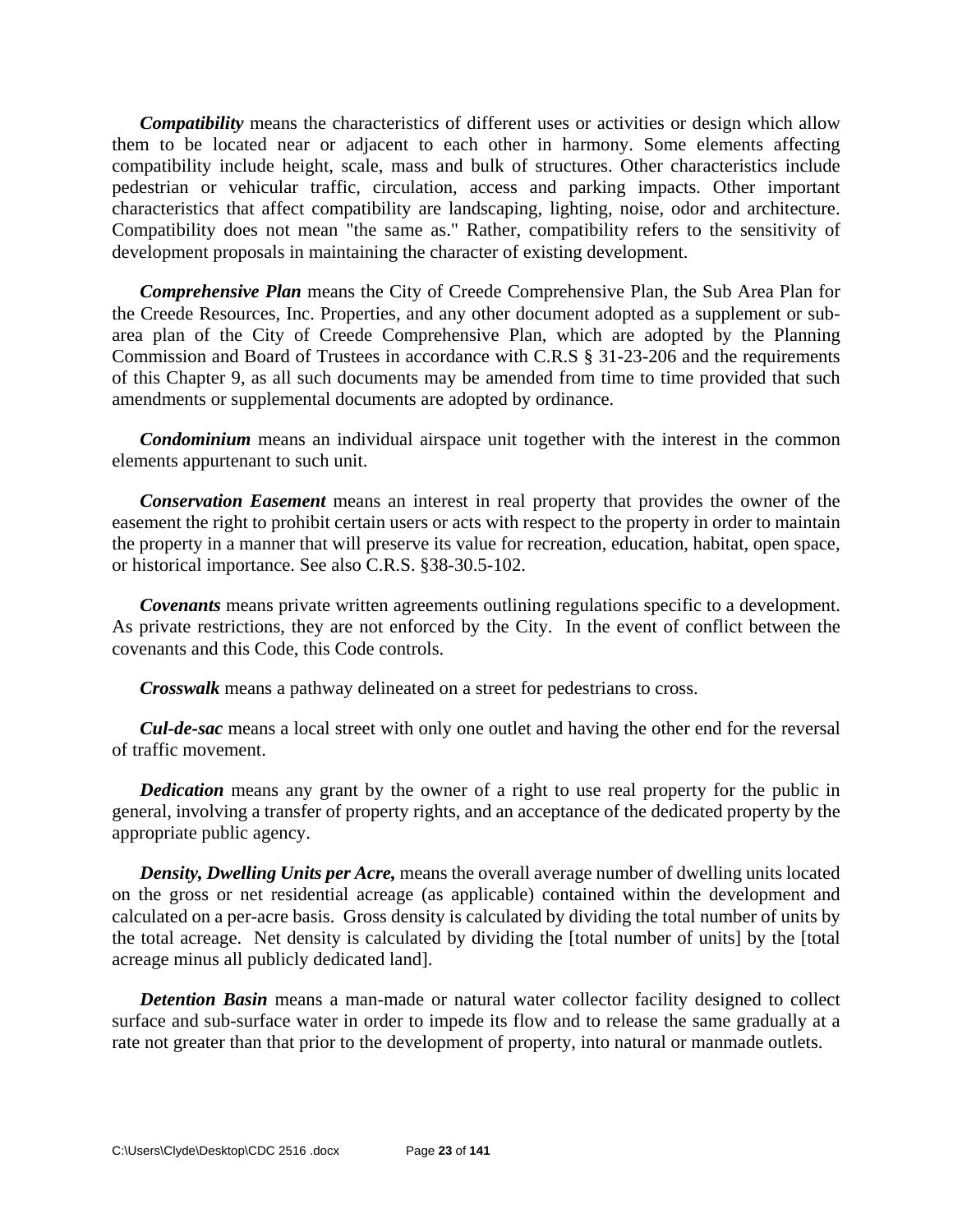*Developer* means any person, partnership, joint venture, limited liability company, association or corporation who participates as owner, promoter, developer or sales agent in the planning, platting, development, promotion, sale or lease of a development.

*Development* means the grading or clearing of land, the erection, construction or alteration of structures, the change of use of a property, or the division of property to create two (2) or more separate ownership interests.

**(a)** *Development* shall also include:

**(1)** Any construction, placement, reconstruction, alteration of the size, or material change in the external appearance of a structure on land;

**(2)** Any change in the intensity of use of land, such as an increase in the number of dwelling units in a structure or on a tract of land or a material increase in the intensity and impacts of the development;

**(3)** Any change in use of land or a structure;

**(4)** Any alteration within thirty (30) feet of a shore or bank of a river, stream, lake, pond, reservoir or wetland;

**(5)** The commencement of drilling oil or gas wells, mining, stockpiling of fill materials, filling or excavation on a parcel of land;

**(6)** The demolition of a structure;

**(7)** The clearing of land as an adjunct of construction;

**(8)** The deposit of refuse, solid or liquid waste, or fill on a parcel of land;

**(9)** The installation of landscaping within the public right-of-way, when installed in connection with the development of adjacent property; and

**(10)** The construction of a roadway through or adjoining an area that qualifies for protection as a wildlife or natural area.

**(b)** *Development* shall *not* include:

**(1)** Work by a highway or road agency or railroad company for the maintenance or improvement of a road or railroad track, if the work is carried out on land within the boundaries of the right-of way;

**(2)** Work by any public utility for the purpose of inspecting, repairing, renewing or constructing, on established rights-of-way, any mains, pipes, cables, utility tunnels, power lines, towers, poles, or the like; provided, however, that this exemption shall not include work by a public entity in constructing or enlarging mass transit or fixed guide way mass transit depots or terminals or any similar traffic generating activity;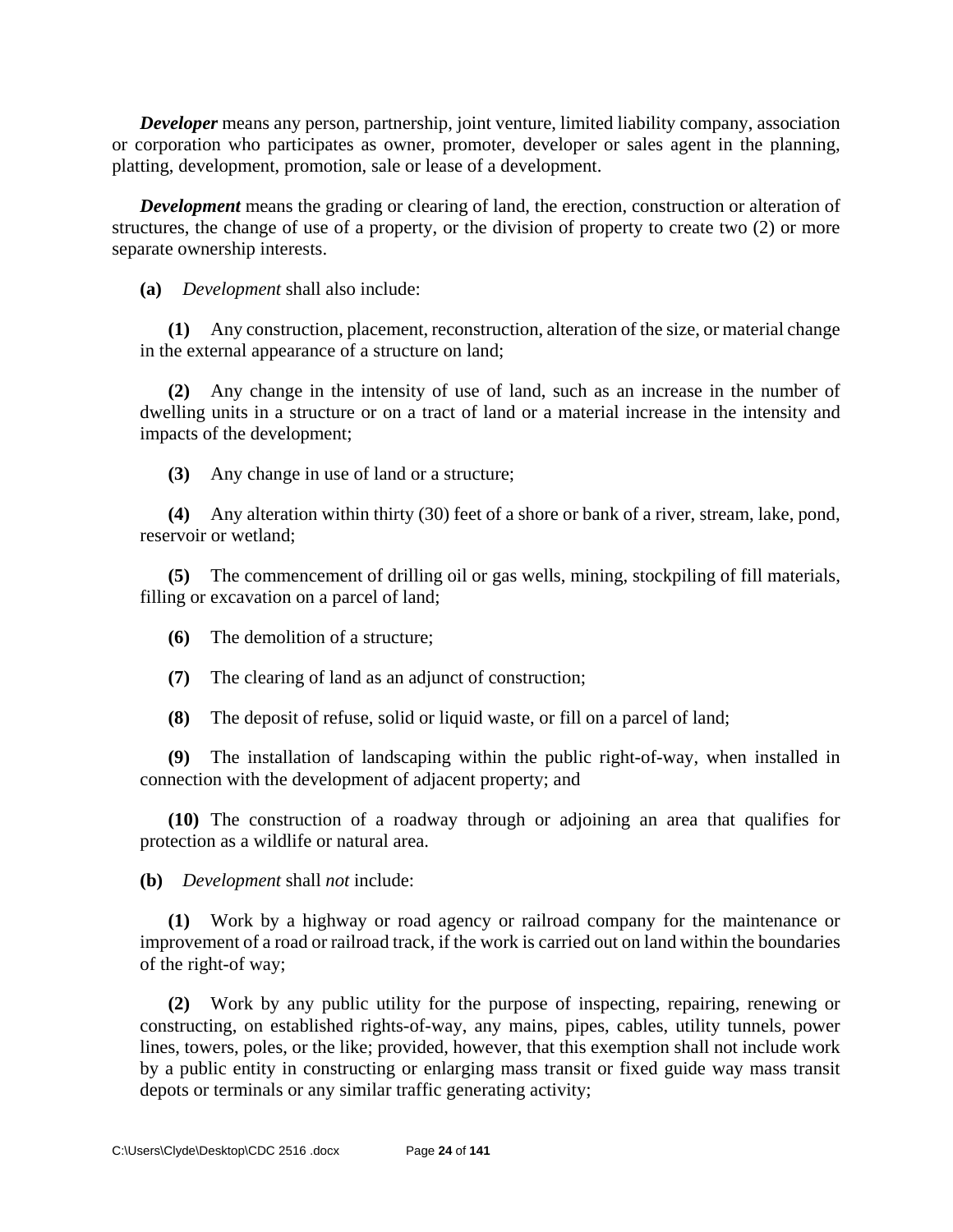**(3)** The maintenance, renewal, improvement, or alteration of any structure, if the work affects only the interior or the color of the structure or the decoration of the exterior of the structure;

**(4)** The use of any land for an agricultural activity;

**(5)** A change in the ownership or form of ownership of any parcel or structure; or

**(6)** The creation or termination of rights of access, easements, covenants concerning development of land, or other rights in land.

*Development Application* means the various, written and graphical documents for building permits, grading permits, annexation, subdivision, boundary line agreements, conditional use permits or special review use permits, site specific development plans, vested rights, floodplain development, variance permits, zoning or re-zoning permits etc.

*Development Plan, (PUD)* means the written and graphical documents that detail the provisions for development of a PUD development. These provisions may include, and need not be limited to, easements, covenants and restrictions relating to use; location and bulk of buildings and other structures; intensity of use or density of development; utilities, private and public streets, ways, roads, pedestrians, areas, and parking facilities; common open space, and other public facilities as further defined in §9-16-060.

**District** means a section or sections of the incorporated area of the City for which the regulations and provisions governing the use of building and land are uniform for each class of use permitted therein.

*Downtown* means the original business district of City. The boundary of downtown may change as City continues to grow.

*Drive Aisle* means the lane(s) in a parking lot devoted to the passage of vehicles, as opposed to the parking stalls. The term *drive aisle* does not include lanes used only or primarily for drivein customer service.

*Driveway* means a constructed vehicular access serving one (1) or more properties and abutting a public or private road.

**Dwelling** means a building or portion thereof, used exclusively for residential occupancy, including single-family dwellings, duplex and multi-family dwellings.

*Dwelling, Apartment* means a room or suite of rooms in a multi-family structure that is arranged, designed, used or intended to be used as a housekeeping unit for a single family on a rental basis only.

*Dwelling, Duplex* means a building occupied by two (2) families living independently of each other.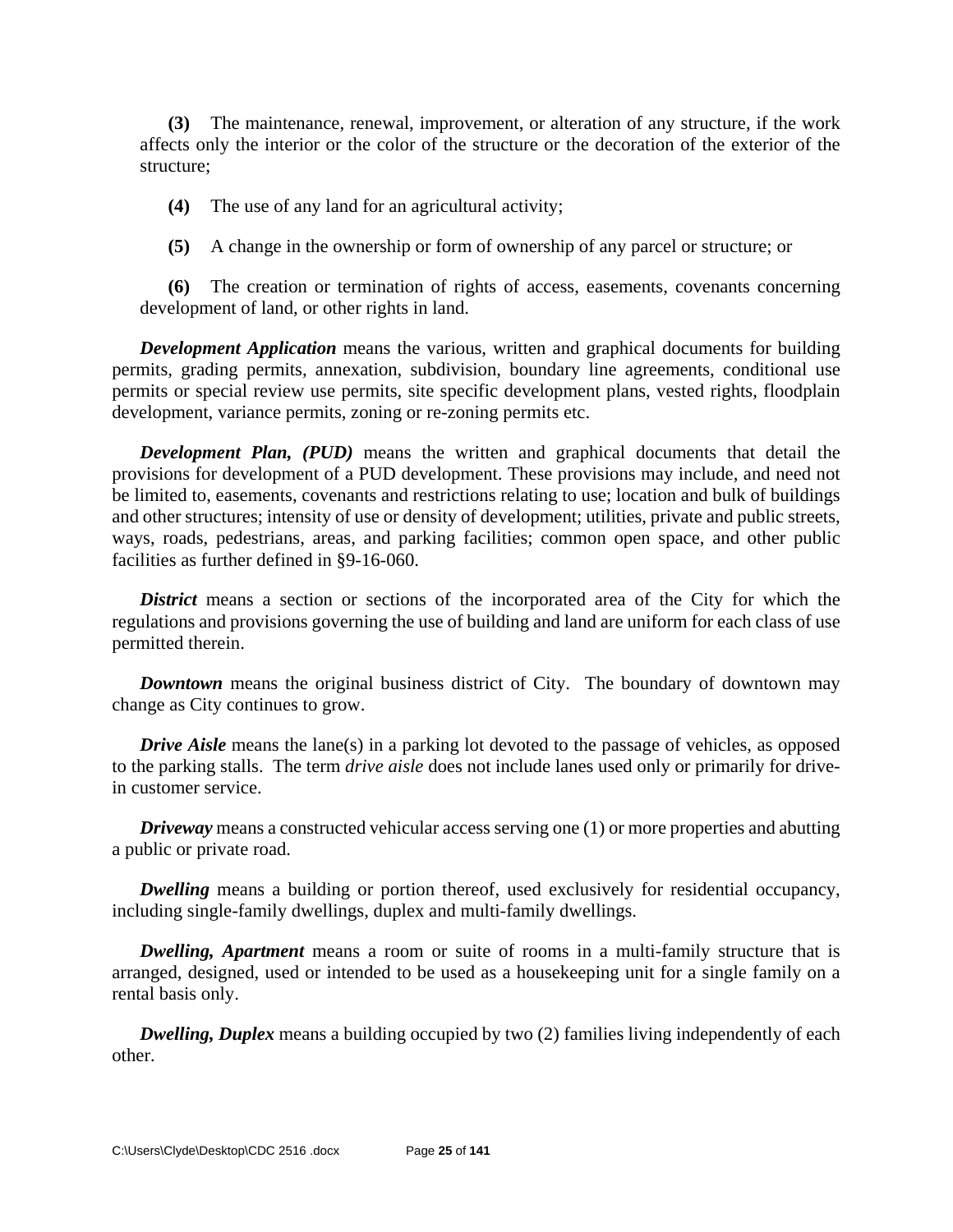*Dwelling, Multi-family* means a dwelling containing three (3) or more dwelling units, not including hotels, motels, fraternity houses and sorority houses and similar group accommodations.

*Dwelling, Single-family* means a building designed exclusively for occupancy by one (1) family, but not including mobile home, otherwise provided herein.

*Dwelling, Timeshare, Interval Ownership, or Fractional Fee Ownership* **means any parcel** or lot of land or condominium unit, whether fee interest, leasehold or contractual right, whereby more than four persons (ownership of an interest in joint tenancy by two (2) persons being considered one (1) person for the purpose of this section) are entitled to the use, occupancy or possession of such lot, parcel or unit according to a fixed or floating time schedule occurring periodically over any period of time (the use, occupancy or possession by each person being exclusive of that by the others). *Timesharing unit* includes, but is not limited to, a timeshare estate as defined in C.R.S. §38-33-110, (1973), as amended.

**Dwelling Unit** means one (1) or more rooms and a single kitchen and at least one (1) bathroom, designed, occupied or intended for occupancy as separate quarters for the exclusive use of a single family for living, cooking and sanitary purposes, located in a single-family, duplex or multi-family dwelling or mixed-use building.

**Easement** means an ownership interest in real property entitling the holder thereof to use, but not possession, of that real property for one (1) or more specific purposes, public or private.

*Elevation* means the external vertical plane of a building. Elevations are considered different if they have different roof lines, building materials, details, color and overall stylistic expression

*Entertainment facilities and theaters* means a building or part of a building devoted to showing motion pictures or dramatic, musical or live performances.

*Environmentally Sensitive Area* means aquifer recharge areas, significant wildlife habitat and migration corridors, unique vegetation and critical plant communities, and ridge lines.

*Family Child Care Home* means a facility for child care in a place of residence of a family or person for the purpose of providing less than twenty-four (24) hour care for children under the age of eighteen (18) years who are not related to the head of such home. Family child care home may include infant-toddler child care homes, large child care homes, experienced provider child care homes, and such other types of family child care homes designated by rules of the State Department of Social Services pursuant to C.R.S. §26-6-106(2)(p).

*Farm Animal* means animals commonly raised or kept in an agricultural, rather than an urban, environment including, but not limited to, chickens, pigs, sheep, goats, horses, cattle, llamas, emus, ostriches, donkeys and mules.

*Feedlot* means any tract of land or structure, pen or corral, wherein cattle, horses, sheep, goats, emus, ostriches or swine are maintained in close quarters for the purpose of fattening such livestock for final shipment to market or slaughter.

*FEMA* means Federal Emergency Management Agency.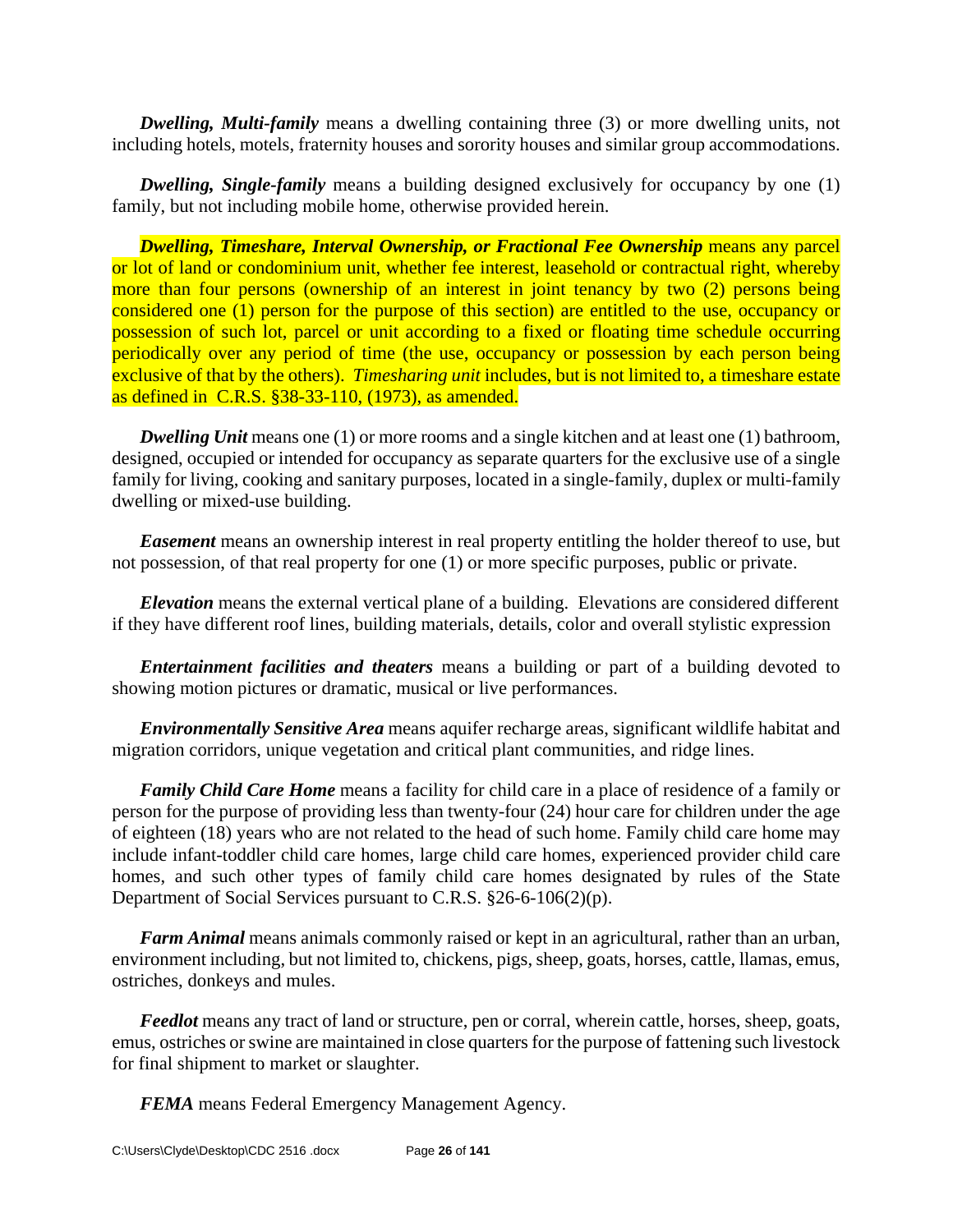*Fence* means enclosing framework for exterior areas, such as yards or gardens.

*FHA* means Federal Housing Administration.

*Floodplain or Flood Hazard Area* means an area which has been designated by the Board of Trustees, the Colorado Water Conservation Board, or FEMA as susceptible to flooding.

*Floodway* means the channel of a river or other watercourse and the adjacent land areas that must be reserved in order to discharge the base flood without cumulatively increasing the water surface elevation more than one  $(1)$  foot.

*Foster Care Home* means a facility that is certified by the county department of social services or a child placement agency for child care in a place of residence of a family or person for the purpose of providing twenty-four (24) hour family care for a child under the age of eighteen (18) years who is not related to the head of such home, except in the case of relative care.

*Frontage* means the portion of a lot that fronts on a public or private street.

*Functional Open Space* means open space which is large enough to serve a practical purpose such as recreation, wildlife habitat or preservation of areas of agricultural, archeological or historical significance and shall exclude areas used for off-street parking, off-street loading, service driveways and setbacks from oil and gas wells or their appurtenances, or other hazards to the public.

*Gasoline station* means any building, land area, premises or portion thereof, where gasoline or other petroleum products or fuels are sold and light maintenance activities such as engine tuneups, lubrication, minor repairs and carburetor cleaning may be conducted. Gasoline station may include premises where heavy automobile maintenance activities such as engine overhaul, automobile painting and body fender work are conducted.

*Geologic Hazard* means unstable or potentially unstable slopes, undermining, faulting, landslides, rock falls, flood, wildfire or similar naturally occurring dangerous features or soil conditions or natural features unfavorable to development.

*Government Services, Offices and Facilities* means an office or building of a governmental agency that provides administrative and/or direct services to the public, such as, but not limited to: employment offices, public assistance offices, or motor vehicle licensing and registration services.

*Group Home, developmentally disabled* means a group home, licensed by the state, for the exclusive use of not more than eight (8) developmentally disabled persons and the appropriate staff.

*Group Home, elderly* means an owner-occupied or nonprofit group home for the exclusive use of not more than eight (8) persons sixty (60) years of age or older and the appropriate staff.

**(a)** "*Nonprofit group home*" means a group home for the aged which is owned and operated by a person or organization as provided by C.R.S. 31-23-303, 1973.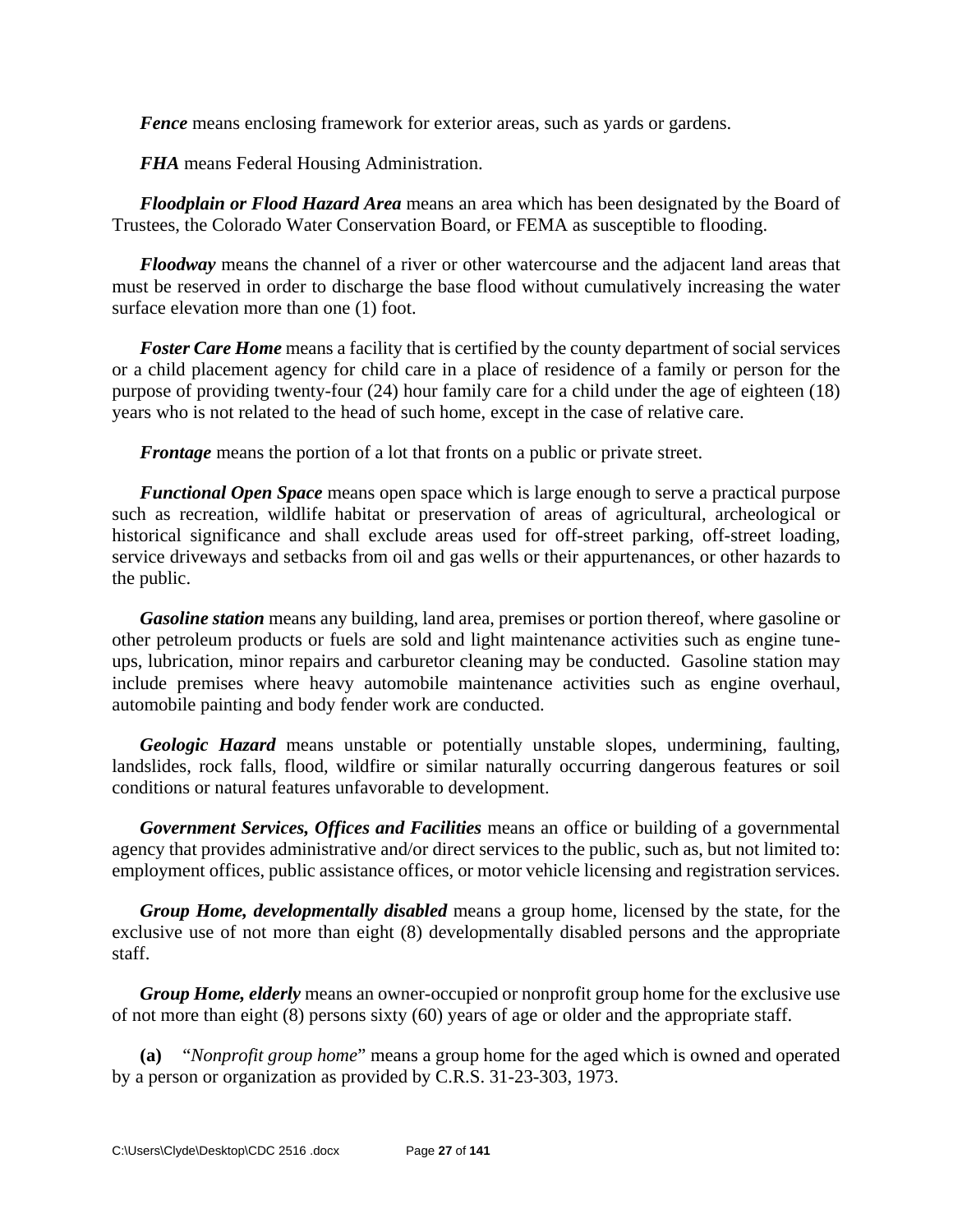**(b)** "*Owner-occupied group home*" means a group home for the aged which is owned and operated by an individual or individuals who actually reside at and maintain their primary place of residence in the group home.

*Group Home, mentally ill* means a group home, licensed by the state, for the exclusive use of not more than eight (8) mentally ill persons and the appropriate staff.

*Guest House* means an accessory structure which is physically detached from a single-family dwelling unit, is serviced through the same utility meters or connections as the principal use, and is intended for temporary occupancy by visitors to the family residing in the single-family dwelling,.

*Highway Corridor* means the area within one thousand five hundred (1,500) feet of the rightsof-way of the State Highway. **[Think this is excessive!]**

*Home Occupation* means an occupation or business activity which results in a product or service and is conducted in whole or in part in a dwelling unit, and is subordinate to the residential use of the dwelling unit, and complies with the following standards.

**(a)** Does not create impacts greater than customary residential use, including but not limited to vehicle traffic, noise, vibration, and odors;

**(b)** Does not create outdoor storage which is not screened from view by neighboring property owners and from the public right-of-ways;

**(c)** Does not cause or require customers, delivery persons, or any person, to regularly enter the property on which the dwelling unit is located during normal business hour and does not cause or require any persons to enter the property during normal non-business hours;

**(d)** Does not employ persons who are not residents of the dwelling located on the property;

**(e)** Does not require alteration to the residence to satisfy applicable City, Fire or Building Codes, or County health regulations;

**(f)** Does not require or allow any signs to be visible from the outside of the property; and

**(g)** Does not change the appearance or residential character of the structure.

*Homeowners Association* means the association set up to enforce the covenants and maintain all common areas and buildings for a development (also known as "Owners Association").

*Hospital* means an institution providing health services primarily for human inpatient medical or surgical care for the sick or injured and including related facilities such as laboratories, outpatient departments, training and central services facilities and staff offices.

*Hotel/motel/lodging establishment* means a building intended and used for occupancy as a temporary abode for individuals who are lodged with or without meals, in which there are five (5) or more guest rooms.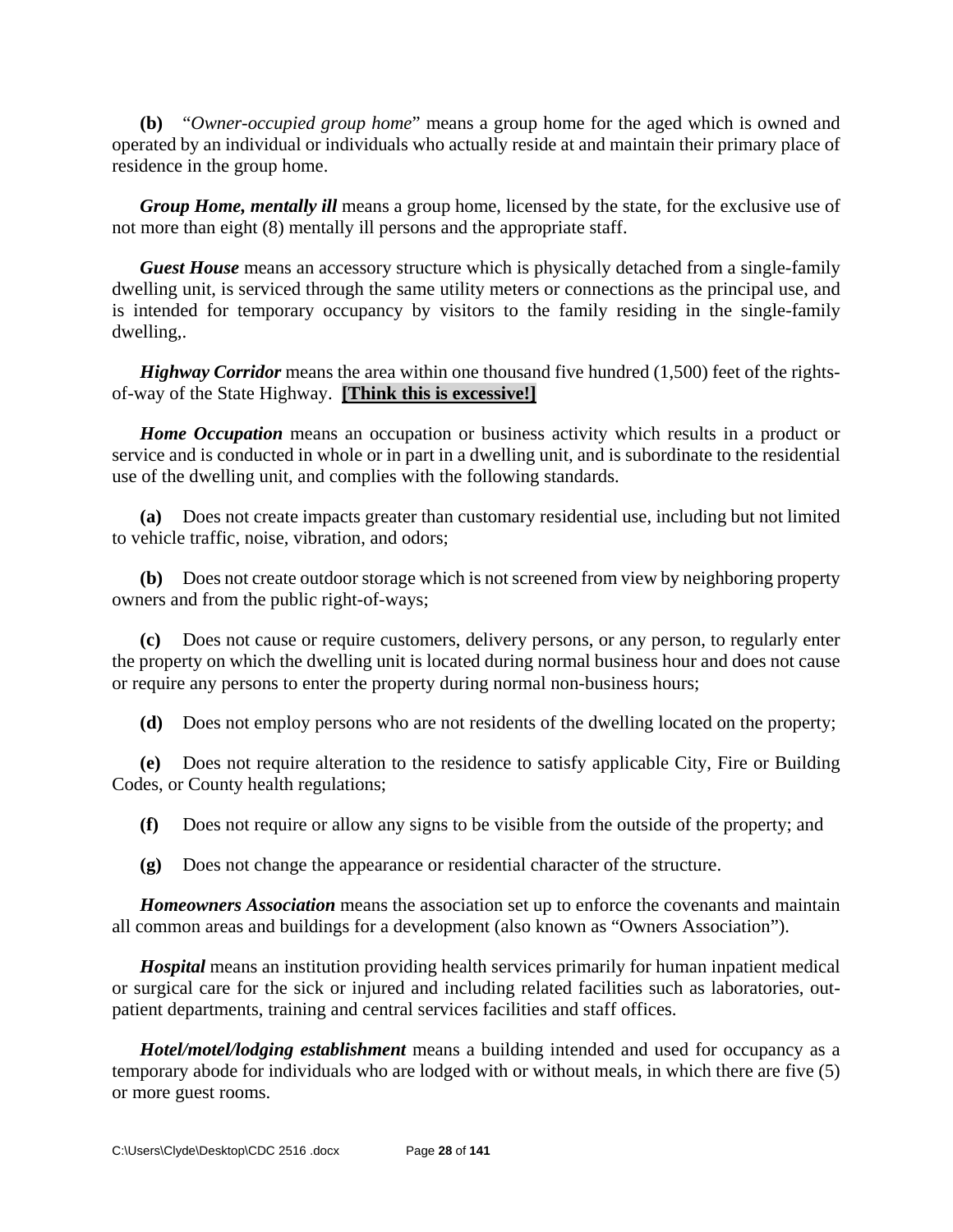*Industrial* means uses engaged in the basic processing and/or manufacturing of raw or previously prepared materials, of finished products or parts, including processing, fabrication, assembly, treatment, packaging, incidental storage, sales or distribution of such products.

*Infrastructure* means those man-made structures which serve the common needs of the population, such as: potable water systems; wastewater disposal systems; solid waste disposal sites or retention areas; storm drainage systems; electric, gas or other utilities; bridges; roadways; bicycle paths or trails; pedestrian sidewalks, paths or trails; and transit stops.

*Integrate* means to combine or coordinate separate elements (such as housing, recreation, jobs, and shopping), so as to provide a harmonious, interrelated whole; organized or structured so that constituent parts function cooperatively.

*Junkyard* means an industrial use contained within a building, structure or parcel of land, or portion thereof, used for collecting, storing or selling wastepaper, rags, scrap metal or discarded material or for collecting, dismantling, storing, salvaging or demolishing vehicles, machinery or other material and including the sale of such material or parts thereof. Junkyard shall not include a recycling facility.

*Kennel* means a facility licensed to house dogs, cats or other household pets and/or where grooming, breeding, boarding, training or selling of animals is conducted as business.

*Kitchen* means a room or portion of a room devoted to the preparation or cooking of food for a person or a family living independently of any other family, which contains a sink and a stove, cooktop or oven powered by either natural gas, propane or 220-V electric hook-up.

*Kitchen Facility* means an area for cooking which includes a sink, refrigerator and fixture for cooking food.

*Landowner* means any owner of a legal or equitable interest in real property, and includes the heirs, successors, and assign of such ownership interests.

*Landscape Area* means that portion of a parcel of land with any combination of living plants, such as trees, shrubs, vines, ground cover, native grasses, flowers, or lawns; natural features and non-living ground cover such as rock, stone and bark; and structural features, such as fountains, reflecting pools, art works, screen walls, fences and benches; but shall not include paved walkways or parking areas.

*Lane* means a private street; or a portion of a roadway delineated for a single line of vehicles; or a secondary means of access to the abutting lots and not intended for general traffic circulation.

*Livestock* means farm animals kept or raised for use, pleasure and/or profit.

*Loading Space* means an off-street space or berth on the same lot with a building, or contiguous thereto, for the temporary parking of a commercial vehicle while loading or unloading merchandise or materials, and which abuts upon a street, alley or other appropriate means of access.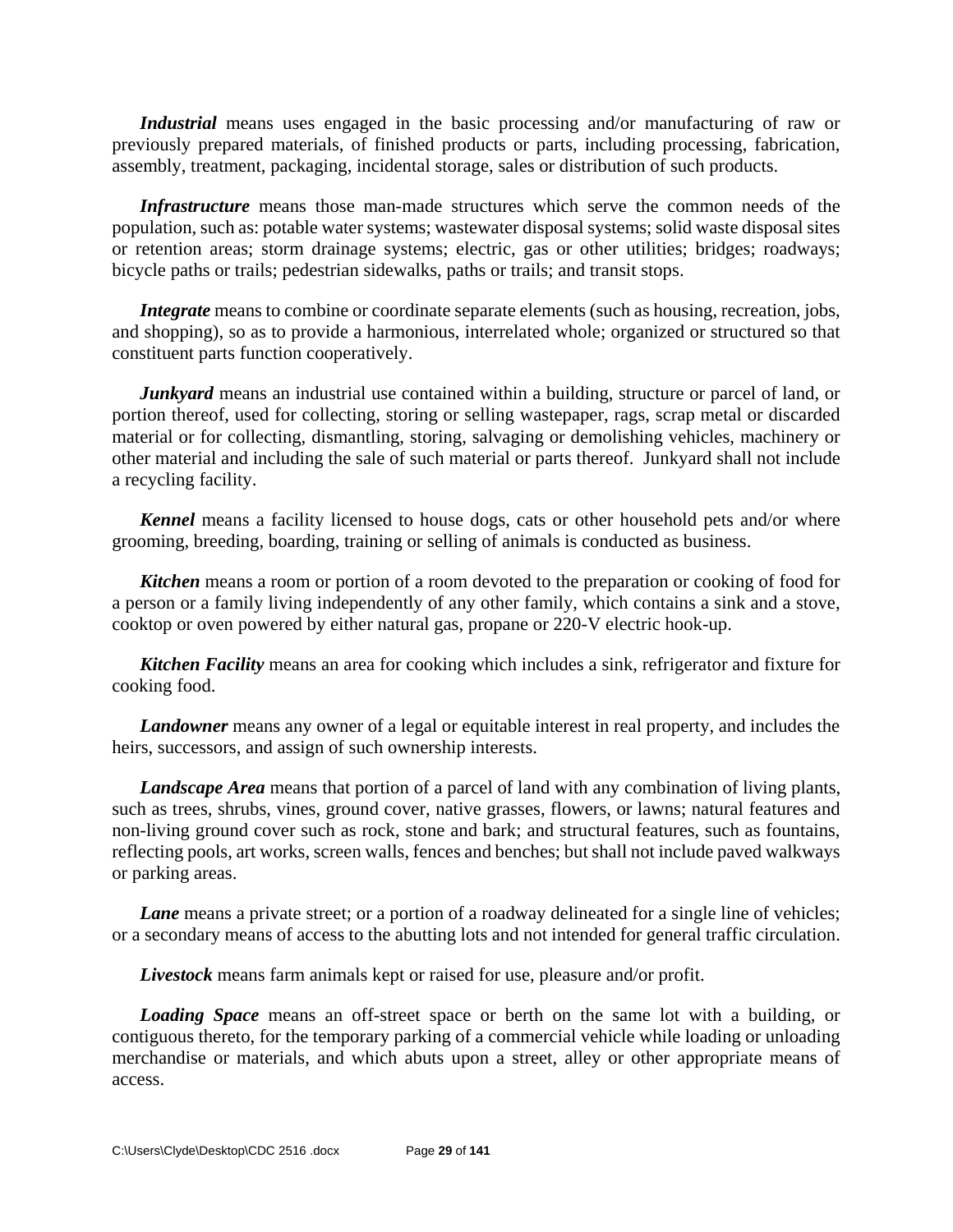### *Long-term Care Facility* means any of the following:

**(a)** *Convalescent center* means a health institution that is planned, organized, operated and maintained to offer facilities and services to inpatients requiring restorative care and treatment and that is either an integral patient care unit of a general hospital or a facility physically separated from, but maintaining an affiliation with, all services in a general hospital.

**(b)** *Nursing care facility* means a health institution planned, organized, operated and maintained to provide facilities and health services with related social care to inpatients that require regular medical care and twenty-four (24) hour per day nursing services for illness, injury or disability. Each patient shall be under the care of a physician licensed to practice medicine in the State of Colorado. The nursing services shall be organized and maintained to provide twenty-four (24) hour per day nursing services under the direction of a registered professional nurse employed full time.

**(c)** *Intermediate health care facility* means a health-related institution planned, organized, operated and maintained to provide facilities and services which are supportive, restorative or preventive in nature, with related social care, to individuals who because of a physical or mental condition, or both, require care in an institutional environment but who do not have an illness, injury or disability for which regular medical care and twenty-four (24) hour per day nursing services are required.

Lot means a parcel of real property as shown with a separate and distinct number or letter on a plat recorded with the Mineral County Clerk and Recorder, or when not so platted in a recorded subdivision, a parcel of real property abutting upon at least one public street and held under separate ownership.

*Lot Area* means the total horizontal area within the lot lines of a lot, except that beneath the mean waterline of a body of water.

*Lot Coverage* means the ratio of the area of the site which is rendered impermeable by buildings compared to the total area of a site, excluding those rendered undevelopable, expressed as a percentage.

*Lot Depth* means the average distance between the front lot line and the rear lot line.

*Lot, double frontage* means lots which front on one (1) public street and back on another.

Lot, flag means a lot so shaped and designed that the main building site area is set back from the street on which it fronts and includes an access strip connecting the main building site with the frontage street.

Lot Line, front means the property line dividing a lot from a street.

*Lot Line, rear* means the line opposite the front lot line.

Lot Line, side means any lot lines other than the front lot line or rear lot line.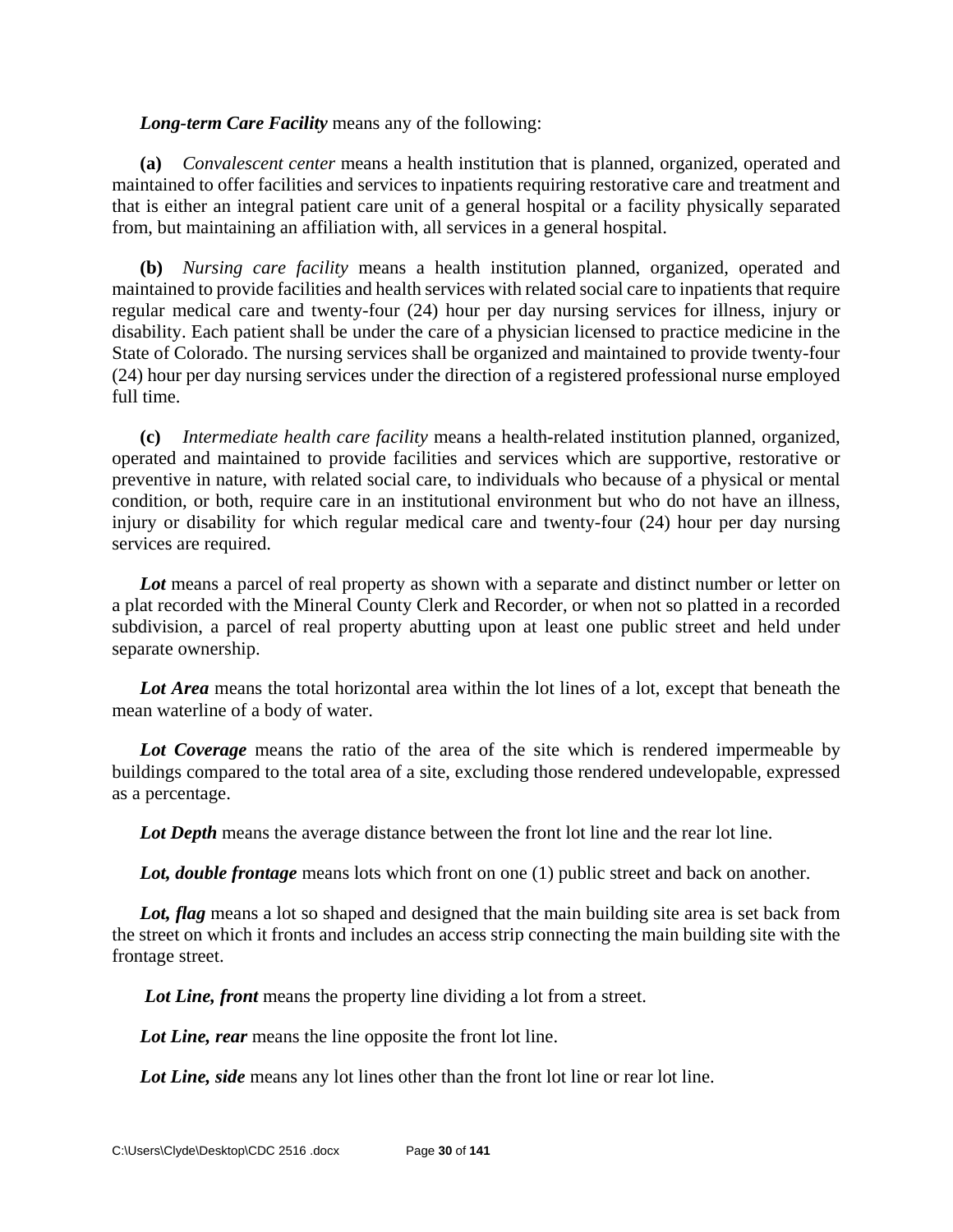Lot Size means the total horizontal area within the lot lines of a lot; synonymous with area of lot.

Lot Width means the distance parallel to the front lot line, measured at the front building setback line. Lot width on a curving front lot line means the distance parallel to the tangent of the front lot line at the building setback line. The lot width and the lot frontage may have different lengths on an irregularly shaped lot as they are measured at different points on the lot.

*Manufactured Home* means a single-family dwelling which:

**(a)** Is partially or entirely manufactured in a factory;

**(b)** Is permanently affixed to and installed on an engineered permanent foundation;

**(c)** Has a pitched or cosmetically equivalent roof, and brick or wood exterior siding; and

*Mobile Home* means a single-family dwelling unit partially or entirely manufactured in a factory, built on a permanent chassis, and which is designed to be transported on streets to the place where it is to be occupied as a dwelling unit. A mobile home shall conform to the following design and installation standards:

**(a)** Complies with HUD or UBC standards, as applicable, or meets or exceeds equivalent requirements and performance engineering standards.

*Modified Grid Pattern* means a grid pattern of streets and blocks adapted to the topography, unique natural features, environmental constraints, and peripheral open space areas.

*Natural Areas* means floodplains and flood ways, natural drainage and water ways, significant native trees and vegetation, wildlife travel corridors, special habitat features such as raptor nest sites, key nesting, breeding or feeding areas for birds; fox and coyote dens, and any wetland area.

*Nonconforming Building* means a building or structure, or portion thereof, that does not conform to the regulations of this Code, but that was lawfully constructed under the regulations in force at the time of construction.

*Nonconforming Use* means a use that does not conform to the use regulations of this Code, but that was lawfully established under the regulations in force at the time the use was established and has been in regular use since that time.

*Off-street Parking Area* means all off-street areas and spaces designed, used, required or intended to be used for the parking, storage, operation of motor vehicles, including driveways or access ways in and to such areas, but not including any outdoor storage area used principally as a "recreational vehicle, boat or truck storage" use, storage areas for landscaping and other bulk items or public streets and rights-of-way.

*Open Space* means any land or water area with its surface open to the sky, which serves specific uses of: providing park and recreation opportunities, conserving natural areas and environmental resources, structuring urban development form, and protecting areas of agricultural,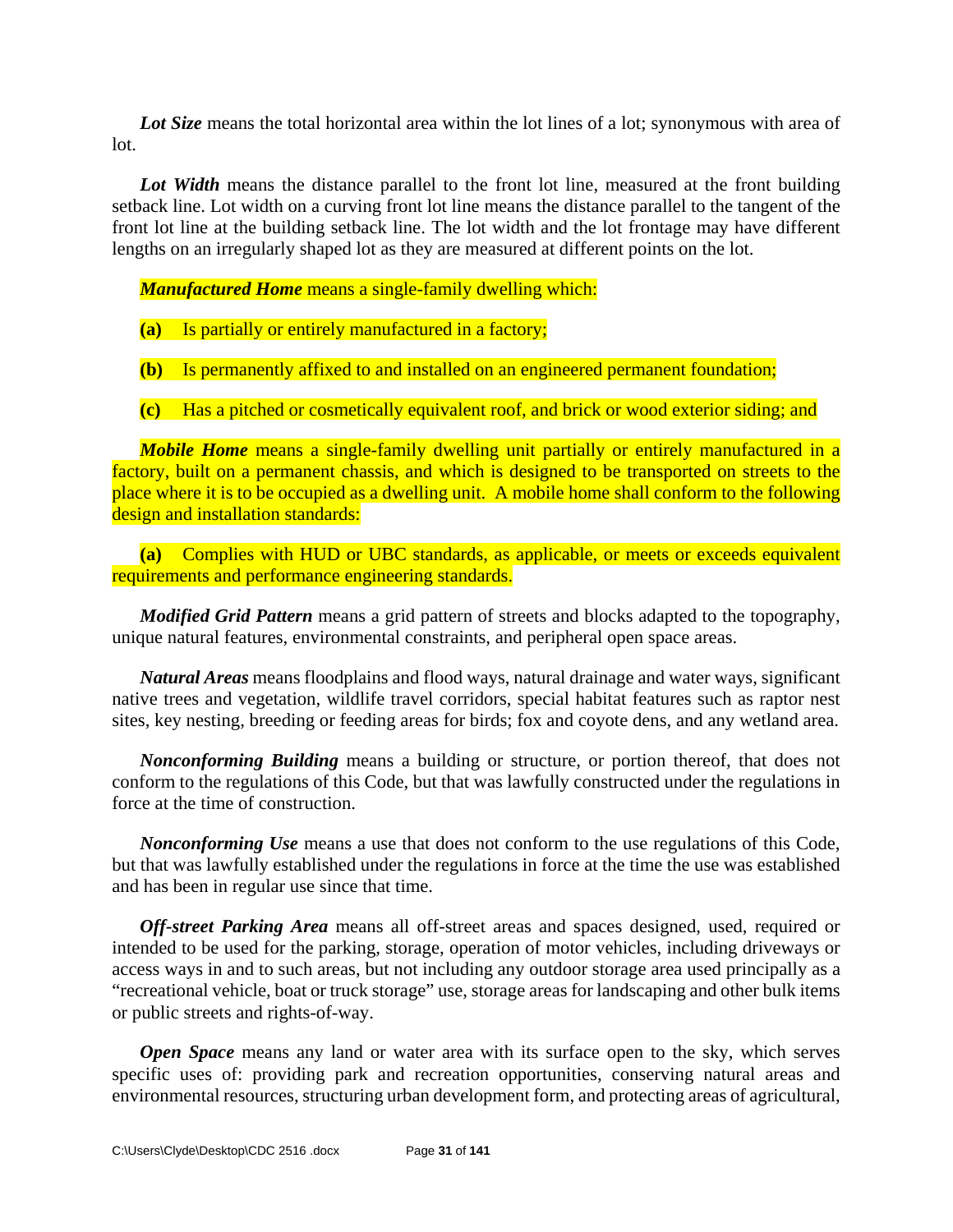archeological or historical significance. Open space shall not be considered synonymous with vacant or unused land but serves important urban functions. Usable open space shall exclude areas used for off-street parking, off-street loading, service driveways and setbacks from oil and gas wells and their appurtenances, or other hazards to the public.

*Outdoor Storage* means the keeping, in an unroofed area, of any equipment, goods, junk, material, merchandise or vehicles in the same place for more than twenty-four (24) hours. Containers and semi-trailers may not be used for residential or storage uses except on construction sites.

*Outparcel* means a parcel of land, generally located on the perimeter of a larger parcel of commercial land, that is subordinate to the larger parcel for access, parking, and drainage purposes.

**Owner** means the owner of a real property interest which is the subject of, and which would be benefitted by, a proposed development application. Owner shall include the fee title owner of record according to the Office of the Mineral County Assessor, by a legal title opinion, or by a title insurance commitment. Owner shall also include other persons who by partnership, joint venture, contractual relationship or other association have a 10% or greater equity interest in the property or in the owner of record or who have a contractual right to receive or obtain a defined portion of the property upon approval of a development application by the City.

*Parcel* means a tract or plot of land.

*Park* means an area open to the general public and reserved for recreational, educational or scenic purposes.

*Parking, Commercial* means a parking lot, structure or garage that does not provide accessory parking to a specific building or use, is available for parking by the general public for a fee, may include reserved parking spaces, and which is owned by a private, non-governmental entity.

**Parking, Public** means a parking lot, structure or garage that is available for parking by the general public and which is owned by the City of Creede or a quasi-governmental entity approved by the City of Creede or approved by Mineral County.

*Plan* means the map(s) and supporting documentation for a development which includes but is not limited to, lots, blocks, easements, rights-of-way, pedestrian ways, park and school sites, open space areas, and conservation areas in accordance with the requirements of this Code.

*Planned Unit Development (PUD)* means an area of land, controlled by one or more landowners, to be developed under unified control or a unified plan and is developed as a whole in a single development operation or programmed series of development stages. The development may include dwelling units, commercial, educational, recreational or industrial uses, or any combination of the foregoing, the plan for which may not correspond in lot size, bulk or type of use, density, lot coverage, open space or other restrictions to the existing land use regulations.

*Planning and Zoning Commission (PZC)* means the planning and zoning commission formed and appointed by the Board of Trustees in accordance with Article 12 of the Development Code.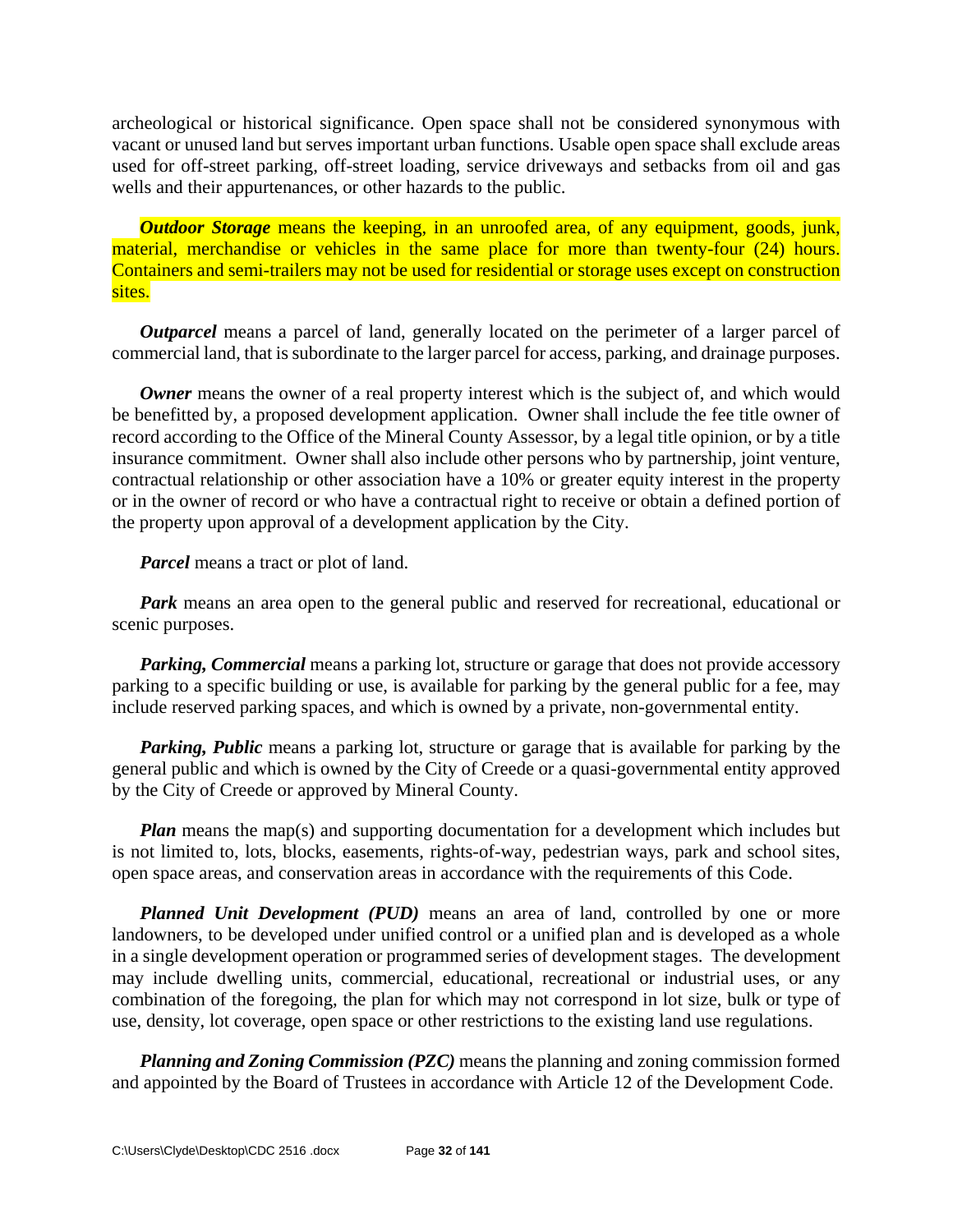*Planning Area Boundary* means the area surrounding the City that the City will consider annexing and developing. The Planning Area Boundary is delineated on the *Land Use Map* in the *Comprehensive Plan*.

*Plat* means a map of certain described land prepared in accordance with the requirements of this Code, and C.R.S. §38-51-106 as an instrument for recording of real estate interests with the Mineral County Clerk and Recorder.

**Principal Use** means the main use of land or of a structure as distinguished from a conditional or accessory use.

*Proof of Ownership* means ownership as specified in a current title insurance commitment or policy, or certification of title, issued by a title insurance company licensed by the state of Colorado.

*Property* means all real property subject to land use regulation by the City.

*Property Line* means the boundary of any lot, parcel or tract as the same is described in the conveyance of such property to the owner; and does not include the streets or alleys upon which the said lot, parcel or tract abuts.

*Public Area* means streets, parks, open spaces and other property designated or described as for public use on a map or plat of the City and fee title is vested in the City, other public body or a special district as defined in C.R.S.§32-1-103.

**Public Benefit** means a benefit which promotes a goal, intent or policy of the Creede Comprehensive Plan.

*Public Facility* means those constructed facilities, including but not limited to, transportation systems or facilities, water systems or facilities, wastewater systems or facilities, storm drainage systems or facilities, fire, police and emergency systems or facilities, electric, gas, telecommunication utilities or facilities, and publicly owned buildings or facilities.

*Public Hearing* means a meeting called by a public body for which public notice has been given and which is held in a place at which the general public may attend to hear issues and to express their opinions.

*Public Improvement* means any drainage ditch, roadway, parkway, sidewalk, pedestrian way, tree lawn, landscaped open space, off-street parking area, lot improvement or other facility which benefits the public.

*Public Open Space* means an open space area conveyed or otherwise dedicated to the municipality, state or county or other public body for recreational or conservation uses. Public open spaces are to be unencumbered by oil and gas wells, as well as their appurtenances or other hazards to the public.

**Public School** means a free, tax supported school that is controlled and operated by a School District of the State of Colorado.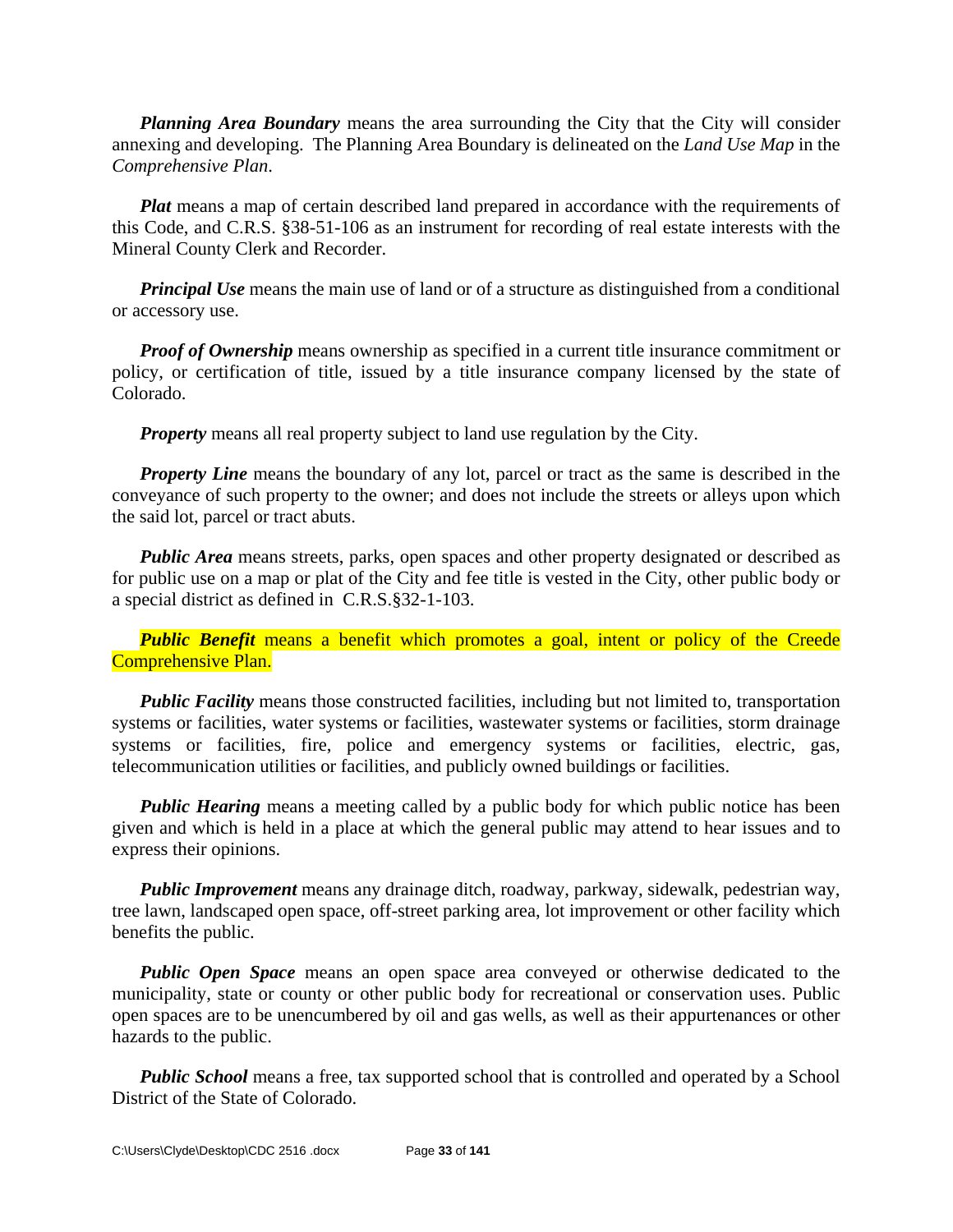**Public Use** means uses which are owned by and operated for the public by the City, County, state, or federal governments or by school districts.

**Public Utility** means a common carrier supplying electricity, wire telephone service, natural gas, water, wastewater or storm water service or similar public services, but shall not include railroads or other forms of rail mass transit or depots or terminals supporting the same or wireless telecommunication facilities.

*Recreational Vehicle (RV)* means a vehicular type unit primarily designed as temporary living quarters for recreational, camping or travel use, which either has its own motive power or is mounted or drawn by another vehicle. The following shall be considered a recreational vehicle:

**(a)** Camping trailer or tent trailer means a folding structure, constructed of canvas plastic or similar water repellent material designed to be mounted on wheels and designed for travel and recreation.

**(b)** Motorized camper, motor home, recreational conversion van or bus means a recreational vehicle consisting of a portable, temporary dwelling to be used for travel, recreation and vacation uses, and constructed as an integral part of a self-propelled vehicle.

**(c)** Pick-up camper means a vehicle designed to be mounted on or loaded into a pick-up truck chassis for use as a temporary dwelling for travel and recreation.

**(d)** Tent means a portable or temporary cover or shelter, with or without side panels, which is supported by poles and is made of canvas, plastic or similar materials.

**(e)** Travel trailer means a towed vehicle designed as a temporary dwelling for travel and recreation.

**(f)** Travel trailer, self-contained means a trailer which can operate independently of connections to sewer, water and electric systems. It contains a water-flushed toilet, lavatory, shower or bath and kitchen sink, all of which are connected to water storage and sewage holding tanks located within the trailer.

*Recycling Facility, Drop-Off* means a facility used for the collection and temporary storage of empty beverage containers, aluminum, glass, paper, cardboard, clothing, or other materials for recycling purposes conducted totally within an enclosed structure or container. This definition does not include processing except for "can banks" that crush cans as they are deposited.

*Restaurant* means any establishment in which the principal business is the sale of food and beverages to customers in a ready-to-consume state; where fermented malt beverages, and/or malt, special malt or vinous and spirituous liquors may be produced on the premises as an accessory use; and where the design or principal method of operation included one (1) or both of the following characteristics.

**(a)** Customers are served their food and/or beverages by a restaurant employee at the same table or counter at which the items are consumed; or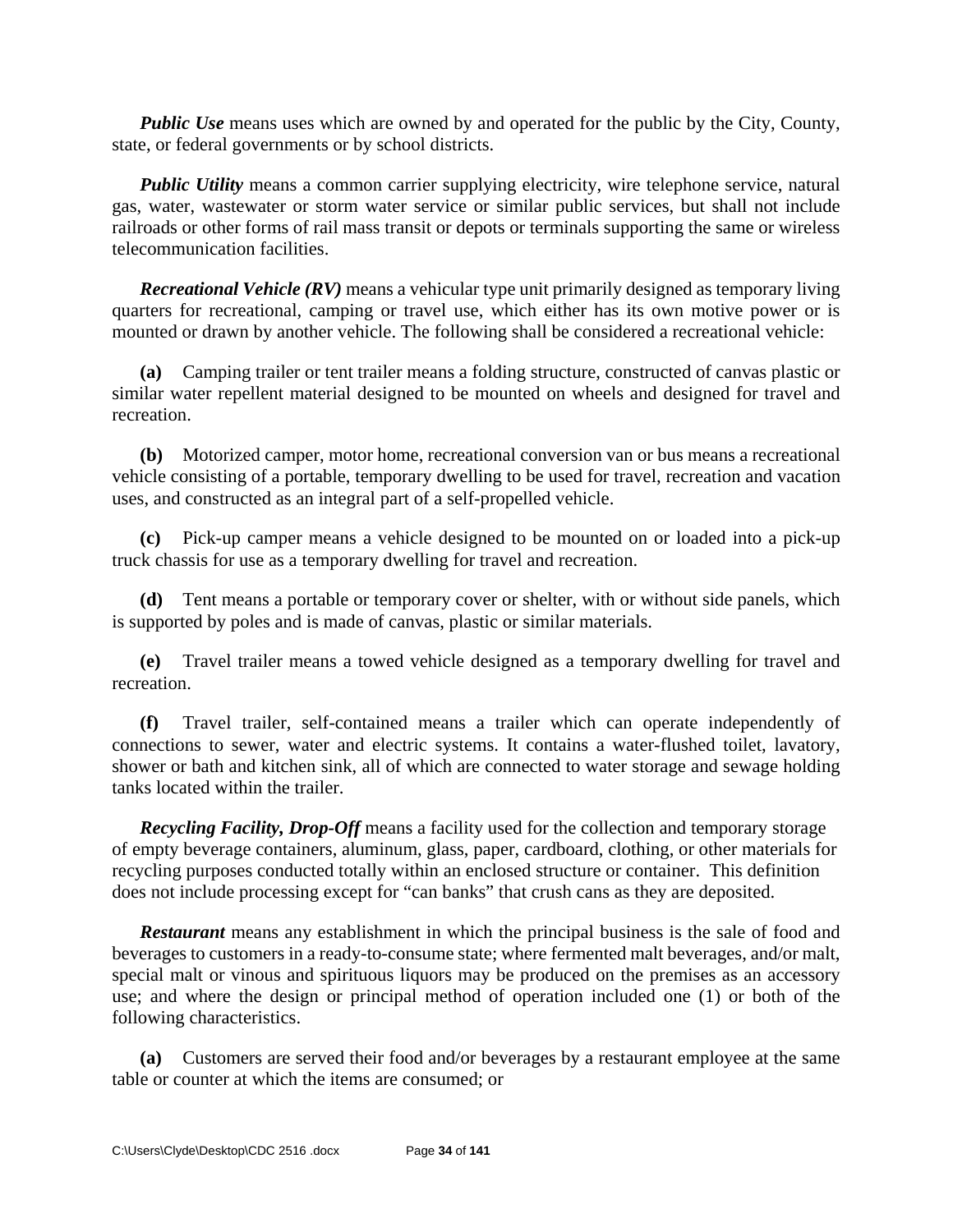**(b)** Customers are served their food and/or beverages by means of a cafeteria type operation where the food or beverages are consumed within the restaurant building.

*Re-subdivision* means the changing of any existing lot or lots, street rights-of-way or easements of a subdivision plat previously recorded with the County Clerk and Recorder.

*Right-of-way* means a strip of land occupied or intended to be occupied by a street, crosswalk, railroad, road, electric transmission line, oil or gas pipeline, water main, sanitary or storm sewer main or for another special use. The usage of the term "right-of-way" for land platting purposes shall mean that every right-of way established and shown on a final plat is to be separate and distinct from the lots or parcels adjoining such right-of-way and not included within the dimensions of such lots or parcels. Rights-of-way intended for streets, crosswalks, water mains, sanitary sewers, storm drains or any other use involving maintenance by a public agency shall be dedicated to public use on the plat on which such right-of-way is established.

*Setback* means the required unoccupied open space between the nearest projection of a structure and the property line of the lot on which the structure is located, except on properties where the street extends beyond the property line. In these instances the setback shall be measured from the edge of asphalt or walkway whichever is more restrictive.

*Setback, front yard* means the distance a building or structure must be placed from the front lot line.

*Setback, rear yard* means the distance a building or structure must be placed from the rear lot line.

S*etback, side yard* means the distance a building or structure must be placed from the side lot line.

*Sidewalk* means the hard surface path within or adjacent to the street right-of-way for use by pedestrians and/or bicyclists.

*Significant Wildlife Habitat and Migration Corridors* means areas designated by the Colorado Division of Wildlife and/or the Colorado Natural Diversity Information Source as areas of landscape that provide food, cover and water sufficient to meet the needs of a given species to survive and reproduce.

*Site Plan* means a scaled drawing of a lot, showing the actual measurements, the size and location of any existing or proposed buildings, the location of the lot in relation to abutting streets, and other details such as parking areas, access points, landscaped area, building areas, setbacks from lot lines, building heights, floor areas, densities, utility locations and easements.

*Site Specific Development Plan* means the final plat of a subdivision or Final Development Plan of a PUD (Planned Unit Development) when approved by the Board of Trustees pursuant to all applicable sections of this Development Code.

*Slope* means the relationship of elevation or vertical measure as divided by the horizontal measurement shall be expressed as a percentage as a means of quantifying the term "slope."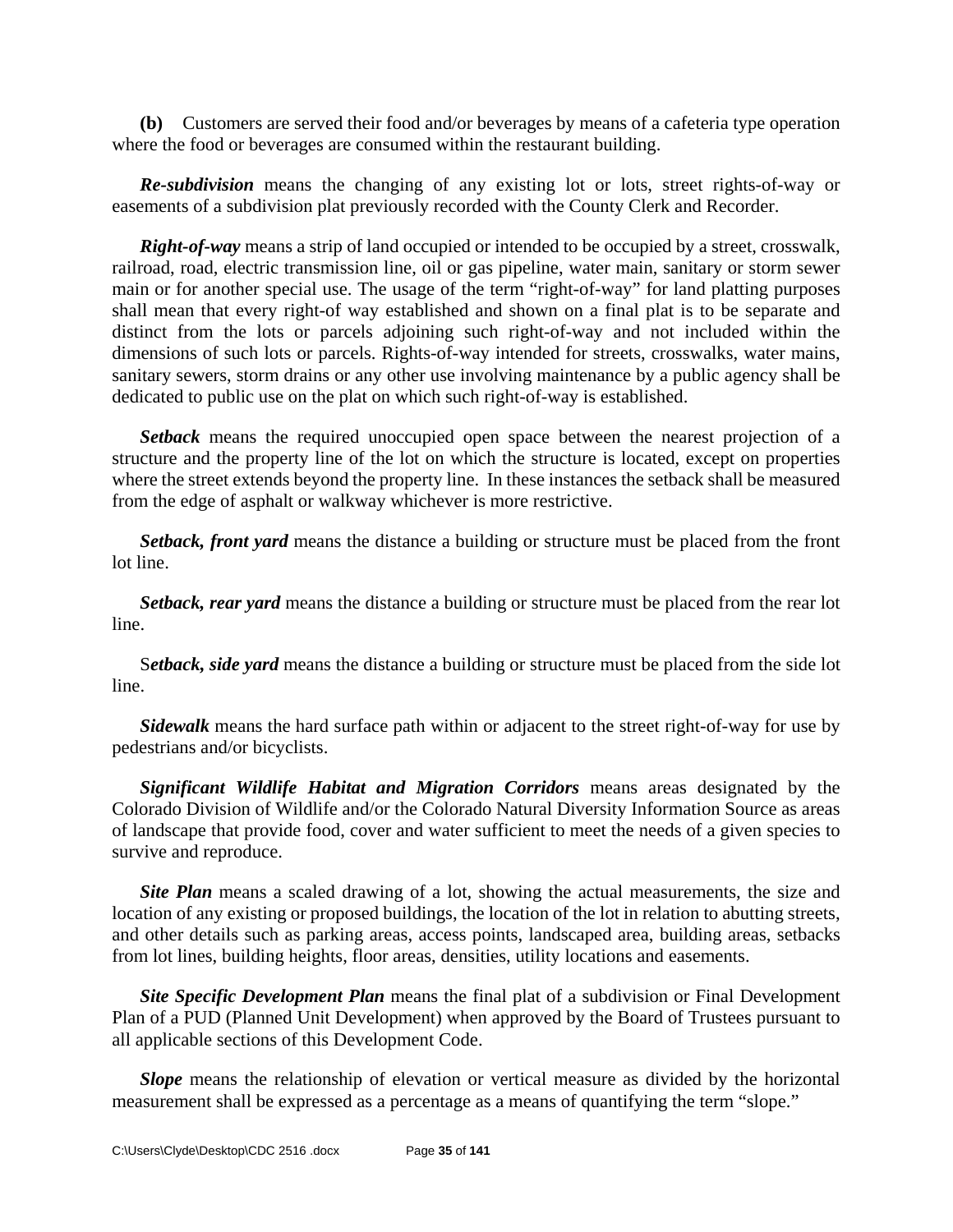*Street* means a public thoroughfare which affords the principal means of access to abutting property.

*Streetscape* means the distinguishing character of a particular street, within or adjacent to the public right-of-way, including paved materials, and the adjacent space extending along both sides of a street including landscaping, sidewalks, medians, lighting, street furniture, and signage.

*Structure* means a combination of materials to form a construction for use, occupancy or ornamentation whether installed on, above or below the surface of land or water.

*Subdivision* means the platting of a lot or the division of a lot, tract or parcel of land into two (2) or more lots, plots, sites, or airspace units.

*Subsidence* means a local mass movement that involves the downward settling or sinking of the solid Earth's surface. Subsidence may be due to natural geologic processes or man's activity such as coal mining.

*Survey* means a land plat survey, stamped and signed by a registered Colorado Surveyor, showing topographic contour intervals depicted at an engineering scale.

*Temporary Use* means a prospective use intended for limited duration, is to be located in a zoning district not permitting such use, and shall not include continuing a nonconforming use or building.

*Use* means the purpose for which land or a building is designated, arranged or intended, or for which it either is or may be occupied or maintained.

*Vegetation* means plants growing in a place, including, but not limited to trees, shrubs, vines, grasses and groundcover.

*Vehicle service and repair* means the use of any building, land area, premises or portion thereof, where maintenance activities such as engine tune-up, lubrication, carburetor cleaning, brake repair, car washing, detailing, polishing or the like are conducted.

*Vested Property Right* means the right to undertake and complete the development and use of property under the terms and conditions of a site specific development plan, pursuant to §9-16- 130, *Vested Property Right*.

*Wireless Telecommunication Equipment* means any equipment used to provide wireless telecommunication service, but which is not affixed to or contained within a wireless telecommunication facility, but is instead affixed to or mounted on an existing building or structure that is used for some other purpose. Wireless telecommunication equipment also includes a ground mounted base station used as an accessory structure that is connected to an antenna mounted on or affixed to an existing building.

*Wireless Telecommunication Facility* means any freestanding facility, building, pole, tower or structure used to provide only wireless telecommunication services, and which consists of,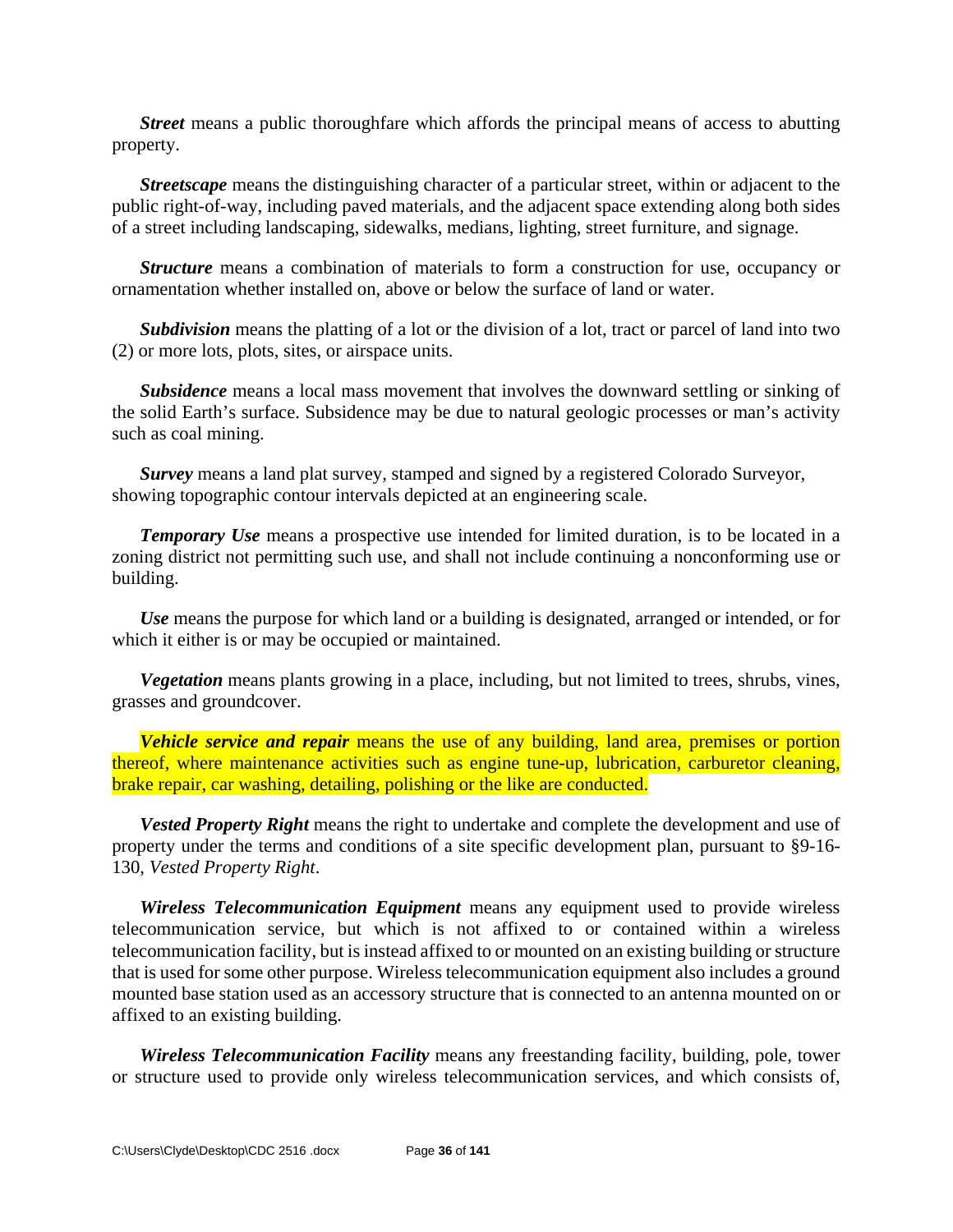without limitation, antennae, equipment and storage and other accessory structures used to provide wireless telecommunication services.

*Wireless Telecommunication Service* means services providing for the transmission of wireless communications utilizing frequencies authorized by the Federal Communications Commission for paging systems, enhanced specialized wireless telecommunication, personal communication services or cellular telephone.

*Workshop and custom small industry* means a facility wherein goods are produced or repaired by hand, using hand tools or small-scale equipment, including small engine repair, furniture making and restoring, upholstering, restoration of antiques and other art objects, or other similar uses.

*Yard* means that portion of the open area on a lot extending open and unobstructed from the ground upward from a lot line for a depth or width specified by the regulations for the zone district in which the lot is located**.**

*Yard, front* means a yard extending across the full width of the lot between the front lot line and the nearest line or point of the building*.*

Yard, front setback means the distance a building or structure must be placed from the back of the front property line.

Yard, rear means a yard extending across the full width of the lot between the rear lot line and the nearest line or point of the building*.*

Yard, rear setback means the distance a building or structure must be placed from the back of the rear property line.

*Yard, side* means a yard extending from the front yard to the rear yard between the side lot line and the nearest line or point of the building.

*Yard, side setback* means the distance a building or structure must be placed from the back of the side property line.

Zone District means a zone district of the City as established in Article 20 of this Code, unless the term is used in a context that clearly indicates that the term is meant to include both the zone district(s) of the City and the zone district(s) of an adjoining governmental jurisdiction, also referred to as "zoning district."

**Zoning Map** means the official zoning map adopted by the City by ordinance, as amended.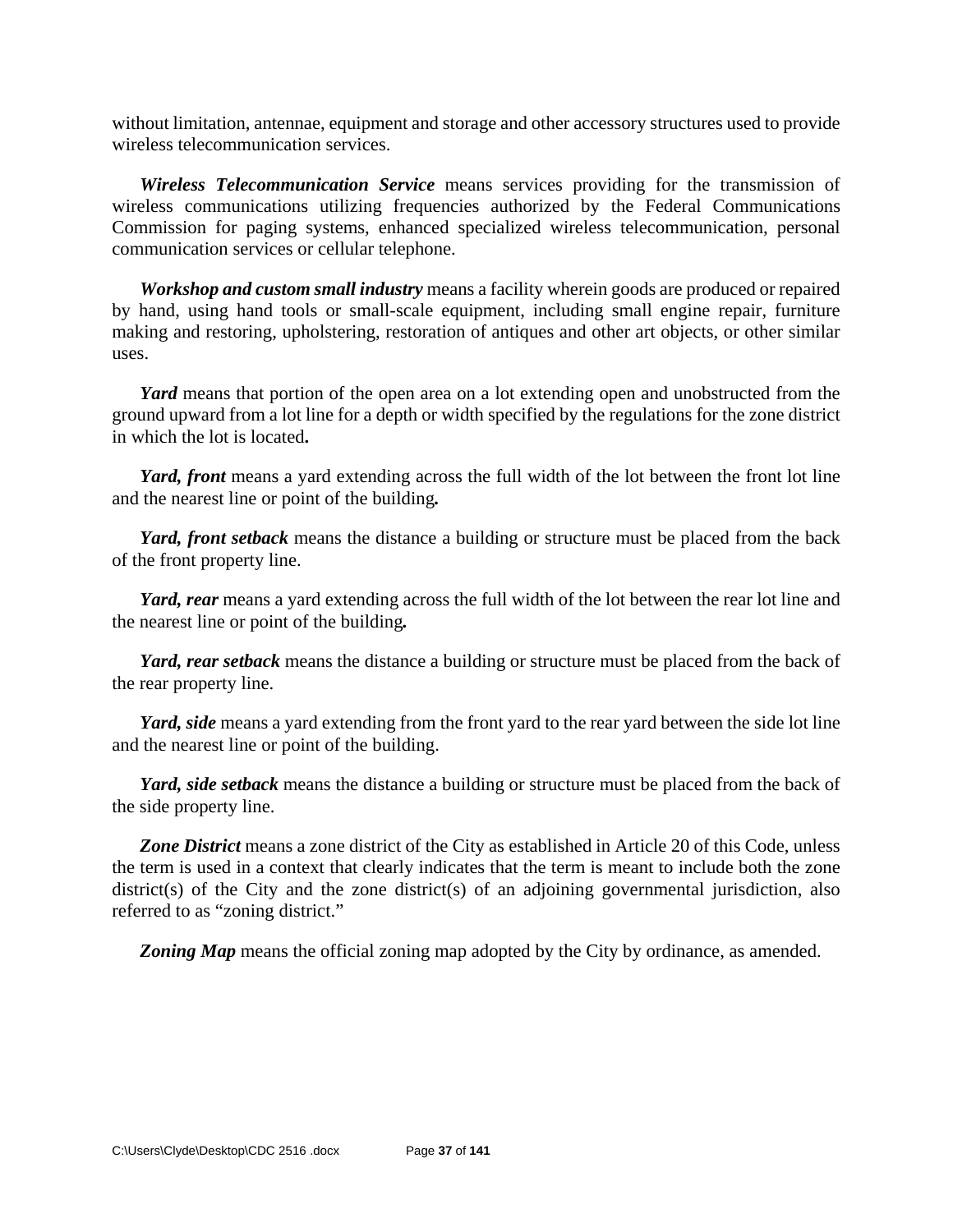## **Article 12**

## **Development Application Review Authority**

#### **9-12-010 Purpose**

The purpose of this Article 12 is to define the delegation of authority and responsibilities for review of development applications.

#### **9-12-020 Summary Table of Review Authority**

Table 9-16-1 summarizes the development application procedures in the Development Code and identifies the bodies that have review and decision-making responsibilities for each procedure. See Article 16 for details on each procedure.

#### **9-12-030 Board of Trustees**

In addition to other authority granted by charter, ordinance, or state law, the Board of Trustees shall have the following functions and duties related to the Development Code:

- **(a)** Application review and decision making authority as defined in Article12;
- **(b)** Decisions on annexations of land into the City;
- **(c)** Negotiation and approval of development agreements; and,

**(d)** The exclusive authority to render a final decision which may be subject to any legal challenge, whether directly or by an appeal of a decision by the City Manager, Planning and Zoning Commission, or Board of Adjustment, on all land use and development application decisions pursuant to this Development Code.

### **9-12-040 Planning and Zoning Commission**

### **(a) Establishment and Purpose.**

The purposes of the Planning and Zoning Commission (PZC) are amended as follows:

- **(1)** To implement the goals and policies of the Creede Comprehensive Plan;
- **(2)** To guide and accomplish a coordinated, adjusted, and harmonious development of the municipality and its environs, that will, in accordance with present and future needs, best promote health, safety, order, convenience, prosperity, quality of life, and general welfare, as well as efficiency and economy in the process of development, including, among other things, adequate provision for traffic, the promotion of safety from fire, floodwaters, and other dangers, adequate provision for light and air, the promotion of healthful and convenient distribution of population, the promotion of good civic design and arrangement, wise and efficient expenditure of public funds, and the adequate provision of public utilities and other public requirements;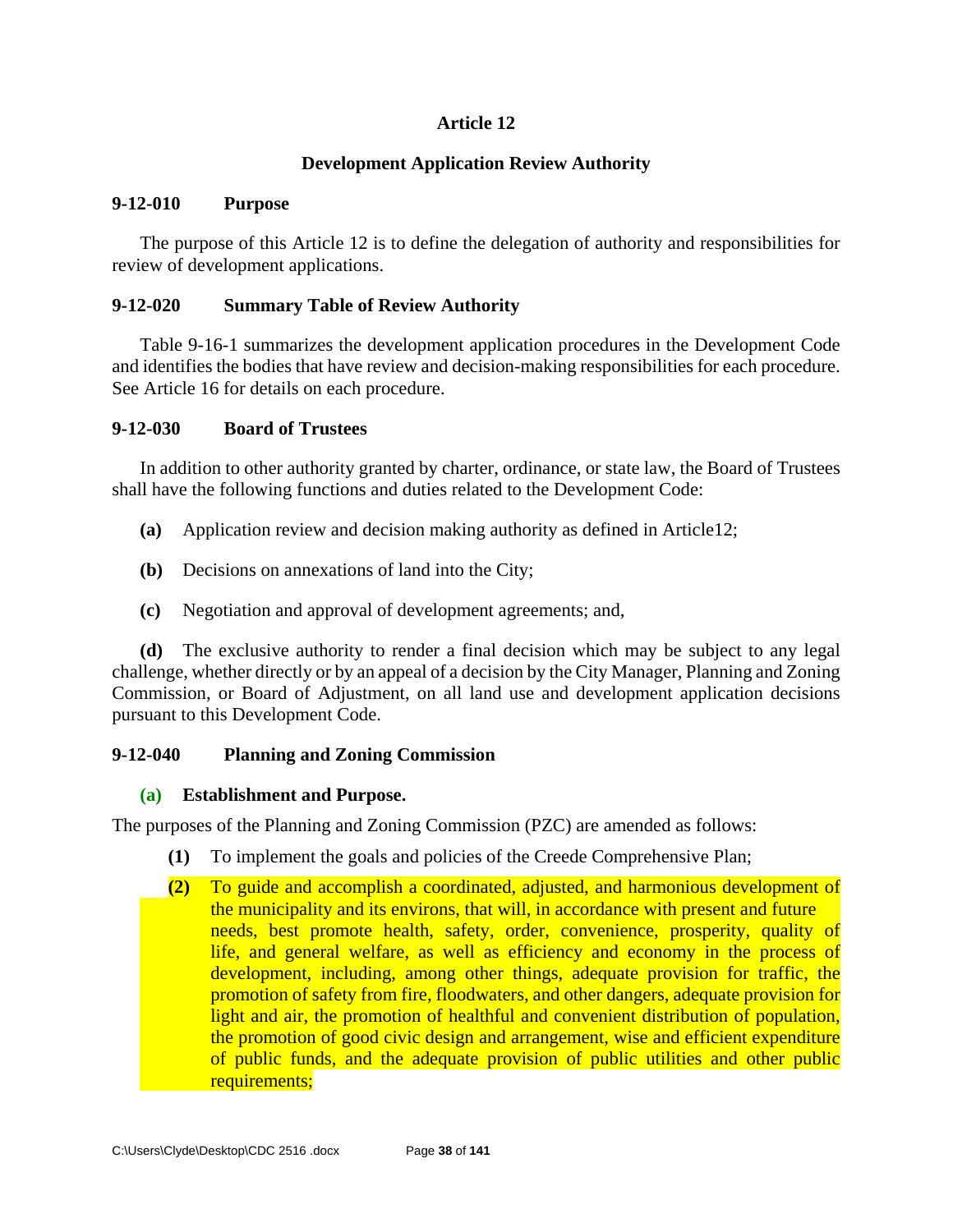- **(3)** To promote health and general welfare; to provide adequate light and air, and to facilitate the adequate provision of transportation, water, sewage, schools, parks, and other public requirements;
- **(4)** To preserve the natural beauty of the City's site and setting; to prevent indiscriminate clearing of property, removal of trees, and earthmoving; and to attain the objectives set out in the Development Code.
- **(b) Duties.** The PZC shall have the following functions and duties:
	- **(1)** Review development applications, amendments to the Creede Comprehensive Plan and amendments to this Development Code, provide recommendations to the Board of Trustees, and render decisions as such authority is indicated in this Article 12;
	- **(2)** Upon request and direction by the Board of Trustees, make and recommend plans for the physical development of the City, including any areas outside its boundaries, subject to the approval of the legislative or governing body having jurisdiction thereof;
	- **(3)** Upon request and direction of the Board of Trustees, conduct research, prepare studies, review other matters which are related to the present conditions and future growth of the City of Creede, and provide comments and recommendations thereon to the Board of Trustees; and,
	- **(4)** Review and make recommendations to the Board of Trustees about the, code text amendments that address types of uses, parking standards, streetscapes, or other similar items.
- **(c) Membership.** The PZC shall be composed of not less than five (5) or more than seven (7) members appointed by the Board of Trustees. All members of such commission shall be registered electors of the municipality and, if any member ceases to reside in such municipality, his or her membership on the commission shall automatically terminate.
- **(d) Quorum.** Four (4) members of the PZC shall constitute a quorum for the transaction of business, but in the absence of a quorum, a lesser number shall adjourn any meeting to a later time or date. In the absence of all members, any staff member shall adjourn any meeting to a later time or date.
- **(e) Term.** The term of office for a member shall be two (2) years on an overlapping tenure. A member of the PZC may be removed by the Board of Trustees pursuant to §9-12- 040(g), *Removal from Office*.
- **(f) Vacancies.** A vacancy on the PZC shall occur whenever a member of the PZC is removed by the Board of Trustees, dies, becomes incapacitated and unable to perform the required duties for a period of ninety (90) days, resigns, or is convicted of a felony. In the event a vacancy occurs, the Board of Trustees shall appoint a successor to fill the vacancy and serve the remainder of the term of the former member.
- **(g) Removal from Office.** A member of the PZC may be removed for misconduct, conduct unbecoming of a city official, violation of the state code of ethics, inefficiency, or more than two (2) unexcused absences within a twelve (12) month period. Prior to removal, the Board of Trustees shall conduct a hearing and shall provide written notice to the PZC member stating the grounds for removal at least three (3) days prior to the hearing.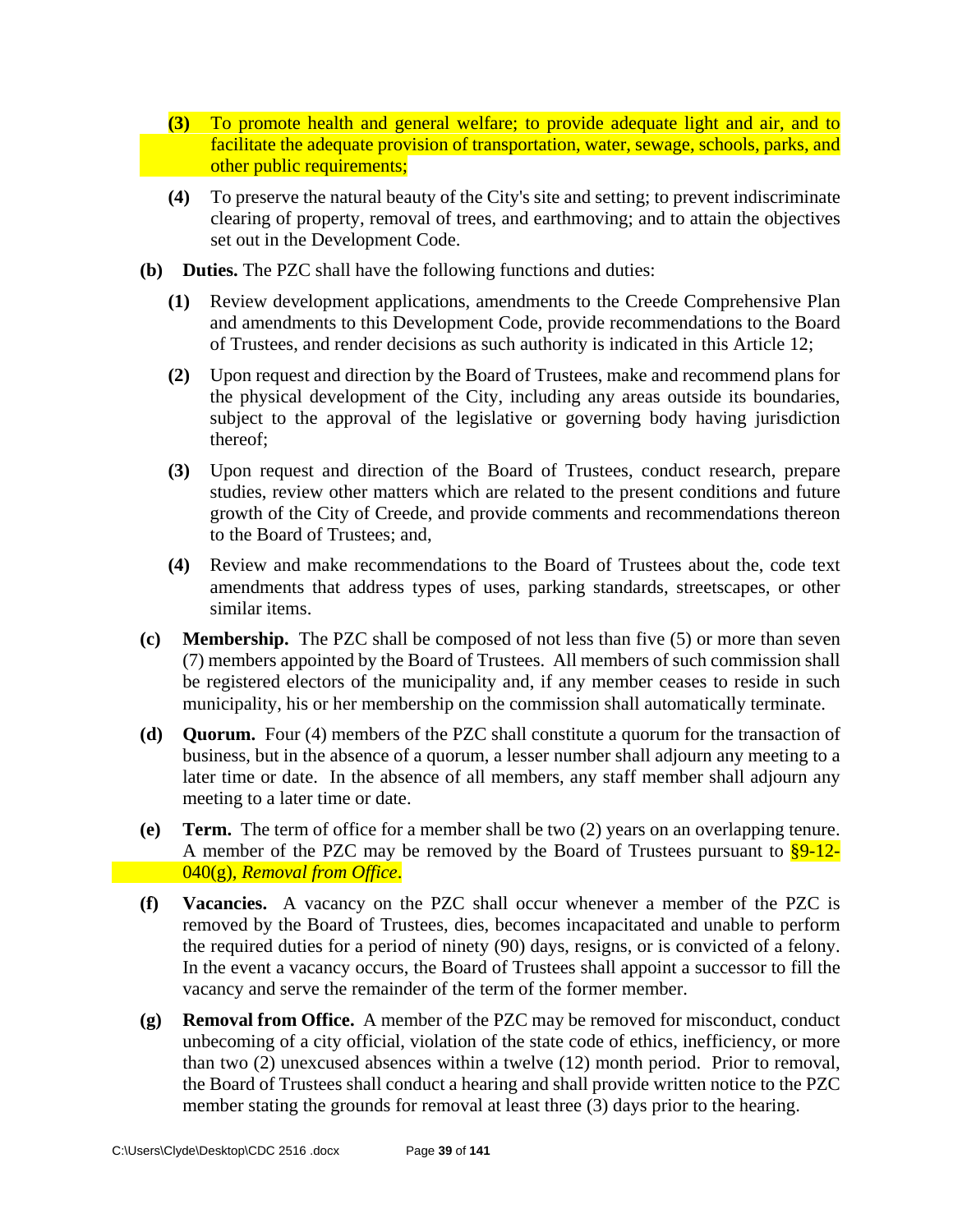- **(h) Officers.** The PZC shall select its own chairperson and vice chairperson from among its members. The chair or, in the absence of the chair, the vice chair, shall be the presiding officer of its meeting. In the absence of both the chair and the vice chair from a meeting, the members present shall appoint a member to serve as acting chair at the meeting.
- **(i) Compensation.** All members of the PZC shall serve without compensation for their Planning and Zoning Commission services.
- **(j) Staff.** The City Manager or City Clerk shall serve as the staff of the PZC and shall provide the service of a recording secretary who shall act in the capacity of secretary for the PZC for the purpose of receiving applications and other material for consideration for the PZC.
- **(k) Rules and Regulations.** The PZC shall operate in accordance with its own rules of procedure; provided, however, that the PZC shall submit its proposed rules or any amendment to the rules to the Board of Trustees, which by motion shall approve the rules or amendment and direct their adoption by the PZC, or disapprove the proposal with directions for revision and resubmission. The rules shall be filed with the City Clerk and maintained in the records of the City and shall be subject to public inspection. The PZC may provide for certain variances, exceptions, and exemptions from the requirements of its rules and regulations.
- **(l) Meetings.** The PZC shall meet in accordance with the rules of procedure governing the PZC, and otherwise upon the call of the chairperson, or in the absence of the chair, by the vice chairperson. All meetings shall be held at the offices of the City, unless otherwise specified, with adequate notice given to all interested parties.
- **(m) Material to be Submitted.** The PZC shall adopt rules and regulations including procedures and schedules for applications requiring action by the PZC.
- **(n) Agenda.** The PZC may schedule the review of applications on the next available agenda when the next agenda is full and will likely result in an overly long meeting.
- **(o) Authority to Retain Consultants.** The PZC is authorized to retain the services of one or more consultants, provided funds have been appropriated by the City for said purpose or paid as part of the application fee by the applicant, to advise and assist the PZC in performing the functions prescribed in this section. The consultants may be retained to advise the commission on a single project, on a number of projects, or on a continuing basis.

# **9-12-50 City Manager**

The City Manager is authorized and directed to do the following:

- **(a)** Review applications, provide recommendations, and render administrative decisions as indicated in this Chapter 9;
- **(b)** Establish application submittal requirements, including content and quantities of materials to be submitted;
- **(c)** Render interpretations of the Development Code;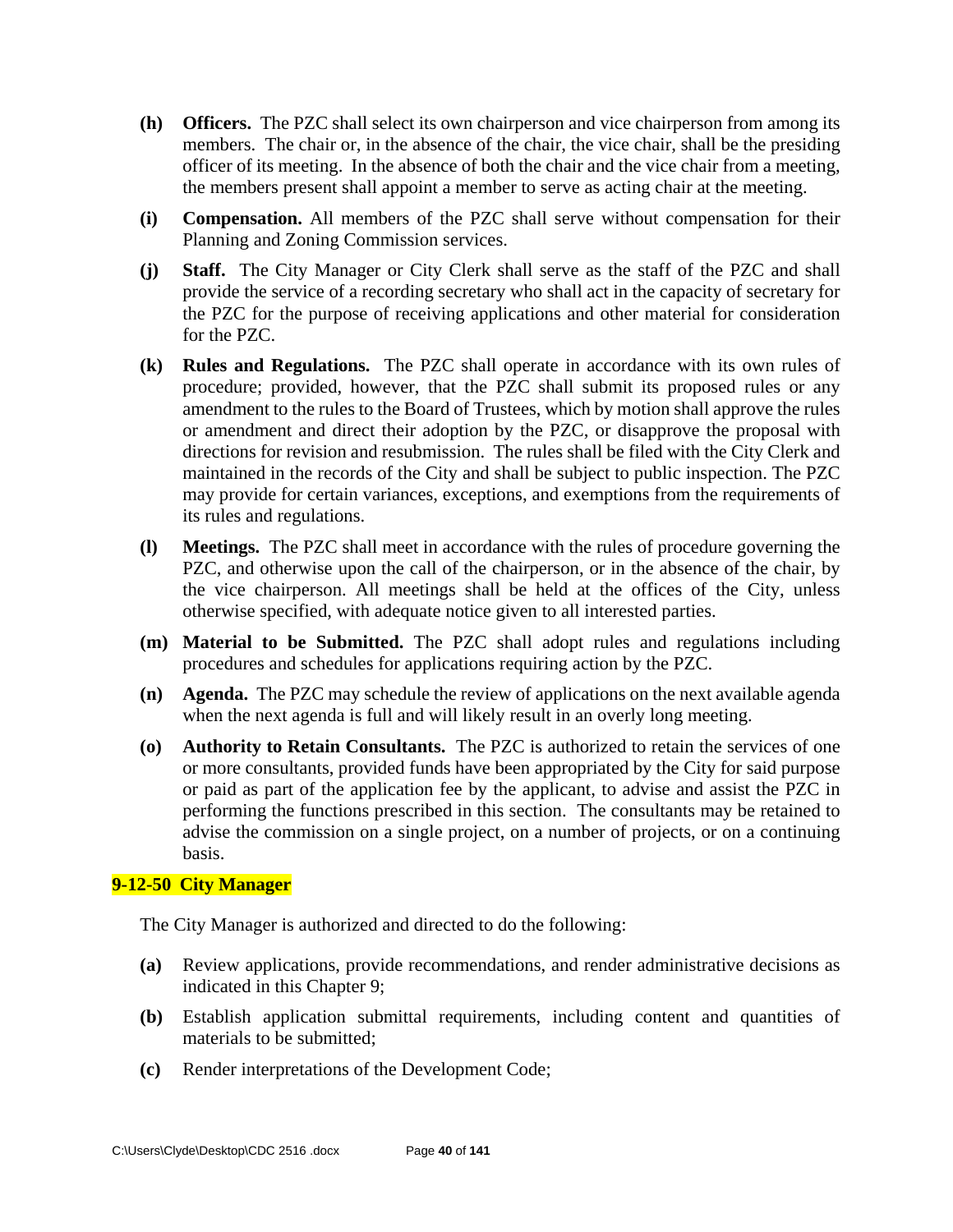- **(d)** Enforce all provisions of the Development Code, for which purpose the City Manager shall have the powers of a law enforcement officer; and,
- **(e)** Delegate any duty set forth in this Development Code to another official within the City when determined appropriate and efficient by the City Manager.

#### **9-12-60 Board of Adjustments**

- **(f) Establishment.** There is hereby established a board of adjustments (BOA). The membership of the BOA shall be composed of the Board of Trustees.
- **(g) Purpose.** The BOA shall hear and decide appeals from any order, requirement, decision, or determination made by any administrative official charged with the enforcement of this Development Code. In addition, the BOA shall hear and decide all requests for a variance from the requirements of this Development Code. Such variance shall not be granted if it would be detrimental to the public good, create a conflict with the Creede Comprehensive Plan or impair the intent and purpose of this Development Code.
- **(h) Meetings.** The meetings of the BOA shall be scheduled as necessary when variance applications or appeals are submitted to the City. Generally, meetings of the BOA shall be scheduled to coincide with meetings of the Board of Trustees as is convenient.
- **(i) General Rules.** The BOA shall follow the general rules and procedures of the Board of Trustees. The BOA may adopt specific rules which are consistent with the provisions of this Article 12. The Chairperson of the BOA shall be the same as the respective position with the Board of Trustees. The Chairperson may schedule meetings of the BOA. The Chairperson may administer oaths and compel the attendance of witnesses by application to the district court. The court upon proper showing, may issue subpoenas and enforce obedience by contempt proceedings. All meetings shall be open to the public. The BOA shall keep minutes of its proceedings showing the vote of each member upon each question, or if absent or failing to vote, indicating such fact. It shall keep records of its examinations and other official actions, all of which shall be a public record and immediately filed in the Creede Town Hall.
- **(j) Voting**. The concurring vote of four (4) members of the Board of Adjustments shall be necessary to reverse any order, requirement, decision, or determination of any such administrative official, or to decide in favor of the applicant any matter upon which it is required to pass under any such ordinance, or to effect any variation in such ordinance.

#### **9-12-020 Other Departments and Agencies**

The City may request review and input of applications from other City boards, commissions, departments, other governmental agencies, and non-government agencies, as determined appropriate considering the nature of the application.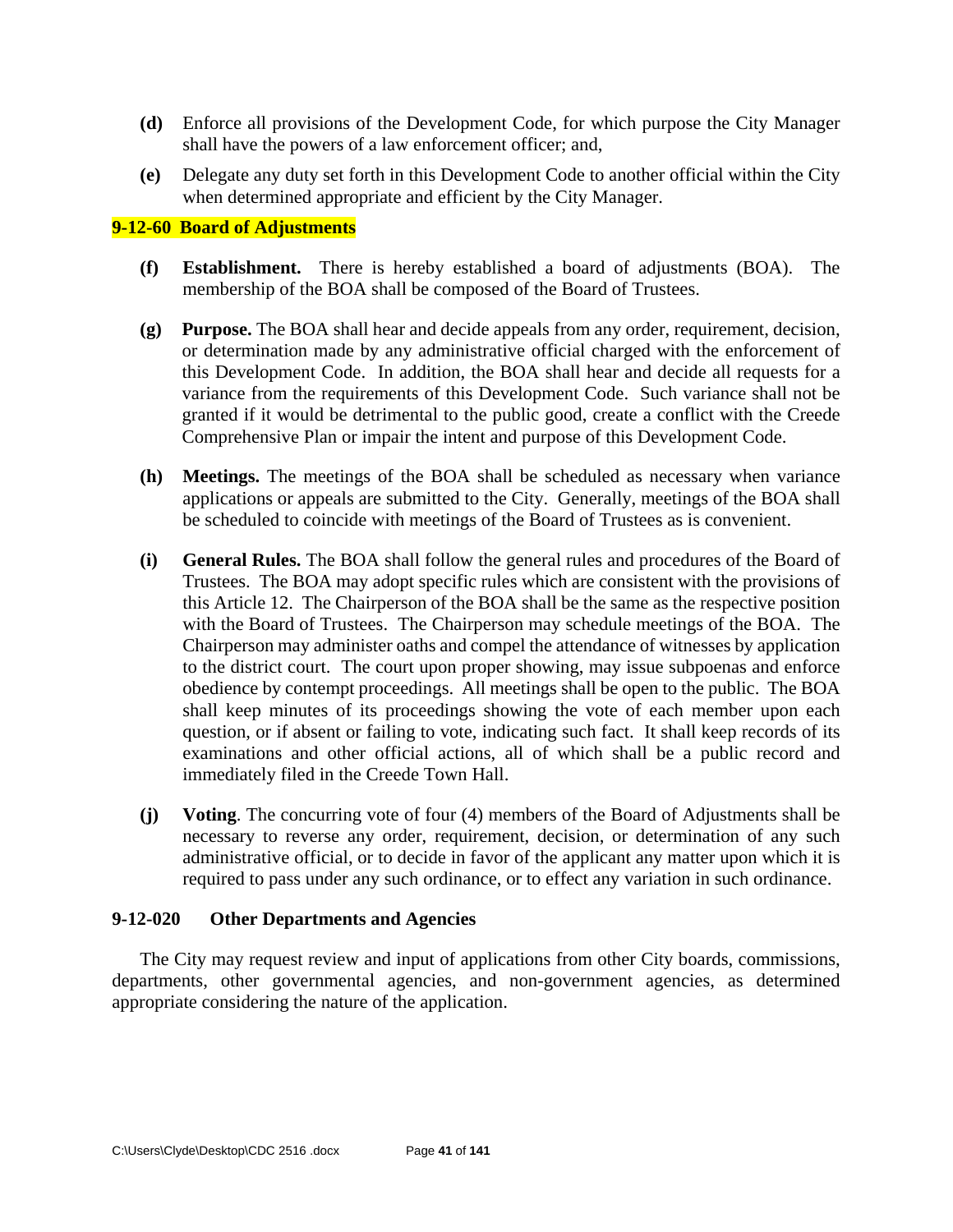### **Article 16**

## **Development Review Procedures**

#### **9-16-010 Purpose.**

This article contains regulations and the procedures for development applications. §9-16-020 contains regulations that are generally applicable to all development application review procedures, described in a series of sequential steps. The purpose is to establish uniform procedures for application types to the extent possible. Subsequent sections identify the applicability of the common steps to specific procedures, noting any differences between the common procedures and those for the specific procedure. Specific procedure provisions supplement, rather than replace, provisions of the common steps, unless the provisions conflict, in which case the provisions of the specific procedure control. Table 9-16-1 indicates the specific review and approval procedures of this chapter, with section references.

| <b>Table 9-16-1: Development Review Procedures and Review Authority</b> |                           |                               |            |              |  |
|-------------------------------------------------------------------------|---------------------------|-------------------------------|------------|--------------|--|
| <b>Procedure</b>                                                        |                           | <b>City</b><br><b>Manager</b> | <b>PZC</b> | <b>BOT</b>   |  |
| Comprehensive Plan Amendment (§9-16-030)                                |                           | R                             | $H-R$      | $H-D$        |  |
| Code Text Amendment (§9-16-040)                                         |                           | $\bf{R}$                      | $H-R$      | $H-D$        |  |
| Rezoning (§9-16-050)                                                    |                           | $\bf{R}$                      | $H-R$      | $H-D$        |  |
| <b>Planned Unit Development</b><br>$(89-16-060)$                        | <b>Administrative PUD</b> | D                             |            | $\mathbf{A}$ |  |
|                                                                         | <b>Preliminary PUD</b>    | $\bf{R}$                      | $H-R$      | $H-D$        |  |
|                                                                         | <b>Final PUD</b>          | R                             | $H-R$      | $H-D$        |  |
| <b>Administrative Subdivision (§9-16-070)</b>                           |                           | D                             |            | $\mathbf{A}$ |  |
| Minor Subdivision (§9-16-070)                                           |                           | $\bf{R}$                      |            | $H-D$        |  |
| Major Subdivision (§9-16-<br>070)                                       | <b>Preliminary Plan</b>   | R                             | $H-R$      | $H-D$        |  |
|                                                                         | <b>Final Plat</b>         | $\bf{R}$                      |            | $H-D$        |  |
| <b>Annexation (Article 36)</b>                                          |                           | R                             | $H-R$      | $H-D$        |  |
| Special Review Use (§9-16-080)                                          |                           | R                             | $H-R$      | $H-D$        |  |
| Variance (§9-16-090)                                                    |                           | $\bf{R}$                      | $H-R$      | $H-R$        |  |
| Right-of-Way Vacation (§9-16-100)                                       |                           | $\bf{R}$                      |            | $H-D$        |  |
| Vested Property Right (§9-16-110)                                       |                           | R                             | $H-R$      | $H-D$        |  |
| Location, Character, and Extent (§9-16-120)                             |                           | R                             | $H-R$      | $H-D$        |  |
| Appeal (§9-16-130)                                                      |                           |                               |            | $H-D$        |  |
| R=Review/Recommendations; H=Public Hearing; D=Decision; A=Appeal        |                           |                               |            |              |  |

### **9-16-020 General Procedures and Requirements.**

The following procedures shall apply to all development applications which are reviewed under this Article 16.

**(a) Step 1: Pre-application Conference.** A pre-application conference is required for all development applications unless waived by the City Manager. The pre-application conference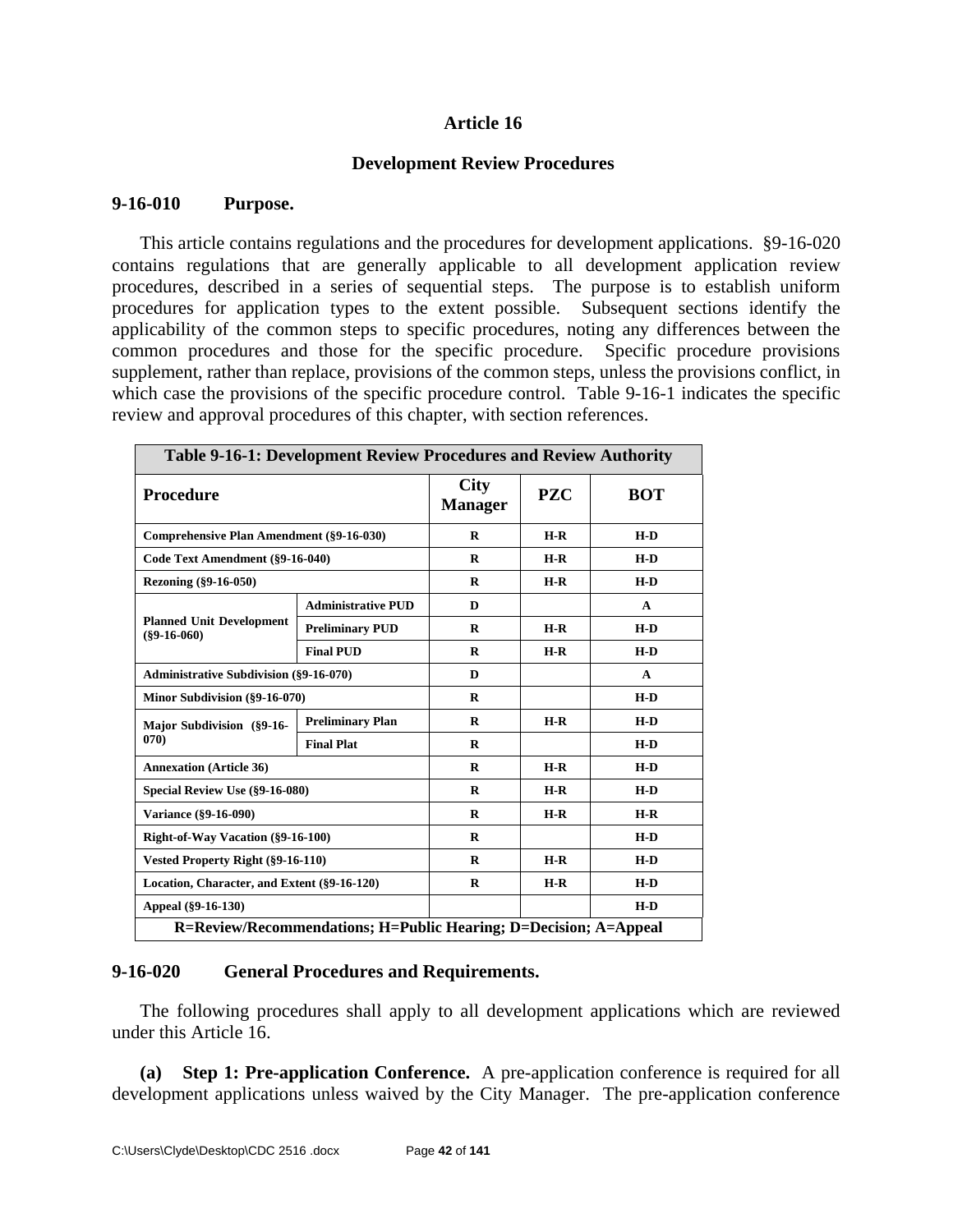serves to assist the applicant with (1) identifying information which must be provided for a complete development application, (2) understanding the development application review process, (3) identifying appropriate referral agencies for review and comment, (4) achieving compliance with development standards, understanding relevant planning issues, and (5) determining appropriate fees. The City Manager may include other City representatives in the pre-application conference as deemed appropriate. The applicant shall provide sufficient information to the City Manager at least five (5) business days prior to a scheduled pre-application conference, unless such time frame is waived by the City Manager. Minimum information shall include applicant information, property description, description of proposed development or nature of development application, and conceptual site plans or drawings which illustrate the nature of the development application. The City Manager may determine that the information provided is insufficient and request additional information. If the applicant fails to provide sufficient information for a preapplication meeting and seeks to proceed with the application process, the City Manager may notify the PZC and the Board of Trustees of the lack of adequate information submitted at the preapplication conference. The City Manager may provide a written letter after the pre-application conference summarizing application submittal requirements, review procedures, development standards, planning issues, and required fees. The informal evaluation of the City Manager and staff provided at the pre-application conference are not binding upon the applicant or the City. Critical issues relevant to a development application may not be apparent at the pre-application conference and may require additional review, submissions, or studies later in the application process.

## **(b) Step 2: Application Submittal.**

**(1) Applicant.** The owner of real property, or authorized representative of the owner with a properly acknowledged power of attorney, may submit a development application. No development application shall be received for processing or approved, and no application for a building permit shall be granted, when the applicant is in default under any related or unrelated agreement or obligation to the City.

**(2) Application Submittal Requirements.** The applicant shall submit the application to the City Manager. Application submittal requirements for every application type shall be established by the City Manager on submittal forms available at the Creede Town Hall. The City Manager may waive submission requirements where appropriate to specific applications; however, the waiver of any submission requirement shall not preclude the PZC or the Board of Trustees from requiring such information where deemed necessary for evaluation of the development application with the applicable review criteria. The minimum submittal requirements for all applications shall include:

- **(i)** Completed application form;
- **(ii)** Owner's signature or an acknowledged power of attorney if the owner has authorized an agent or representative to act as the applicant;
- **(iii)** Title insurance commitment which has been updated within sixty (60) days of the application submittal along with copies of all documents listed in the exceptions;
- **(iv)** Legal description of the property subject to the development application;
- **(v)** Development application review fees; and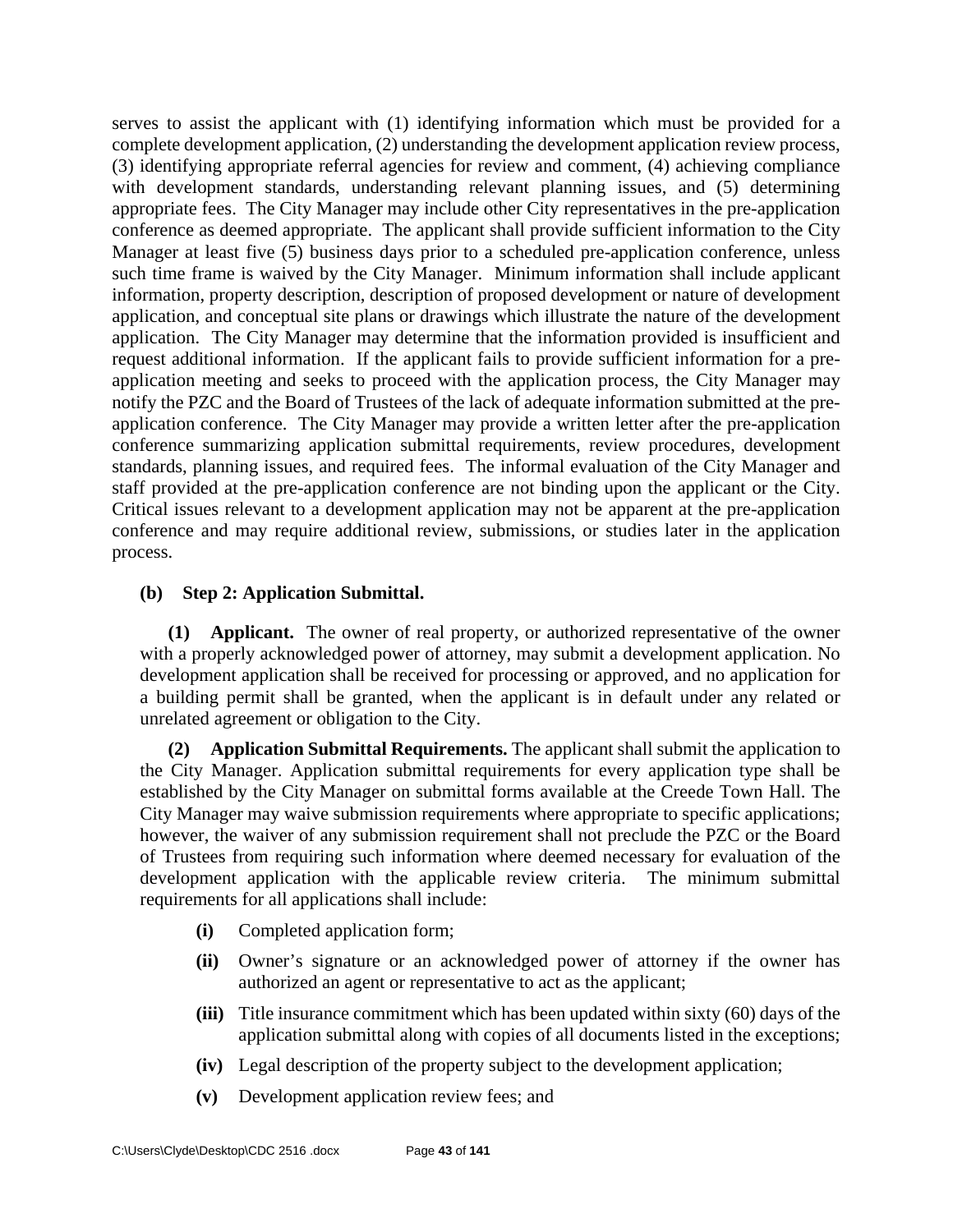- **(vi)** Survey for current owner and no more than three (3) years old stamped by a surveyor licensed in the State of Colorado. If property pins have not been maintained in a satisfactory manner or are in question, a new survey may be required.
- **(3) Required Studies and Reports.** Reports or studies may be necessary to adequately evaluate the development application for compliance with the review criteria. Such reports include but are not limited to: studies of soils, geological hazards, fiscal impacts, market analysis, traffic impacts, and/or environmental impacts. applicant shall furnish the reports or studies needed at the applicant's sole expense. The City may require independent peer review of any report or study provided by the applicant. The applicant and the City may agree to retain a mutually acceptable consultant to prepare a report or study, which cost shall be paid by the applicant. All required reports or studies shall be executed by professionals or other persons qualified to provide the requested reports. The form and content of reports or studies may be established by the City Manager.
- **(4) Concurrent Review Permitted.** Where multiple development applications concern the same property then the City Manager may permit concurrent review of the development applications for efficiency and practicality.
- **(5) Fees.** Fees shall be paid in accordance with §9-04-100, *Fees*.
- **(c) Step 3: Application Processing.** 
	- **(1) Determination of Completeness.** A development application shall be reviewed for completeness by the City Manager within ten (10) business days after receipt. If the application is determined to not be complete then a written communication shall be promptly provided to the applicant indicating the specific deficiencies in the application. The determination that an application is complete or the failure to determine an application is incomplete within ten (10) days shall not preclude the City from requiring information which is necessary and relevant to evaluate the development application for compliance with the review criteria. A determination by the City Manager that the application is incomplete may be appealed to the Board of Adjustment in accordance with the procedures in §9-16-130, *Appeal*.
	- **(2) Referral to Other Agencies.** Development applications may be referred to other agencies for review and comment. The City Manager shall attempt to identify appropriate referral agencies and shall consider the comments from referral agencies as part of the staff review and report. The PZC and the Board of Trustees may determine that referral of a development application to an agency for review and comment is appropriate where such referral agencies may provide comments relevant to evaluating the development application for compliance with the review criteria. Referral of development applications to other agencies shall provide a minimum timeframe for review and comment of fourteen (14) days for development plans, and twenty-one (21) days for preliminary subdivision, planned unit development, planned unit development amendments, and re-zoning; however, the timeframe for review and comment may be extended if the development application presents technical issues which require additional review, if additional information is provided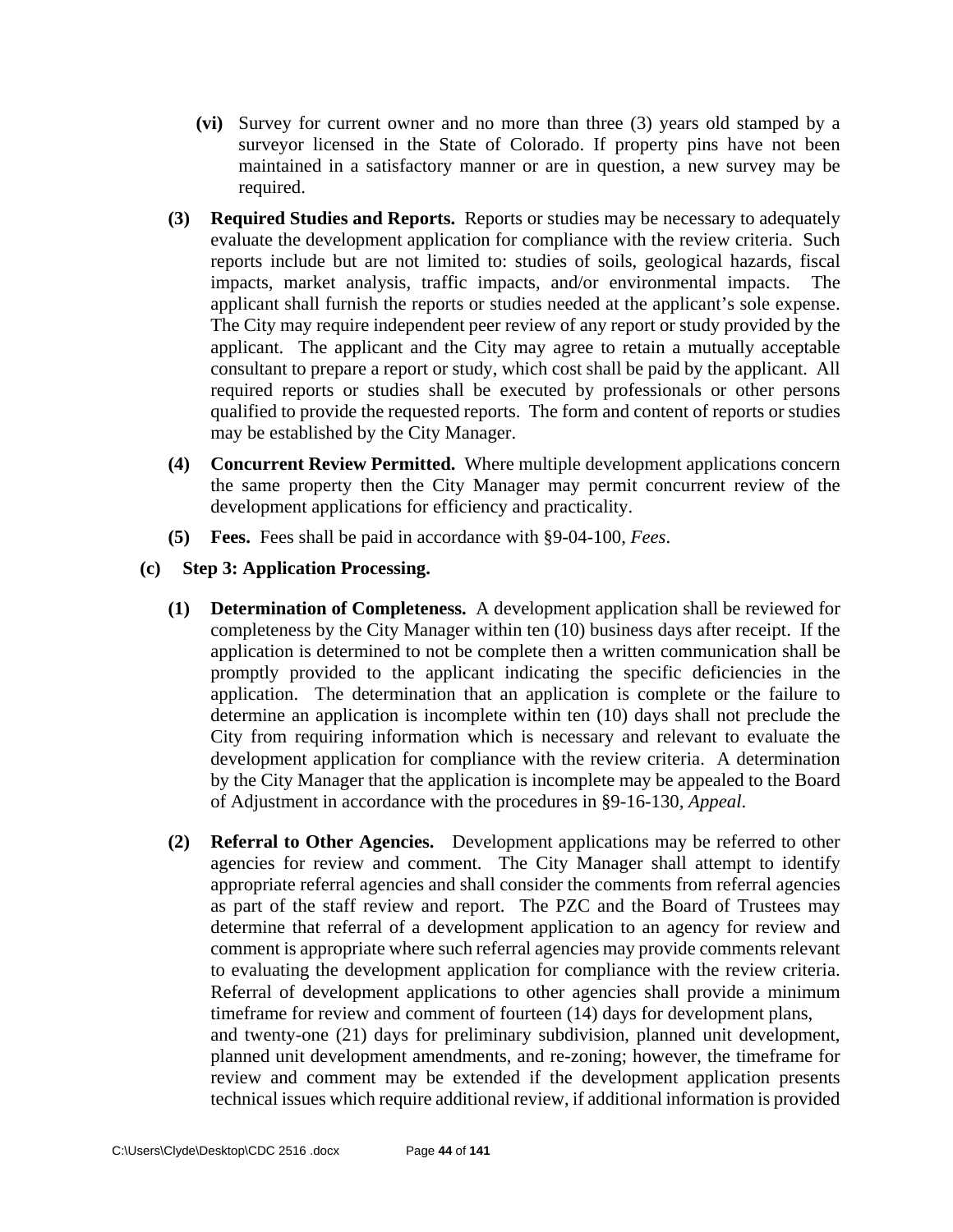by the applicant, or the application is modified. Referral agencies may include, but are not limited to:

- **(i)** Any utility, local improvement or service district, or ditch company, when applicable;
- **(ii)** The Colorado Department of Transportation when the proposed development is adjacent to or in sufficient proximity to affect a right-of-way, interchange, or other facility;
- **(iii)** The Colorado Geological Survey for findings and recommendations pertaining to geologic factors, including geologic hazards, mineralized areas, and sand and gravel areas that would have a significant impact on the proposed use of the land;
- **(iv)** Any other agency concerned with a matter or area of local interest that could be affected by the application;
- **(3) Staff Review and Report.** The City Manager shall review the application in accordance with the criteria established in this chapter and shall prepare written findings of fact. If authorized as the decision-making authority, the City Manager shall inform the applicant in writing of the findings and determination. If not authorized as the decision-making authority, the City Manager shall prepare a recommendation and submit the recommendation and findings to the appropriate review and decision-making authority.
- **(4) Required Processing.** Applicants shall be required to continuously and diligently pursue their development applications which shall include responding in a timely manner to staff comments and requests. An Applicant which fails to respond to staff comments or requests for a period of three (3) months shall be administratively withdrawn by the City Manager unless the City Manager determines that good cause exists to extend the application timeframe and approves such extension in writing.
- **(d) Step 4: Notice.** Notice shall be required for all public hearings conducted by the Planning Commission and Board of Trustees.
	- **(1) Published and Posted Notice.** Notice shall be published in a newspaper of general circulation within the City and posted in the designated official places of posting by the City at least fifteen (15) days prior to the hearing date.
	- **(2) Mailed Notice.** For procedures that require mailed notice, notice shall be sent by first-class mail to all real property owners within three hundred (300) feet of the property which is the subject of a development application, as measured from the boundary of the property. If a property board of directors of the project. Mailed notice shall be postmarked at least fifteen (15) days prior to the meeting. Mailed notice shall be sent by the City at the applicant's expense. The Mineral County Assessor's records may be used to determine the addresses of real property owners. The City shall include a certificate of mailing in the public record.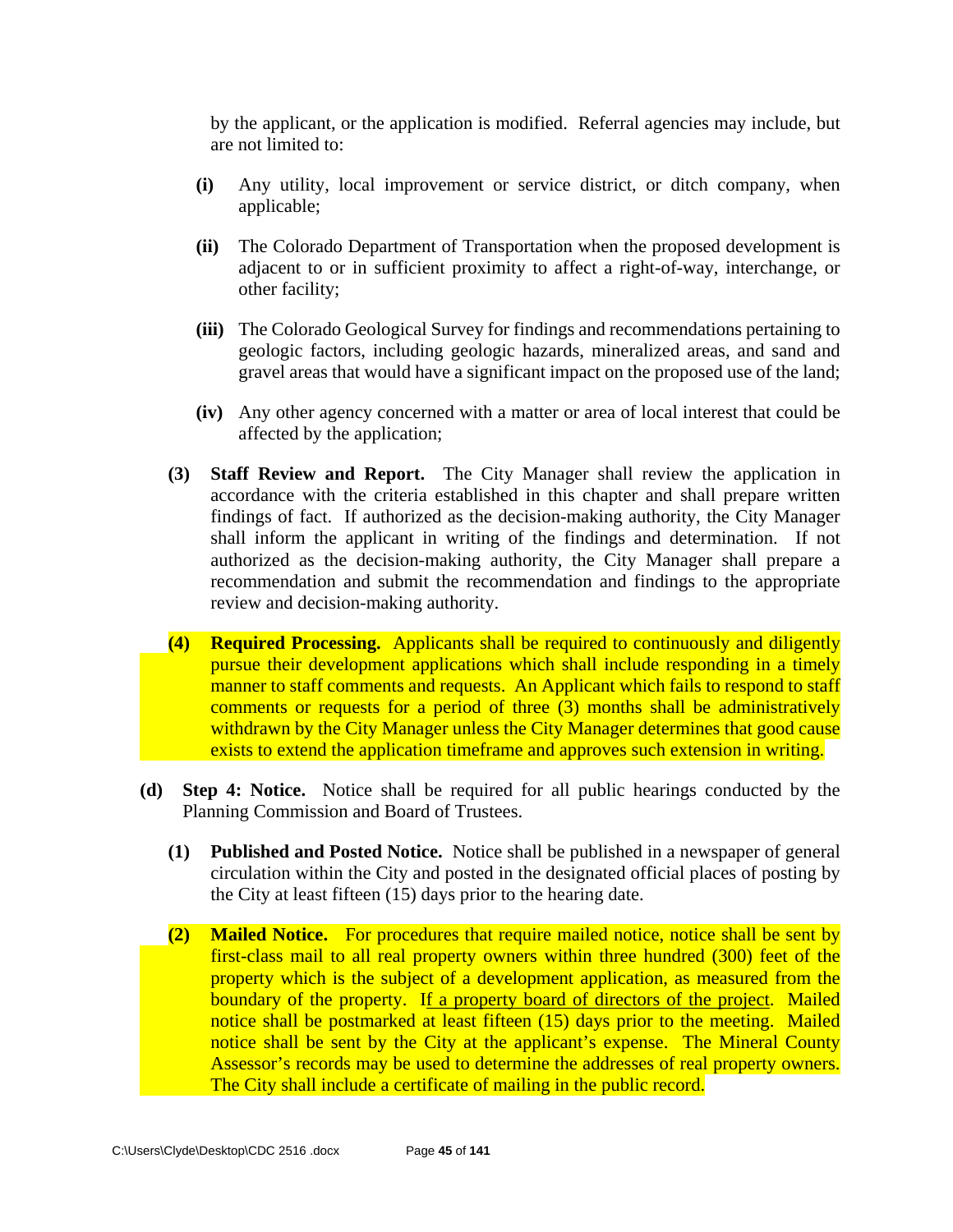- **(3) Notice Content.** Every required form of notice shall state the time and place of the hearing, the name of the applicant, a general description of the subject property indicating its location (which shall be shown by map), a brief summary of the subject matter of the hearing, a description of the proposed development, a statement that the application or information relating to the proposed change or amendment is available in the City Manager's office during regular business hours for review or inspection by the public, and a statement that written comments may be submitted to the City. All required notices shall be approved by the City Manager prior to posting or distributing.
- **(4) Constructive Notice.** Minor defects in any notice shall not impair the notice or invalidate proceedings pursuant to the notice if a bona fide attempt has been made to comply with applicable notice requirements. Minor defects in notice shall be limited to errors in a legal description or typographical or grammatical errors that do not impede communication of the notice to affected parties. In all cases, however, the requirements for the timing of the notice and for specifying the time, date, and place of a hearing shall be strictly construed. Any person who appears at a public hearing is deemed to have received constructive notice and waived any grounds to challenge defective notice. If a question arises at the hearing regarding the adequacy of notice, the reviewing or decision-making body shall make a formal finding as to whether there was substantial compliance with the notice requirements of this Code. When the records of the City document the publication, mailing, and posting of notices as required by this section, it shall be presumed that notice was given as required by this Section. If the reviewing or decision-making body takes action to continue a hearing to a future specified date, time and location, then constructive notice is deemed to have been provided for such continued hearing date and additional notices shall not be required.
- **(e) Step 5: Public Hearings.** The City Manager shall schedule a public hearing date before the PZC and/or Board of Trustees after a complete application has been received, City staff has completed City staff review and referral agencies have had an opportunity to provide comments. The City Manager may delay the scheduling of a public hearing to a subsequent meeting where an agenda of the PZC or Board of Trustees is full. A complete application shall be scheduled for an initial public hearing within seventy-five (75) days after the date that the application is determined to be complete unless the applicant consents to scheduling the public hearing on a later date. The PZC or Board of Trustees may continue a public hearing on its own initiative for a maximum of thirty-five (35) days after the date of the initial public hearing without the consent of the applicant. PZC or Board of Trustees may continue a public hearing for a maximum of ninety-five (95) days with the consent of the applicant. To the extent practical, the City shall strive to combine public hearings and noticing requirements.
- **(f) Step 6: Review and Decision.** The following rules shall apply to review, recommendations, and decisions conducted at public hearings.
	- **(1) Review Criteria.** The reviewing authority shall be the City Manager when the City Manager has the authority to administratively approve a development application.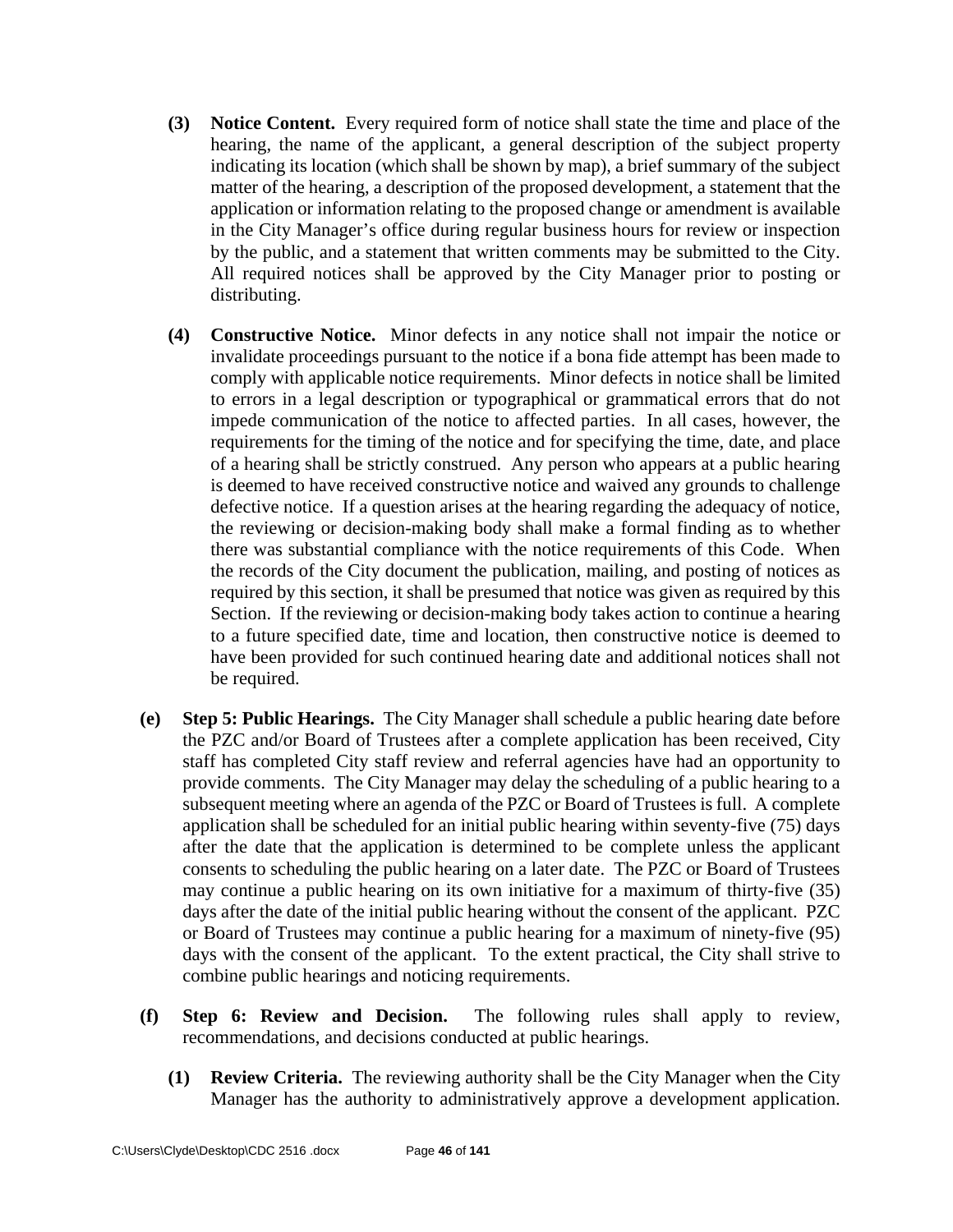The reviewing authority shall be the PZC and/or the Board of Trustees for all development applications which are subject to public hearing. The reviewing authority shall review development applications for compliance with all relevant standards and criteria as set forth in the specific procedures for the particular application in this Development Code as well as the following general criteria which shall apply to all development applications:

- **(i)** The development application is complete;
- **(ii)** The development application provides sufficient information to allow the reviewing authority to determine that the development application complies with the relevant review criteria;
- **(iii)** The development application complies with the goals and policies of the Creede Comprehensive Plan; and,
- **(iv)** The demand for public services or infrastructure exceeding current capacity is mitigated by the development application.
- **(2) Authority to Require Additional Studies.** If the reviewing authority finds that the submittal materials are not adequate to evaluate the development against the review criteria, it may require additional studies as necessary. In doing so, the reviewing authority shall indicate the specific consequence(s) or concern(s) for which the standard submittal requirements fail to provide adequate means of evaluation and the data or information needed for proper evaluation. The results of any study or analysis shall not dictate either approval or disapproval of the proposed project.
- **(3) Findings.** The reviewing authority shall adopt written findings which document that a recommendation or decision is based upon a determination of whether the development application complies with the applicable review criteria. The written findings shall state the conditions or mitigation.
- **(4) Conditions.** The reviewing authority may recommend approval, or may approve, a development application with conditions where such conditions are deemed necessary to ensure compliance with the applicable review criteria and the purpose and intent of this Development Code. Conditions shall be in written form and attached to the approved plan, plat, or permit. Conditions may include specific time limits for performance of any condition. Conditions may include financial performance guarantees from the applicant where the condition requires improvements for mitigation, where deemed necessary to public health, safety, or welfare, or where deemed necessary to protect adjacent property or public infrastructure. Financial performance guarantees shall be in the form of an agreement which is acceptable to the City and shall be executed by the applicant.
- **(5) Final Decision.** A decision by the City Manager or the BOT shall become final unless a written appeal is timely submitted to the City in accordance with §9- 16-130, *Appeal*. The date of the decision shall be the date that the reviewing authority renders a decision. The City shall mail the written findings and notification of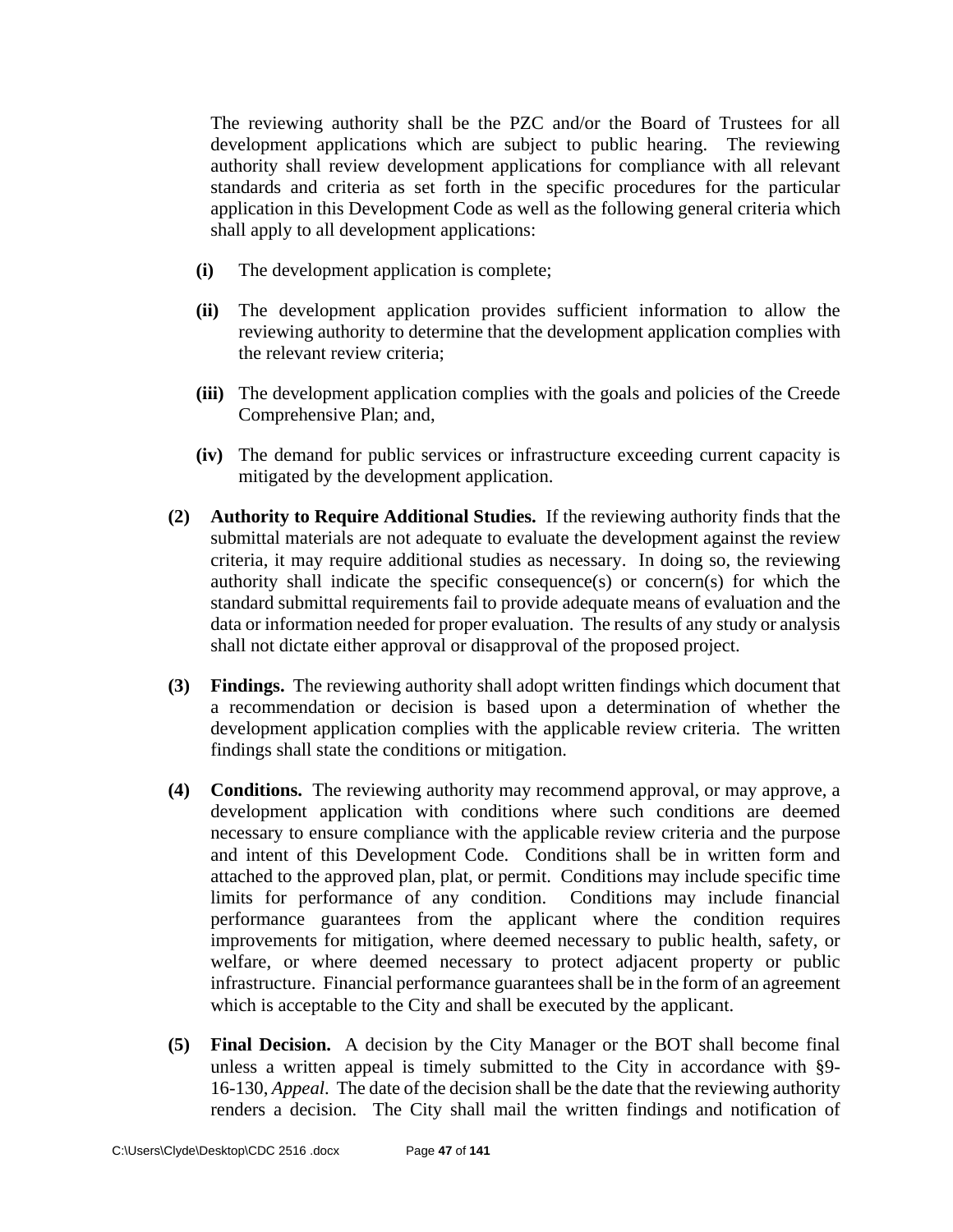decision to the applicant within five working days of the decision of the reviewing authority. The Board of Trustees reserves the authority to render a final decision on all decisions rendered under this Development Code and only a decision of the Board of Trustees may be subject to legal challenge. The failure to timely submit a written appeal of a decision of the City Manager or the BOT shall be deemed to be a waiver of any right to legally challenge such decision.

- **(g) Minor Amendment.** The applicant may apply to the City Manager for minor amendments to an approved development application. Minor amendments to an approved development application may be approved, approved with conditions, or denied administratively by the City Manager. The City Manager is authorized to approve minor amendments only if the development approval, as so amended, complies with the standards of the Development Code. The City Manager may refer a minor amendment to the decision-making body that was responsible for the original approval if the City Manager determines the amendment may result in a material change to the approved development application. Proposed amendments to an approved development application which are determined by the City Manager to not be a minor amendment shall be reviewed and processed in the same manner as would be required under this Development Code for the original application for which the amendment is sought and shall include full application fees. Minor amendments shall consist of any of the following:
	- **(1)** Any change to any permit or other form of approval that was originally subject only to administrative review and was approved by the City Manager, provided such change would not have disqualified the original application from administrative review under this Development Code had it been requested at that time; and provided that the minor amendment does not result in an increase of more than ten percent (10%) in the amount of square footage of a land use or structure and does not result in a change in the types of uses in the project.
	- **(2)** Correction of any errors caused by mistakes that do not materially alter the substance of the development plan or plat as represented to the Board of Trustees.
	- **(3)** A change to an approved design which results in a five percent (5%) or less increase to lot coverage;, access and parking configurations which are less than ten (10) feet; alterations to the landscaping plan or drainage plan which substantially comply with the original approval; and, as are all determined by the City Manager.
	- **(4)** Changes to an approved development application which do not result in:
		- **(i)** An increase in the approved number of dwelling units;
		- **(ii)** An increase in the amount of square footage of a non-residential land use
		- **(iii)** A change in the housing mix or use mix ratio; or,
		- **(iv)** A change in the character of the development.
- **(h) Termination of Approval.** All development approvals shall expire and become void one (1) year after the date of the approval if a building permit has not been issued prior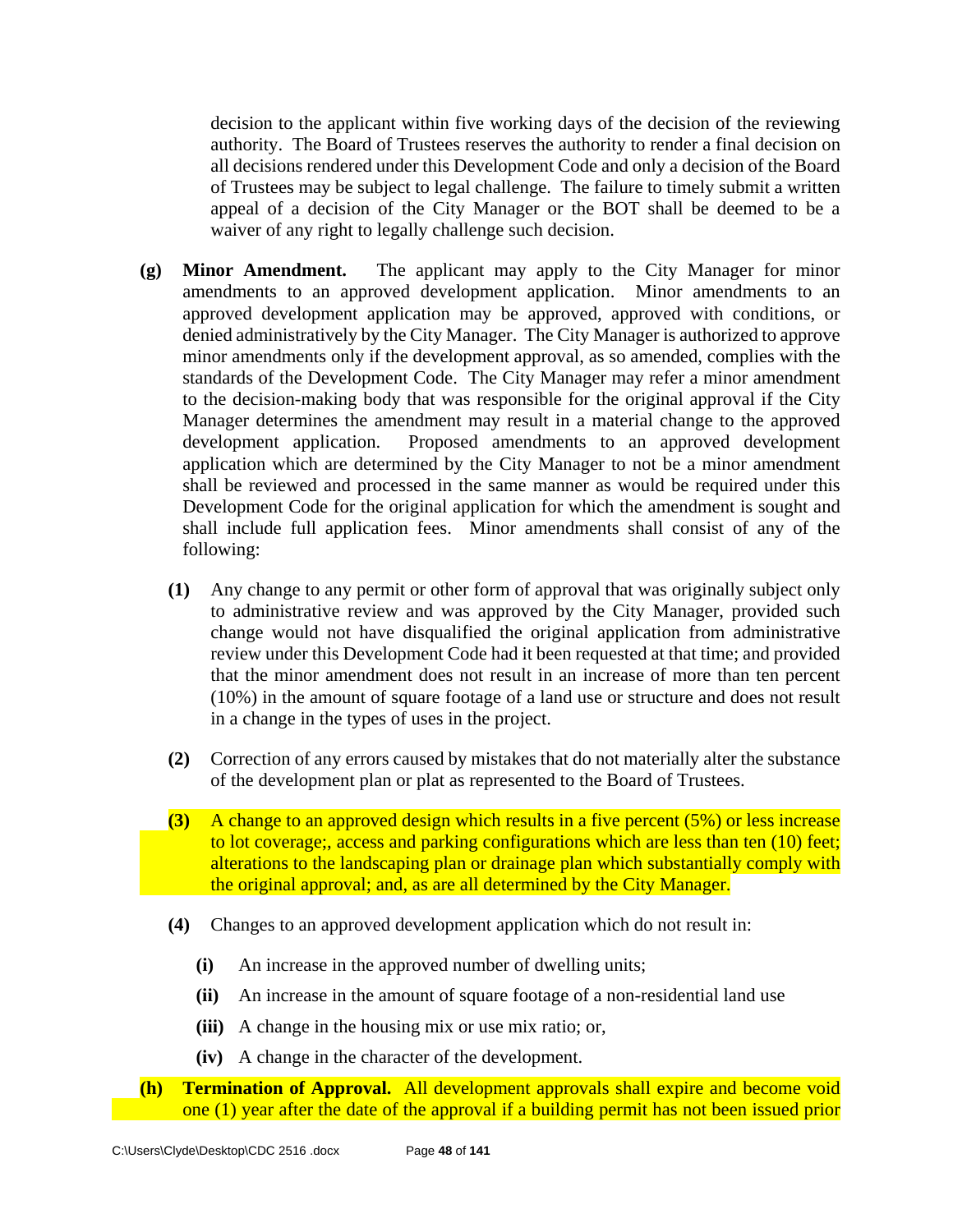to the expiration date, except when a different duration is specified in the development approval, a different duration is specified in the specific procedures for the development approval, or a request for extension is approved by the reviewing authority which granted the original development approval. The owner shall submit a written request for an extension to the City Manager prior to the expiration date and shall state the reasons and circumstances for such extension request. The City Manager and/or the PZC may provide one (1) extension for a maximum of one (1) year. The Board of Trustees may provide multiple extensions and may provide extensions greater than one (1) year.

#### **9-16-030 Comprehensive Plan Amendment.**

This section sets forth procedures for reviewing proposed amendments to the texts and maps of the Creede Comprehensive Plan. The amendment process is established in order to provide flexibility in response to changing circumstances, to reflect changes in public policy, and to advance the general welfare of the City.

- **(a) Review Procedures.** Applications to amend the Creede Comprehensive Plan shall follow the general review procedures set forth in §9-16-020, *General Procedures and Requirements*. Applications to amend the Comprehensive Plan may be initiated by the Board of Trustees, any registered voter of the City of Creede, or any property owner in the City of Creede.
- **(b) Review Authority.** The PZC shall review applications for amendments to the Creede Comprehensive Plan and shall provide a recommendation to the Board of Trustees after conducting a public hearing. The Board of Trustees shall render the final decision on an application to amend the Creede Comprehensive Plan after conducting a public hearing. Amendments to the Creede Comprehensive Plan shall be approved by ordinance of the Board of Trustees.
- **(c) Review Criteria.** The PZC and Board of Trustees shall use the following review criteria as the basis for recommendations and decisions on applications to amend the Creede Comprehensive Development Plan:
	- **(1)** The surrounding area is compatible with the land use proposed in the plan amendment or the proposed land use provides an essential public benefit and other locations are not feasible or practical;
	- **(2)** Transportation services and infrastructure have adequate current capacity, or planned capacity, to serve potential traffic demands of the land use proposed in the plan amendment;
	- **(3)** Public services and facilities have adequate current capacity, or planned capacity, to serve the land use proposed in the plan amendment;
	- **(4)** The proposed land use in the plan amendment will result in a better location or form of development for the City, even if the current plan designation is still considered appropriate;
	- **(5)** Strict adherence to the current plan would result in a situation neither intended nor in keeping with other key elements and policies of the plan.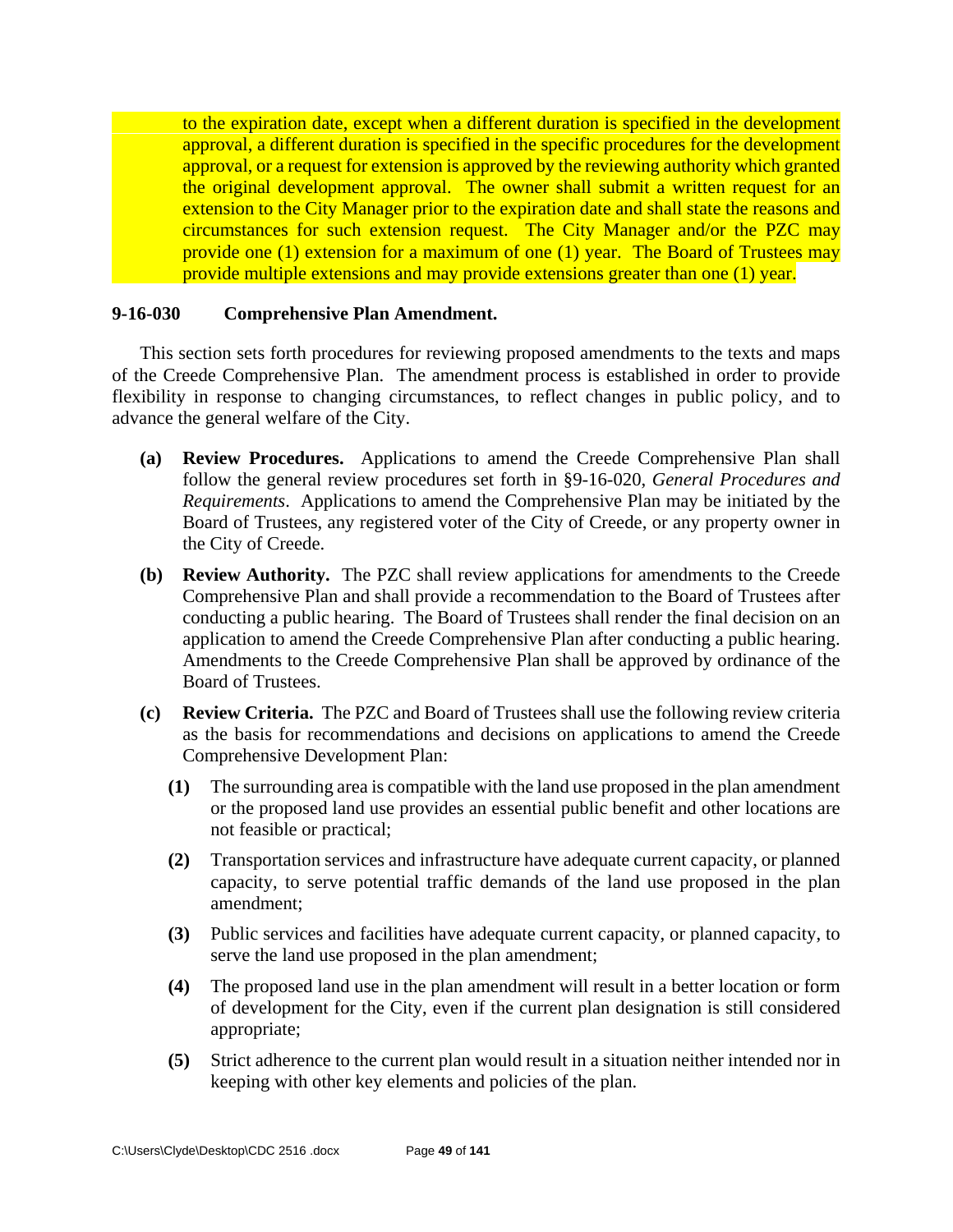- **(6)** The proposed plan amendment will promote the purposes stated in this Development Code; and,
- **(7)** The proposed plan amendment will promote the health, safety or welfare of the Creede Community and will be consistent with the general goals and policies of the Creede Comprehensive Plan.

### **9-16-040 Code Text Amendment.**

The Board of Trustees may amend the text of the Development Code, including the adoption, modification, or replacement of appendices to the Development Code, pursuant to this section. The purpose of a code text amendment is to address changed conditions, unintended consequences or changes in public policy, to advance the general welfare of the City.

- **(a) Review Procedures.** Applications to amend the text of the Development Code shall follow the general review procedures set forth in §9-16-020, *General Procedures and Requirements*. Applications to amend the text of the Development Code may be initiated by the Board of Trustees, any property owner within the City of Creede, or any registered elector within the City of Creede.
- **(b) Review Authority.** The PZC shall review applications to amend the text of the Development Code and shall provide a recommendation to the Board of Trustees after conducting a public hearing. The Board of Trustees shall render the final decision on an application to amend the text of the Development Code after conducting a public hearing. Amendments to the text of the Development Code shall be approved by ordinance of the Board of Trustees.
- **(c) Review Criteria.** The PZC and Board of Trustees shall use the following review criteria as the basis for recommendations and decisions on applications to amend the text of the Development Code:
	- **(1)** The text amendment promotes the health, safety, and general welfare of the Creede Community;
	- **(2)** The text amendment promotes or implements the goals and policies of the Creede Comprehensive Plan;
	- **(3)** The text amendment promotes or implements the purposes stated in this Development Code; or
	- **(4)** The text amendment is necessary or desirable to respond to changed conditions, new planning concepts, or other social or economic conditions.

#### **9-16-050 Zoning Amendments.**

The boundaries of any zone district may be changed, or the zone classification of any parcel of land may be changed, pursuant to this section. The purpose is not to relieve particular hardships, nor to confer special privileges or rights on any person, but only to make adjustments to the Official Zoning Map that are necessary in light of changed conditions or changes in public policy, or that are necessary to advance the general welfare of the City.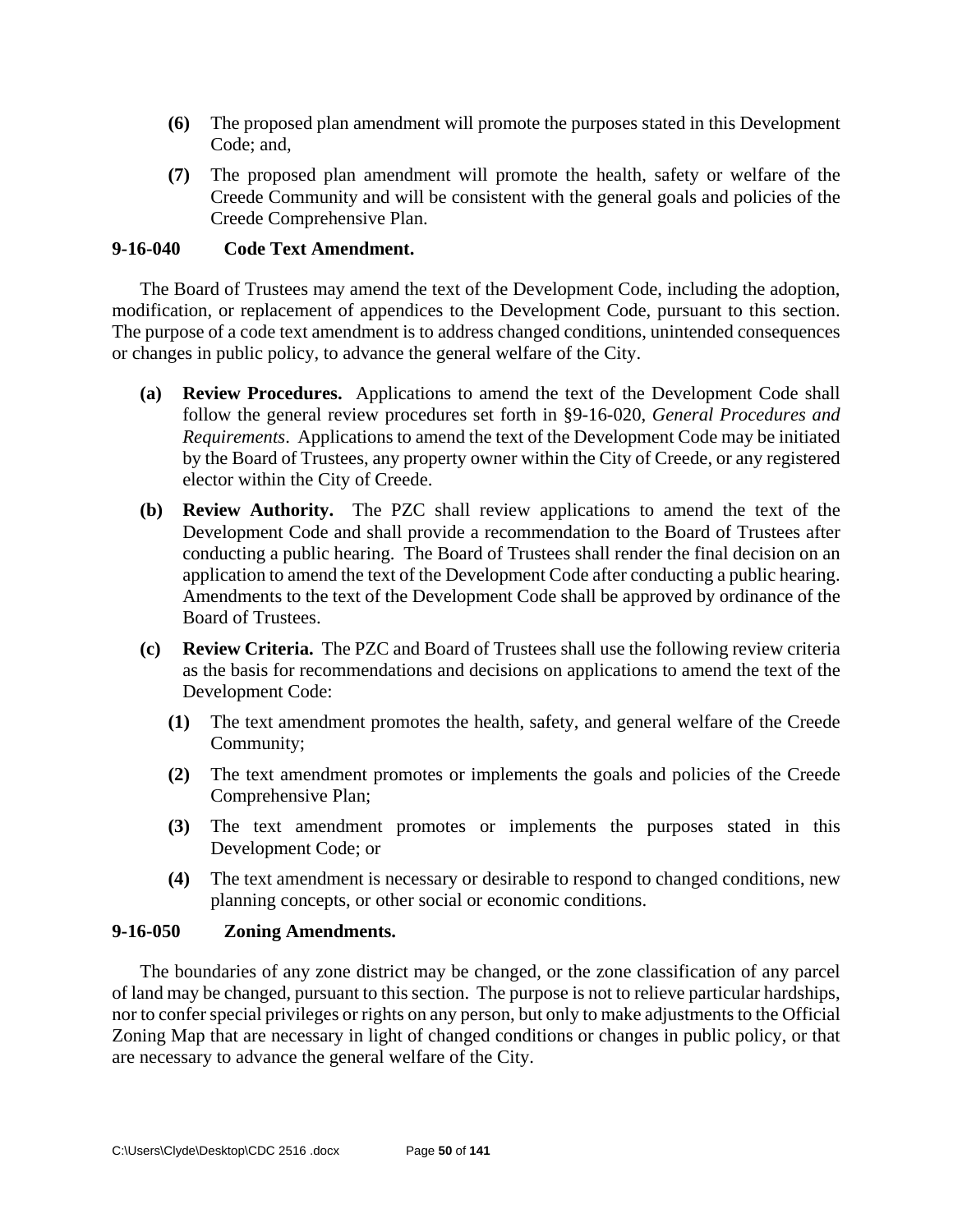- **(a) Review Procedures.** Applications for a zoning amendment shall follow the general review procedures set forth in §9-16-020, *General Procedures and Requirements*. Applications for zoning amendments may be initiated by the Board of Trustees or the property owner and may not be initiated by any other person.
- **(b) Review Authority.** The PZC shall review applications for zoning amendments and shall provide a recommendation to the Board of Trustees after conducting a public hearing. The Board of Trustees shall render the final decision on an application for zoning amendment after conducting a public hearing. Zoning amendments shall be approved by ordinance of the Board of Trustees.
- **(c) Review Criteria.** The PZC and Board of Trustees shall use the following review criteria as the basis for recommendations and decisions on applications for zoning amendment:
	- **(1)** Evidence of substantial compliance with the purpose of the Development Code;
	- **(2)** Consistency with the Creede Comprehensive Plan;
	- **(3)** Physical suitability of the land for the proposed development or subdivision;
	- **(4)** Compatibility with surrounding land uses;
	- **(5)** Whether the proposed rezoning is justified by changed or changing conditions in the character of the area proposed to be rezoned
	- **(6)** Whether there are adequate facilities available to serve development for the type and scope suggested by the proposed zone compared to the existing zoning, while maintaining adequate levels of service to existing development;
	- **(7)** Whether the rezoning is consistent with the stated purpose of the proposed zoning district(s);
	- **(8)** That, compared to the existing zoning the rezoning is not likely to result in adverse impacts upon the natural environment, including air, water, noise, storm water management, wildlife, and vegetation, or such impacts will be substantially mitigated;
	- **(9)** That, compared to the existing zoning, the rezoning is not likely to result in significant adverse impacts upon other property in the vicinity of the subject tract;
	- **(10)** For rezoning within an existing PUD, consistency with the relevant PUD Master Plan as reflected in the approval of the applicable PUD; and,
	- **(11)** Adequate mitigation is required for zoning amendment applications which result in greater intensity of land use or increased demands on public facilities and infrastructure.
- **(d) Mitigation.** Zoning amendment applications which propose a greater intensity of land use or increased demands on public services or infrastructure shall be required to provide adequate mitigation of such impacts. Greater intensity of land use or increased demands on public facilities and infrastructure shall include, but are not limited to: transportation, water, sewer, schools, emergency services, police, parks and recreation, medical, and library. Adequate mitigation may include providing dedications of land or cash-in-lieu for the proportionate share of capital investment in public facilities and infrastructure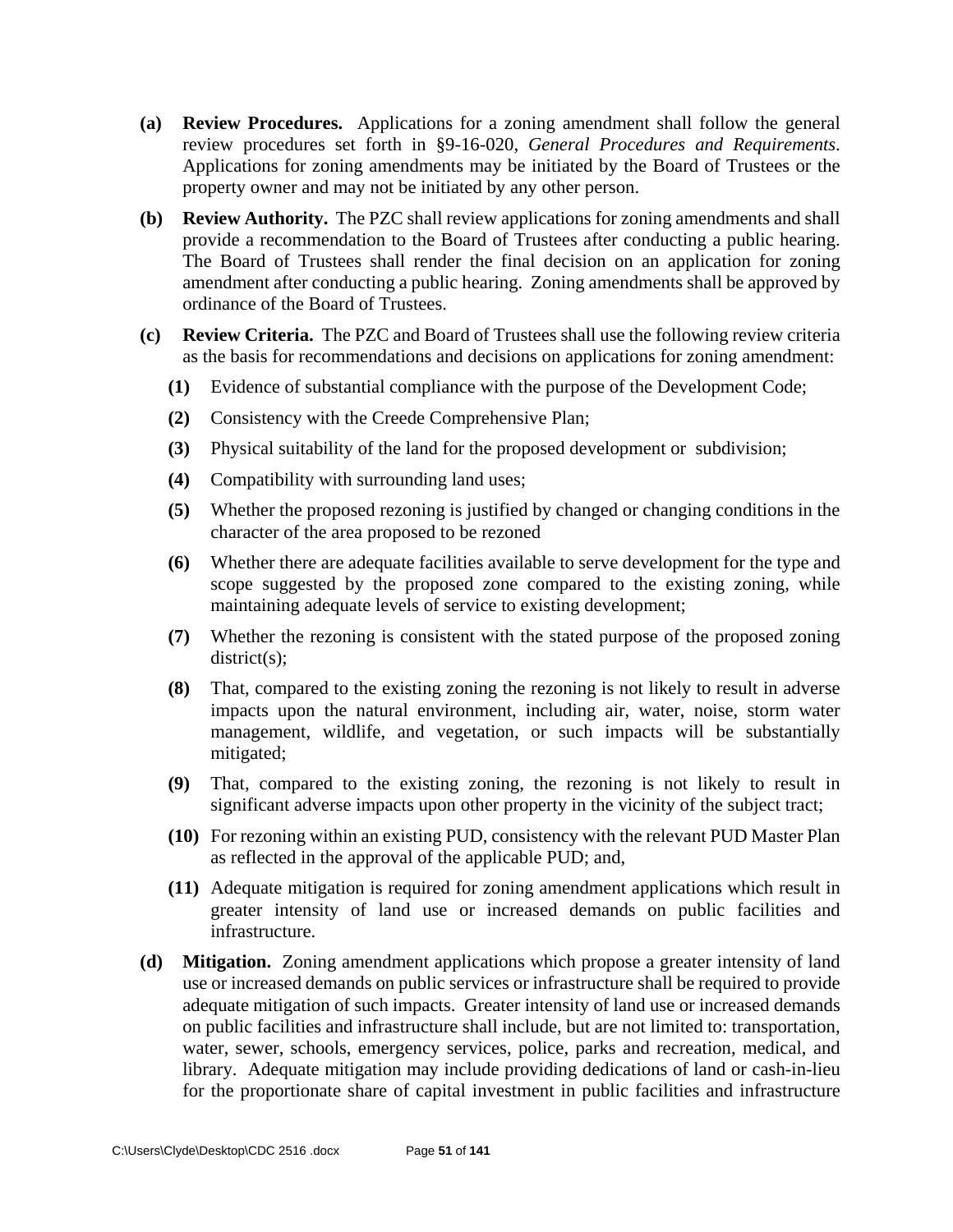related to the potential incremental increase of demand created from the existing zoning classification to the proposed zoning classification.

# **9-16-060 Planned Unit Development (PUD).**

- **(a) Intent.** This Planned Unit Development (PUD) District is enacted pursuant to the Planned Unit Development Act of 1972 as amended (C.R.S. 24-67-101, *et seq.*). The PUD is intended to be used as an overlay zone district that supplements the underlying standard zone district. The intent and purpose of this district is to permit and encourage innovative design and high quality, master-planned developments on large parcels of land. This district is created to allow and encourage compatible uses to be developed in accordance with a unified development plan in harmony with the environment and surrounding neighborhood. The PUD District is intended to permit greater flexibility in the application of zoning and development standards and greater freedom in providing a mix of land uses in the development of a balanced community. PUDs are expected to preserve critical environmental resources, provide above-average open space and recreational amenities, include exceptional design, and provide greater efficiency in the layout and provision of roads, utilities and other infrastructure.
- **(b) Permitted Uses.** Uses permitted in the PUD District shall be those uses permitted in the underlying standard zone district for the property. An applicant for a PUD District may request modifications to the permitted uses of the underlying zone district to remove those uses that may be deemed incompatible or inappropriate for the overall PUD development. Conditional uses may be permitted if it can be demonstrated that such uses meet the conditional use review criteria for the underlying zone district(s).
- **(c) PUD Restrictions and General Requirements**. Properties utilizing the PUD District shall be subject to the following:
	- **(1)** There shall be no minimum lot, parcel or tract size for PUD applications.
	- **(2)** The area of land for the PUD may be controlled by one or more landowners and must be developed under unified control or a unified plan of development.
	- **(3)** Areas designated as private streets and/or common open space including land, an area of water, or a combination of land and water within the site designated for a PUD which are designed and intended primarily for the use or enjoyment of residents, occupants and owners of the PUD shall include provisions for the establishment of an organization for the ownership and maintenance of such private streets and/or common open space areas unless other adequate arrangements for the ownership and maintenance thereof are provided in a manner acceptable to the City.
	- **(4)** All requirements set forth in this Code otherwise applicable to the area of land proposed for a PUD shall govern, except to the extent that the unified plan of development for residential, commercial, educational, recreational or industrial uses or any combination thereof may propose exceptions in lot size, bulk, type of use, density, lot coverage, open space, or other standards within the existing land use regulations.
	- **(5)** No PUD may be approved by the City without the written consent of the landowner whose property is included within the PUD.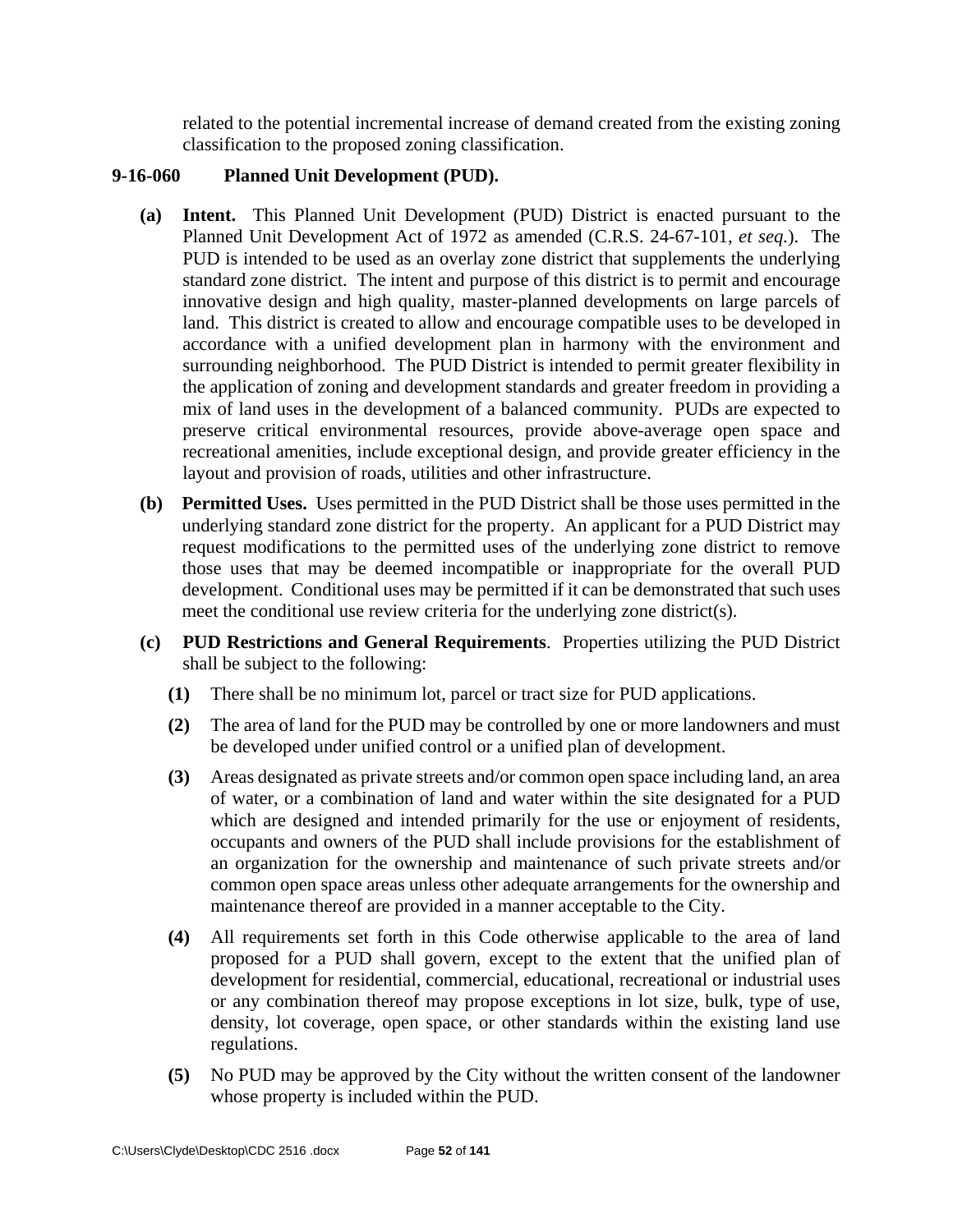- **(d) PUD Approval Procedure.** All PUD District applications shall be submitted and processed in the same manner as applications for zoning amendments as set forth in §9- 16-020, *General Procedures and Requirements*. Where deemed appropriate, the City may elect to require a PUD District application to also submit a subdivision plat concurrently with a PUD District application and shall process such subdivision plat in accordance with submittal requirements, procedures and standards for review set forth in §9-16-070 *Subdivisions*. To the extent practical, the City shall strive to combine public hearings and noticing requirements for both a PUD District application and accompanying subdivision plat application.
- **(e) Approval by Ordinance.** PUD Zoning and a PUD Plan shall be approved by ordinance.
- **(f) Application Submittal Requirements.** In addition to information required for zoning amendments in §9-16-050, a PUD District application shall include the following:
	- **(1)** A PUD District application fee.
	- **(2)** A PUD Plan which depicts various land use areas on the property.
	- **(3)** PUD Zoning, including permitted, conditional and prohibited uses, building and site standards, minimum lot sizes, and other applicable zoning regulations for various land use areas as depicted in the PUD Plan.
	- **(4)** A draft of all documents relevant to the PUD, including but not limited to proposed Development Agreements, Intergovernmental Agreements, Declarations for Common Owner's Associations.
	- **(5)** Written PUD description as part of the general development information which includes:
		- **(i)** List all subdivision regulation exceptions proposed for the PUD.
		- **(ii)** Identify the underlying zoning district(s) for the property and describe any proposed modifications and/or restrictions to the allowed uses and/or standards within the district(s). If any conditional uses are requested, explain how the conditional use review criteria will be addressed.
		- **(iii)** Identify and explain the benefits which will be provided by the PUD to offset the impact of the modifications requested (i.e., if the minimum lot size is decreased, additional functional, centrally located common open space will be provided; or if the width of the local street right-of-way is decreased by eliminating on-street parking, then there will be designated parking areas with 500 feet of all residences, etc.). All proposed benefits must offset the proposed modifications.
		- **(iv)** Explain how the proposed PUD will be compatible with adjacent neighborhoods which now exist or are proposed in the future. Describe any proposed buffering techniques which serve to achieve such compatibility.
		- **(v)** Explain how the PUD supports and implements the Creede Comprehensive Plan.
		- **(vi)** Explain any proposed phasing of the PUD.
		- **(vii)** Explain the process to amend the PUD Zoning or PUD Plan if different than then the Code.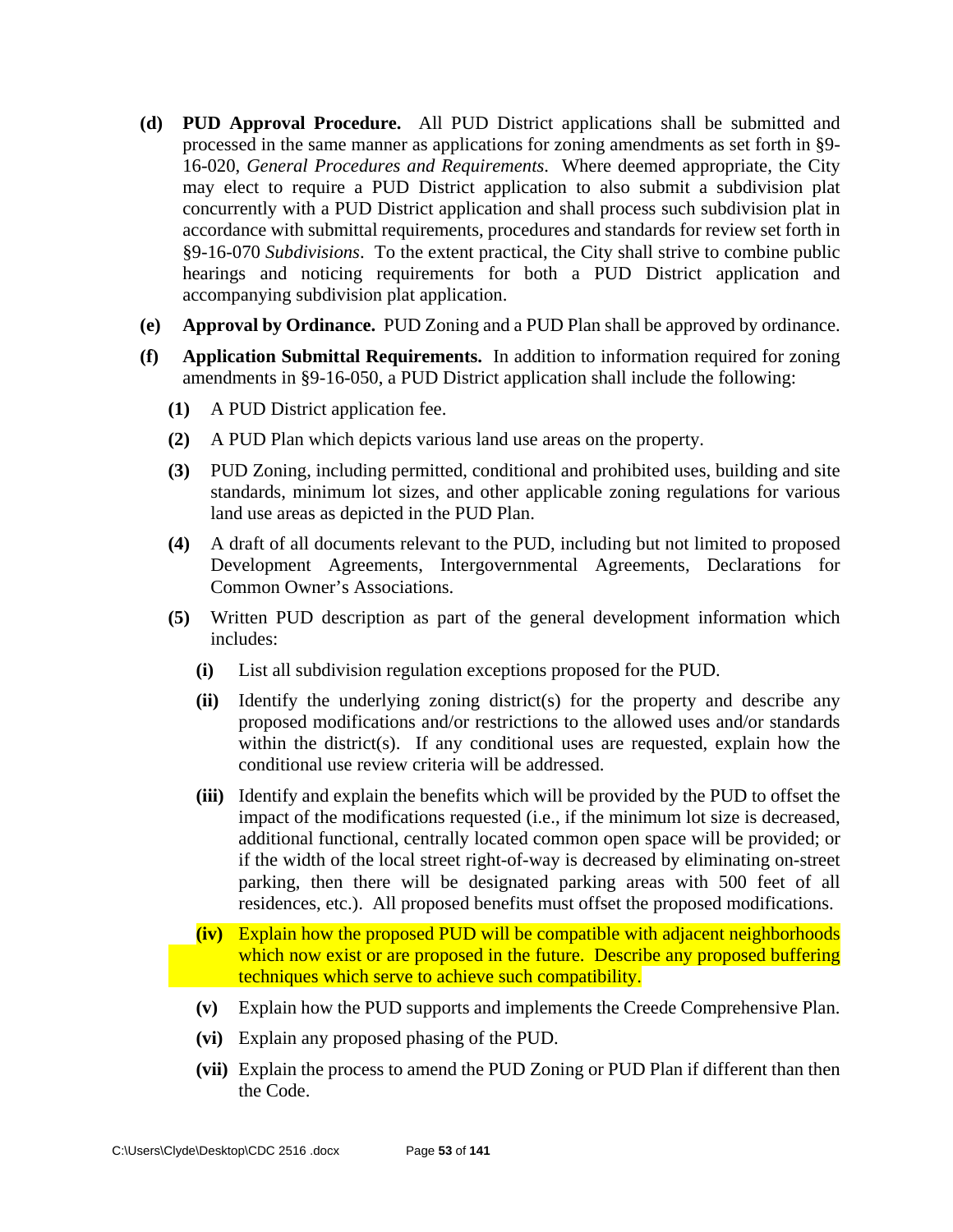**(viii)** Provide any additional relevant information which the City may deem necessary.

- **(g) PUD Review Criteria.** The following review procedures shall be used when considering a PUD District application:
	- **(1)** The PUD addresses a unique situation, confers a substantial benefit to the City, or incorporates creative site design such that it achieves the purposes of this Code and represents an improvement in quality over what could have been accomplished through strict application of the otherwise applicable district or development standards. Such improvements in quality may include, but are not limited to: improvements in open space provision and access; environmental protection; tree/vegetation preservation; efficient provision of streets, roads, and other utilities and services; or increased choice of living and housing environments.
	- **(2)** The PUD rezoning will promote the public health, safety, and general welfare of the Creede community;
	- **(3)** The PUD rezoning is consistent with the Creede Comprehensive Plan and the purposes of this Development Code;
	- **(4)** Facilities and services (including roads and transportation, water, gas, electric, police and fire protection, and sewage and waste disposal, as applicable) will be available to serve the subject property while maintaining adequate levels of service to existing development;
	- **(5)** The PUD rezoning is not likely to result in significant adverse impacts upon the natural environment, including air, water, noise, storm water management, wildlife, and vegetation, or such impacts will be substantially mitigated;
	- **(6)** The PUD rezoning is not likely to result in significant adverse impacts upon other property in the vicinity of the subject tract; and
	- **(7)** Future uses on the subject tract will be compatible in scale with uses on other properties in the vicinity of the subject tract.
- **(h) Amendments to a PUD Development Plan or PUD Zoning.** Amendments to a PUD Development Plan shall follow the process for initial zoning of a PUD District and approval of a PUD Development Plan and PUD Zoning unless otherwise set forth in an approved PUD Development Plan or PUD Zoning. Written notice of a public hearing for an amendment to a PUD Development Plan or PUD Zoning shall be sent to all property owners within the PUD District area. Unless restricted by the terms of a development agreement granting vested property rights, any property owner within the PUD District or the Board of Trustees of the City of Creede may initiate an amendment to a PUD Development Plan or PUD Zoning.
- **(i) Rezoning PUD Districts.** A PUD District, or portions thereof, may be rezoned to another zone district or districts in accordance with the procedures and standards for zoning amendments set forth in this Code. Written notice of a public hearing for rezoning a PUD District shall be sent to all property owners within the PUD District area. Unless restricted by the terms of a development agreement granting vested property rights, any property owner within the PUD District or the Board of Trustees of the City of Creede may initiate an application to rezone a PUD District.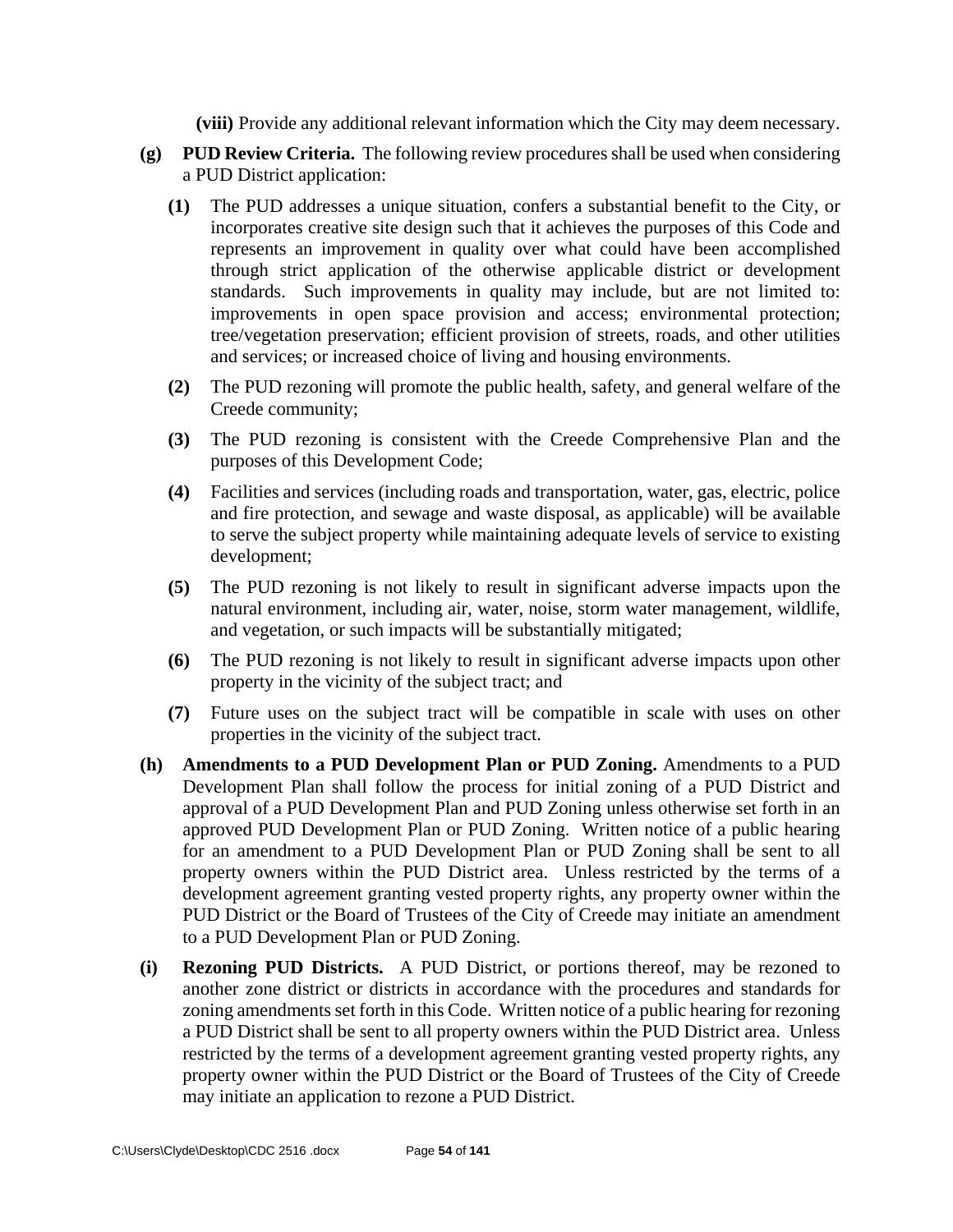**9-16-070 Subdivisions.** The purpose of the subdivision review procedures is to ensure compliance with all the standards and requirements in this Development Code, and encourage quality development consistent with the goals, policies, and objectives in the Creede Comprehensive Plan.

- **(a) Applicability.** The procedures of this section shall apply to all subdivisions or re subdivisions that result in the portioning, dividing, combining, or altering of any lot, parcel, or tract of land, including land used for condominiums, apartments, or any other multiple dwelling units or creation of an estate in airspace, except any subdivisions that are specifically excluded by state law. If a tract of land that has been created or subdivided in the past is later described as a single tract in deeds or plat by the legal or equitable owners, any later subdivisions of that tract, even if along the lines of the earlier subdivision, shall be subject to the requirements of these regulations. If any tract of land has been subdivided as one type of subdivision and thereafter is subdivided so as to create a different type of subdivision (for example, conversion of a condominium subdivision to a timesharing subdivision), the conversion shall be subject to the requirements of this Development Code. Unless the method of disposition is adopted for the purpose of evading the requirements of the Development Code, this procedure shall not apply to any division of land that:
	- **(1)** Is created by a lien, mortgage, deed of trust, or any other security instrument;
	- **(2)** Is created by any interest in an investment entity;
	- **(3)** Creates cemetery lots;
	- **(4)** Creates an interest or interests in oil, gas, minerals, or water that are severed from the surface ownership of real property;
	- **(5)** Is created by the acquisition of an interest in land in the name of a husband and wife or other persons in joint tenancy, or as tenants in common of such interest. For the purpose of this paragraph, any interest in common owned in joint tenancy shall be considered a single interest;
	- **(6)** Creates a leasehold interest with a term of less than twenty (20) years and involves no change in use or degree of use of the leasehold estate;
- **(b) Subdivision Categories.** Categories of subdivisions are established and defined as follows for the purpose of determining the appropriate subdivision review procedure:
	- **(1) Major Subdivision.** Major subdivisions include all subdivisions which would create four (4) or more separate parcels of land or which would require or which propose public improvements.
	- **(2) Minor Subdivisions.** Minor subdivisions include all subdivisions which would create less than four (4) separate parcels of land, subdivisions which do not require or propose public improvements, subdivisions which consolidate two (2) or more lots into a single lot in a previously recorded subdivision plat, and subdivisions which move any lot lines by more than two (2) feet; but shall not include subdivisions which are administrative subdivisions. Condominium and timeshare subdivisions more than four (4) units which do not propose public improvements shall be processed as minor subdivisions.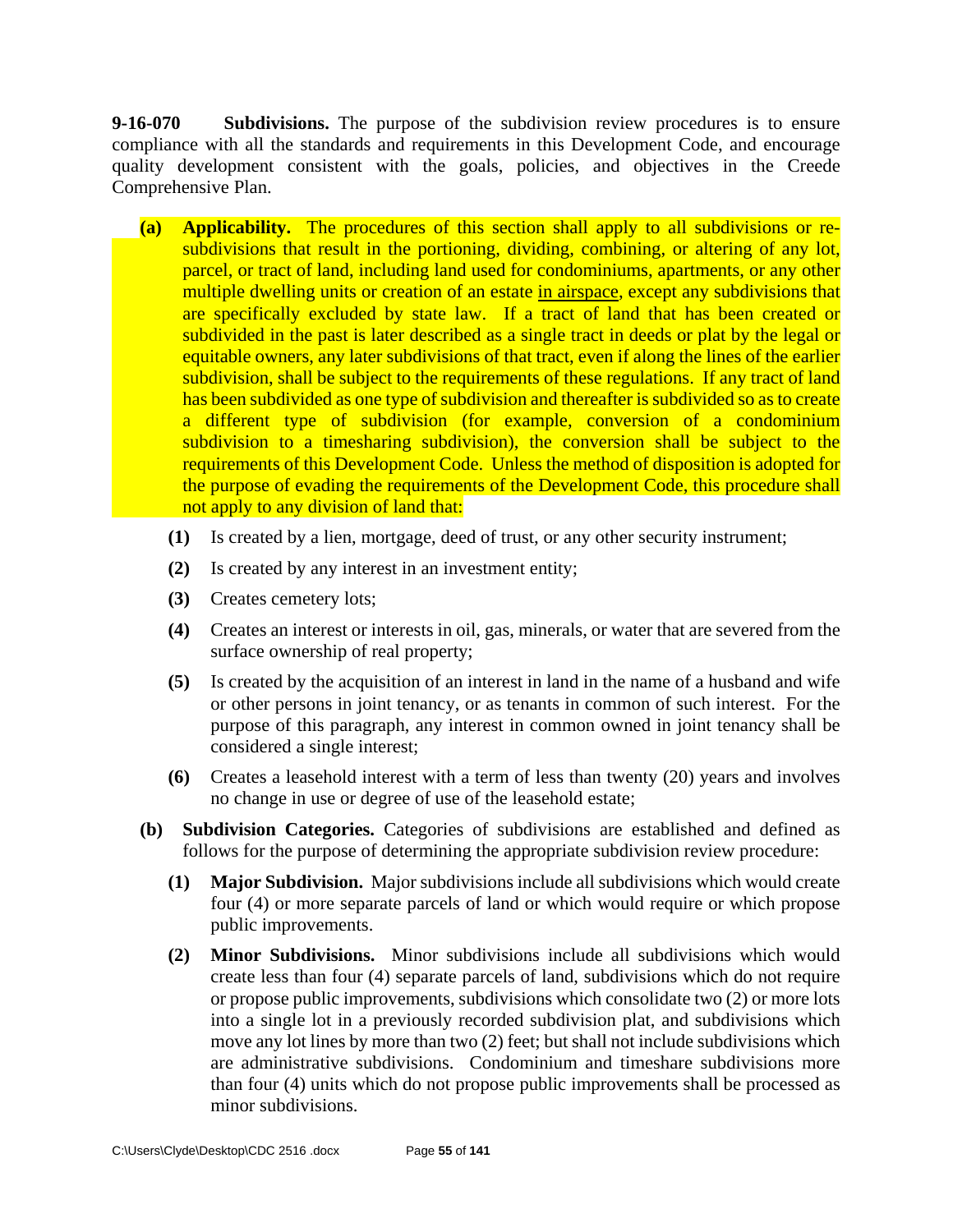- **(3) Administrative Subdivisions.** Administrative subdivisions are subdivisions which include dividing a parcel of land for a duplex, subdivisions for the purpose of correcting survey errors, condominium and timeshare subdivisions up to four (4) units, and subdivisions which adjust lot lines by two (2) feet or less and which do not change the number of lots. The City Manager shall have the authority to determine hat an administrative subdivision application shall be processed as a minor subdivision where the character of the subdivision application, or multiple applications, presents issues which warrant review and approval by the Board of Trustees. All administrative subdivisions are exempt from notice requirements outlined in §9-16-020(d).
- **(c) Review Procedures.** Applications for a subdivision shall follow the general review procedures set forth in §9-16-020, *General Procedures and Requirements*. Applications for subdivision must be initiated by the owner of real property. The City Manager may combine preliminary plan and final plat review where the subdivision application can be reviewed efficiently and effectively with a combined process. Where subdivision approval will be required to implement development in a proposed PUD, the applicant shall file a single preliminary plan incorporating the application requirements of both the PUD and subdivision preliminary plans. The provisions and procedures for public notice, hearing, and review for a PUD as prescribed in the Development Code shall apply to the application.
- **(d) Review Authority.** The review authority for a subdivision application shall be determined by the subdivision category.
	- **(1) Major Subdivision.** Major subdivisions shall be required to obtain approval for preliminary plan and for final plat. The PZC shall review a preliminary plan for a major subdivision application and shall provide a recommendation to the Board of Trustees after conducting a public hearing. The Board of Trustees shall render the final decision on a preliminary plan for a major subdivision application after conducting a public hearing. The Board of Trustees shall review the final plat for major subdivision applications and render a final decision after conducting a public hearing. The preliminary plan and final plat for major subdivisions shall be approved by resolution of the Board of Trustees.
	- **(2) Minor Subdivision.** Minor subdivisions shall require final plat review and approval only where no public improvements are proposed; however, the review criteria for a preliminary plan shall apply to review of minor subdivision final plats in addition to the review criteria for a final plat. The Board of Trustees shall render the final decision on a minor subdivision application after conducting a public hearing. Minor subdivisions shall be approved by resolution of the Board of Trustees.
	- **(3) Administrative Subdivisions.** Administrative subdivisions shall require final plat review and approval only; however, the review criteria for a preliminary plan shall apply to review of administrative subdivisions in addition to the review criteria for a final plat. The City Manager shall review and render decisions on administrative subdivisions. A decision of the City Manager may be appealed to the Board of Adjustment pursuant to §9-16-130, *Appeal*.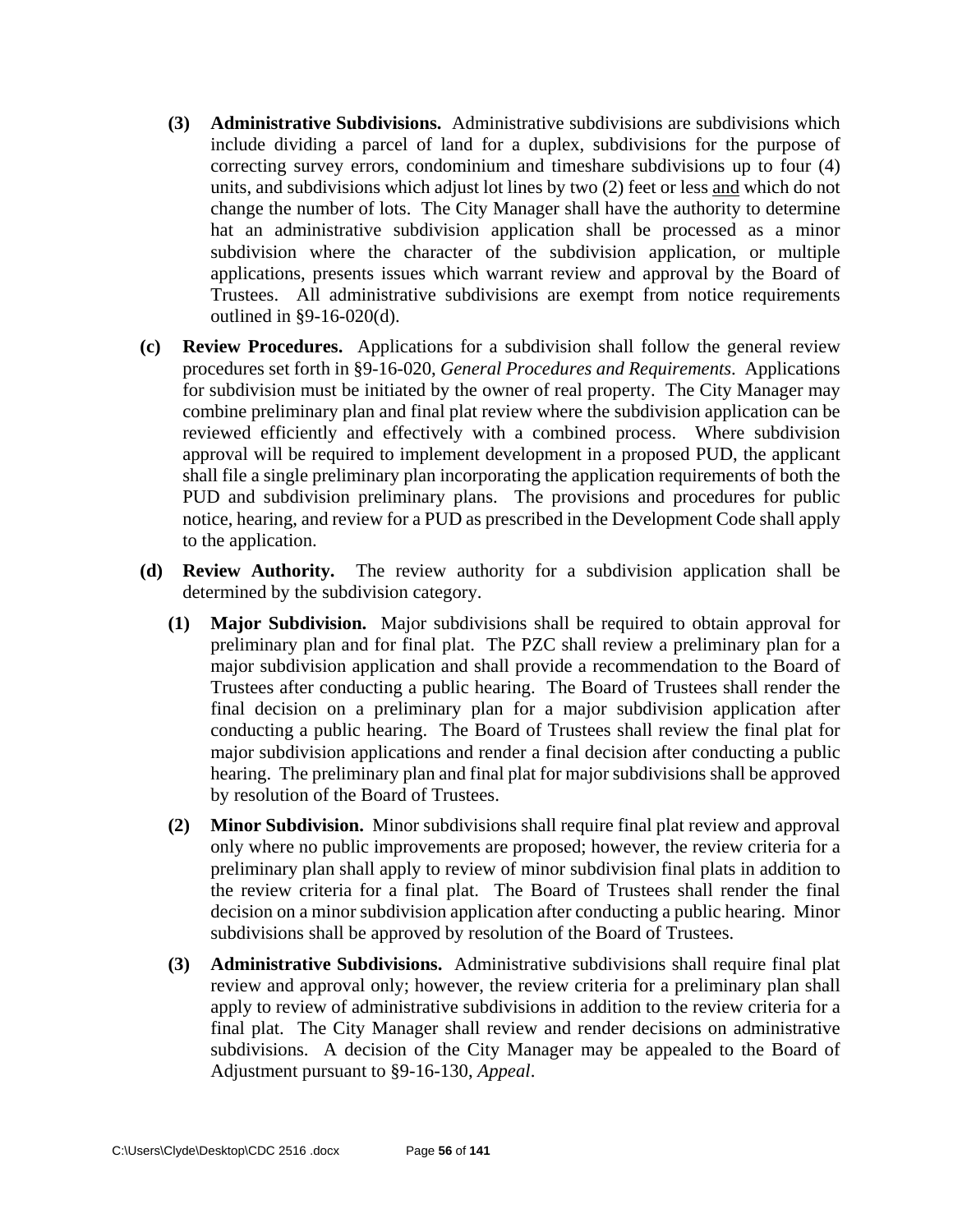- **(e) Preliminary Plan Review Criteria.** The reviewing authority will use the following review criteria as the basis for recommendations and decisions on applications for preliminary plat subdivision applications:
	- **(1)** The proposed subdivision shall comply with all applicable use, density and development standards set forth in this Development Code that have not otherwise been modified or waived pursuant to this Article and that would affect or influence the layout of lots, blocks, and streets. Applicants shall not create lots or patterns of lots in the subdivision that will make compliance with such development and design standards difficult or infeasible;
	- **(2)** The subdivision application shall comply with the purposes of the Development Code;
	- **(3)** The subdivision application shall be consistent with the Creede Comprehensive Plan and other community planning documents;
	- **(4)** The land shall be physically suitable for the proposed development or subdivision;
	- **(5)** The proposed subdivision shall be compatible with surrounding land uses;
	- **(6)** Conveyance of Water Rights: In order to provide a continuing source of municipal water for the City of Creede, all Subdivisions may be required to transfer water rights or provide a fee in lieu thereof.
	- **(7)** There are adequate public facilities for potable water supply, sewage disposal, solid waste disposal, electrical supply, fire protection and roads and will be conveniently located in relation to schools, police, fire protection and emergency medical services;
	- **(8)** The proposed utility and road extensions are consistent with the utility's service plan and are consistent with the City of Creede Comprehensive Plan;
	- **(9)** The utility lines are sized to serve the ultimate population of the service area to avoid future land disruption to upgrade under-sized lines;
	- **(10)** The subdivision is compatible with the character of existing land uses in the area and shall not adversely affect the future development of the surrounding area;
	- **(11)** A proposed subdivision for an existing PUD shall be consistent with the relevant PUD Master Plan as reflected in the approval of that PUD;
	- **(12)** Appropriate utilities, including water, sewer, electric, gas and telephone utilities, shall provide a "conditional capacity to serve" letter for the propose subdivision;
	- **(13)** That the general layout of lots, roads, driveways, utilities, drainage facilities, and other services within the proposed subdivision shall be designed in a way that minimizes the amount of land disturbance, minimize inefficiencies in the development of services, maximizes the amount of open space in the development, preserves existing trees/vegetation and riparian areas, protects critical wildlife habitat, and otherwise accomplishes the purposes of this Development Code;
	- **(14)** Evidence that provision has been made for a public sewage disposal system or, if other methods of sewage disposal are proposed, adequate evidence that such system shall comply with state and local laws and regulations;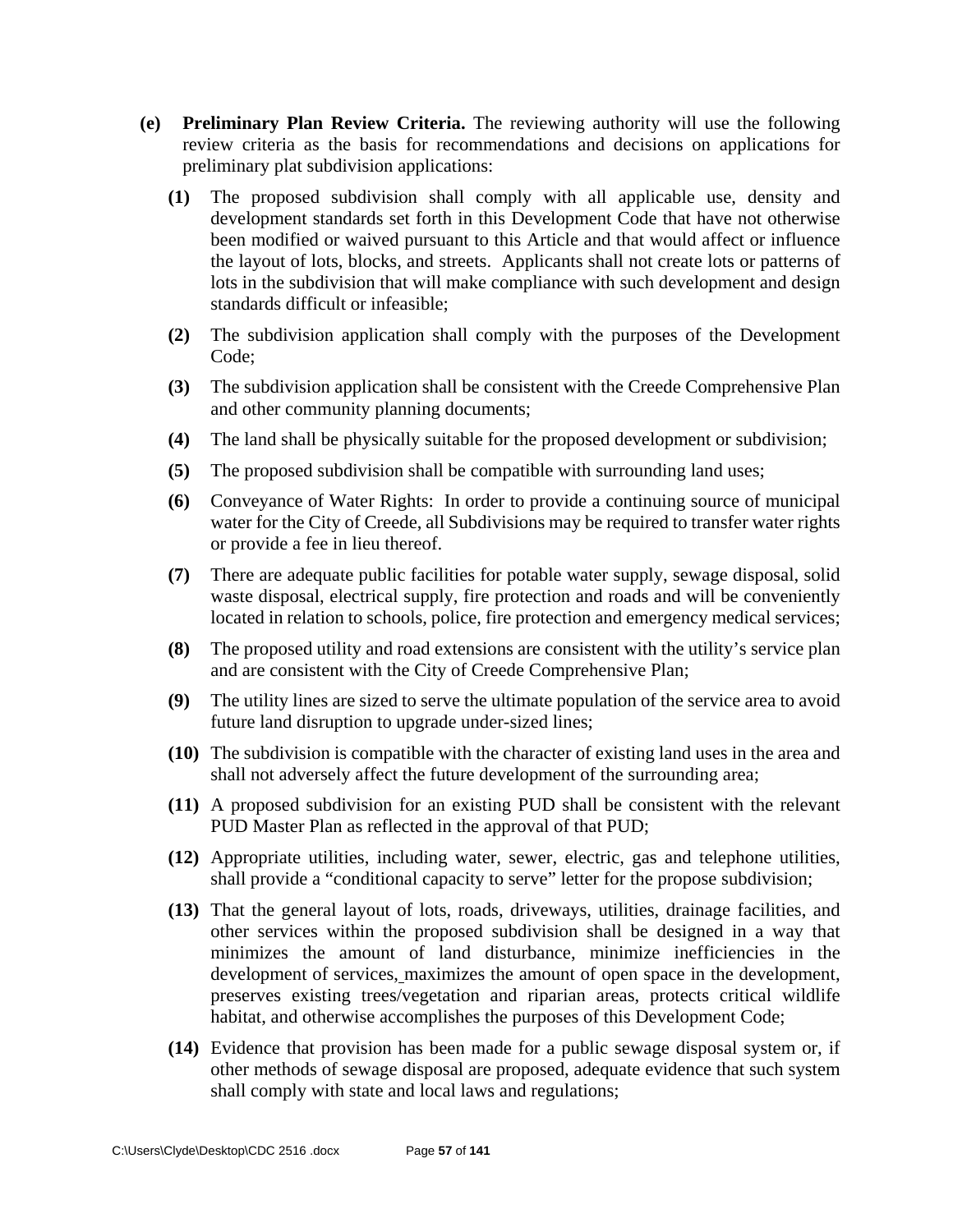- **(15)** Evidence that all areas of the proposed subdivision that may involve soil or topographical conditions presenting hazards or requiring special precautions have been identified by the applicant and that the proposed use of these areas are compatible with such conditions or that adequate mitigation is proposed;
- **(16)** The subdivision application addresses the responsibility for maintaining all roads, open spaces, and other public and common facilities in the subdivision and that City can afford any proposed responsibilities to be assumed by the City;
- **(17)** If applicable, the declarations and owners' association are established in accordance with the law and are structured to provide adequate assurance that any site design standards required by this Development Code or conditions of approval for the proposed subdivision will be maintained or performed in a manner which is enforceable by the City; and,
- **(18)** As applicable, the proposed phasing for development of the subdivision is rational in terms of available infrastructure capacity and financing.
- **(f) Final Plat Review Criteria.** After approval of a preliminary plan, the applicant may submit an application for a final plat. The following criteria shall apply to review of a final plat subdivision application:
	- **(1)** The City Manager and/or Land Use Administrator shall compare the legal description of the subject property with the County records to determine that:
		- **(i)** The property described contains all contiguous single ownership and does not create a new or remaining unrecognized parcel;
		- **(ii)** The lots and parcels have descriptions that both close and contain the area indicated; and
		- **(iii)** The plat is correct in accordance with surveying and platting standards of the state.
	- **(2)** The final plat conforms to the approved preliminary plan and incorporates all recommended changes, modifications, and conditions attached to the approval of the preliminary plan;
	- **(3)** The final plat conforms to all preliminary plan criteria;
	- **(4)** The development will substantially comply with all sections of the Development Code;
	- **(5)** The final plat complies with all applicable technical standards adopted by the City; and,
	- **(6)** Appropriate utilities shall provide an ability to serve letter including, but not limited to, water, sewer, electric, gas, and telecommunication facilities.
- **(g) Public Improvements Guarantee.** Guarantees for public improvements shall comply with the following:
	- **(1)** No Final Plat shall be approved or recorded until the applicant has submitted, and the PZC and the Board of Trustees have approved, a **Subdivision Improvements** Agreement (SIA) guaranteeing the construction of improvements shown in the Final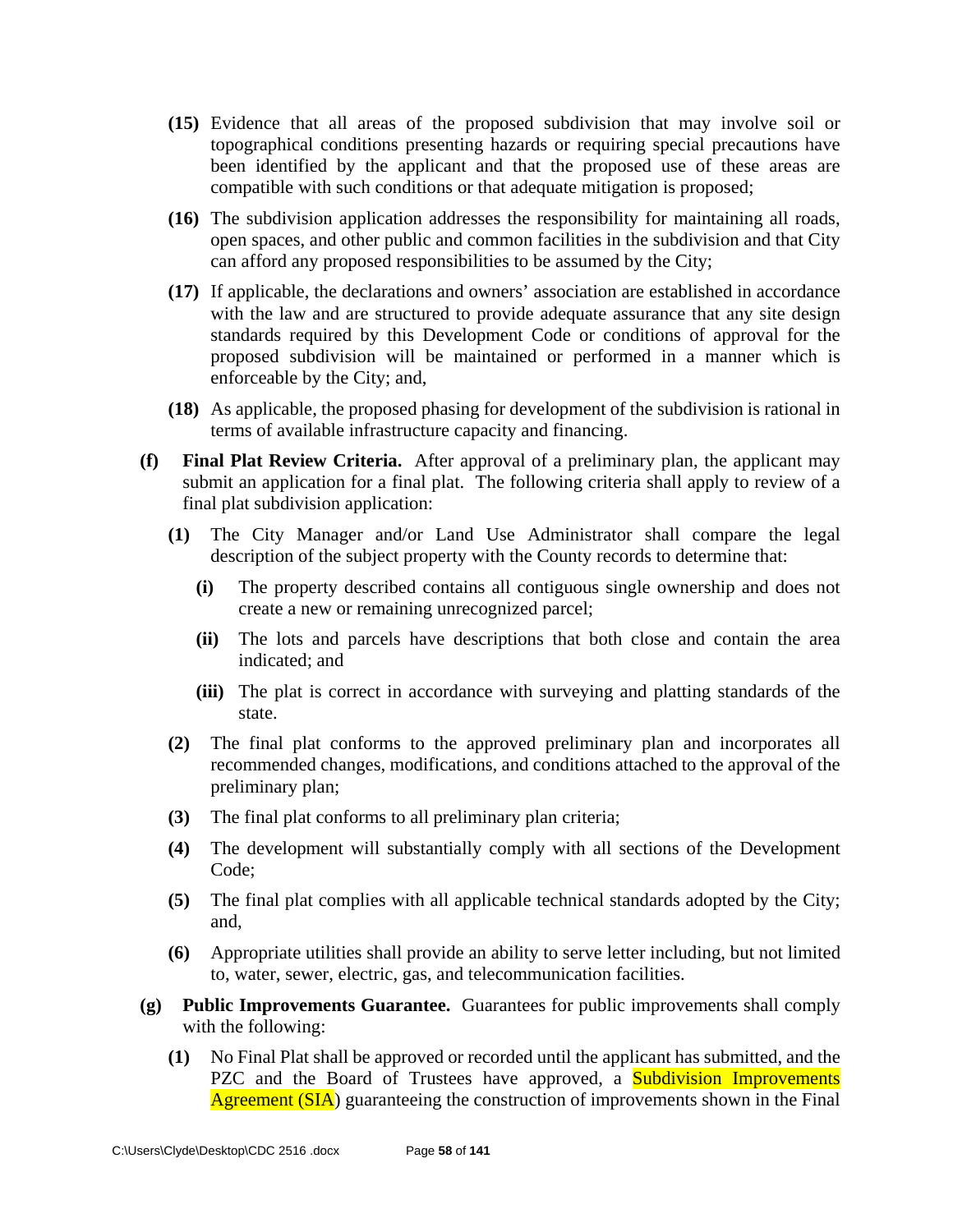Plat documents, which have not previously been completed and approved by the City. Such Agreement shall set forth a method and a time schedule for construction of said improvements. The SIA shall run with and be a burden upon the land described in the agreement.

- **(2)** The SIA shall contain a security arrangement approved by the City, which reasonably guarantees that the required improvements shall be completed. The guarantee may take the form of a performance bond or an irrevocable letter of credit. Such security arrangement shall provide that the City may cause the improvements to be completed if not completed pursuant to the timetable specified in the SIA. The cost of completion then will be paid pursuant to the security arrangement. The amount of security posted shall not limit the liability of the applicant to pay for the full cost of completion of the improvements.
- **(3)** The security shall not be released until the City has inspected the improvements and accepted them as completed in accordance with the SIA and the warranty period has expired. The agreement shall require letters or receipts from all utility companies stating the required installations have been completed and paid for before the security is released.
- **(4)** The applicant shall be responsible to correct and repair any defect in any improvements due to materials or workmanship which appears for a period of two (2) years from the date of approval of completion.
- **(h) Revocation.** An approval of a final plat is revoked pursuant to this section.
	- **(1) Recording.** The City shall cause the final plat and restrictive covenants, if any, to be recorded within ninety (90) days from the date of approval and acceptance of the Board of Trustees.
	- **(2) Vacation.** The final plat approval shall include a determination of a reasonable time by which the project should be completed. All plats given final approval shall contain a notation indicating the date by which a project is expected to be completed, that shall be prima facie evidence of a reasonable time by which the project should have been completed. A plat or any portion thereof that has been finally approved by the Board of Trustees and has been recorded shall be subject to vacation proceedings if the project that is the subject of the subdivision is not completed within the time set by the Board of Trustees.
	- **(3) Extension.** Extensions of the time limit for project completion may be obtained from the Board of Trustees for good cause shown, upon request by the applicant or owner of the tract, if made before vacation proceedings are instituted.

### **9-16-080 Special Review Use.**

**(a) Purpose.** This section provides a discretionary approval process for special review uses, that have unique or widely varying operating characteristics or unusual site development features. The procedure encourages public review and evaluation of a use's operating characteristics and site development features and is intended to ensure that proposed use(s) will not have a significant adverse impact on surrounding uses or on the community-at-large.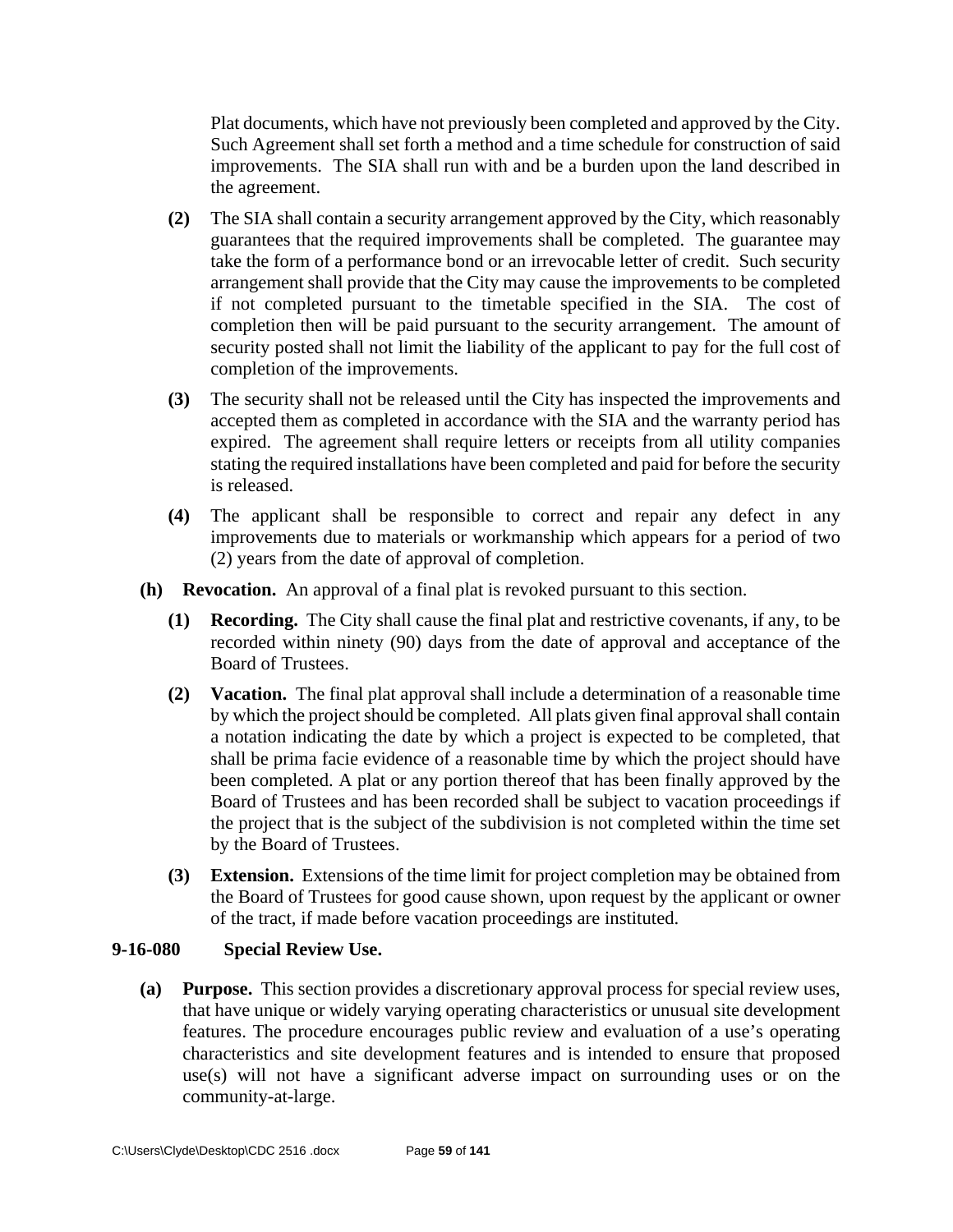- **(b) Applicability.** A Special Review Use (SRU) permit is required for any use allowed by special review as outlined in Table 9-24-1, *Permitted Uses*.
- **(c) Review Procedures.** Applications for a special review use shall follow the general review procedures set forth in §9-16-020, *General Procedures and Requirements*. Applications for special review use may be initiated by the owner of property for which a special review use is desired.
- **(d) Review Authority.** The PZC shall review and render a recommendation to the Board of Trustees on an application for a special review use after conducting a public hearing.
- **(e) Review Criteria.** The PZC shall use the following review criteria as the basis for a recommendation on an application for a special review use:
	- **(1)** The proposed use is consistent with the Comprehensive Plan and all applicable provisions of this Development Code and applicable state and federal regulations;
	- **(2)** The proposed use is consistent with the purpose and intent of the zoning district in which it is located and any applicable use-specific standards in the Development Code;
	- **(3)** The proposed use is compatible with adjacent uses in terms of scale, site design, and operating characteristics;
	- **(4)** Any significant adverse impacts (including, but not limited to, hours of operation, traffic generation, lighting, noise, odor, dust, and other external impacts) anticipated to result from the use will be mitigated or offset to the maximum extent practicable;
	- **(5)** Facilities and services (including sewage and waste disposal, water, gas, electricity, police and fire protection, and roads and transportation, as applicable) will be available to serve the subject property while maintaining adequate levels of service for existing development; and
	- **(6)** Adequate assurances of continuing maintenance have been provided.
- **(f) Expiration and Preliminary Review.** SRU approvals may state a timeframe for duration in the approval ordinance. If a timeframe is stated then at least thirty (30) days prior to the expiration, the holder of the SRU approval may apply for a review hearing before the PZC. The PZC shall review the use against the criteria in §9-16-080(e) to determine whether the special review use will be allowed to continue. A SRU approval expires pursuant to this section.
	- **(1)** Developments and uses granted by a special review use permit shall be developed or established in accordance with an approved development schedule or within two (2) years of the date of approval if no development schedule is established. Failure to develop or establish such development or uses in accordance with the time period approved on the permit shall result in the expiration of the permit.
	- **(2)** If an approved use ceases operation for any reason for a period of one year, the special review use permit shall be deemed expired. If the conditions of a permit become the responsibility of a person or entity other than the applicant, the City Manager shall be notified in writing, identifying the new person or entity responsible for maintaining the conditions of the approval/permit. Until such notice is received, the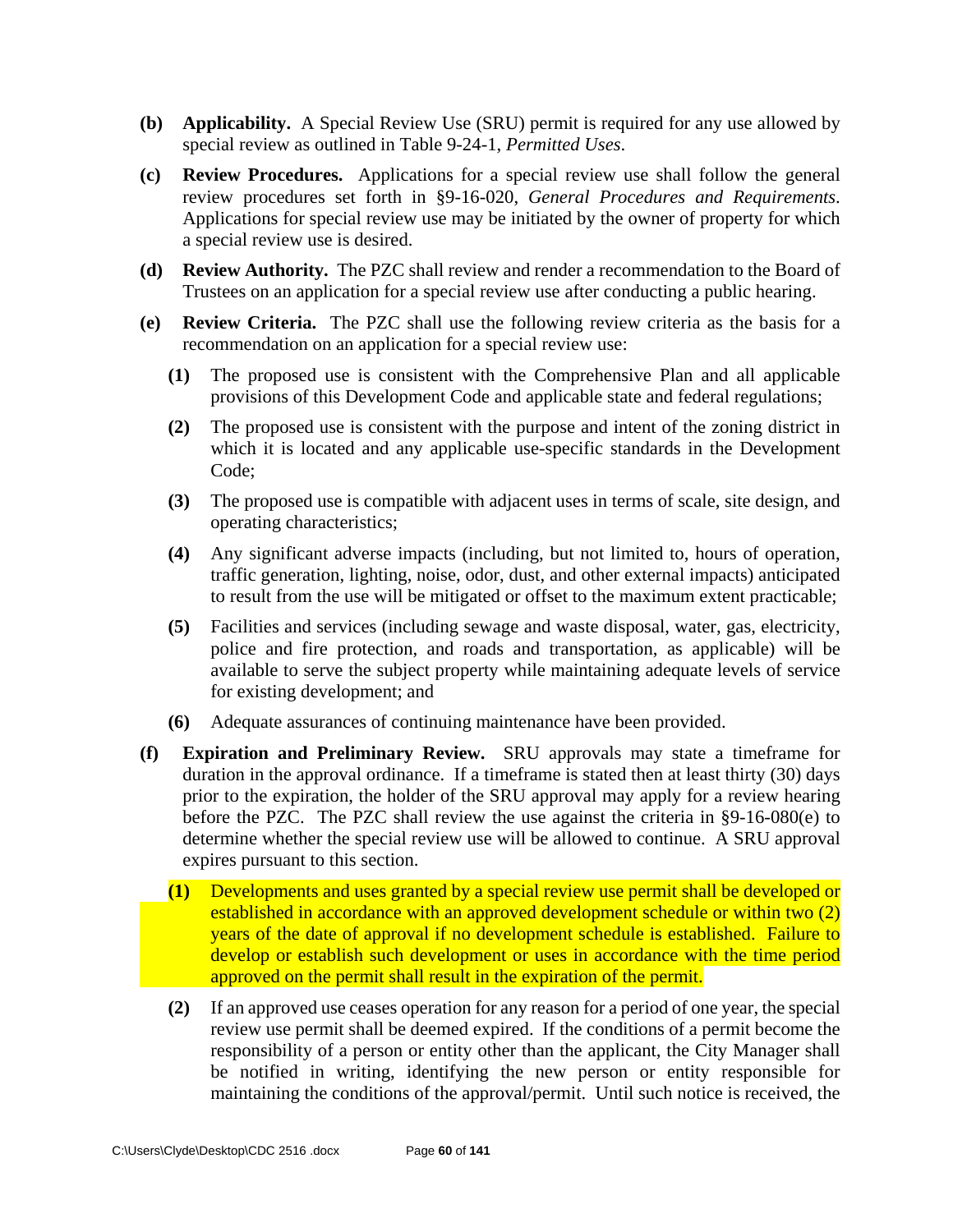applicant shall remain responsible. Such notice shall be attached to the permit on file at the City.

**(3)** If conditions of approval are not maintained, it shall be considered a violation of this Development Code and subject to revocation proceedings.

### **9-16-090 Variance.**

In order to prevent or to lessen such practical difficulties and unnecessary physical hardships inconsistent with the objectives of the Development Code as would result from strict or literal interpretation and enforcement, variances from certain regulations may be granted. A practical difficulty or unnecessary physical hardship may result from the size, shape, or dimensions of a site or the location of existing structures thereon; from topographic or physical conditions on the site or in the immediate vicinity; or from other physical limitations, street locations, or traffic conditions in the immediate vicinity. Cost or inconvenience to the applicant of strict or literal compliance with a regulation shall not be a reason for granting a variance. It is not the intent of this section to allow variances in the classification of uses of property.

- **(a) Review Procedures.** Applications for a variance shall follow the general review procedures set forth in §9-16-020, *General Procedures and Requirements*. Applications for variance may be initiated by the owner of property for which a variance is desired.
- **(b) Review Authority.** The Board of Adjustment shall review and render a decision on an application for a variance after conducting a public hearing. The decision of the Board of Adjustment may be appealed to Board of Trustees [see pg. 70] pursuant to §9-16-130, *Appeal*.
- **(c) Review Criteria.** The Board of Adjustment shall use the following review criteria as the basis for a decision on an application for a variance:
	- **(1)** The degree to which relief from the strict or literal interpretation and enforcements of a specified regulation is necessary to achieve compatibility and uniformity of treatment among sites in the vicinity, or to attain the objectives of the Development Code without grant of special privilege;
	- **(2)** The effect of the requested variance on light and air, distribution of population, transportation and traffic facilities, public facilities and utilities, and public safety;
	- **(3)** Such other factors and criteria related to the subject property, proposed development, or variance request as the decision-making body deems applicable to the proposed variance.
- **(d) Required Findings.** The Board of Adjustment shall make the following written findings before granting a variance:
	- **(1)** That the granting of the variance will not constitute a grant of special privilege inconsistent with the limitations on other properties classified in the same district;
	- **(2)** That the granting of the variance will not be detrimental to the public health, safety, or welfare, or materially injurious to properties or improvements in the vicinity;
	- **(3)** That the variance is warranted for one or more of the following reasons: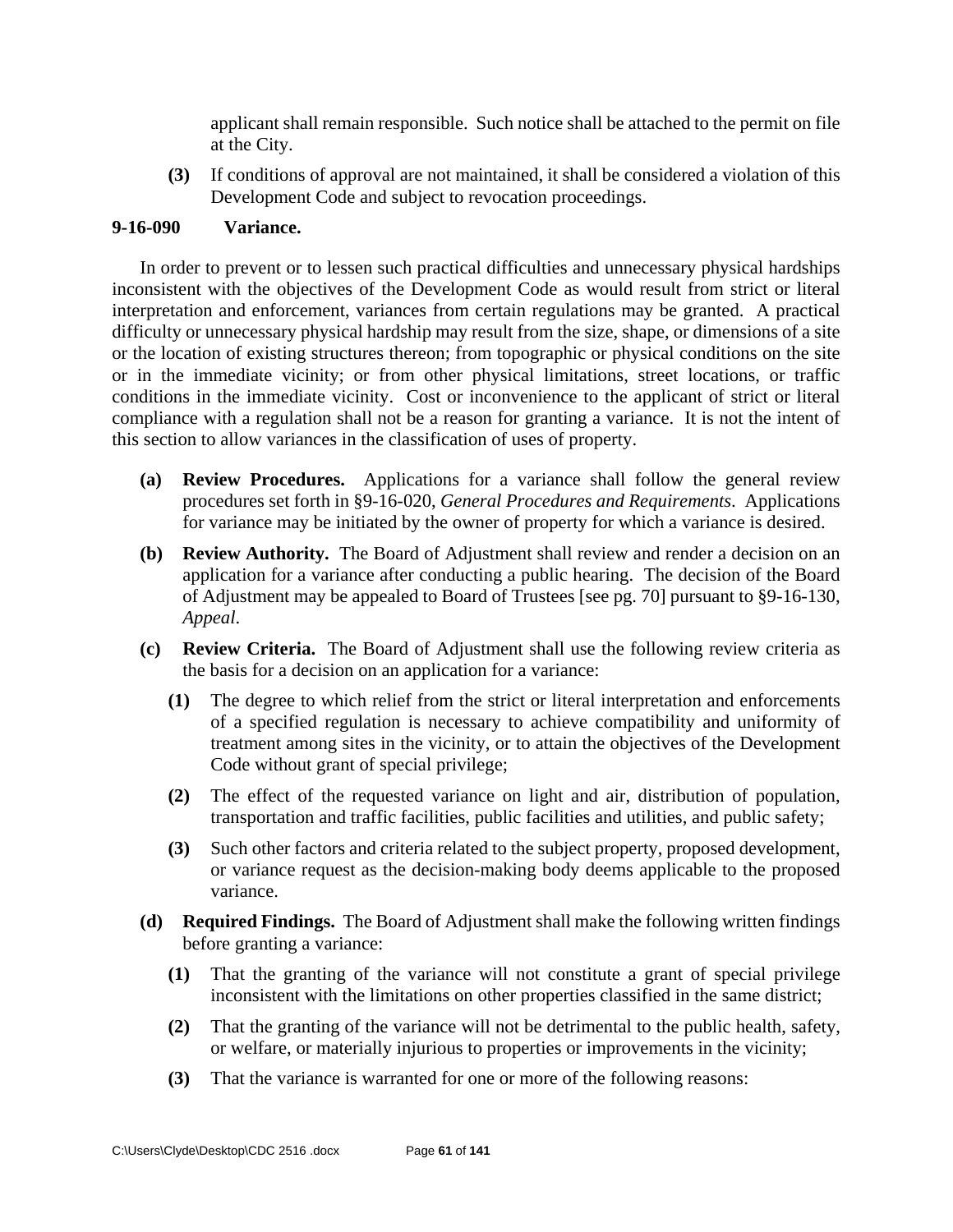- **(i)** The strict, literal interpretation and enforcement of the specified regulation would result in practical difficulty or unnecessary physical hardship inconsistent with the objectives of the Development Code;
- **(ii)** There are exceptional or extraordinary circumstances or conditions applicable to the site of the variance that do not apply generally to other properties in the same zone; or
- **(iii)** The strict or literal interpretation and enforcement of the specified regulation would deprive the applicant of privileges enjoyed by the owners of other properties in the same zone district;
- **(e) Conditions.** A variance granted by the Board of Adjustment may contain limitations as to time or disposition or use of the tract in question in order to ensure that the stated purpose of the variance request is realized.
- **(f) Action Notice.** The City Manager shall notify the applicant for a variance in writing of the Board of Adjustment's action within five (5) days after a decision has been rendered.
- **(g) Expiration.** The variance approval expires if a building permit is not obtained within one (1) year of the approval.

## **9-16-100 Right-of-Way Vacation.**

The purpose of this section is to provide procedures and standards for the vacation of right-ofways in the City of Creede. The procedures and authority set forth in CRS §43-2-301 *et. seq.* shall apply unless in conflict with any specific provision set forth in this §9-16-100, *Right-of-Way Vacation*. The vacation of public easements are also considered right-of-ways in this section.

- **(a) Definitions Incorporated.** The definitions set forth in CRS §43-2-301 are incorporated in this §9-16-100, *Right-of-Way Vacation*.
- **(b) Review Procedures.** Applications for the vacation of a right-of-way shall follow the general review procedures set forth in §9-16-020, *General Procedures and Requirements*. Applications for vacation of a right-of-way may be initiated by the Board of Trustees or by a property owner abutting the right-of-way proposed for vacation. Applications to move or alter a right-of-way shall be processed as a subdivision application concurrently with a right-of-way vacation application, in which case the ordinance approving the vacation of a right-of-way, or portion thereof, shall also approve a final plat which results in the dedication of the moved or altered right-of-way, or portion thereof. Public easement vacations can be processed as part of a Major or Minor subdivision application.
- **(c) Review Authority.** The Board of Trustees shall review and render the final decision on an application to vacate a right-of-way after conducting a public hearing. Vacation of a right-of-way shall be approved by ordinance of the Board of Trustees.
- **(d) Review Criteria.** The Board of Trustees shall use the following review criteria as the basis for a decision on an application to vacate a right-of-way: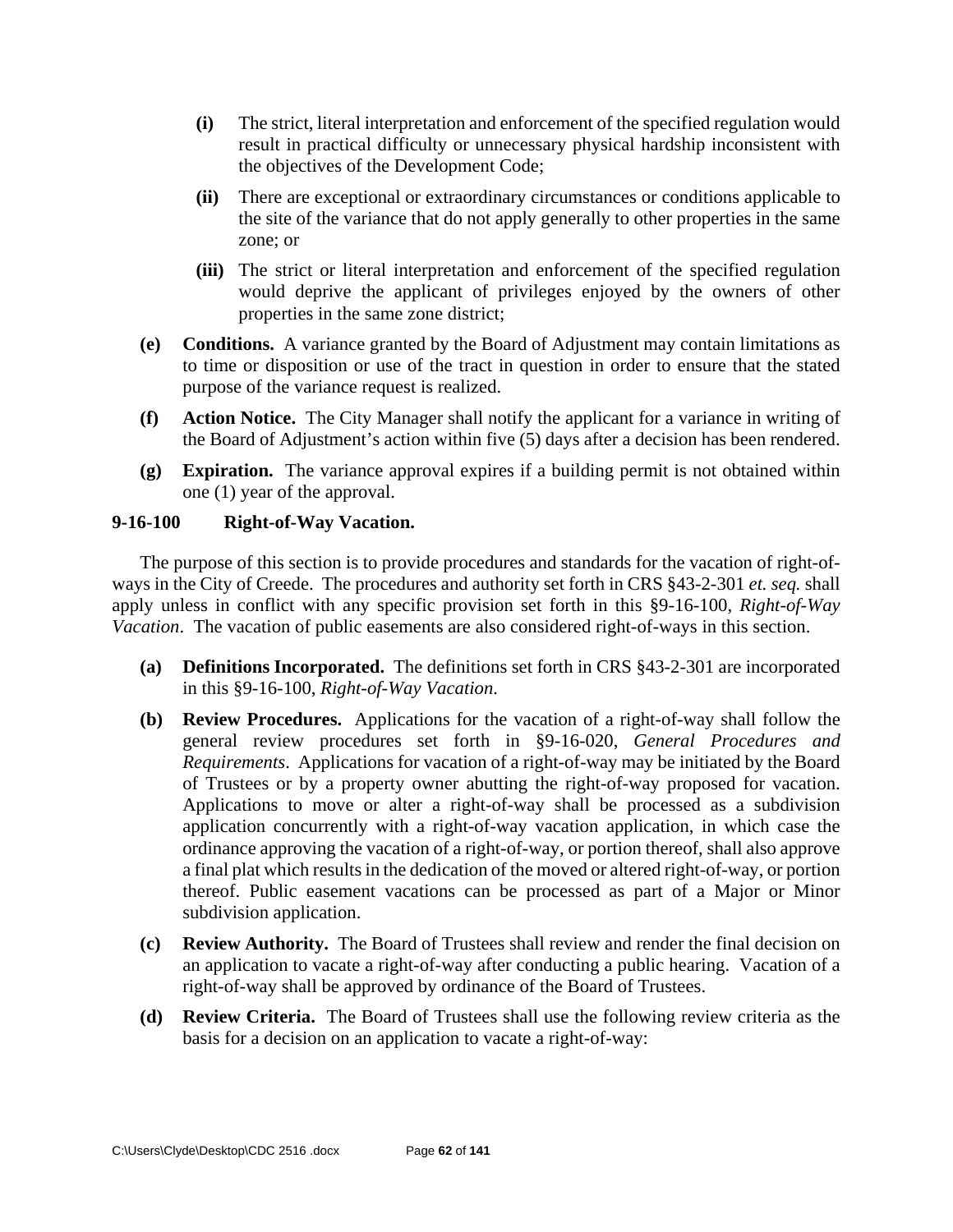- **(1)** No right-of-way shall be vacated so as to leave any land adjoining the vacated right of-way without an established public road or private-access easement connecting said land with another established public road;
- **(2)** The right-of-way is determined to be platted on terrain which is not practical for the construction of a right-of-way due to terrain, topography, natural features or other constraints, and the right-of-way does not provide any other potential benefit to the public, including but not limited to utility connections, pedestrian or recreation connections, drainage or public landscaping;
- **(3)** Sufficient easements for utilities, access or other purposes are retained;
- **(4)** Compensation may be required for the area of vacated right-of-way based upon the fair market value per square foot of the area vacated and the applied zoning; and,
- **(5)** The vacated area of right-of-way shall be included in the same zone district as the abutting property to which the vacated right-of-way vests.
- **(e) Recording, Deed.** The ordinance vacating a right-of-way shall be recorded in the office of the Mineral County Clerk and Recorder. The ordinance shall authorize the Mayor or other designee to execute a quit claim deed on behalf of the City of Creede which quit claim deed shall reference any exceptions, easements or reservations of the vacation and shall be recorded in the Office of the Mineral County Clerk and Recorder.

# **9-16-110 Vested Property Right.**

The purpose of this Section is to provide procedures necessary to implement the provisions of Article 68 of Title 24, C.R.S., as amended.

- **(a)** As used in this Section, unless the context otherwise requires:
	- **(1)** *Community planning document* means the City of Creede Comprehensive Plan, any other planning documents adopted by the City of Creede through a public hearing process, and any planning document adopted by other governmental and quasi governmental entities that provide public services or facilities to the City of Creede or which include the City of Creede within their service or planning boundaries.
	- **(2)** *Site specific development plan* means a planned unit development plan, or any amendment thereto, approved pursuant to §9-16-060, *Planned Unit Developments,* of this Code, together with a development agreement approved pursuant to §9-16- 130 hereof. A site specific development plan that creates vested property rights may also include other development approvals if approved at the discretion of the Board of Trustees upon request by a property owner; however, such request shall not result in an application for a development approval other than a planned unit development plan to be treated as a site specific development plan for the purposes of C.R.S. §24- 68-102.5(1).
	- **(3)** *Vested property right* means the right to undertake and complete the development and use of property under the express terms and conditions of a site specific development plan.
- **(b) Vested Property Right Created.**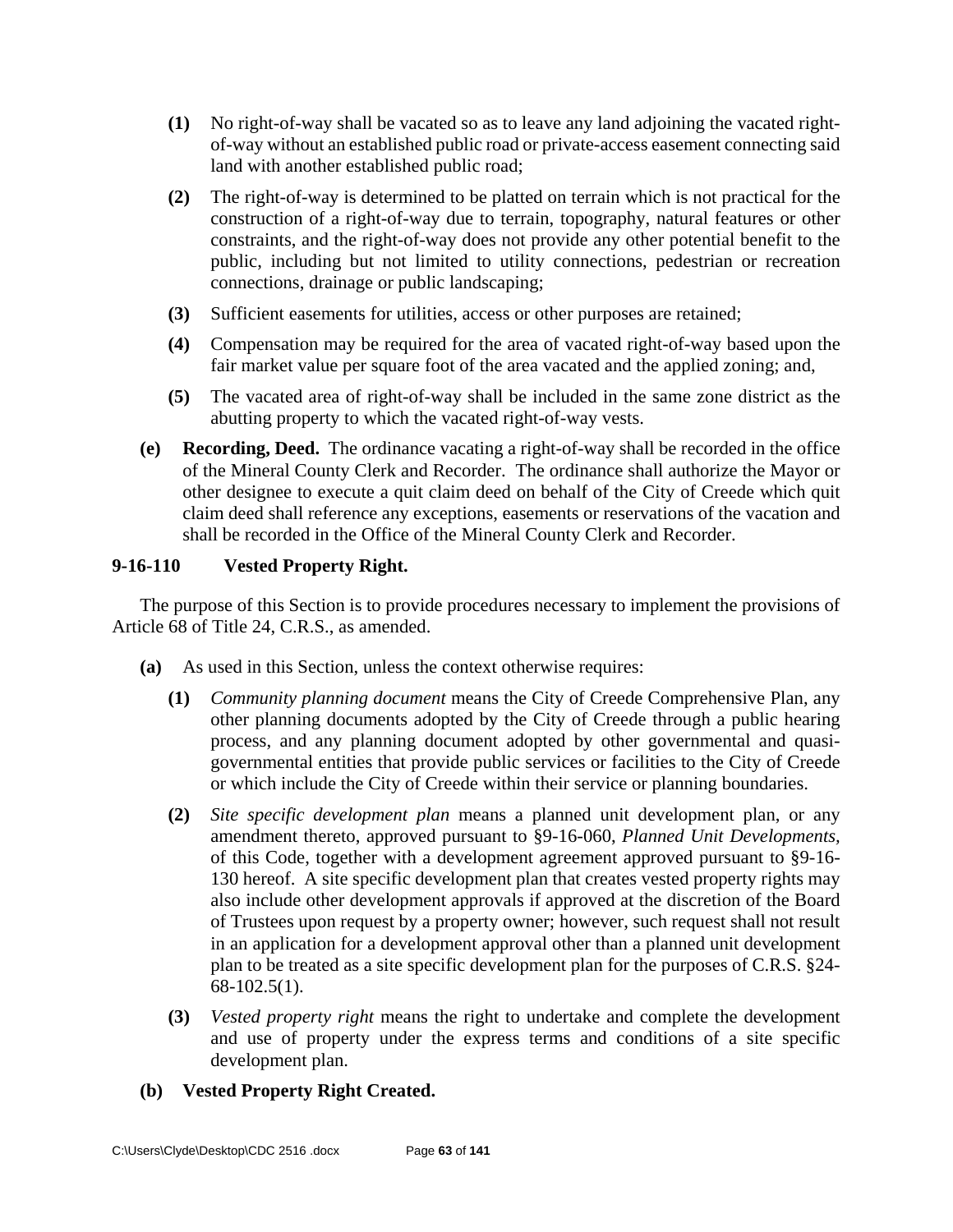- **(1)** A vested property right shall be deemed to have been created only upon the approval of a site specific development plan in accordance with this Article.
- **(2)** A vested property right shall only be created if approved by ordinance which may be combined with an ordinance approving a site specific development plan and an accompanying development agreement. Amendments to any site specific development plan shall be subject to this Article and shall have a new vested property right as determined by the Board of Trustees. Any approval of a site specific development plan, or amendment to an existing site specific development plan, that creates vested property rights shall be adopted by ordinance as a legislative act and shall be subject to referendum. When creating a vested property right, the Board of Trustees may expressly exempt, in whole or in part, administrative amendments to site specific development plans from additional review and approval by Board of Trustees under this Article.
- **(3)** The establishment of a vested property right shall not preclude the application of ordinances or regulations which are general in nature and which are applicable to all properties or a similarly situated class of properties subject to land use regulation by the City, including but not limited to the regulations contained in Chapter 18 of this Code, regulations concerning subdivision improvements and right-of-way dedications, and regulations establishing requirements and specifications for any public infrastructure or public facility improvements. Ordinances or regulations which are general in nature and which are applicable to all properties or a similarly situated class of properties subject to land use regulation by the City shall not be deemed to alter, impair, prevent, diminish, impose a moratorium on development, or otherwise delay the development or use of a property with vested property rights regardless of the financial impact of such ordinance or regulation.
- **(4)** The establishment of a vested property right shall not preclude the application of any legislatively adopted fees which are general in nature, uniform in character and applicable to all properties or a similarly situated class of properties.
- **(c) Notice and Hearing.** No site specific development plan shall be approved until after providing notice and conducting public hearings in compliance with §9-16-020(d).
- **(d) Notice of Approval.** 
	- **(1)** Each map, plat, site plan or other document constituting a site specific development plan shall contain the following language: "Approval of this plan constitutes a vested property right pursuant to Article 68 of Title 24, C.R.S., as amended, and Chapter 9, Article 16 of the Creede Municipal Code as amended."
	- **(1)** The failure of the document constituting a site specific development plan to contain the language specified in sub-section  $(d)(1)$  above may invalidate the creation of the vested property right in accordance with Article 68 of Title 24, Colorado Revised Statutes, and Chapter 9, Article16 of the Creede Municipal Code, including the duration of the vested property right; and,

### **(b) Duration of Vested Right.**

**(1)** A property right vested pursuant to this Article after shall remain vested for a period of three (3) years. The Board of Trustees may approve a period of vested property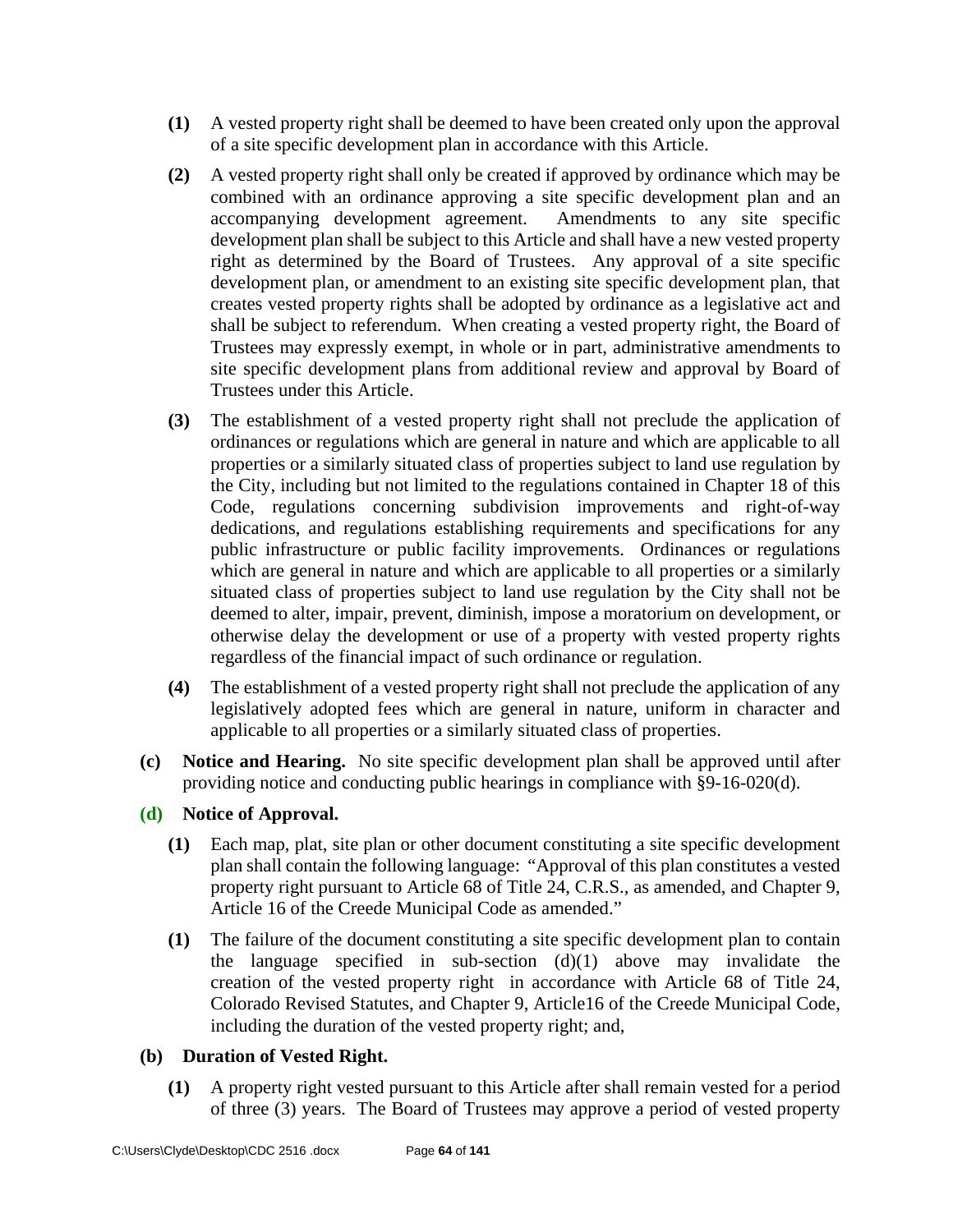rights exceeding three (3) years by approval of a development agreement, which shall be part of the site specific development plan.

- **(2)** The guidelines in this §9-16-130(e)(2) shall be considered when determining whether to grant vested property rights for a period greater than three (3) years, provided that site specific development plans that are granted vested property rights for a period greater than three (3) years because of the size, phasing, or absorption rate of such site specific development plan should have separate vesting created for the various phases of the development, as set forth in  $\S9-16-130(e)(4)$ . It shall be the burden of the applicant to propose appropriate reasons for granting a vested property right that is greater than three (3) years. [Absorption rate is the rate that real estate is sold.]
	- **(i)** The size and phasing of the development, specifically, but not limited to, whether the development can be reasonably completed within the vested rights period;
	- **(ii)** Economic cycles, and specifically but not limited to resort community economic cycles, regional and state economic cycles, and national economic cycles;
	- **(iii)** Market conditions, and specifically but not limited to absorption rates for leasing and sales of similar development projects;
	- **(iv)** Compliance with the concepts of the City of Creede Comprehensive Plan and other community planning documents;
	- **(v)** Proposed public amenities and benefits that enhance the project and the overall attractiveness of the Creede community, including the degree to which such public amenities and benefits are defined in terms of design, timeframe, and phasing with development;
	- **(vi)** Projected public financial benefits or costs estimated to be caused by the development project, including the timeframe for realization by the City or other public entities and potential costs for operation and maintenance of any new public amenities or infrastructure dedicated to the City or other public entities;
	- **(vii)** The breadth and scope of the requested vested property right, including but not limited to the extent to which such vested property right restricts the City's ability to apply future legislatively adopted fees and regulations for the purpose of providing public infrastructure, public services and public facilities and for the purpose of meeting evolving community needs;
	- **(viii)** The terms of any existing site specific development plans with development agreements for the applicant's property that specify the duration of vested property rights;
	- **(ix)** Any proposed modifications to previously approved vested property rights to address changed conditions within the Creede community, compliance with the Comprehensive Plan and other community planning documents, or performance of previously approved site specific development plans; and,
	- **(x)** Any other factors deemed relevant by Board of Trustees when determining to grant a vested property right for a period greater than three (3) years.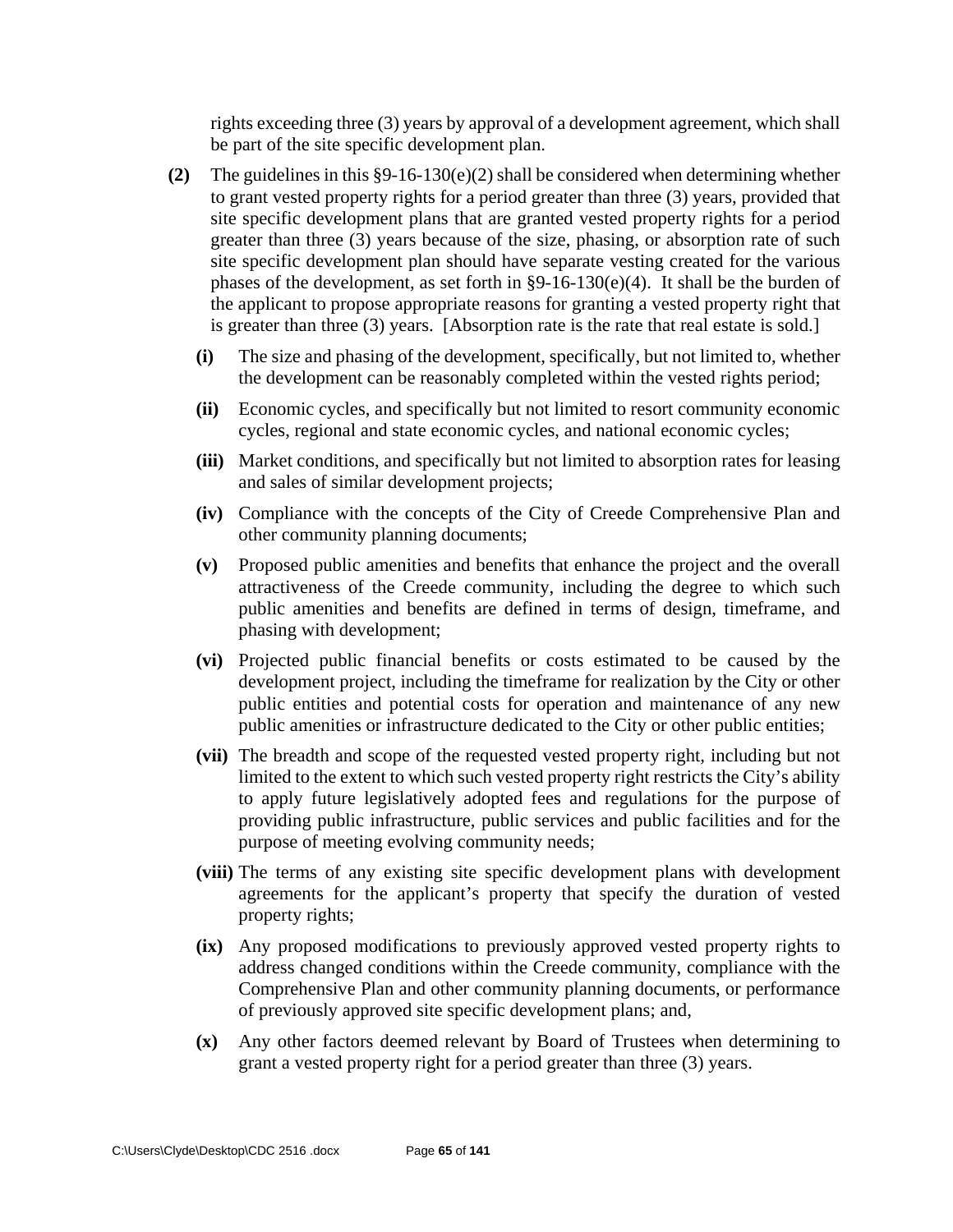- **(3)** The City may approve a site specific development plan subject to such terms and conditions as may reasonably be necessary to protect the public health, safety and welfare of the Creede community.
- **(4)** Any site specific development plan for a multiple-phase development approved after may have separate vesting created for each phase. The vesting for any subsequent phase may be contingent upon completion of the preceding phase and review by the Board of Trustees. Such review shall include but not be limited to whether the landowner, developer, successors or assigns are in compliance with its obligations to the City, including but not limited to the terms and conditions of a site specific development plan, a development agreement and any other agreements between the landowner, developer, successor and assigns and the City, as they may have been amended from time to time.
- **(c) Extension of Vested Property Rights.** A landowner may request an extension of vested property rights by submitting an application for extension of vested property rights at least six (6) months prior to the expiration of the vested property rights. No application for extension of a vested property right shall be approved until after providing notice and conducting public hearings in compliance with §9-16-020(d). The guidelines in §9-16-  $130(e)(2)$  shall be considered when determining whether to grant an extension to a vested property right. An extension of a vested property right shall be approved by ordinance. The notice of approval provisions in  $\S9-16-130(d)(1)$  above shall apply to any approval for extension of vested property rights.

### **9-16-060**

# **(a) Forfeiture of Vested Property Rights.**

- **(1)** Failure to abide by the terms and conditions of a vested property right will result in a forfeiture of the vested property rights in accordance with the procedures set forth herein.
- **(2)** The process to consider forfeiture of vested property rights shall be initiated by passage of a resolution by the Board of Trustees stating the grounds therefore.
- **(3)** No vested property right shall be deemed forfeited until after providing notice and conducting a public hearing. Notice shall be provided by publishing notice in a newspaper of general circulation, posting notice in the designated official places of posting, and mailing notice to the property owner sent to the address of record according to the County Assessor's records via first class United States mail at least thirty (30) days prior to the date of a hearing. A copy of the resolution initiating the process to consider forfeiture of the vested property right shall be included with the mailed notice to the property owner.
- **(4)** At the hearing, the Board of Trustees shall consider all evidence and testimony presented concerning any failure to abide by the terms and conditions of a vested property right. The Board of Trustees may continue the public hearing to allow additional evidence to be gathered and presented.
- **(5)** If Board of Trustees finds a failure to abide by the terms and conditions of the vested property right, the Board of Trustees may take action by ordinance to declare the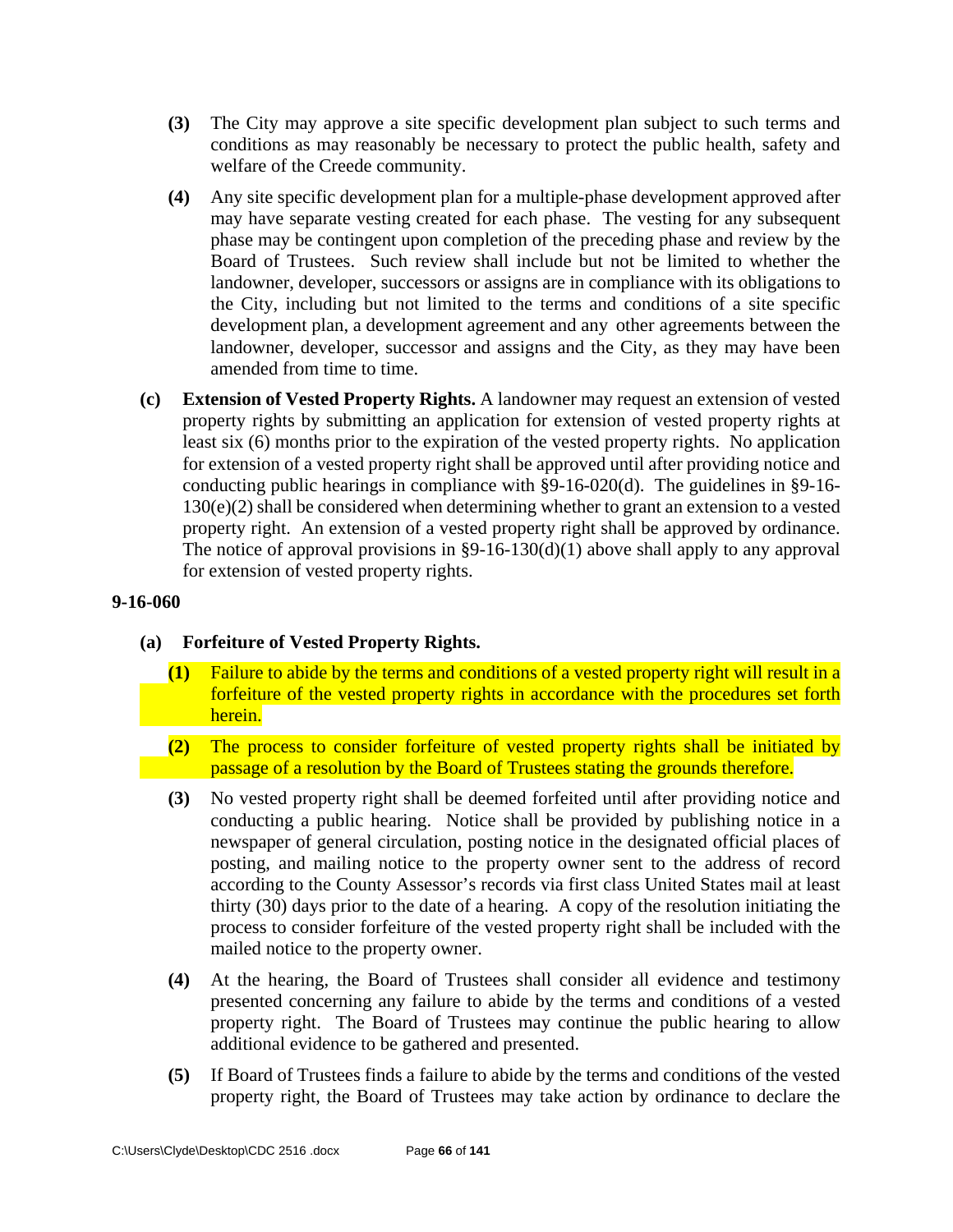vested property rights forfeited. The forfeiture of a vested property right shall have no effect upon public streets, alleys, rights-of-way, or other lands or easements previously dedicated or conveyed to the City or other public entities pursuant to the terms of a site specific development plan. Upon forfeiture of vested property rights, the site specific development plan shall be subject to all zoning, land use, and general regulations in effect at the time of forfeiture and as such may be amended from time to time thereafter.

## **9-16-070 Location, Character and Extent**

This section implements and sets forth procedures for the regulation of the location, character and extent of public facilities as provided by C.R.S., §31-23-209, *Legal Status of Official Plan*, as amended. It is the intent of this Section to conform to the provisions of C.R.S., §31-23-209, to define the factors to be considered in the "Location, Character and Extent" process, and to prescribe procedures for the orderly consideration of Location, Character and Extent applications in order to effectuate the purposes of the State statute.

- **(a) Applicability.** No road, park, public way, ground, or space, no public building or structure, and no major facility of a public utility shall be constructed or authorized, and no building permit for the same shall be issued, in the City unless and until the proposed location, character and extent thereof has been submitted to and approved by the City. Routine extensions of public utility lines and minor modifications to existing facilities shall not be subject to this procedure.
- **(b) Review Procedures.** Applications for location, character and extent shall follow the general review procedures set forth in §9-16-020, *General Procedures and Requirements*. Applications for location, character and extent may be initiated by the owner or the governmental body having jurisdiction over the public facility. Applications for location, character and extent may be combined with other applications procedures and submittal requirements, including but not limited to development plan, design review, and subdivision. The failure of the PZC and the Board of Trustees to act within sixty (60) days from and after the date of official submission of a complete application to the City shall be deemed approval of such application.
- **(c) Review Authority.** The PZC shall review applications for location, character and extent after conducting a public hearing. The PZC may approve, approve with conditions or deny an application for location, character and extent. In case of disapproval or approval with conditions which are not acceptable to the applicant, the PZC shall communicate its reasons to the Board of Trustees. The Board of Trustees shall review such decision of the PZC as soon as practical after conducting a public hearing and shall have the power to overrule or modify such decision by a majority vote. The public hearing by the Board of Trustees shall only require posted notice three (3) days prior to the hearing. If the public way, ground space, building, structure, or utility is one the authorization or financing of which does not, under the law or charter provisions governing the same, fall within the province of the municipal governing body, the submission to the PZC shall be by the governmental body having jurisdiction. The decision by the Board of Trustees to disapprove, or approve with conditions which are not acceptable to the governmental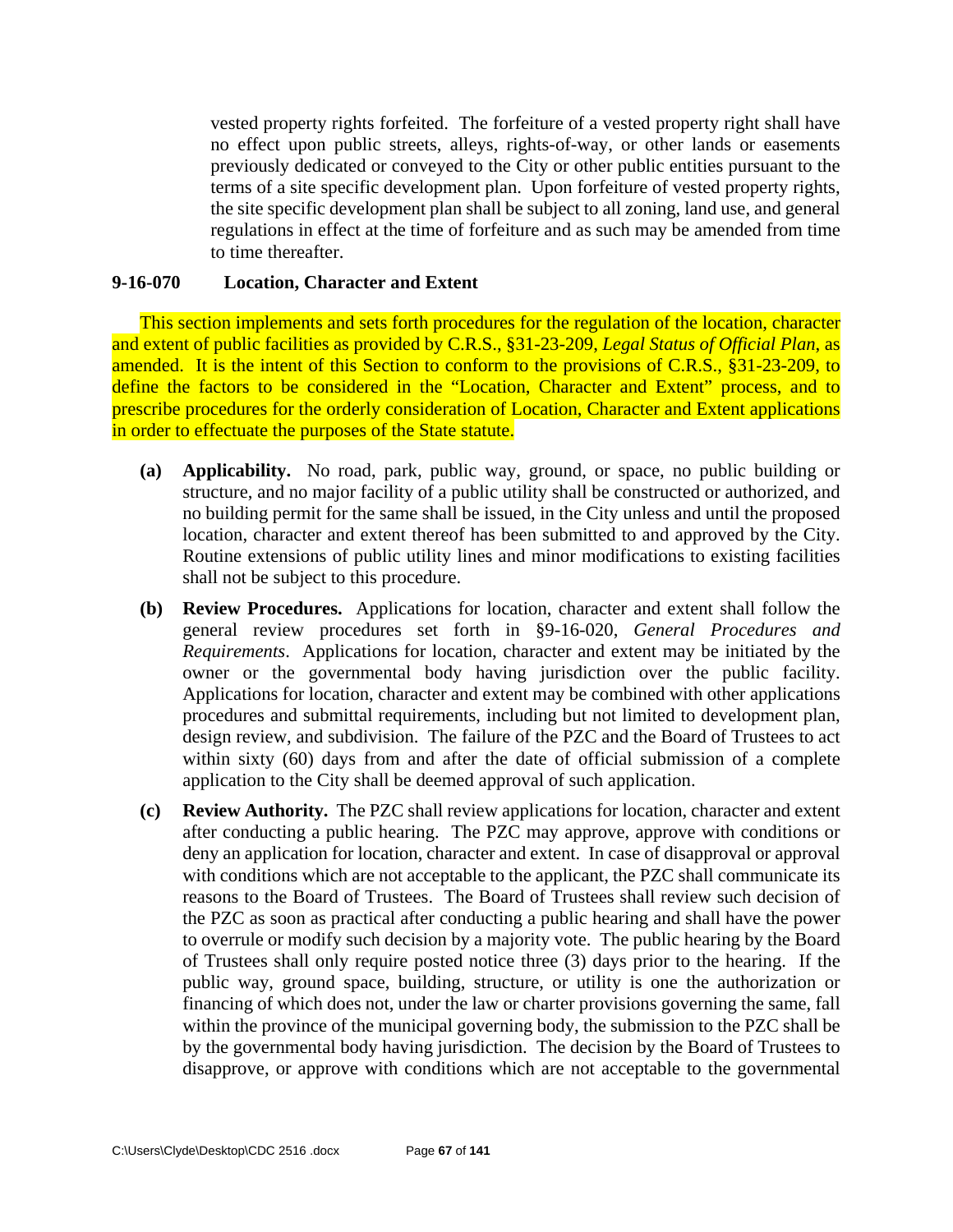body having jurisdiction, may be overruled by said governmental body by a vote of not less than two-thirds of its membership.

- **(d) Review Criteria.** The PZC and the Board of Trustees shall use the following review criteria as the basis for recommendations and decisions on applications for location, character and extent:
	- **(1)** Evidence of substantial compliance with the purpose of the Development Code;
	- **(2)** Consistency with the Creede Comprehensive Plan;
	- **(3)** Physical suitability of the land for the public way, place, structure, facility or utility;
	- **(4)** Compatibility with surrounding land uses; and
	- **(5)** Adequate mitigation of adverse impact on nearby properties or neighborhoods, including by not limited to traffic, noise, odors, vibrations, and property values.

#### **9-16-080 Appeal.**

This section sets forth the procedures to appeal a decision of the City Manager which is made pursuant to this Development Code. Only a final decision of the City Manager may be appealed. Recommendations to a decision making authority are not subject to appeal.

- **(a) Appeal Procedures.** An appeal may be submitted by an applicant for a development approval, a party in interest that has received notice of the development application, or a member of the Board of Adjustments. The appellant must provide a written request for appeal of a decision of the City Manager to the City Clerk within fourteen (14) days after the date of the decision. The Board of Adjustment shall conduct a public hearing within forty-five (45) days of receipt of a written request for appeal. Written notice of the public hearing date, time and location shall be mailed to the appellant via first class United States mail at least ten (10) days prior to the public hearing.
- **(b) Review Authority.** The Board of Adjustment shall review appeals of decisions of the City Manager after conducting a public hearing. The Board of Adjustment shall render the final decision on an appeal.
- **(c) Review Criteria.** The Board of Adjustment shall use the applicable review criteria to the decision that is appealed. Board of Adjustment shall review decisions *de novo*.
- **(d) Decision.** The Board of Adjustments shall, in writing, confirm, modify, or reverse the decision within thirty-five (35) days of holding the public hearing on the appeal. Any decision by the Board of Adjustments that results in action modifying or reversing the decision of a City body or officer shall describe the specific reasons for the modification or reversal. Action of the Board of Adjustments shall become final immediately. Failure of the Board of Adjustments to act within the forty (40) additional days shall be deemed action confirming the decision unless the applicant consents to an additional time extension. A final decision of the Board of Adjustments may be challenged in district court in accordance with Rule 106(a)(4), Colorado Rules of Civil Procedure, provided that such appeal is filed no later than thirty (30) days after the date of the final decision.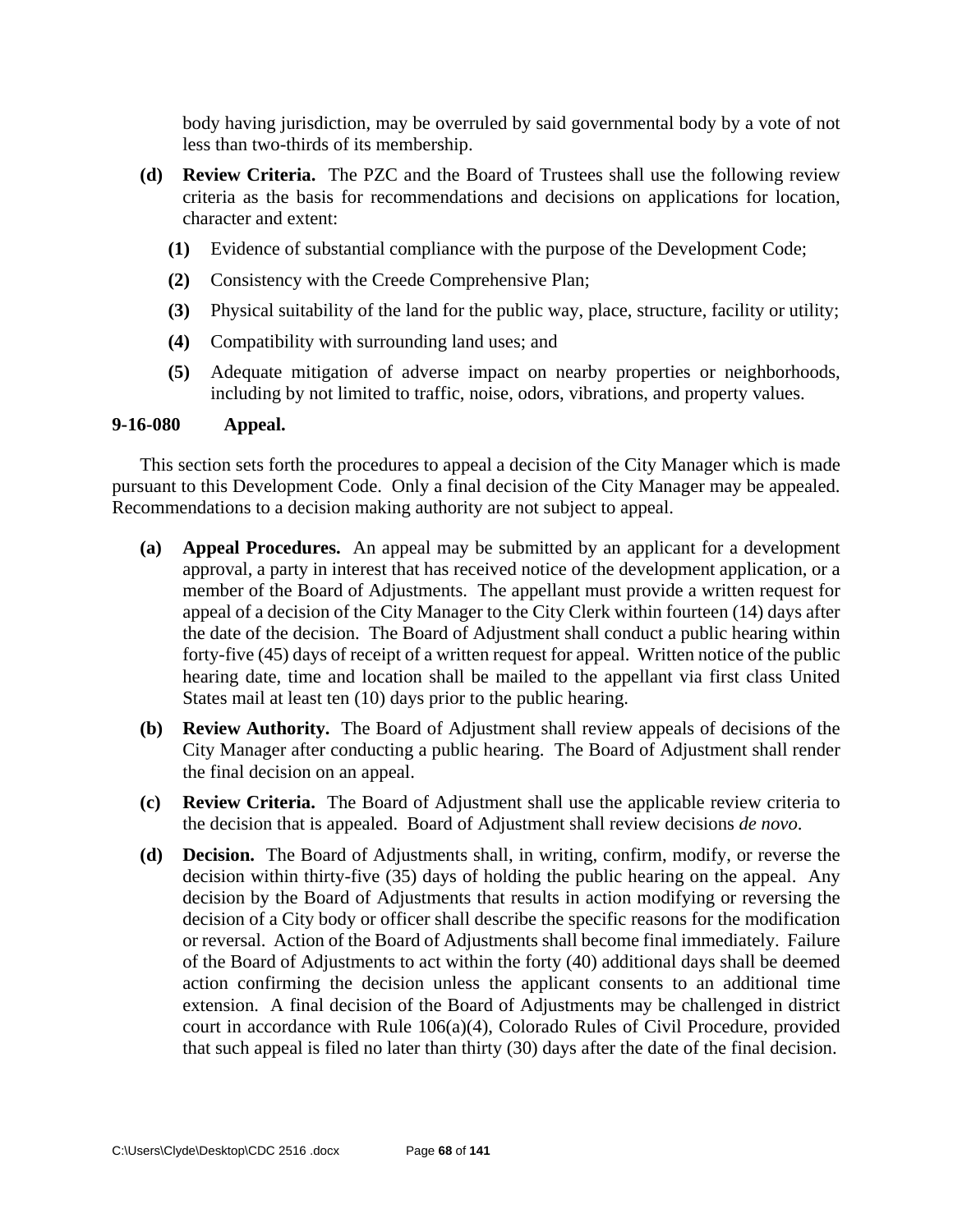**(e) Board of Adjustments Decision Final.** A decision of the Board of Adjustments is final. An aggrieved person may appeal a decision of the Board of Adjustments to the district court or to another state or federal court of competent jurisdiction. [See pg. 62]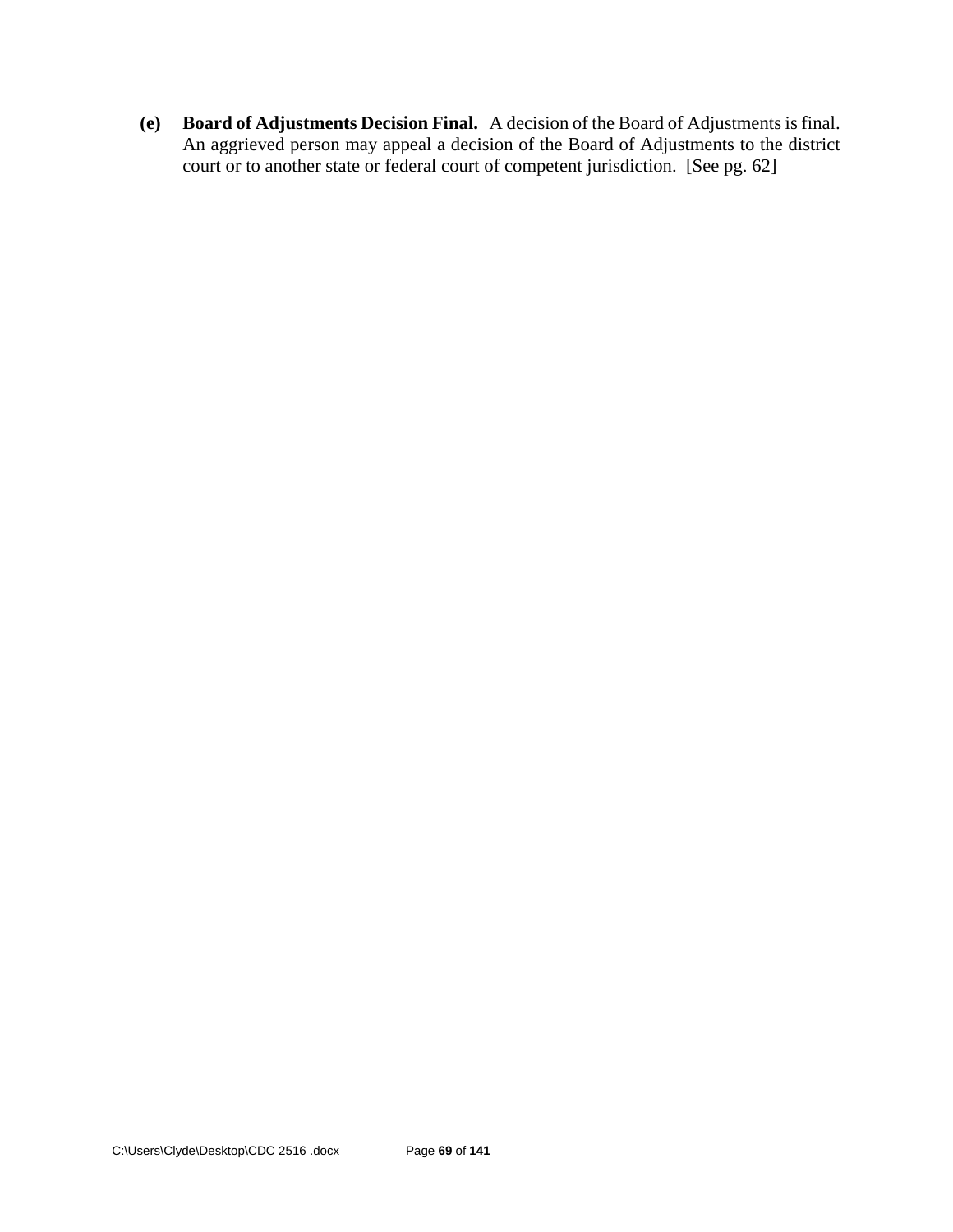## **Article 20**

## **Zone Districts and Official Zoning Map**

#### **9-20-010 Chapter Purpose**

This chapter establishes the zoning districts and contains basic information pertaining to the districts, including statements of purpose and dimensional standards and identifies the uses allowed within the districts.

### **9-20-020 Districts Established**

For the purposes of this chapter, the City is hereby divided into districts, as follows:

| $R-1$ | Residential District, Single-Family                   |
|-------|-------------------------------------------------------|
| $R-2$ | Residential District, Two (2) Family and Multi-Family |
| $B-1$ | <b>Downtown Business District</b>                     |
| $B-2$ | <b>Highway Mixed Use District</b>                     |
| MН    | Mobile Home Park District                             |
| C     | <b>Commercial District</b>                            |
|       | Industrial District                                   |
|       | <b>Open District</b>                                  |

### **9-20-030 Official Zoning Map**

- **(a)** The location and boundaries of the zoning districts established in §9-20-020, *Districts Established,* are set forth on the zoning district map of the City. The City of Creede Zoning Map, along with all of the notations, references and other information shown on the map, is incorporated in and made part of this Title.
- **(b)** If changes are made in district boundaries or other items portrayed on the official zoning district map in accordance with the procedures established in this Code, the changes shall be entered on the map.
- **(c)** The official map shall be located in the office of the City Manager and shall be the final authority as to the current zoning status of land, buildings and other structures in the City.

### **9-20-040 Zoning Map Interpretation**

When there is any uncertainty, contradiction or conflict about the intended location of any zoning district boundary on the zoning map, the City Manager shall provide an interpretation of the map or refers the request to the PZC. The City Manager and PZC, in interpreting the map or deciding any appeal, shall apply the following standards: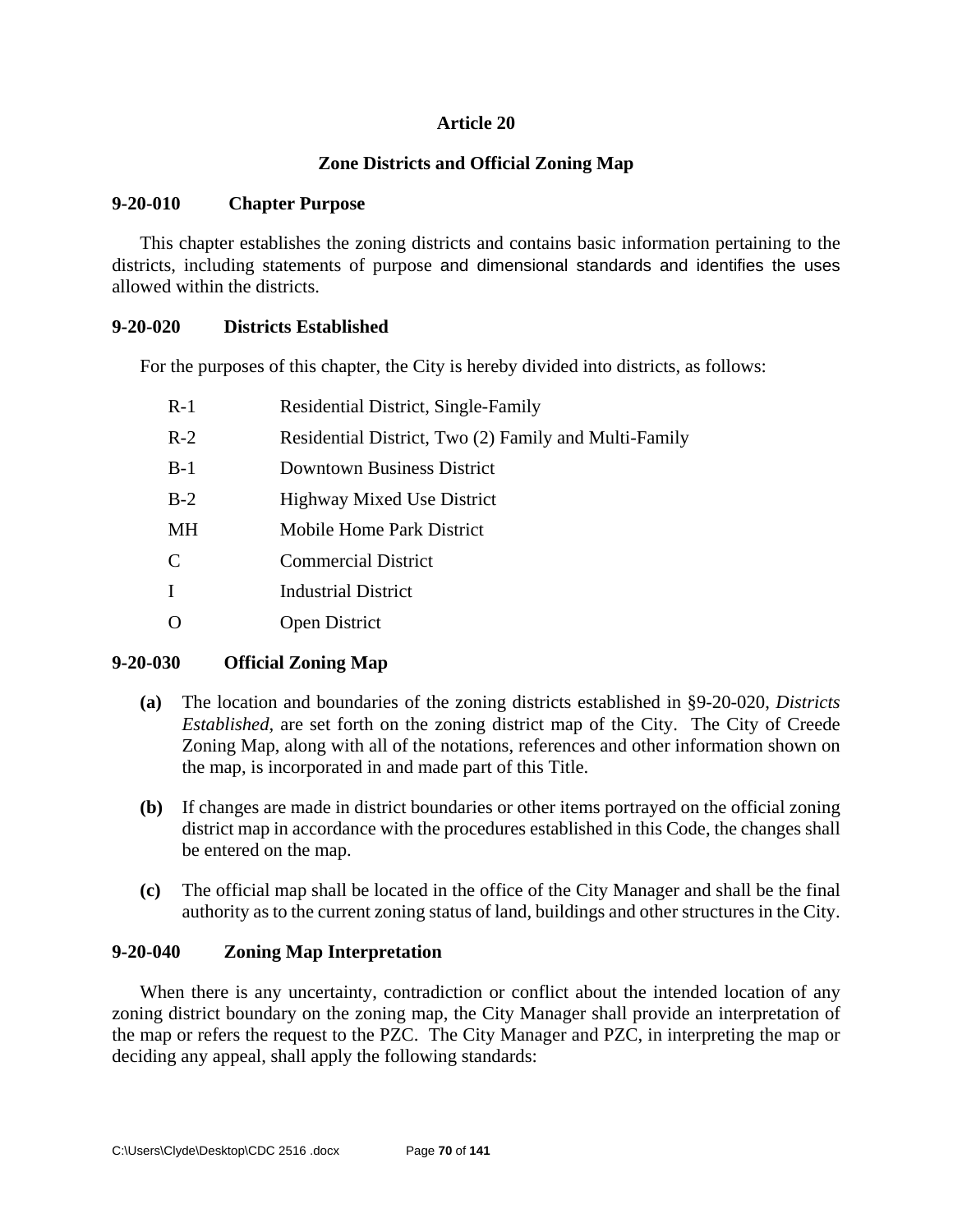- **(a)** The zoning district boundary lines are intended to follow lot lines, subdivision lines, incorporation lines, or centerlines of rights-of-way.
- **(b)** Where zoning district boundary lines approximately follow lot lines, subdivision lines, or incorporation lines, such lines shall be construed to be the boundary lines.
- **(c)** Where the zone district cannot be determined from the map, it shall be determined from the Creede Comprehensive Plan and surrounding properties, subject to rezoning according to the provisions of this zoning code.

### **9-20-050 Residential Districts General Purposes.**

The residential zoning districts are intended to:

- **(a)** Provide appropriately located areas for residential development that are consistent with the Creede Comprehensive Plan and with the public health, safety, and general welfare;
- **(b)** Ensure adequate light, air, and privacy for all dwelling units;
- **(c)** Protect the scale and character of existing residential neighborhoods and the community;
- **(d)** Discourage any use that would generate traffic or create congestion on neighborhood streets other than the normal traffic that serves the residents of the district; and
- **(e)** Discourage any use that, because of its character or size, would create additional requirements and costs for public services that are in excess of such requirements and costs if the district were developed solely for the intended type of residential uses.

### **9-20-060 Residential District, Single-Family (R-1).**

- **(a) Intention**. This is a low-density housing district intended primarily for single-family uses on individual lots.
- **(b) Permitted Uses.** The following uses shall be permitted in the R-1 District:
	- **(1)** Accessory buildings and accessory uses.
	- **(2)** Accessory dwelling when associated with a permitted use.
	- **(3)** Group homes for up to eight (8) developmentally disabled persons, handicapped individuals, children or senior citizens.
	- **(4)** Home occupations.
	- **(5)** Parks and open space.
	- **(6)** Single-family detached dwellings.
- **(c) Special Review Uses**. Permitted special review uses in the R-1 District shall be as follows:
	- **(1)** Child care centers.
	- **(2)** Community facilities.
	- **(3)** or place of worship and assembly.
	- **(4)** Golf courses and or Golf driving range.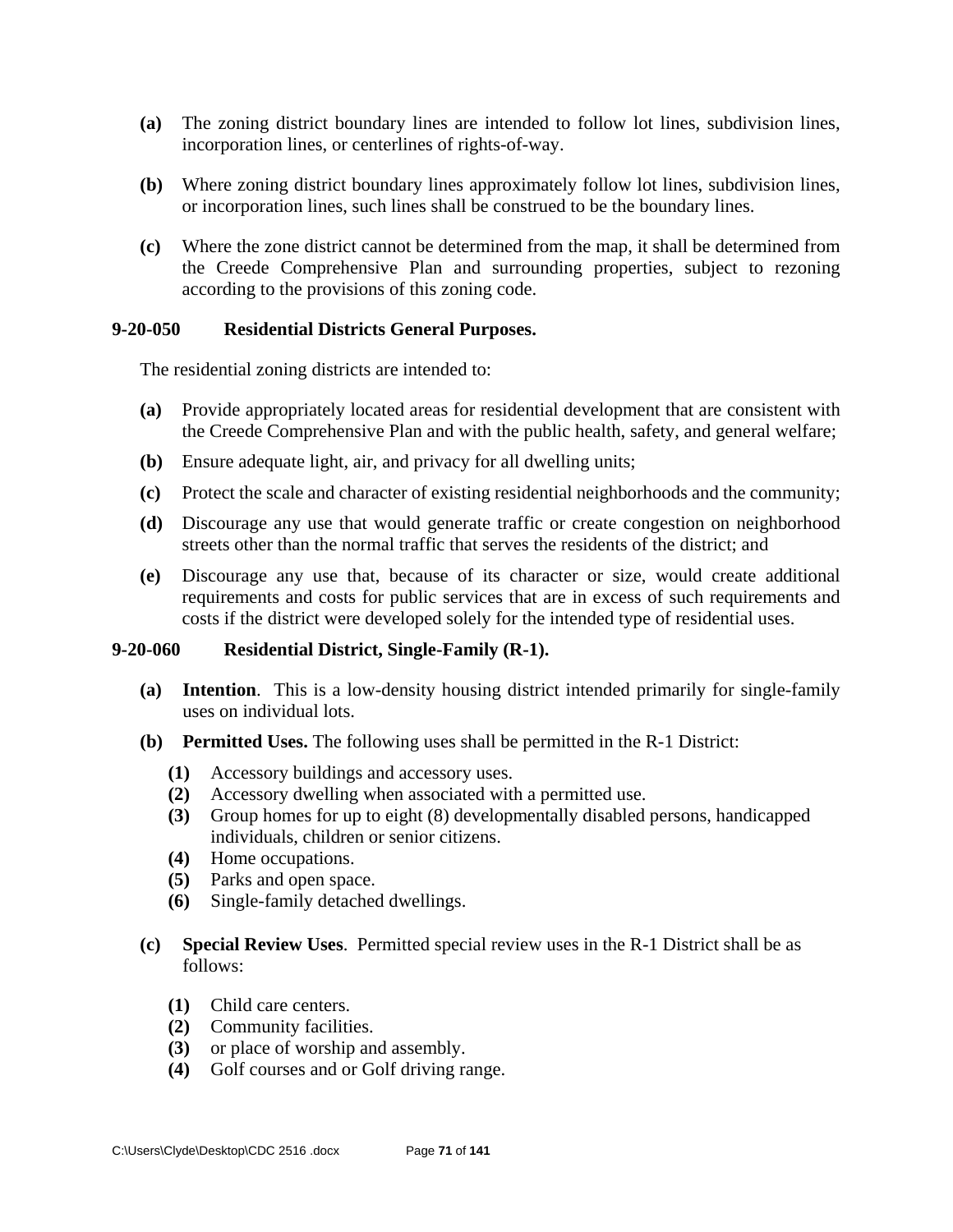- **(5)** Limited outdoor recreation facilities.
- **(6)** Public and private schools for elementary, intermediate and high school education.
- **(7)** Public facilities, provided offices, repair, storage facilities are not included.

| <b>R-1 ZONING STANDARDS</b>                              |                      |  |  |  |
|----------------------------------------------------------|----------------------|--|--|--|
| <b>Design Regulation</b>                                 | <b>Requirements</b>  |  |  |  |
| Minimum lot area per dwelling                            | 5,000 Square Feet    |  |  |  |
| Minimum lot width                                        | 50 feet per dwelling |  |  |  |
| Minimum lot frontage                                     | 40 feet              |  |  |  |
| Minimum front yard setback                               |                      |  |  |  |
| Principal building                                       | 15 feet              |  |  |  |
| Front-loaded garage (measured from the back of sidewalk) | 22 feet              |  |  |  |
| Accessory building                                       | 55 feet              |  |  |  |
| Minimum side yard setback                                | 5 feet               |  |  |  |
| Minimum distance between buildings                       | 10 feet              |  |  |  |
| Minimum rear yard setback                                |                      |  |  |  |
| Principal building                                       | 20 feet              |  |  |  |
| Garage with its entrance facing an alley                 | 5 feet               |  |  |  |
| Accessory building or structures                         | 5 feet               |  |  |  |
| Minimum floor area per dwelling unit                     | 850                  |  |  |  |
| Maximum building height                                  | 35 feet              |  |  |  |

### **9-20-070 Residential District, Two (2) Family and Multi-Family (R-2)**.

- **(a) Intention**. This is a high-density residential zone intended primarily for multi-family uses on individual lots. In order to facilitate appropriate higher densities near viable business centers, multi-family buildings are generally encouraged near a neighborhood commercial center. Street and open space designs in these areas shall be used to create compatibility among frontages, which encourage pedestrian interaction and discourage high automobile speeds. Multi-family residential developments shall be designed around or adjacent to open space.
- **(b) Permitted Uses**. The following uses shall be permitted in the R-2 District:
	- **(1)** All permitted principal uses in the R-1 district.
	- **(2)** Two family dwellings.
	- **(3)** Multiple-family dwellings (no more than twenty-four (24) units per building), provided that the density and dimensional standards for the R-2 Residential District are met (refer to Section 4-5 for details) and the lot upon which any such dwelling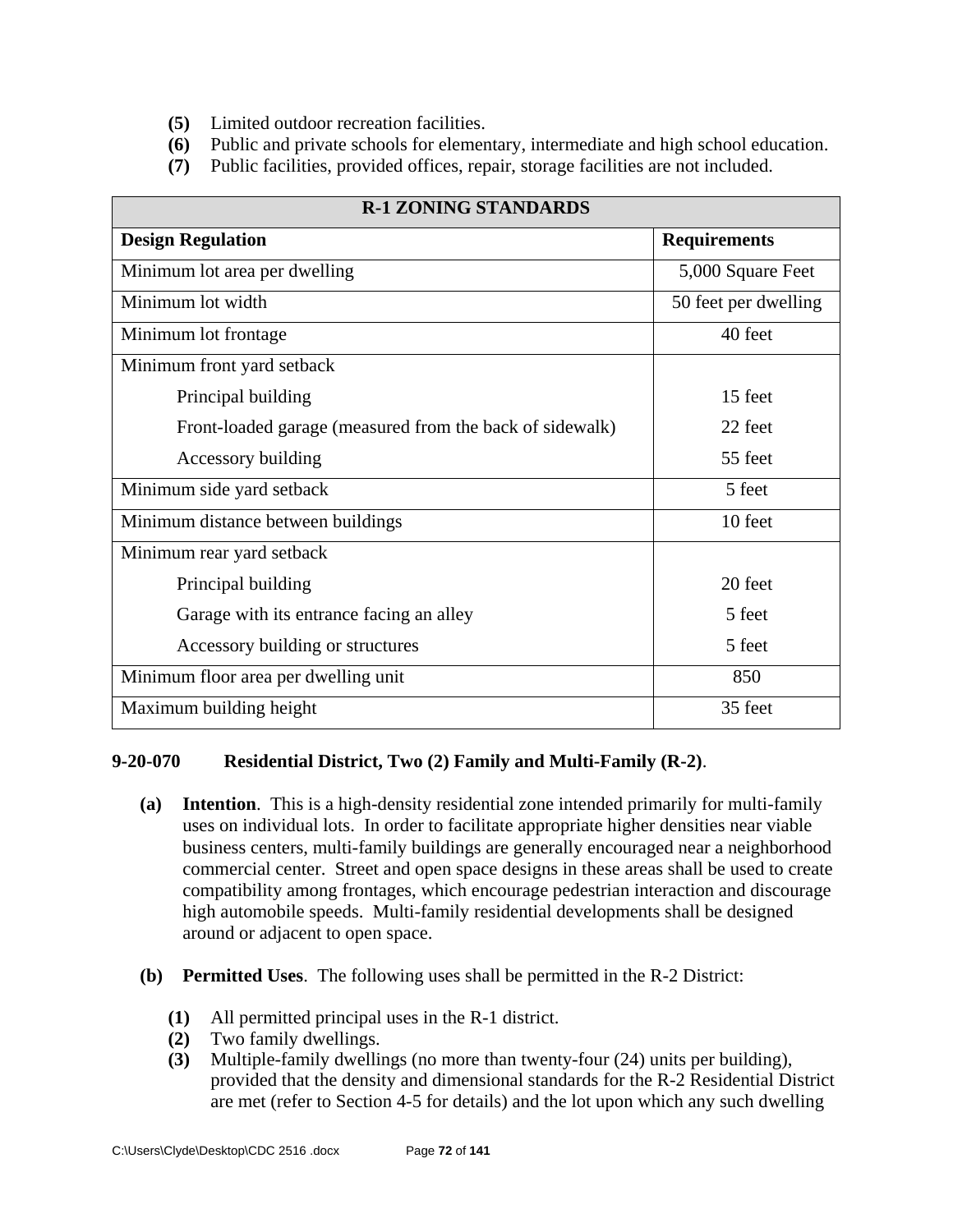is located is of sufficient size so that twenty (20) percent thereof shall be devoted to functional open space.

- **(4)** Senior housing provided that the density and dimensional standards for the R-2 Residential District are met (refer to Section 4-5 for details) and the lot upon which any such dwelling is located is of sufficient size so that twenty (20) percent thereof shall be devoted to functional open space. Senior housing is exempted from the maximum number of twenty-four (24) units per building requirement for multi family dwellings.
- **(c) Special Review Uses**. Permitted special review uses in the R-2 District are as follows:
	- **(1)** All permitted conditional uses in the R-1 District.
	- **(2)** Bed and breakfasts.
	- **(3)** Boarding and rooming houses.
	- **(4)** Long term care facilities.

| <b>R-2 ZONING STANDARDS</b>                              |                                             |  |  |  |  |  |
|----------------------------------------------------------|---------------------------------------------|--|--|--|--|--|
| <b>Design Regulation</b>                                 | <b>Requirements</b>                         |  |  |  |  |  |
| Minimum lot area per dwelling                            | 1,500 Square Feet                           |  |  |  |  |  |
| Minimum lot width                                        | 20 feet per dwelling                        |  |  |  |  |  |
| Minimum lot frontage                                     | 18 feet for<br>townhomes.                   |  |  |  |  |  |
|                                                          | 35 feet for apartments<br>and condominiums. |  |  |  |  |  |
| Minimum front yard setback                               |                                             |  |  |  |  |  |
| Principal building                                       | 15 feet                                     |  |  |  |  |  |
| Front-loaded garage (measured from the back of sidewalk) | 22 feet                                     |  |  |  |  |  |
| Accessory building                                       | 45 feet                                     |  |  |  |  |  |
| Minimum side yard setback                                | 8 feet                                      |  |  |  |  |  |
| Minimum distance between buildings                       | Subject to building<br>code.                |  |  |  |  |  |
| Minimum rear yard setback                                |                                             |  |  |  |  |  |
| Principal building                                       | 20 feet                                     |  |  |  |  |  |
| Garage with its entrance facing an alley                 | 5 feet                                      |  |  |  |  |  |
| Accessory building or structures                         | 5 feet                                      |  |  |  |  |  |
| Minimum floor area per dwelling unit                     | 400                                         |  |  |  |  |  |
| Maximum building height                                  | 35 feet                                     |  |  |  |  |  |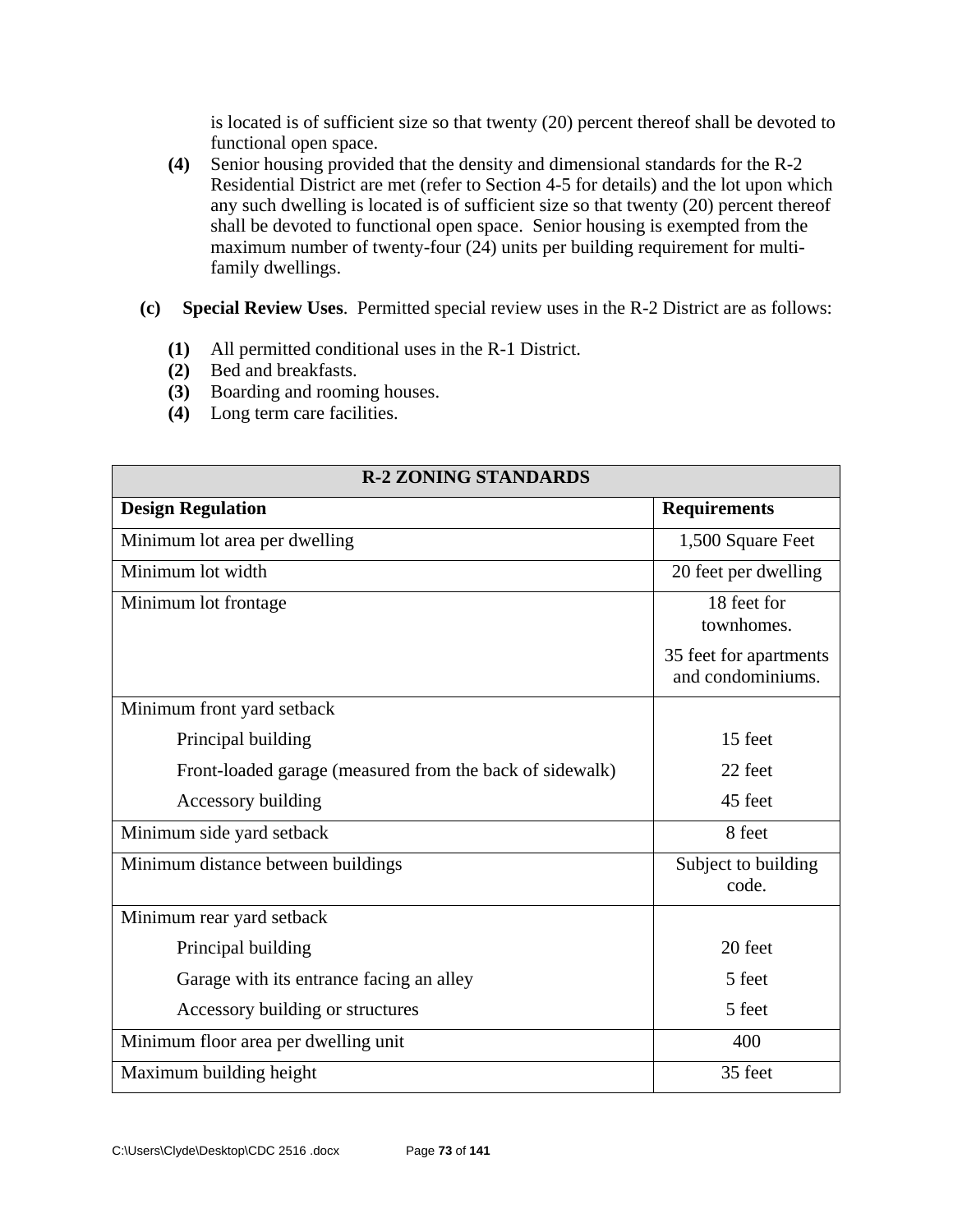#### **9-20-080 Downtown Business District (B-1).**

- **(a) Intention.** The Downtown District is intended to reflect the character of the original downtown and to provide for a mixture of uses that will strengthen and expand the core community.
- **(b) Permitted Uses**. The following uses shall be permitted in the B-1 District:
	- **(1)** Residential Uses*:*
		- **(i)** All permitted principal uses in the R-2 residential district except single family residential and accessory dwelling.
	- **(2)** Institutional/Civic/Public Uses:
		- **(i)** Church or place of worship and assembly.
		- **(ii)** Parks and open space.
		- **(iii)** Public facilities with or without business offices, with no repair or storage facilities.
		- **(iv)** Public and private schools, including colleges, vocational training, and technical training.
	- **(3)** Commercial/Retail Uses:
		- **(i)** Artisan and photography studios and galleries.
		- **(ii)** Bed and breakfasts.
		- **(iii)** Boarding and rooming houses.
		- **(iv)** Child care centers.
		- **(v)** Convenience shopping and retail establishments without fuel sales.
		- **(vi)** Health and membership clubs.
		- **(vii)** Limited indoor recreation facilities.
		- **(viii)** Lodging establishments
		- **(ix)** Medical and dental offices and clinics.
		- **(x)** Mixed use dwelling units.
		- **(xi)** Open air farmers' market.
		- **(xii)** Personal and business service shops.
		- **(xiii)** Professional offices and financial services.
		- **(xiv)** Restaurants standard and fast food without drive-through facilities.
		- **(xv)** Small grocery store.
		- **(xvi)** Tourist facilities.
- **(c) Special Review Uses**. Permitted special review uses in the B-1 District shall be as follows:
	- **(1)** All permitted conditional uses in the R-1 and R-2 districts.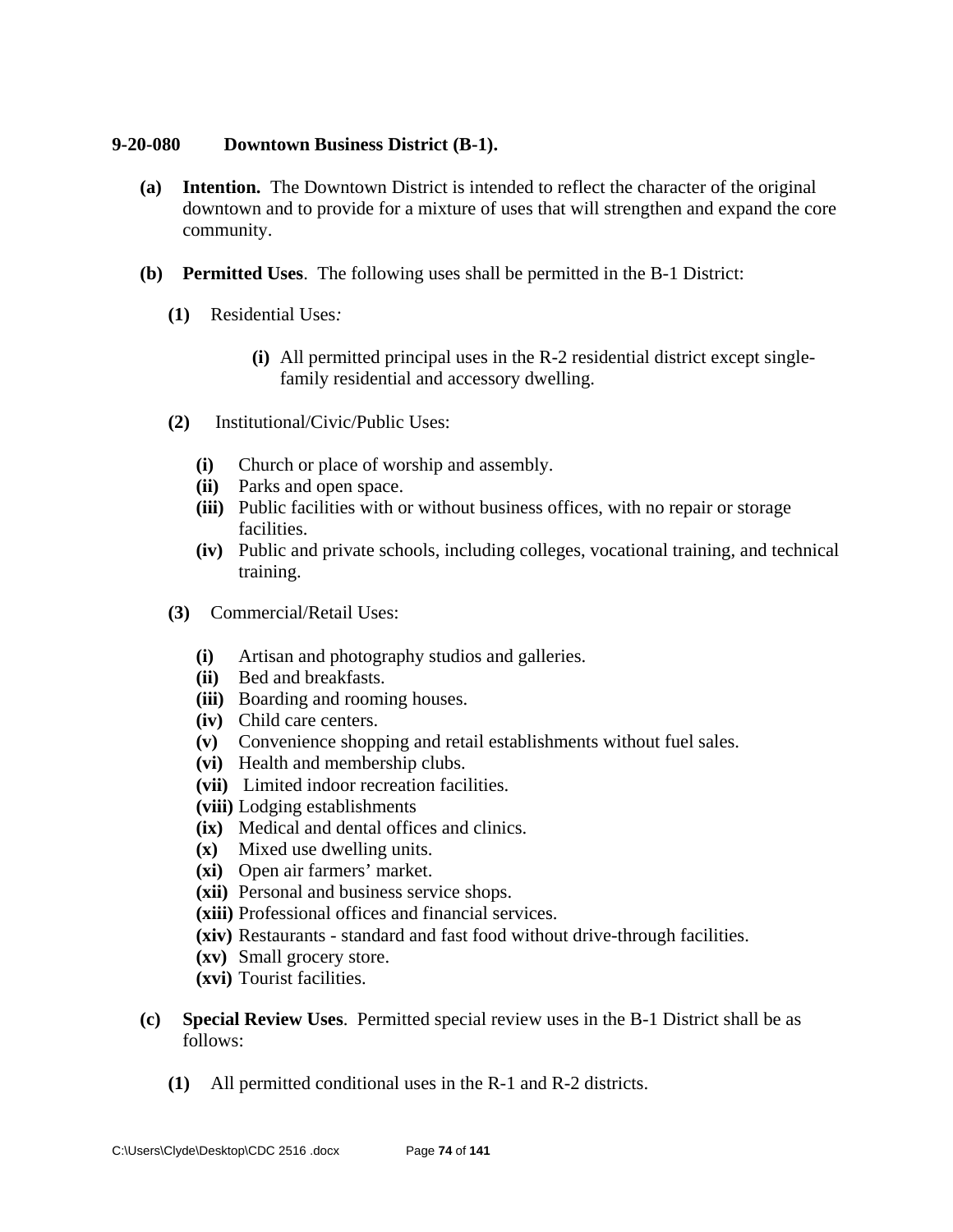- **(2)** Residential Uses:
	- **(i)** Single-family residential and accessory dwelling when associated with a principal use.
- **(3)** Institutional/Civic/Public Uses:
	- **(i)** Community facilities.
	- **(ii)** Public facilities with business offices and repair and storage facilities.
- **(4)** Commercial/Retail Uses:
	- **(i)** Bars and taverns.
	- **(ii)** Car wash
	- **(iii)** Clubs and lodges
	- **(iv)** Entertainment facilities and theaters.
	- **(v)** Gasoline stations.
	- **(vi)** Limited outdoor recreation facilities.
	- **(vii)** Long-term care facilities.
	- **(viii)** Motor vehicle service and repair.
	- **(ix)** Parking lots and parking garages as a principal use.
- **(5)** Industrial Uses:
	- **(i)** Workshops and custom small industry uses.

| <b>B-1 ZONING STANDARDS</b>                                            |                     |  |  |  |  |  |
|------------------------------------------------------------------------|---------------------|--|--|--|--|--|
| <b>Design Regulation</b>                                               | <b>Requirements</b> |  |  |  |  |  |
| Minimum front yard setback                                             | 0 feet              |  |  |  |  |  |
| Maximum side yard setback                                              | 0 feet              |  |  |  |  |  |
| Minimum rear yard setback                                              | 0 feet              |  |  |  |  |  |
| Maximum floor area ratio (ratio of total floor area to total lot area) | 2:1                 |  |  |  |  |  |
| Maximum net density                                                    |                     |  |  |  |  |  |
| Maximum building height                                                | 40 feet             |  |  |  |  |  |
| Maximum ground level footprint                                         | 5,000 Square Feet   |  |  |  |  |  |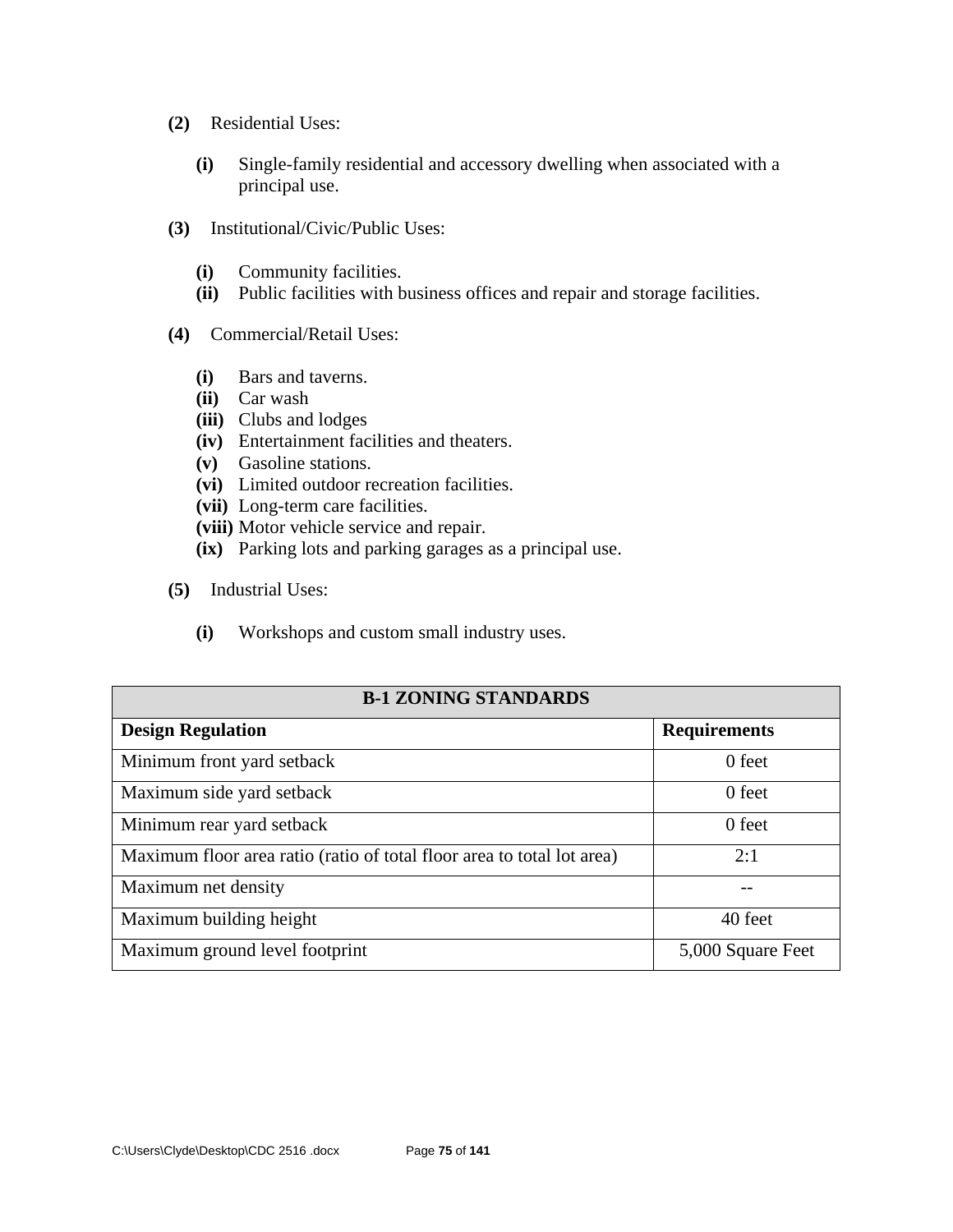#### **9-20-090 Highway Mixed Use District (B-2).**

- **(a) Intention.** The Highway Mixed Use District is intended to be a setting for development of a wide range of community and regional retail uses, offices and personal and business services. Secondarily, it can accommodate a wide range of other uses including multi-family housing and mixed use dwelling units. The B-2 District is intended to integrate various commercial and multi-family uses while transitioning from the highway to adjacent lower density neighborhoods. While some Highway Mixed Use Commercial District areas may continue to meet the need for auto-related and other auto-oriented uses, it is the City's intent that the B-2 District emphasizes safe and convenient personal mobility in many forms, with planning and design that accommodates pedestrians. Further, the B-2 District is intended to function with, rather than compete with, the downtown area. The Highway corridor is a visible commercial area for the community.
- **(b) Permitted Uses.** The following uses shall be permitted in the B-2 District:
	- **(1)** Accessory/Miscellaneous Uses:
		- **(i)** Accessory buildings.
		- **(ii)** Accessory uses.
	- **(2)** Residential Uses:
		- **(i)** Group homes.
		- **(ii)** Multiple family dwellings.
	- **(3)** Institutional/Civic/Public Uses:
		- **(i)** Church or place of worship and assembly.
		- **(ii)** Parks and open space.
		- **(iii)** Public facilities, with or without business offices or repair and storage facilities.
		- **(iv)** Transit facilities without repair or storage.
	- **(4)** Commercial/Retail Uses:
		- **(i)** Artisan and photography studios and galleries.
		- **(ii)** Bed and breakfasts.
		- **(iii)** Boarding and rooming houses.
		- **(iv)** Car wash.
		- **(v)** Child care centers.
		- **(vi)** Convenience retail stores with or without fuel sales.
		- **(vii)** Equipment rental establishments (without outdoor storage).
		- **(viii)** Food catering.
		- **(ix)** Funeral homes.
		- **(x)** Gasoline stations.
		- **(xi)** Health and membership clubs.
		- **(xii)** Limited indoor recreation facilities.
		- **(xiii)** Lodging establishments.
		- **(xiv)** Long term care facilities.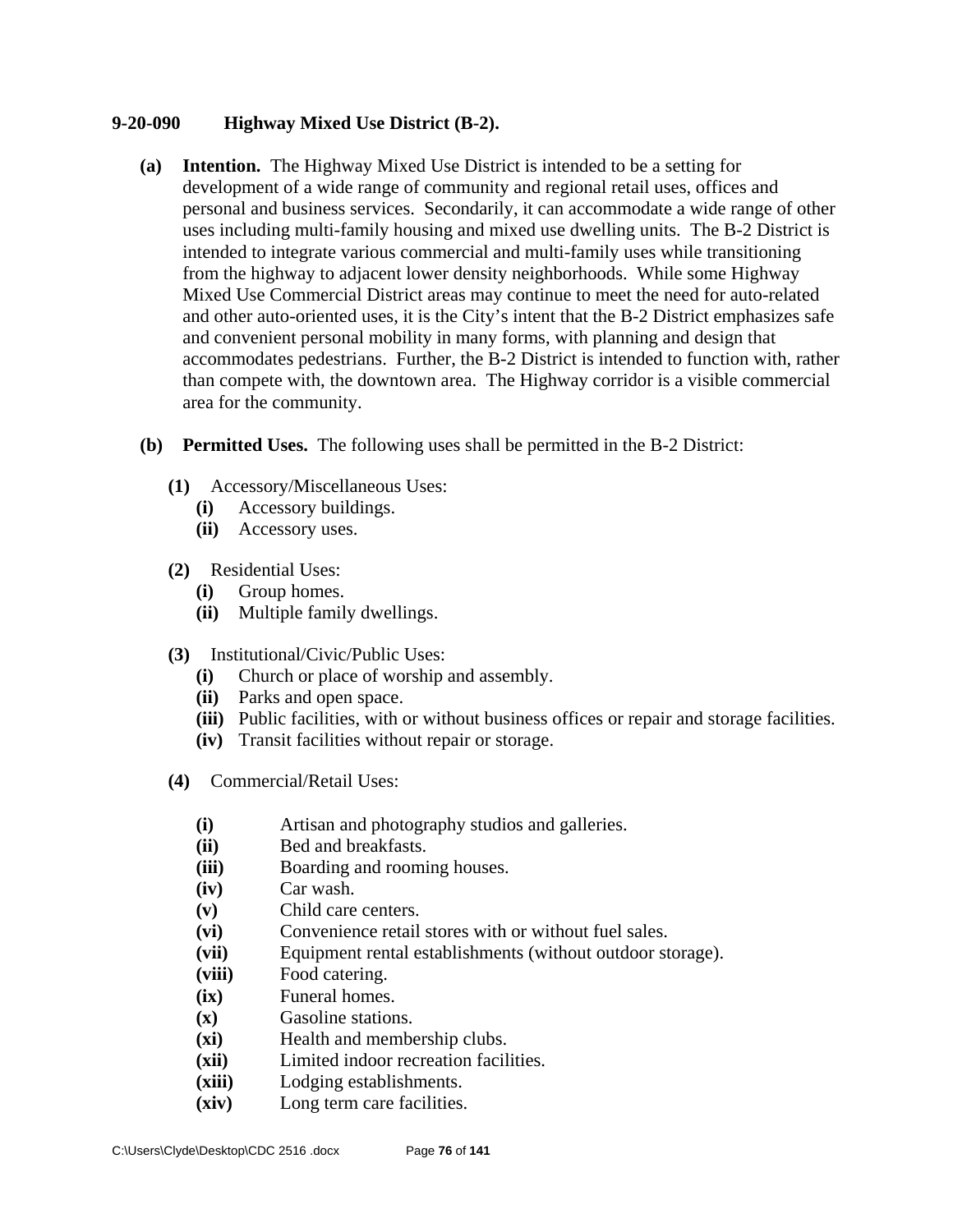- **(xv)** Medical and dental offices and clinics.
- **(xvi)** Mixed use dwelling units.
- **(xvii)** Motor vehicle service and repair (minor repairs).
- **(xviii)** Open-air farmers' markets.
- **(xix)** Licensed Personal Care and business service shops.
- **(xx)** Plant nurseries and greenhouses.
- **(xxi)** Print shops.
- **(xxii)** Professional offices and financial services.
- **(xxiii)** Restaurants, with or without drive-through facilities.
- **(xxiv)** Large retail establishments.
- **(xxv)** Small grocery stores.
- **(xxvi)** Supermarkets.
- **(xxvii)** Tourist facilities.
- **(xxviii)** Veterinary facilities, small animal clinics.
- **(5)** Industrial uses:
	- **(i)** Workshop and custom small industry uses.
- **(c) Special Review Uses.** Permitted special review uses in the B-2 District include the following:
	- **(1)** Residential Uses:
		- **(i)** Single-family dwellings.
		- **(ii)** Two-family dwellings.
	- **(2)** Institutional/Civic/Public Uses:
		- **(i)** Community facilities.
		- **(ii)** Golf courses and/or Golf Driving Ranges.
		- **(iii)** Public and private schools.
		- **(iv)** Public facilities with business offices and repair and storage facilities.
	- **(3)** Commercial/Retail Uses:
		- **(i)** Auto, RV, boat and truck sales. This use shall be limited to ten (10) percent of the total linear frontage along Highway within the City limits.
		- **(ii)** Auto, RV, boat and truck storage. This use shall be limited to ten (10) percent of the total linear frontage along Highway within the City limits.
		- **(iii)** Bars and taverns.
		- **(iv)** Clubs and lodges.
		- **(v)** Entertainment facilities and theaters.
		- **(vi)** Equipment, truck and trailer rental establishments.
		- **(vii)** Hospitals.
		- **(viii)** Limited outdoor recreation facility.
		- **(ix)** Motor vehicle service and repair (major repairs).
		- **(x)** Nightclubs.
		- **(xi)** Parking lots and parking garages.
		- **(xii)** RV parks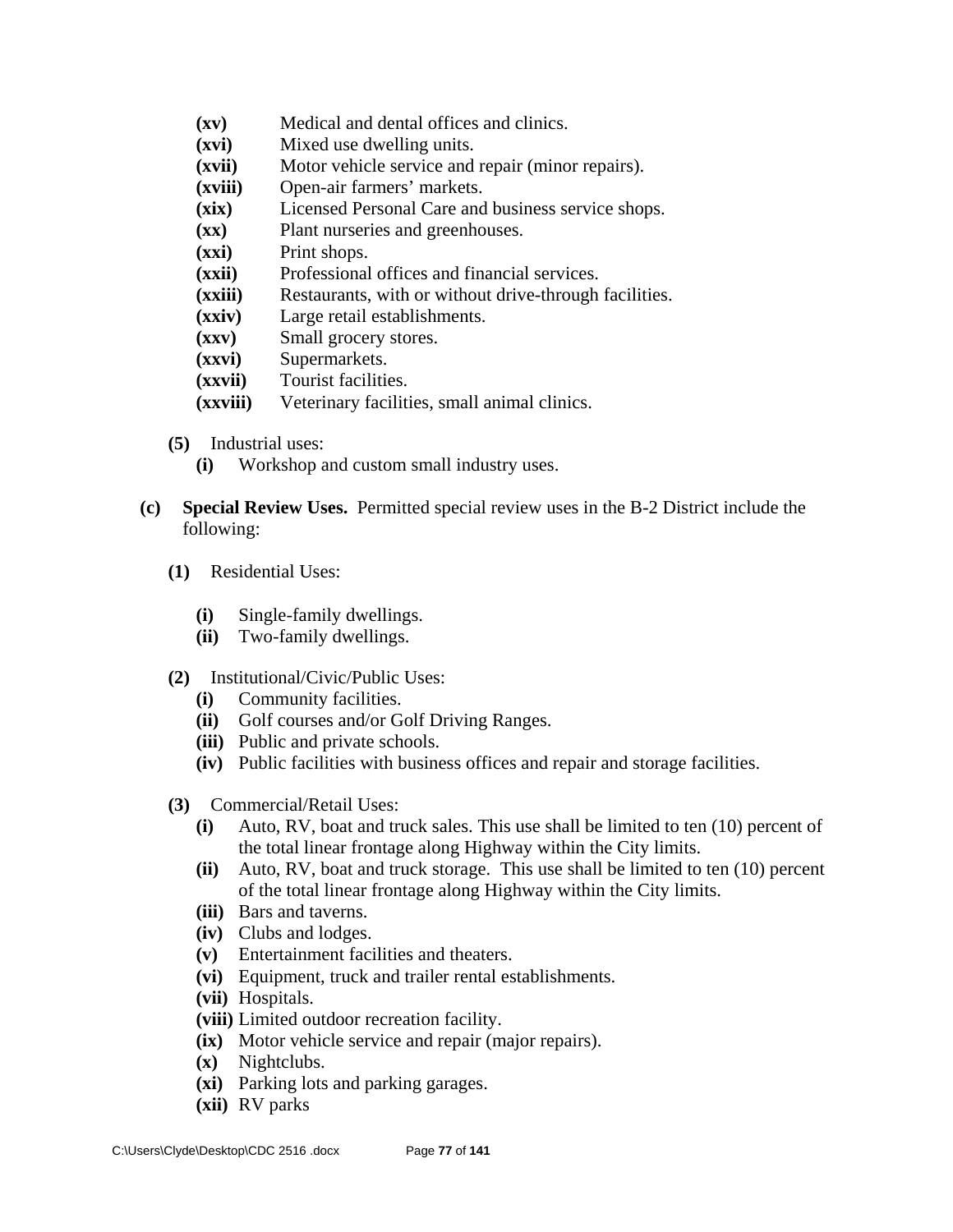**(xiii)** Retail and supply yard establishments with outdoor storage. **(xiv)** Veterinary hospitals.

- **(4)** Industrial Uses:
	- **(i)** Enclosed mini-storage facilities.
	- **(ii)** Research, experimental or testing laboratories.

| <b>B-2 ZONING STANDARDS</b>                                            |                     |  |  |  |  |  |
|------------------------------------------------------------------------|---------------------|--|--|--|--|--|
| <b>Design Regulation</b>                                               | <b>Requirements</b> |  |  |  |  |  |
| Minimum front yard setback                                             | 15 feet             |  |  |  |  |  |
| Maximum side yard setback                                              |                     |  |  |  |  |  |
| Minimum rear yard setback                                              | 15 feet             |  |  |  |  |  |
| Maximum floor area ratio (ratio of total floor area to total lot area) | 1:1                 |  |  |  |  |  |
| Maximum net density                                                    |                     |  |  |  |  |  |
| Maximum building height                                                | 35 feet             |  |  |  |  |  |
| Maximum ground level footprint                                         | 5,000 Square Feet   |  |  |  |  |  |

#### **9-20-100 Mobile Home Park District (MH).**

- **(a) Intention.** This is a high density residential district on a parcel of land under single ownership or control on which two (2) or more mobile homes are occupied as residences.
- **(b) General Requirements.** Requirements applicable to MH Districts include the following:
	- **(1)** The minimum number of acres which may constitute a MH district shall be one (1) acres.
- **(c) Permitted Uses**. The following uses shall be permitted in the MH District:
	- **(1)** Accessory buildings and accessory uses.
	- **(2)** Home occupations.
	- **(3)** Mobile homes.
	- **(4)** Parks and open space.
	- **(5)** Public facilities, provided business offices and repair and storage facilities are not included.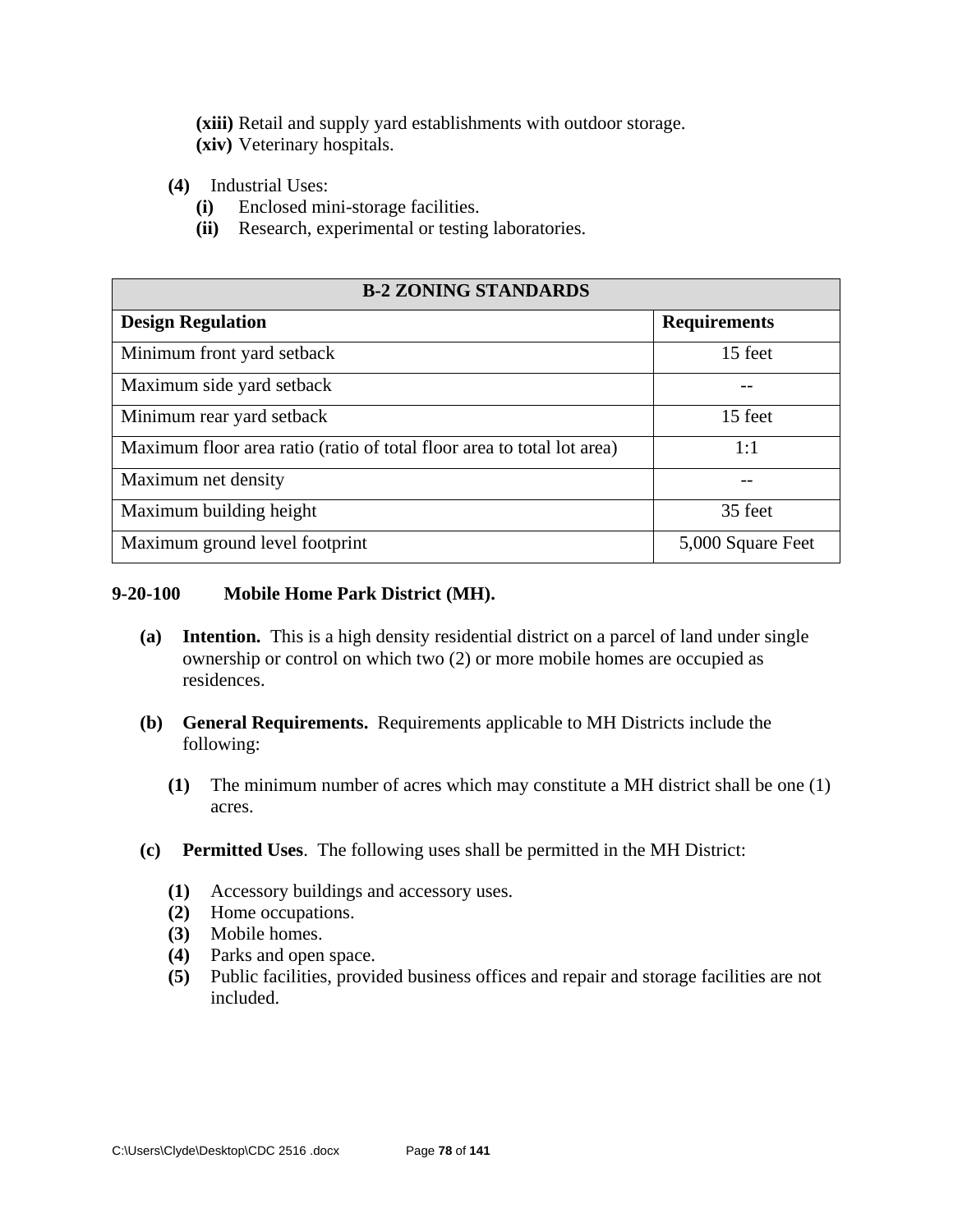| <b>MH ZONING STANDARDS</b>                               |                      |  |  |  |  |  |  |
|----------------------------------------------------------|----------------------|--|--|--|--|--|--|
| <b>Design Regulation</b>                                 | <b>Requirements</b>  |  |  |  |  |  |  |
| Minimum lot area per dwelling                            | 4,000 Square Feet    |  |  |  |  |  |  |
| Minimum lot width                                        | 50 feet per dwelling |  |  |  |  |  |  |
| Minimum lot frontage                                     | 40 feet              |  |  |  |  |  |  |
| Minimum front yard setback                               |                      |  |  |  |  |  |  |
| Principal building                                       | 15 feet              |  |  |  |  |  |  |
| Front-loaded garage (measured from the back of sidewalk) | 15 feet              |  |  |  |  |  |  |
| Accessory building                                       | 40 feet              |  |  |  |  |  |  |
| Minimum side yard setback                                | 10 feet              |  |  |  |  |  |  |
| Minimum distance between buildings                       | 20 feet              |  |  |  |  |  |  |
| Minimum rear yard setback                                |                      |  |  |  |  |  |  |
| Principal building                                       | 10 or 20 feet        |  |  |  |  |  |  |
| Garage with its entrance facing an alley                 | 5 feet               |  |  |  |  |  |  |
| Accessory building or structures                         | 5 feet               |  |  |  |  |  |  |
| Minimum floor area per dwelling unit                     | 850                  |  |  |  |  |  |  |
| Maximum building height                                  | 35 feet              |  |  |  |  |  |  |

# **9-20-110 Commercial District (C).**

- **(a) Intention.** This is a commercial district intended to provide for the location of auto oriented and auto-dependent uses and/or uses which provide a wide range of general retail goods and services for residents of the entire community, as well as businesses and highway users, primarily inside of enclosed structures. The intent of these provisions is to facilitate convenient auto and pedestrian access, minimize traffic congestion and give consideration to site and architectural aesthetics. Locations for this zone require good access to major arterial streets and adequate water, sewer and power.
- **(b) Permitted Uses**. The following uses shall be permitted in the C District:
	- **(1)** All permitted principal uses in the B-2 District.
	- **(2)** Bars and taverns.
	- **(3)** Clubs and lodges.
	- **(4)** Entertainment facilities and theaters.
- **(c) Special Review Uses**. Permitted special review uses in the C District are as follows:
	- **(1)** All permitted conditional uses in the B-2 District.
	- **(2)** Public/private schools for elementary, intermediate and high school education.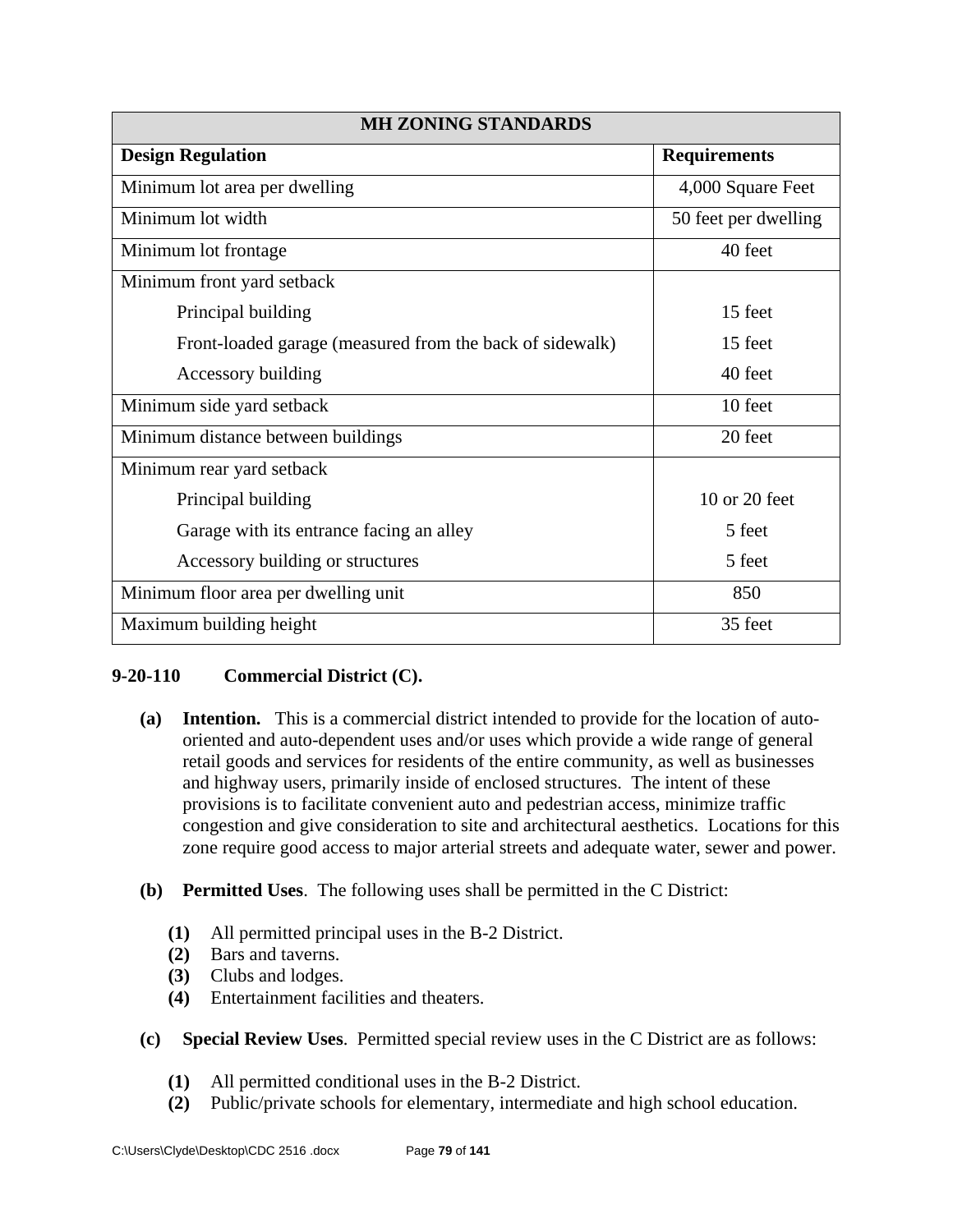- **(3)** RV parks.
- **(4)** Small animal boarding (kennels).
- **(5)** Warehouse, distribution and wholesale uses.

| <b>C ZONING STANDARDS</b>                                              |                     |  |  |  |  |  |
|------------------------------------------------------------------------|---------------------|--|--|--|--|--|
| <b>Design Regulation</b>                                               | <b>Requirements</b> |  |  |  |  |  |
| Minimum front yard setback                                             | 15 feet             |  |  |  |  |  |
| Maximum side yard setback                                              |                     |  |  |  |  |  |
| Minimum rear yard setback                                              | 15 feet             |  |  |  |  |  |
| Maximum floor area ratio (ratio of total floor area to total lot area) | 1:1                 |  |  |  |  |  |
| Maximum net density                                                    |                     |  |  |  |  |  |
| Maximum building height                                                | 40 feet             |  |  |  |  |  |
| Maximum ground level footprint                                         |                     |  |  |  |  |  |

### **9-20-120 Industrial District (I).**

- **(a) Intention**. This zoning district is intended to provide locations for a variety of workplaces and employment opportunities, including light industrial uses, research and development offices and institutions, manufacturing, warehousing and distributing, indoor and outdoor storage and a wide range of commercial and industrial operations. This district is also intended to accommodate secondary uses that complement and support the primary workplace uses, such as hotels, restaurants, convenience shopping, child care and housing. Locations for this zone require good access to major arterial streets and adequate water, sewer and power. Additionally, this district is intended to encourage the development of planned office and business parks; to promote excellence in the design and construction of buildings, outdoor spaces, transportation facilities and streetscapes.
- **(b) Permitted Uses**. The following uses shall be permitted in the I District:
	- **(1)** Accessory buildings and accessory uses.
	- **(2)** Auto, RV, boat and truck storage.
	- **(3)** Car wash.
	- **(4)** Enclosed mini-storage facilities.
	- **(5)** Equipment rental establishments without outdoor storage.
	- **(6)** Gasoline stations.
	- **(7)** Manufacturing and preparing food products.
	- **(8)** Manufacturing, assembly or packaging of products from previously prepared materials.
	- **(9)** Manufacturing of electric or electronic instruments and devices.
	- **(10)** Motor vehicle service and repair establishments (minor and major repairs).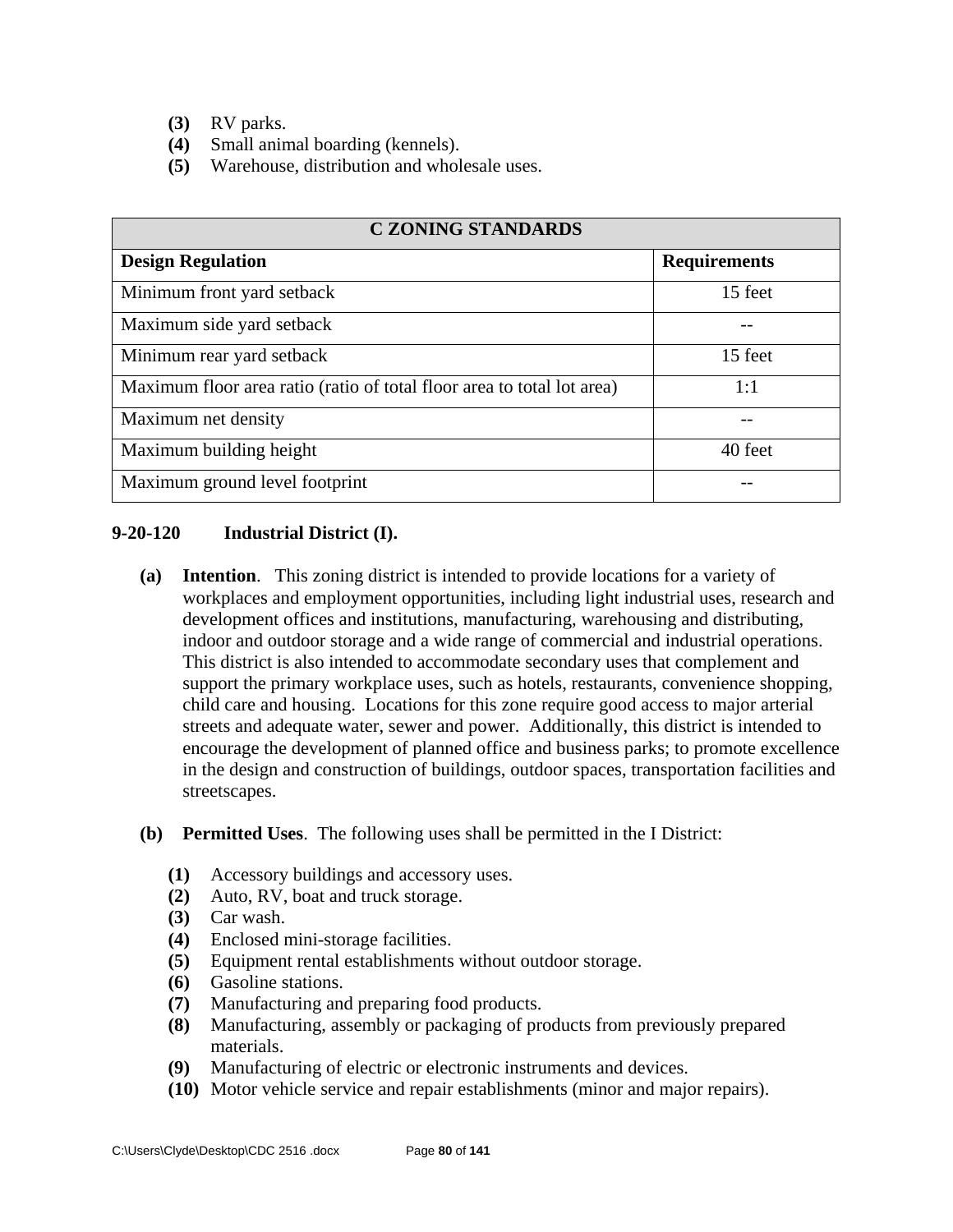- **(11)** Parking lots and parking garages (as principal use).
- **(12)** Parks and open space.
- **(13)** Plant nurseries and greenhouses.
- **(14)** Plumbing, electrical and carpenter shops.
- **(15)** Public facilities with or without business offices and repair and storage facilities.
- **(16)** Research, experimental or testing laboratories.
- **(17)** Retail and supply yard establishments with outdoor storage.
- **(18)** Veterinary facilities, large animal clinics.
- **(19)** Warehouse, distribution and wholesale uses.
- **(20)** Workshops and custom small industry uses.
- **(c) Limitations**. Any use in this district shall conform to the following requirements:
	- **(1)** All manufacturing and similar uses shall be carried on entirely within a completely enclosed structure.
	- **(2)** Dust, fumes, odors, smoke, vapor and noise shall be confined to the site and be controlled in accordance with the state air pollution laws.
	- **(3)** Outdoor storage, equipment and refuse areas shall be concealed from view from abutting rights-of-way and from adjoining residential districts.
	- **(4)** Travel and parking portions of the lot shall be surfaced with asphalt, concrete, compressed gravel or equivalent, maintainable surfacing with erosion control.
	- **(5)** Light fixtures in parking areas shall be hooded and mounted not more than twenty five (25) feet above the ground level and oriented in such a manner as not to shine into residential areas.
- **(d) Special Review Uses**.Permitted special review uses in the I District shall be as follows:
	- **(1)** Accessory dwelling when associated with a permitted use.
	- **(2)** Adult uses including product sales and entertainment.
	- **(3)** Artisan and photography studios and galleries.
	- **(4)** Automobile, recreational vehicle, boat and truck sales.
	- **(5)** Bars and taverns.
	- **(6)** Child care centers.
	- **(7)** Convenience shopping and retail establishments.
	- **(8)** Dry cleaning plants.
	- **(9)** Entertainment facilities and theaters.
	- **(10)** Equipment, truck, trailer rental establishments with outdoor storage.
	- **(11)** Golf courses and/or Golf Driving Ranges.
	- **(12)** Group homes.
	- **(13)** Limited outdoor recreation facilities.
	- **(14)** Lodging establishments.
	- **(15)** Night clubs.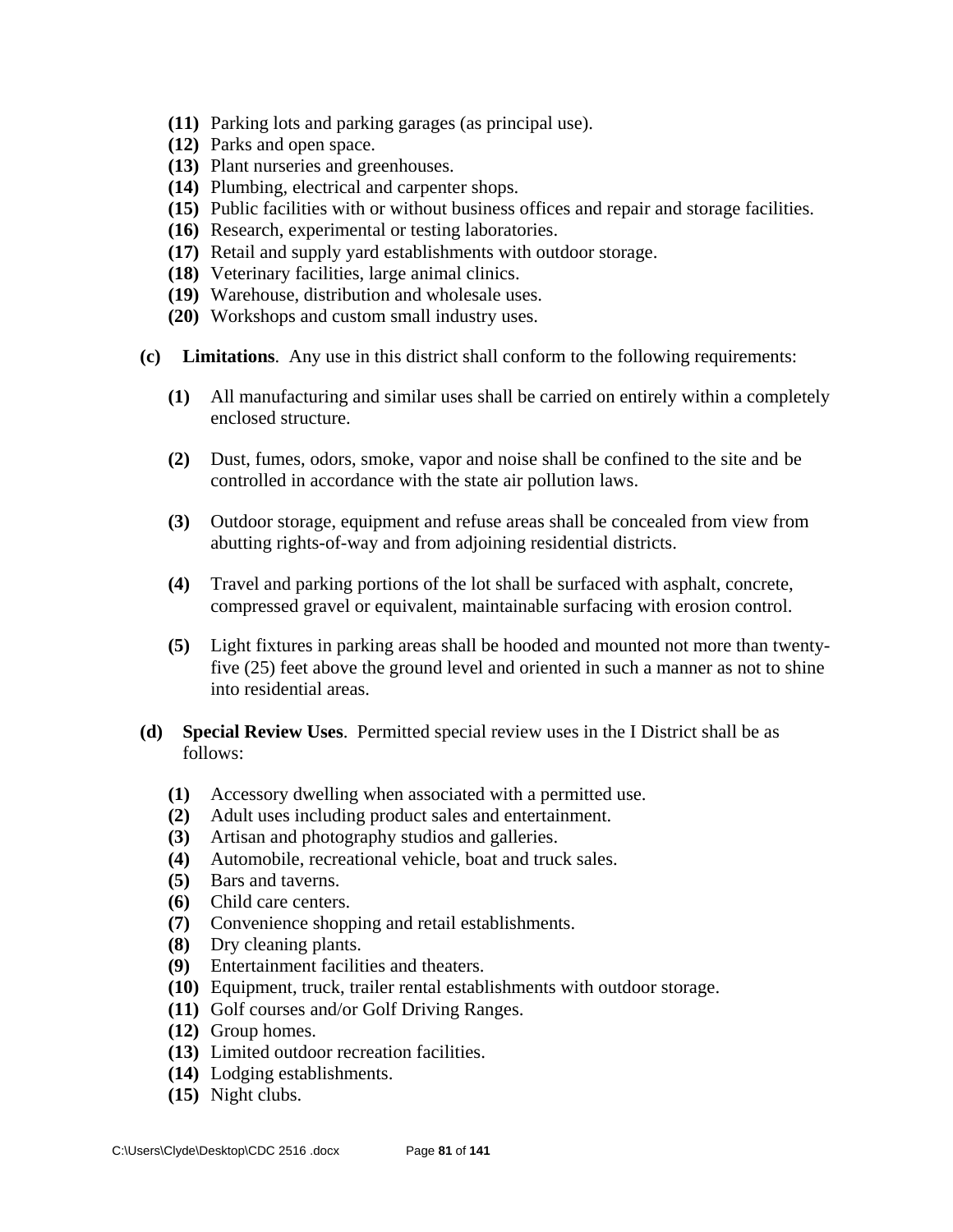- **(16)** Open-air farmers' markets.
- **(17)** Personal and business service shops.
- **(18)** Recycling facilities.
- **(19)** Resource extraction, processes and sales establishments.
- **(20)** Restaurants with drive-thru.
- **(21)** Sales and leasing of farm implements, heavy equipment sales, mobile/manufactured homes, and heavy excavation equipment.
- **(22)** Small animal boarding (kennels).
- **(23)** Small grocery stores.
- **(24)** Wireless telecommunications facilities (as permitted in §9-20-130(e) below).
- **(25)** Veterinary hospitals.

### **(e) Zoning and Use of Wireless Telecommunication Services, Facilities and Equipment.**

- **(1) Use Permitted by Special Review**. Wireless telecommunication services facilities shall be permitted only in the industrial zoning district (I) as a special review use. It is unlawful for any person to install or operate such a wireless telecommunication services facility unless it has first been approved by the Board of Trustees as a special review use pursuant to this section. The approval of such special review use does not relieve the operator from otherwise complying with all applicable regulatory requirements of the City, state and federal governments.
- **(2) Height and Setback Requirements**. The following apply to any wireless telecommunication services, facilities or equipment:
	- **(i)** Roof or building-mounted commercial mobile radio service facilities may protrude no more than five (5) feet above the parapet line of the building or structure, nor more than two and one-half  $(2<sup>i</sup>2)$  feet outside of the building wall unless sufficient screening methods are demonstrated and accepted as part of the approval;
	- **(ii)** Roof or building-mounted whip antenna(s) of no more than three (3) inches in diameter, in groupings of five (5) or less, may extend up to twelve (12) feet above the parapet wall; and
	- **(iii)** Applicable zoning setback requirements of this Article must be met. At a minimum, all freestanding facilities shall be set back at least three hundred (300) feet from all residentially zoned properties or residential structures on properties otherwise zoned.

#### **(3) Accessory Buildings Requirements.**

**(i)** Accessory buildings located on the ground shall be no larger than four hundred (400) square feet and must be constructed of durable, low maintenance materials, architecturally compatible and integrated with existing buildings and structures. Sites with greater than one hundred (100) cubic feet of cabinet area, visible from a public right-of-way or residentially zoned or used area, must enclose the equipment in accessory buildings.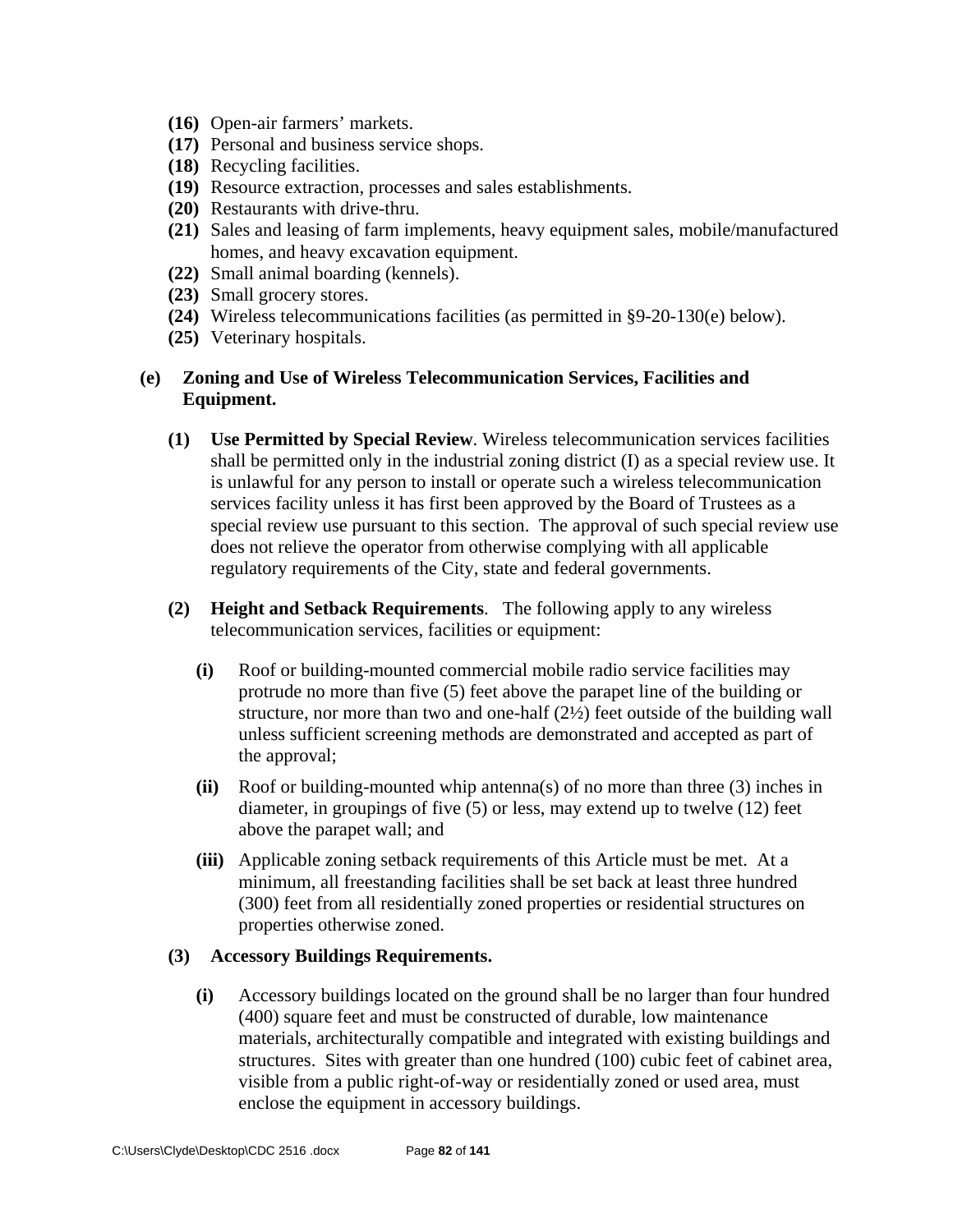- **(ii)** Accessory buildings and facilities are to be screened, to the extent possible, from public streets and sidewalks, either by screening, landscaping, location or other techniques deemed sufficient.
- **(4) Building or Roof Mounted Facilities Requirements**. Building- or roof-mounted facilities are to be screened from public view, either by screening, location or other techniques deemed sufficient.
- **(5) Freestanding Wireless Telecommunications Facilities Requirements.** All freestanding wireless telecommunications facilities shall be designed and constructed in such a manner that they are:
	- **(i)** Capable of serving, through original construction, expansion or replacement, a minimum of two  $(2)$  users;
	- **(ii)** Constructed as a monopole, which tapers toward the top of the pole to the degree allowed by structural requirements, unless some other decorative type of structure is proposed and approved;
	- **(iii)** Of a neutral color, including fencing, buildings and cabinets, or to match existing buildings;
	- **(iv)** Hold only lighting required by the Federal Aviation Administration; and no signage;
	- **(v)** No higher than fifty (50) feet from the ground, with an additional twenty (20) feet per co-locating user permitted, up to seventy (70) feet. Exceptions may be granted upon request by the applicant; and
	- **(vi)** Constructed in accordance with a certified engineer's specifications and in compliance with all applicable I.B.C. provisions.

| <b>I ZONING STANDARDS</b>                                              |                     |  |  |  |  |  |
|------------------------------------------------------------------------|---------------------|--|--|--|--|--|
| <b>Design Regulation</b>                                               | <b>Requirements</b> |  |  |  |  |  |
| Minimum front yard setback                                             | 25 feet             |  |  |  |  |  |
| Maximum side yard setback                                              |                     |  |  |  |  |  |
| Minimum rear yard setback                                              | 20 feet             |  |  |  |  |  |
| Maximum floor area ratio (ratio of total floor area to total lot area) | 1:1                 |  |  |  |  |  |
| Maximum net density                                                    |                     |  |  |  |  |  |
| Maximum building height                                                | 50 feet             |  |  |  |  |  |
| Maximum ground level footprint                                         |                     |  |  |  |  |  |

# **9-20-130 Open District (O)**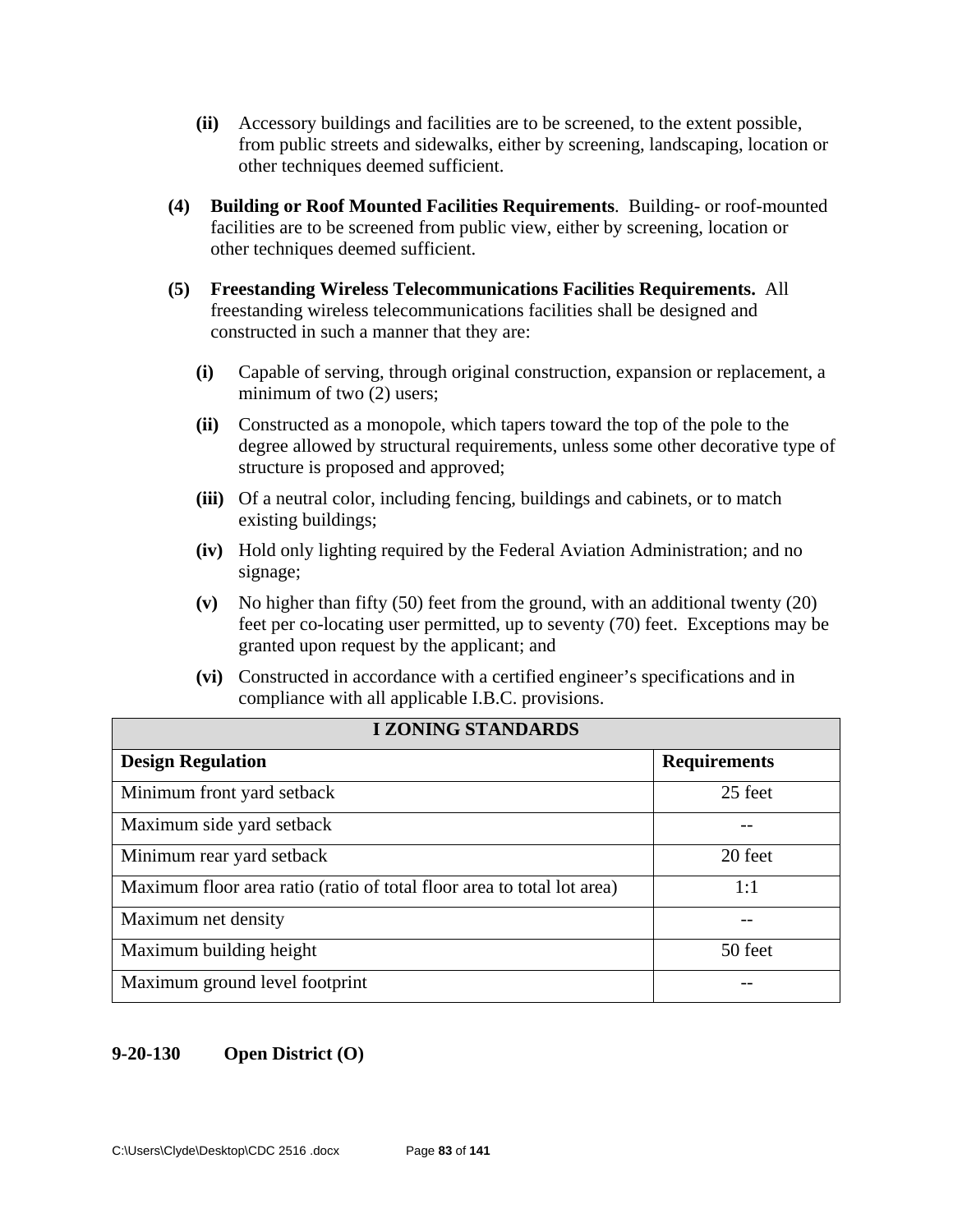- **(a) Intention.** The purpose of this district is to preserve existing open areas without structures where topography, including slopes steeper than 20% grade, and other factors, such as known geologic hazards and flood-prone areas, are prevalent.
- **(b) Permitted Uses.** The following uses shall be permitted in the O District**:** 
	- **(1)** Parks and open space.
- **(c) Special Review Use**. Permitted special review uses in the O District shall be as follows:
	- **(1)** Cemeteries;
	- **(2)** Limited outdoor recreation facilities; and
	- **(3)** Public facilities without business offices and repair and storage facilities.

| <b>O ZONING STANDARDS</b>                                              |                     |  |  |  |  |  |
|------------------------------------------------------------------------|---------------------|--|--|--|--|--|
| <b>Design Regulation</b>                                               | <b>Requirements</b> |  |  |  |  |  |
| Minimum front yard setback                                             |                     |  |  |  |  |  |
| Maximum side yard setback                                              |                     |  |  |  |  |  |
| Minimum rear yard setback                                              |                     |  |  |  |  |  |
| Maximum floor area ratio (ratio of total floor area to total lot area) |                     |  |  |  |  |  |
| Maximum net density                                                    |                     |  |  |  |  |  |
| Maximum building height                                                |                     |  |  |  |  |  |
| Maximum ground level footprint                                         |                     |  |  |  |  |  |

**(d) Planned Unit Development.** All PUD zone districts shall comply with the dimensional and development standards as well as the review processes and criteria outlined in §9- 16-060, *Planned Unit Developments*.

### **9-20-160 Table of Permitted Uses**

Table 9-24-1 below lists the uses allowed within all base zoning districts. Most uses are defined in Article 8, *Definitions*, for those uses that are undefined, §9-20-180, *Classification of New and Unlisted Uses,* shall serve as the process to define such term. Approval of a use listed in Table 9-24-1 and compliance with the applicable use-specific standards for that use authorizes that use only. Development or use of a property for any other use not specifically allowed in Table 9- 24-1 and approved under the appropriate process is prohibited, unless determined by the City Manager that the proposed use is consistent with intent of the zone district.

**(a) Permitted By-Right Uses.** "P" in a cell indicates that the use is permitted by right in the respective zoning district. Permitted uses are subject to all other applicable regulations of this Code, including the use-specific standards in this article.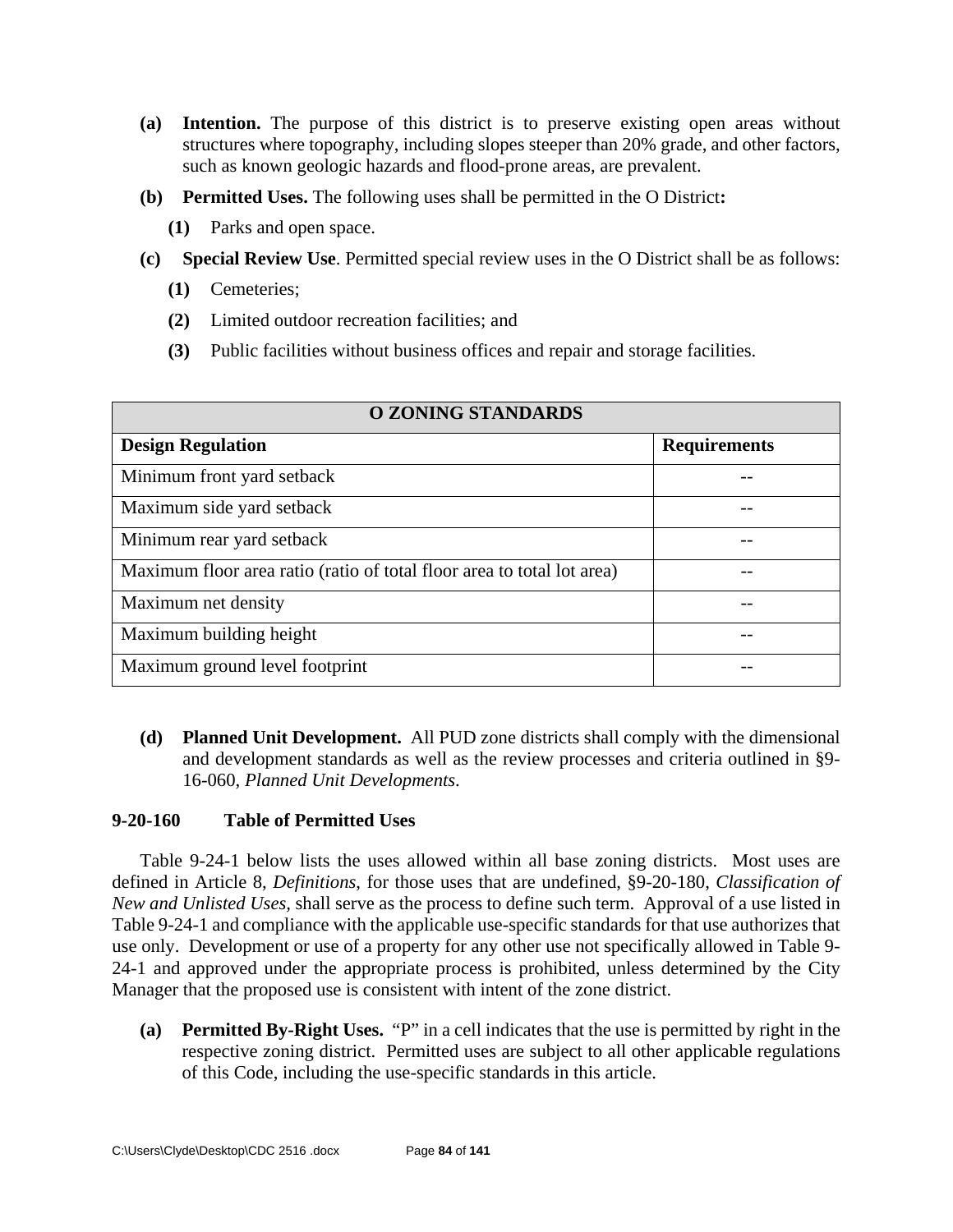- **(b) Special Review Uses.** "S" in a cell indicates that, in the respective zoning district, the use is allowed only if reviewed and approved as a special review use in accordance with the procedures of §9-16-080, *Special Review Uses*. Special Review Uses are subject to all other applicable regulations of this Code.
- **(c) Prohibited Uses.** A blank cell indicates that the use is prohibited in the respective zoning district.
- **(d) Use-Specific Standards.** Regardless of whether a use is allowed by right or permitted as a special review use, there may be additional standards that are applicable to the use.

### **9-20-170 Table Organization**

In Table 9-24-1, land uses and activities are classified into general "use categories" and specific "use types" based on common functional, product, or physical characteristics, such as the type and amount of activity, the type of customers or residents, how goods or services are sold or delivered, and site conditions. This classification provides a systematic basis for assigning present and future land uses into appropriate zoning districts. This classification does not list every use or activity that may appropriately exist within each category, and specific uses may be listed in one category when they may reasonably have been listed in one or more other categories. The use categories are intended merely as an indexing tool and are not regulatory.

#### **9-20-180 Classification of New and Unlisted Uses**

The City recognizes that new types of land use will develop and forms of land use not anticipated in this Code may seek to locate in the City. When application is made for a use category or use type that is not specifically listed in Table 9-24-1, the City Manager shall make a determination as to the appropriate classification of any new or unlisted form of land use in the following manner:

- **(a)** The City Manager shall provide an interpretation as to the zoning classification into which such use should be placed. In making such interpretation, the City Manager shall consider the nature of the use and whether it involves dwelling activity; sales; processing; type of product, storage and amount, and nature thereof; enclosed or open storage; anticipated employment; transportation requirements; the amount of noise, odor, fumes, dust, toxic material, and vibration likely to be generated; and the general requirements for public utilities such as water and sanitary sewer.
- **(b)** Standards for new and unlisted uses may be interpreted as those of a similar use.
- **(c)** Appeal of the City Manager's decision may be made to the Board of Adjustments following procedures under §9-16-130, *Appeals*.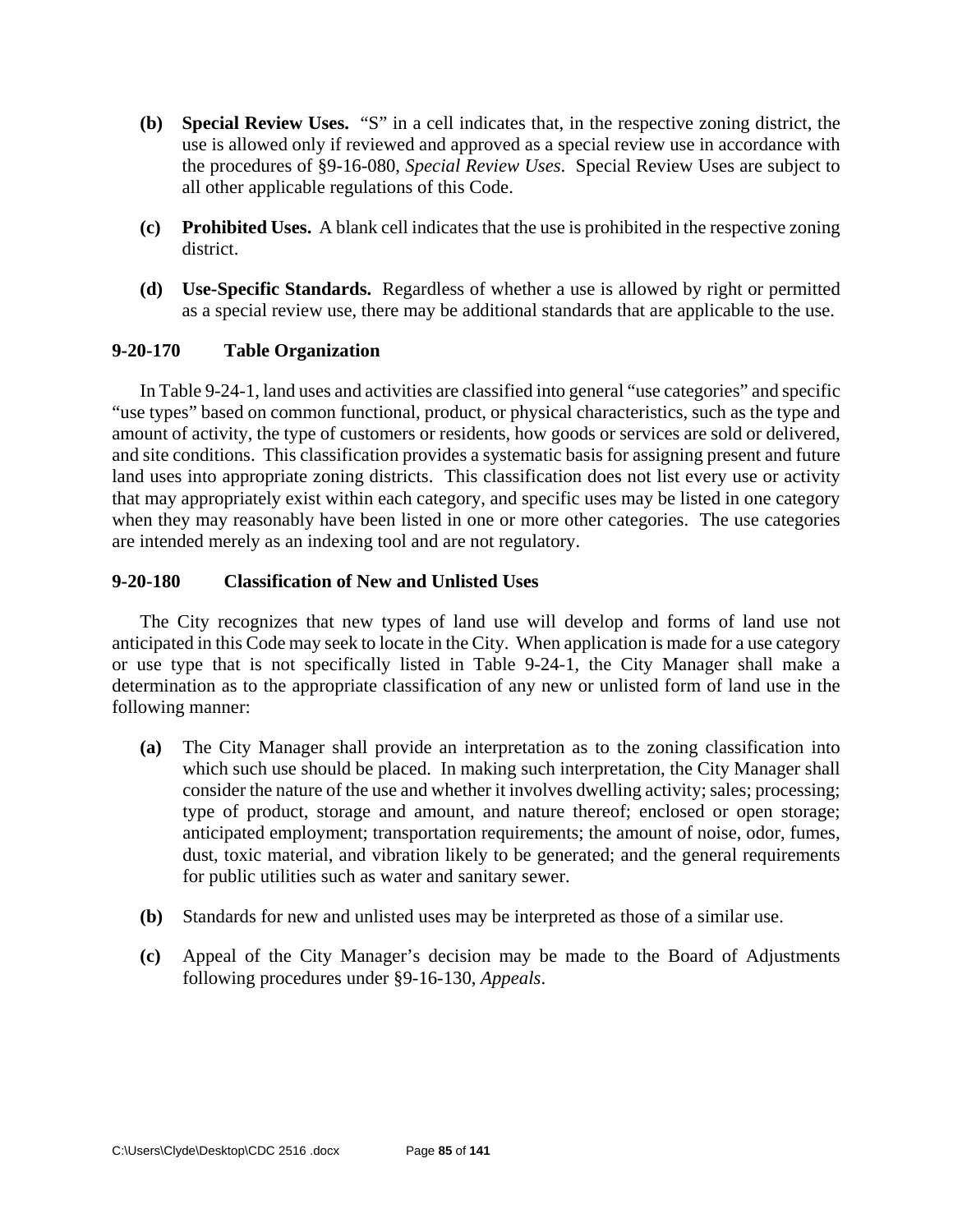| <b>PERMITTED USES</b>                                                                                        | $R-1$        | $R-2$        | <b>MH</b>    | $B-1$        | $B-2$        | $\overline{C}$ | I            | H            | $\mathbf 0$  |
|--------------------------------------------------------------------------------------------------------------|--------------|--------------|--------------|--------------|--------------|----------------|--------------|--------------|--------------|
| <b>Residential Uses</b>                                                                                      |              |              |              |              |              |                |              |              |              |
| Accessory buildings and<br>accessory uses                                                                    | ${\bf P}$    | $\mathbf{P}$ | $\mathbf{P}$ | $\mathbf{P}$ | $\mathbf{P}$ | $\mathbf{P}$   | $\mathbf{P}$ |              | $\ast$       |
| Accessory dwelling when<br>associated with a permitted use                                                   | $\mathbf{P}$ | $\mathbf{P}$ | ∗            | S            | *            | ∗              | S            |              | $\ast$       |
| Group homes                                                                                                  | $\mathbf{P}$ | $\mathbf{P}$ | $\ast$       | $\mathbf{P}$ | $\mathbf{P}$ | $\mathbf{P}$   | S            |              | $\ast$       |
| Mobil home                                                                                                   | $\ast$       | *            | $\mathbf{P}$ | $\ast$       | *            | $\ast$         | $\ast$       |              | ∗            |
| Multiple-family dwellings                                                                                    | ∗            | $\mathbf{P}$ | ∗            | P            | $\mathbf{P}$ | $\mathbf{P}$   | $\ast$       |              | ∗            |
| Senior housing                                                                                               | *            | $\mathbf{P}$ | *            | $\mathbf{P}$ | $\ast$       | *              | $\ast$       |              | $\ast$       |
| Single-family detached<br>dwellings                                                                          | $\mathbf{P}$ | $\mathbf{P}$ | $\mathbf P$  | S            | S            | S              | $\ast$       |              | ∗            |
| Two-family dwellings                                                                                         | $\ast$       | $\mathbf{P}$ | ∗            | $\mathbf{P}$ | S            | S              | $\ast$       |              | ∗            |
| <b>Institutional/Civic/Public Uses</b>                                                                       |              |              |              |              |              |                |              |              |              |
| Cemeteries                                                                                                   | $\ast$       | *            | *            | $\ast$       | $\ast$       | $\ast$         | $\ast$       | *            | S            |
| Churches or place of worship<br>and assembly                                                                 | S            | S            | *            | $\mathbf{P}$ | $\mathbf{P}$ | $\mathbf{P}$   | *            |              | $\ast$       |
| Community facilities                                                                                         | S            | S            | *            | S            | S            | S              | $\ast$       |              | $\ast$       |
| Golf courses                                                                                                 | S            | S            | $\ast$       | S            | S            | $\ast$         | S            |              | $\ast$       |
| Golf driving range                                                                                           | S            | S            | *            | S            | S            | $\ast$         | S            | S            | ∗            |
| Parks and open space                                                                                         | $\mathbf P$  | $\mathbf P$  | $\mathbf{P}$ | ${\bf P}$    | ${\bf P}$    | $\mathbf P$    | ${\bf P}$    | $\mathbf{P}$ | $\mathbf{P}$ |
| Public and private schools for<br>elementary, intermediate and<br>high school education                      | S            | S            | $\ast$       | S            | *            | S              | $\ast$       |              | $\ast$       |
| Public and private schools,<br>including colleges, vocational<br>training and technical training             | *            | $\ast$       | *            | $\mathbf{P}$ | S            | S              | *            |              | ∗            |
| Public facilities provided that<br>business offices and repair and<br>storage facilities are not<br>included | S            | S            | $\mathbf{P}$ | ${\bf P}$    | ${\bf P}$    | $\mathbf{P}$   | $\mathbf P$  |              | S            |
| Public facilities with business<br>offices, but without repair and<br>storage facilities                     | *            | *            | *            | $\mathbf{P}$ | ${\bf P}$    | $\mathbf{P}$   | ${\bf P}$    |              | ∗            |

# **9-20-190 Table of Permitted Uses. Table 9-24-1**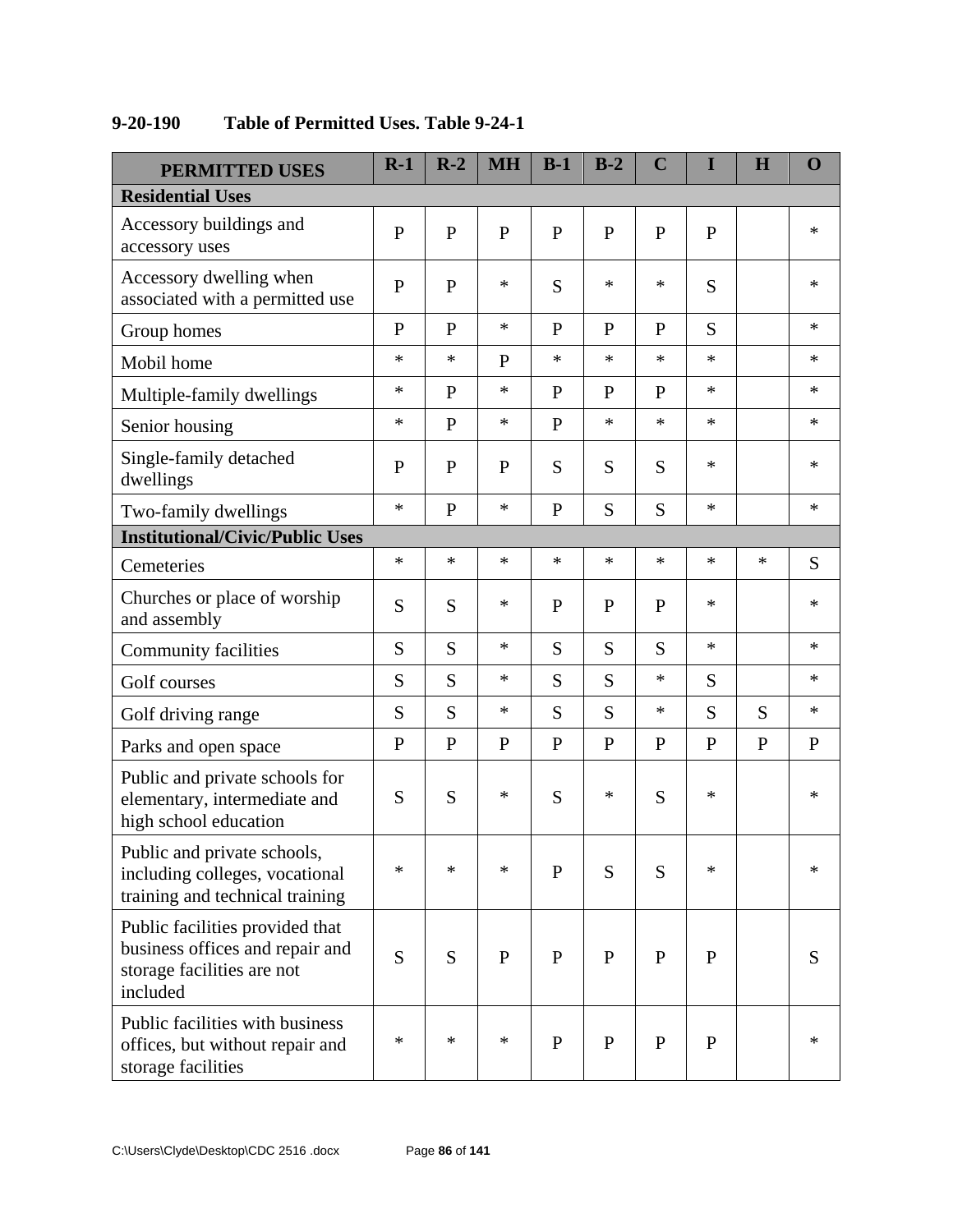| Public facilities with business<br>offices and repair and storage<br>facilities | $\ast$       | $\ast$      | $\ast$      | S            | P            | S            | $\mathbf{P}$ | $\ast$ |
|---------------------------------------------------------------------------------|--------------|-------------|-------------|--------------|--------------|--------------|--------------|--------|
| Transit facilities without repair<br>or storage                                 | $\ast$       | $\ast$      | *           | $\ast$       | $\mathbf{P}$ | $\mathbf{P}$ | $\ast$       | $\ast$ |
| <b>Business/Commercial/Retail Uses</b>                                          |              |             |             |              |              |              |              |        |
| Adult uses including product<br>sales and entertainment                         | $\ast$       | $\ast$      | $\ast$      | $\ast$       | $\ast$       | $\ast$       | S            | $\ast$ |
| Artisan and photography studios<br>and galleries                                | $\ast$       | $\ast$      | *           | $\mathbf{P}$ | S            | S            | S            | *      |
| Auto, recreational vehicle, boat<br>and truck sales                             | $\ast$       | $\ast$      | *           | $\ast$       | S            | S            | S            | $\ast$ |
| Auto, RV, boat and truck<br>storage                                             | $\ast$       | $\ast$      | *           | $\ast$       | S            | S            | $\mathbf{P}$ | *      |
| Bars and taverns                                                                | $\ast$       | $\ast$      | *           | S            | S            | $\mathbf{P}$ | S            | *      |
| <b>Bed and breakfasts</b>                                                       | $\ast$       | S           | *           | $\mathbf{P}$ | $\mathbf{P}$ | P            | $\ast$       | $\ast$ |
| Boarding and rooming houses                                                     | *            | S           | *           | $\mathbf{P}$ | $\mathbf{P}$ | $\mathbf{P}$ | $\ast$       | $\ast$ |
| Car wash                                                                        | $\ast$       | $\ast$      | *           | S            | P            | $\mathbf{P}$ | $\mathbf{P}$ | ∗      |
| Child care centers                                                              | S            | S           | *           | $\mathbf{P}$ | $\mathbf{P}$ | $\mathbf{P}$ | S            | ∗      |
| Clubs and lodges                                                                | *            | $\ast$      | *           | S            | S            | $\mathbf{P}$ | *            | $\ast$ |
| Convenience shopping and<br>retail establishments                               | *            | $\ast$      | *           | $\mathbf{P}$ | $\mathbf{P}$ | $\mathbf{P}$ | S            | $\ast$ |
| Entertainment facilities and<br>theaters                                        | *            | *           | *           | S            | S            | $\mathbf{P}$ | S            | *      |
| Equipment, rental<br>establishments without outdoor<br>storage                  | *            | $\ast$      | *           | $\ast$       | $\mathbf{P}$ | $\mathbf{P}$ | $\mathbf{P}$ | $\ast$ |
| Equipment, truck and trailer<br>rental establishments with<br>outdoor storage   | *            | $\ast$      | *           | *            | S            | S            | S            | $\ast$ |
| Food catering                                                                   | *            | $\ast$      | *           | *            | $\mathbf{P}$ | $\mathbf{P}$ | $\ast$       | $\ast$ |
| Funeral homes                                                                   | $\ast$       | $\ast$      | *           | *            | P            | $\mathbf{P}$ | $\ast$       | $\ast$ |
| <b>Gasoline</b> stations                                                        | *            | $\ast$      | *           | S            | $\mathbf{P}$ | $\mathbf{P}$ | $\mathbf{P}$ | $\ast$ |
| Health and membership clubs                                                     | *            | $\ast$      | *           | $\mathbf{P}$ | $\mathbf{P}$ | $\mathbf{P}$ | *            | $\ast$ |
| Home occupations - with<br>restrictions                                         | $\mathbf{P}$ | $\mathbf P$ | $\mathbf P$ | $\mathbf P$  | *            | *            | *            | $\ast$ |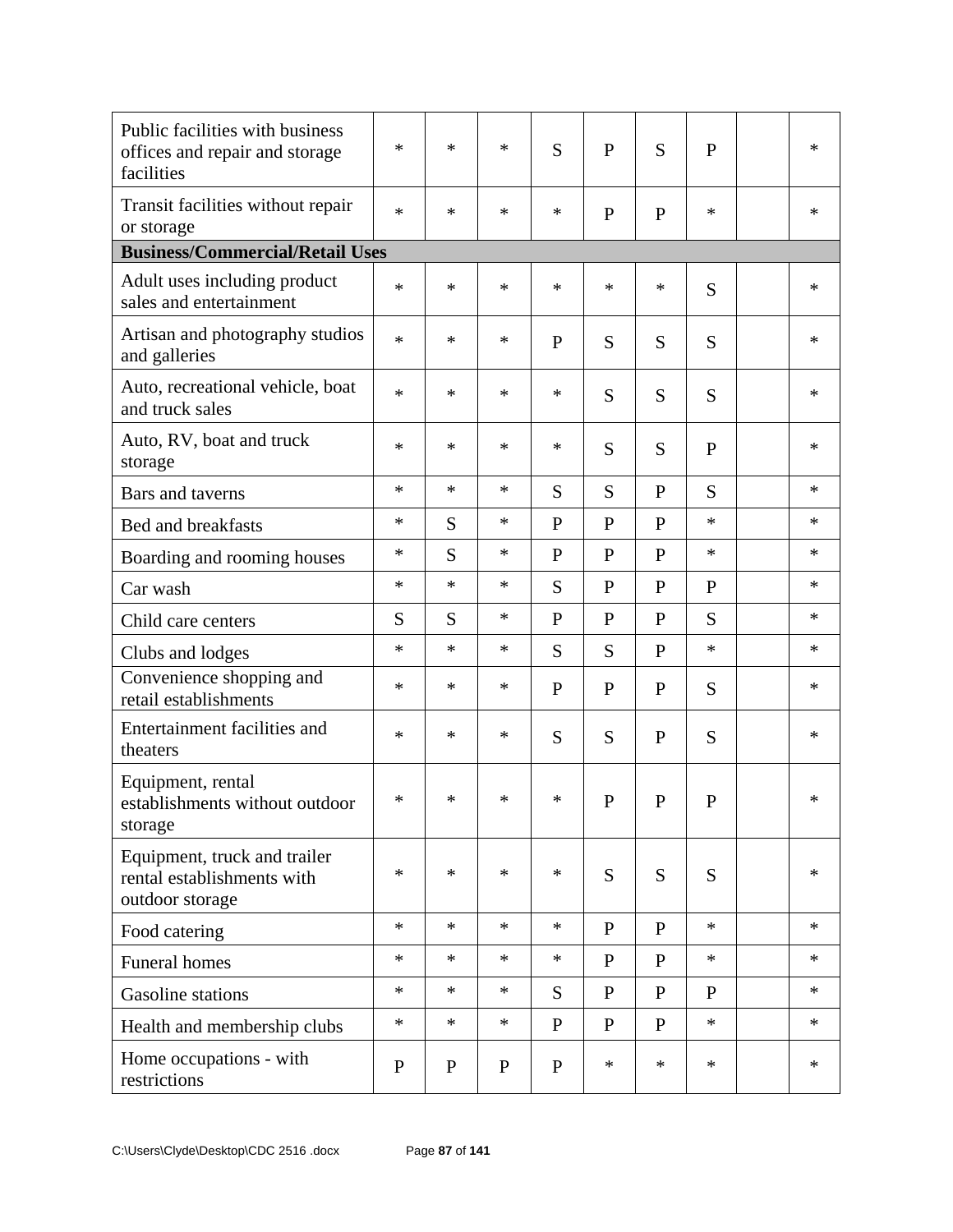| Hospitals                                                                                            | *      | $\ast$ | *      | *            | S            | S            | *            |   | $\ast$ |
|------------------------------------------------------------------------------------------------------|--------|--------|--------|--------------|--------------|--------------|--------------|---|--------|
| Large retail establishments                                                                          | $\ast$ | $\ast$ | $\ast$ | $\ast$       | $\mathbf{P}$ | $\mathbf{P}$ | $\ast$       |   | $\ast$ |
| Limited indoor recreation<br>facility                                                                | *      | $\ast$ | *      | $\mathbf{P}$ | $\mathbf{P}$ | $\mathbf{P}$ | $\ast$       |   | $\ast$ |
| Limited outdoor recreation<br>facility                                                               | S      | S      | *      | S            | S            | S            | S            | S | S      |
| Lodging establishments                                                                               | *      | $\ast$ | *      | $\mathbf{P}$ | $\mathbf{P}$ | $\mathbf{P}$ | S            |   | $\ast$ |
| Long term care facilities                                                                            | *      | S      | *      | S            | $\mathbf{P}$ | $\mathbf{P}$ | *            |   | $\ast$ |
| Medical and dental offices and<br>clinics                                                            | *      | $\ast$ | *      | $\mathbf{P}$ | $\mathbf{P}$ | $\mathbf{P}$ | *            |   | ∗      |
| Mixed-use dwelling units                                                                             | *      | $\ast$ | *      | $\mathbf{P}$ | $\mathbf{P}$ | $\mathbf{P}$ | *            |   | $\ast$ |
| Motor vehicle service and repair<br>(minor repairs)                                                  | $\ast$ | $\ast$ | *      | S            | $\mathbf{P}$ | $\mathbf{P}$ | $\mathbf{P}$ |   | $\ast$ |
| Motor vehicle service and repair<br>establishments (major repairs)                                   | $\ast$ | $\ast$ | *      | *            | S            | S            | $\mathbf{P}$ |   | $\ast$ |
| Night clubs                                                                                          | $\ast$ | $\ast$ | *      | $\ast$       | S            | S            | S            |   | $\ast$ |
| Open-air farmers' markets                                                                            | *      | $\ast$ | *      | $\mathbf{P}$ | $\mathbf{P}$ | $\mathbf{P}$ | S            |   | $\ast$ |
| Parking lots and parking<br>garages (as a principal use)                                             | $\ast$ | $\ast$ | *      | S            | S            | S            | $\mathbf{P}$ |   | $\ast$ |
| Personal and business service<br>shops                                                               | *      | $\ast$ | *      | $\mathbf{P}$ | P            | $\mathbf{P}$ | S            |   | $\ast$ |
| Plant nurseries & greenhouses                                                                        | $\ast$ | $\ast$ | *      | $\ast$       | $\mathbf{P}$ | $\mathbf{P}$ | $\mathbf{P}$ |   | $\ast$ |
| Print shops                                                                                          | *      | $\ast$ | *      | *            | $\mathbf{P}$ | $\mathbf{P}$ | *            |   | $\ast$ |
| Professional offices, financial<br>services                                                          | *      | $\ast$ | *      | $\mathbf{P}$ | $\mathbf{P}$ | ${\bf P}$    | *            |   | ∗      |
| RV parks                                                                                             | *      | $\ast$ | $\ast$ | *            | S            | S            | *            |   | $\ast$ |
| Restaurants/standard & fast<br>food without drive-thru                                               | *      | $\ast$ | *      | P            | $\mathbf{P}$ | $\mathbf{P}$ | *            |   | $\ast$ |
| Restaurants with drive-thru                                                                          | *      | $\ast$ | $\ast$ | $\ast$       | $\mathbf{P}$ | $\mathbf{P}$ | S            |   | $\ast$ |
| Retail and supply yard<br>establishments with outdoor<br>storage                                     | *      | $\ast$ | *      | $\ast$       | S            | S            | $\mathbf{P}$ |   | ∗      |
| Sales and leasing of farm<br>implements, heavy equipment<br>sales, and heavy excavation<br>equipment | $\ast$ | $\ast$ | $\ast$ | $\ast$       | $\ast$       | $\ast$       | S            |   | $\ast$ |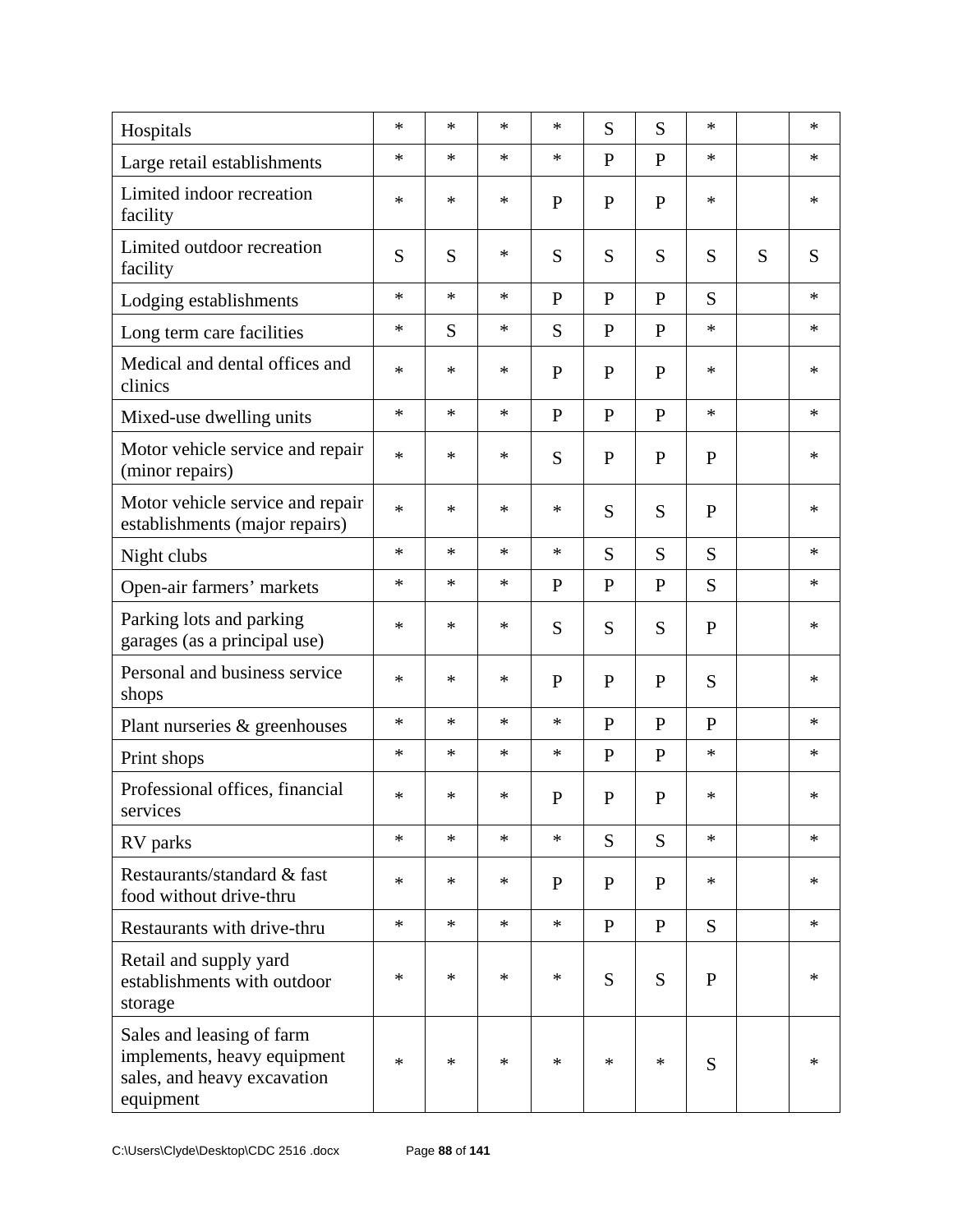| Small animal boarding                                                                                                              | $\ast$ | ∗      | $\ast$ | $\ast$       | $\ast$       | S            | S            |   | $\ast$ |
|------------------------------------------------------------------------------------------------------------------------------------|--------|--------|--------|--------------|--------------|--------------|--------------|---|--------|
| Small grocery stores                                                                                                               | $\ast$ | $\ast$ | *      | $\mathbf{P}$ | $\mathbf{P}$ | $\mathbf{P}$ | S            |   | $\ast$ |
| Supermarkets                                                                                                                       | $\ast$ | $\ast$ | $\ast$ | *            | $\mathbf{P}$ | P            | $\ast$       |   | $\ast$ |
| <b>Tourist facilities</b>                                                                                                          | $\ast$ | $\ast$ | $\ast$ | $\mathbf{P}$ | $\mathbf{P}$ | $\mathbf{P}$ | $\ast$       |   | $\ast$ |
| Veterinary facilities, small                                                                                                       | $\ast$ | $\ast$ | $\ast$ | $\ast$       | $\mathbf{P}$ | $\mathbf{P}$ | $\ast$       |   | $\ast$ |
| Veterinary facilities, large                                                                                                       | $\ast$ | $\ast$ | $\ast$ | $\ast$       | $\ast$       | $\ast$       | $\mathbf{P}$ |   | $\ast$ |
| Veterinary hospitals                                                                                                               | *      | $\ast$ | $\ast$ | *            | S            | S            | S            |   | $\ast$ |
| <b>Industrial Uses</b>                                                                                                             |        |        |        |              |              |              |              |   |        |
| Dry cleaning plants                                                                                                                | $\ast$ | $\ast$ | $\ast$ | $\ast$       | $\ast$       | $\ast$       | S            |   | $\ast$ |
| Enclosed mini-storage facilities                                                                                                   | $\ast$ | $\ast$ | $\ast$ | $\ast$       | S            | S            | $\mathbf{P}$ |   | $\ast$ |
| Manufacturing and preparation<br>of food products                                                                                  | $\ast$ | $\ast$ | $\ast$ | *            | $\ast$       | $\ast$       | $\mathbf{P}$ |   | ∗      |
| Manufacturing, assembly or<br>packaging of products from<br>previously prepared materials                                          | $\ast$ | $\ast$ | $\ast$ | $\ast$       | $\ast$       | $\ast$       | $\mathbf{P}$ |   | $\ast$ |
| Manufacturing of electric or<br>electronic instruments and<br>devices                                                              | $\ast$ | $\ast$ | $\ast$ | $\ast$       | $\ast$       | $\ast$       | $\mathbf{P}$ |   | *      |
| Plumbing, electrical and<br>carpenter shops                                                                                        | *      | ∗      | $\ast$ | *            | $\ast$       | $\ast$       | $\mathbf{P}$ |   | $\ast$ |
| Recycling facilities                                                                                                               | *      | $\ast$ | $\ast$ | $\ast$       | $\ast$       | $\ast$       | S            |   | $\ast$ |
| Research, experimental or<br>testing laboratories                                                                                  | $\ast$ | $\ast$ | $\ast$ | $\ast$       | S            | S            | $\mathbf{P}$ |   | $\ast$ |
| Resource extraction, processes<br>and sales establishment                                                                          | $\ast$ | $\ast$ | $\ast$ | $\ast$       | $\ast$       | $\ast$       | S            | S | $\ast$ |
| Sales and leasing of farm<br>implements, heavy equipment<br>sales, mobile/manufactured<br>homes, and heavy excavation<br>equipment | $\ast$ | $\ast$ | $\ast$ | $\ast$       | $\ast$       | $\ast$       | S            |   | $\ast$ |
| Warehouse, distribution and<br>wholesale uses                                                                                      | $\ast$ | $\ast$ | $\ast$ | $\ast$       | $\ast$       | S            | $\mathbf{P}$ |   | $\ast$ |
| Wireless telecommunications<br>facilities                                                                                          | $\ast$ | $\ast$ | $\ast$ | $\ast$       | $\ast$       | $\ast$       | $\mathbf{P}$ |   | $\ast$ |
| Workshops and custom small<br>industry uses                                                                                        | $\ast$ | $\ast$ | $\ast$ | S            | $\mathbf P$  | $\mathbf{P}$ | $\mathbf{P}$ |   | $\ast$ |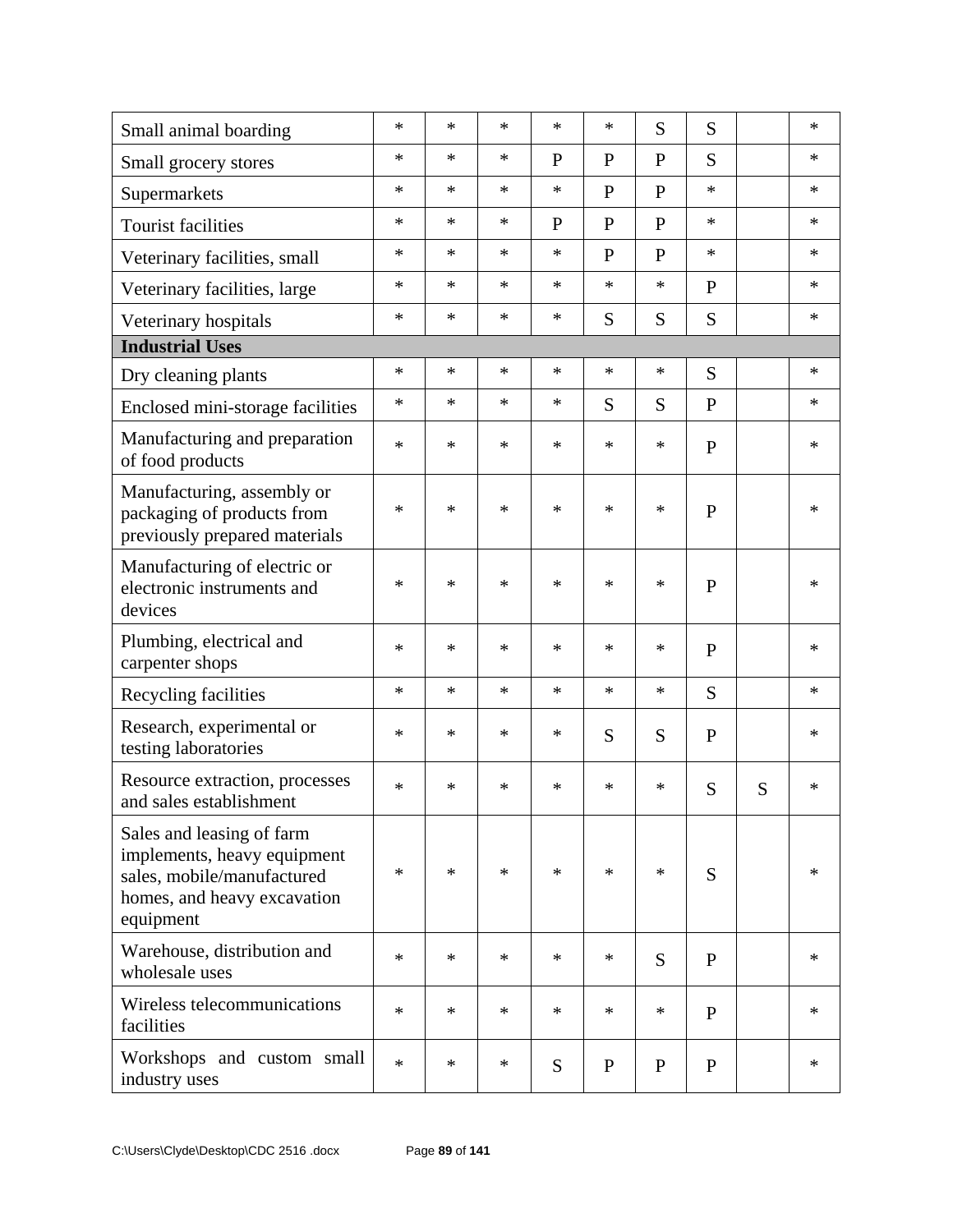#### **9-20-200 Use-Specific Regulations**

- **(a) Public Uses.** Where permitted in a district, public uses (as identified in Table 9-24-1, *Permitted Uses*) should conform to siting and use provisions of the Creede Comprehensive Plan.
- **(b) Arboretum or Botanical Garden.** No sales are allowed except through gift shops that are approved accessory uses.
- **(c) Home Occupations.** A home occupation must comply with the following limitations and conditions:
	- **(1)** The use must not produce noise, vibration, smoke, dust, odors, heat, or glare noticeable outside the dwelling unit where such activity is taking place;
	- **(2)** If the use is a day care, the use is limited to no more children than allowed by the state license for a childcare home (a state license is also required to operate a childcare home);
	- **(3)** The use does not have visible storage of equipment or parking of vehicles not normally associated with a residential use, including but not limited to trucks with a rating greater than three-quarter  $(34)$  ton, earth-moving equipment, or cement mixers;
	- **(4)** The use does not alter the exterior of the property or affect the residential character of the neighborhood;
	- **(5)** The use does not interfere with parking, access, other normal activities on adjacent properties, or with other units in a multifamily development;
	- **(6)** The use does not require alteration to the residence to satisfy applicable City fire or building codes or County health regulations;
	- **(7)** Exterior signs are not permitted; and,
	- **(8)** There may be only incidental sale of stocks, supplies, or products.

#### **9-20-210 Accessory Uses and Structures**

- **(a) Purpose.** This section authorizes the establishment of accessory uses that are incidental and customarily subordinate to principal uses, provided that the accessory use complies with all applicable standards in this section.
- **(b) Approval of Accessory Uses and Structures.** All principal uses allowed in a zoning district shall be deemed to include those accessory uses, structures, and activities typically associated with the use, unless specifically prohibited in this Development Code. No accessory use may be established prior to establishment of the principal use with which such accessory use is associated. All accessory uses shall be subject to the standards in this §9-20-210, *Accessory Uses and Structures*, as well as any use-specific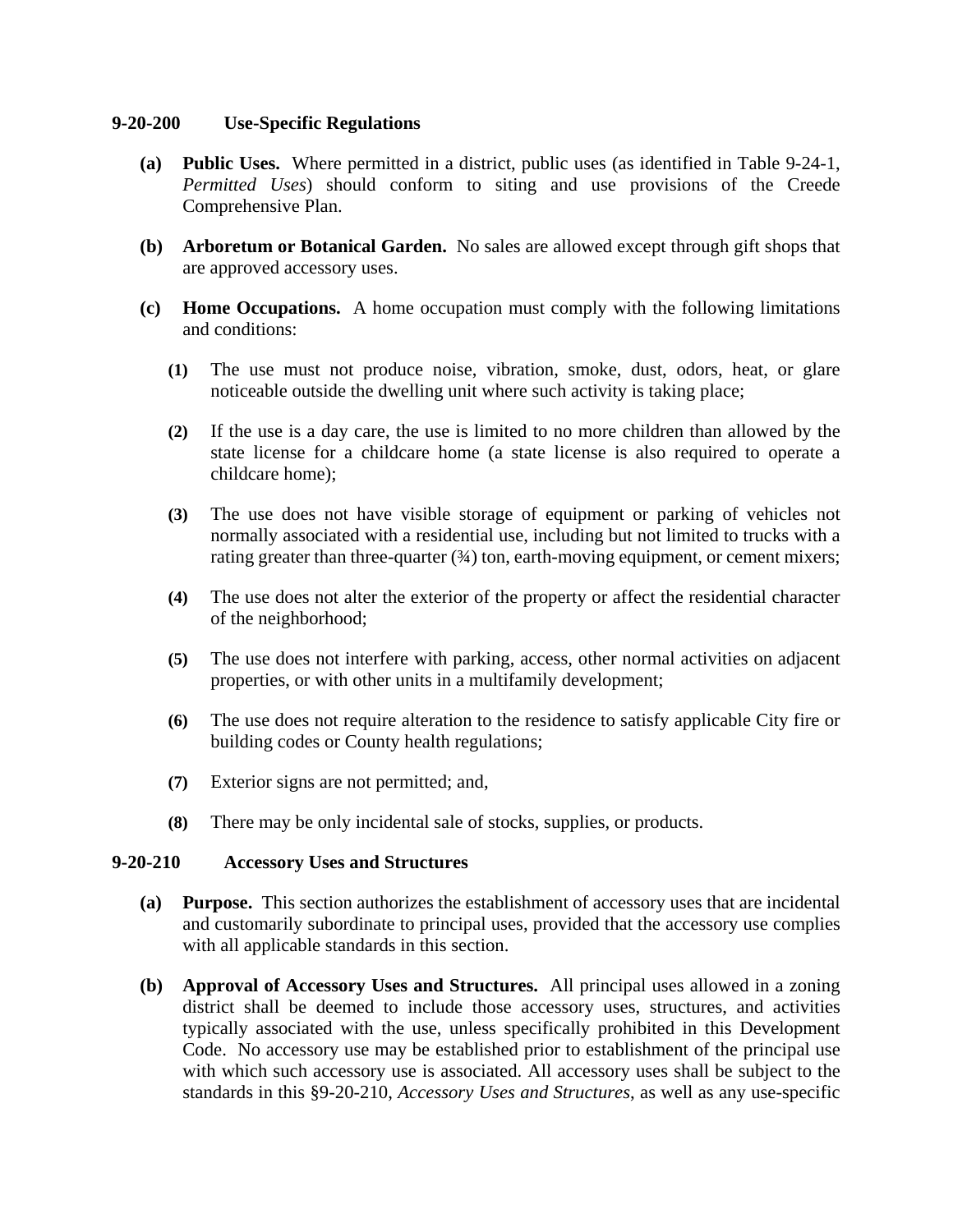standards applicable to the associated principal use as set forth in §9-20-200, *Use- Specific Regulations*, above.

- **(c) Interpretation of Unidentified Accessory Uses and Structures.** The City Manager shall evaluate applications for accessory uses that are not identified in this section on a case-by-case basis, based on the following standards:
	- **(1)** The definition of "accessory use" in Article 8, *Definitions*, and the general accessory use standards and limitations established in this section;
	- **(2)** The purpose and intent of the district in which the accessory use is located;
	- **(3)** Potential adverse impacts the accessory use or structure may have on other lots, compared with other accessory uses permitted in the district; and
	- **(4)** The compatibility of the accessory use with other principal and accessory uses permitted in the district.
- **(d) General Standards.** All accessory uses and structures shall comply with the following general standards:

### **(1) Compliance with this Code**.

- **(i)** All accessory uses and structures shall be subject to the dimensional requirements of this Article. In the case of any conflict between the accessory use/structure standards of this section and any other requirement of this Development Code, the more restrictive standards shall control.
- **(ii)** Accessory uses shall comply with all standards of this Development Code applicable to the principal use with which they are associated. Parking requirements shall be met for both the principal use and any accessory use.
- **(2) Location.** The accessory use or structure shall be conducted or located on the same lot(s) as the principal use and to the rear of the front setback line, unless otherwise approved by the City Manager. No accessory structure shall be located within ten (10) feet of the site's principal structure unless otherwise specified in this section. When located to the rear of the primary structure, accessory buildings need not comply with the side or rear setback lines applicable to the primary structure provided that the accessory building is not located closer than ten feet from any alley and not closer than five feet from any property line.
- **(3) Size.** The maximum total size of accessory buildings shall be six-hundred (600) square feet unless approved by Special use permit. No accessory building shall exceed the height of the site's principal structure.
- **(4) Same Ownership Required.** The principal use and the accessory use shall be under the same ownership.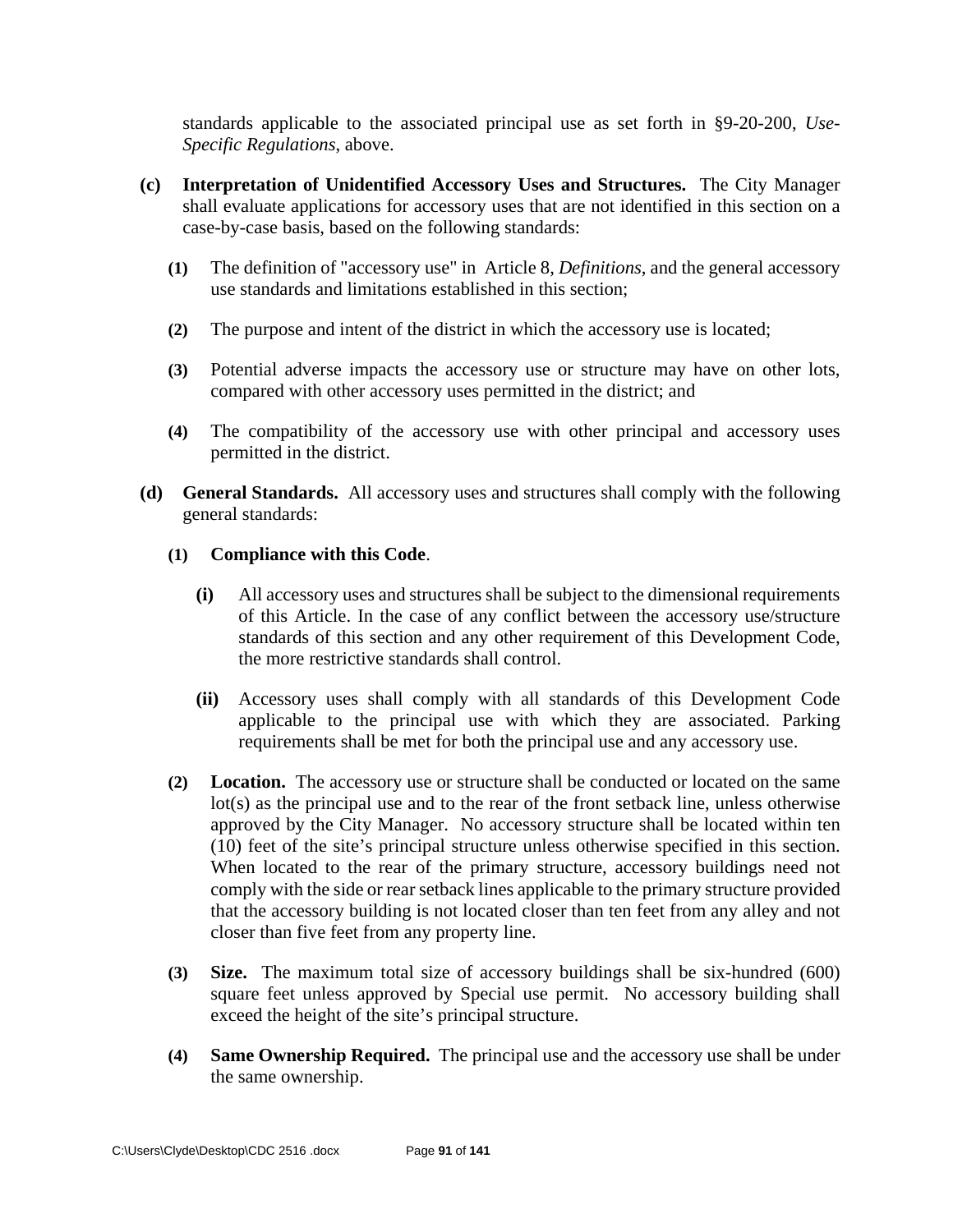**(5) Same Utility Meter Required.** The principal use and the accessory use shall utilize the same utility meter, with the exception of an approved accessory dwelling unit.

#### **(e) Additional Standards for Specific Accessory Uses and Structures**

- **(1) Accessory Dwelling Units.** An accessory dwelling unit shall be permitted subject to the following standards:
	- **(i) Districts Allowed.** Accessory dwelling units shall be allowed as accessory uses to principal residential uses in the following districts: R-1, R-2. Accessory dwelling units shall be allowed as special review uses in the following districts: B-1 and I.
	- **(ii) Where Permitted on Lot.** A permitted accessory dwelling unit shall comply with all applicable site and building design, access, and other standards for principal dwelling units in the zoning district in which the accessory dwelling unit will be located. Accessory dwelling units may be a separate structure from the principal structure or be attached to and part of the principal structure. Recreational vehicles, travel trailers, and any other wheeled or transportable structure shall not be used as accessory dwelling units.
	- **(iii) Size of Accessory Dwelling Unit.** No accessory dwelling unit shall exceed eight hundred fifty (850) square feet in floor area. An accessory dwelling unit shall contain private sanitary facilities with hot and cold running water and cooking and food storage facilities.
	- **(iv) Limit on Number.** There shall be no more than one (1) accessory dwelling unit on a lot in addition to the principal single-family dwelling.
	- **(v) Off-Street Parking.** At least one (1) off-street parking space shall be provided for each accessory dwelling unit.
- **(2) Outdoor Display and Sales.** Outdoor display and/or sales may be allowed as an accessory use for all commercial uses, provided that the display of such items does not impede the flow of pedestrian or vehicular traffic or create an unsafe condition. These provisions are not intended to apply to permanent outdoor display and sales, such as vehicle sales, that must be approved as part of the development site plan. The accessory outdoor display of goods shall meet all of the following requirements:
	- **(i)** Outdoor display or sale shall require approval of the City Manager and may be subject to appropriate conditions by the City Manager to ensure compliance with the provisions of this subsection.
	- **(ii)** Display of goods shall not be in drive aisles, loading zones, or fire lanes and shall not obstruct any entrance to the building.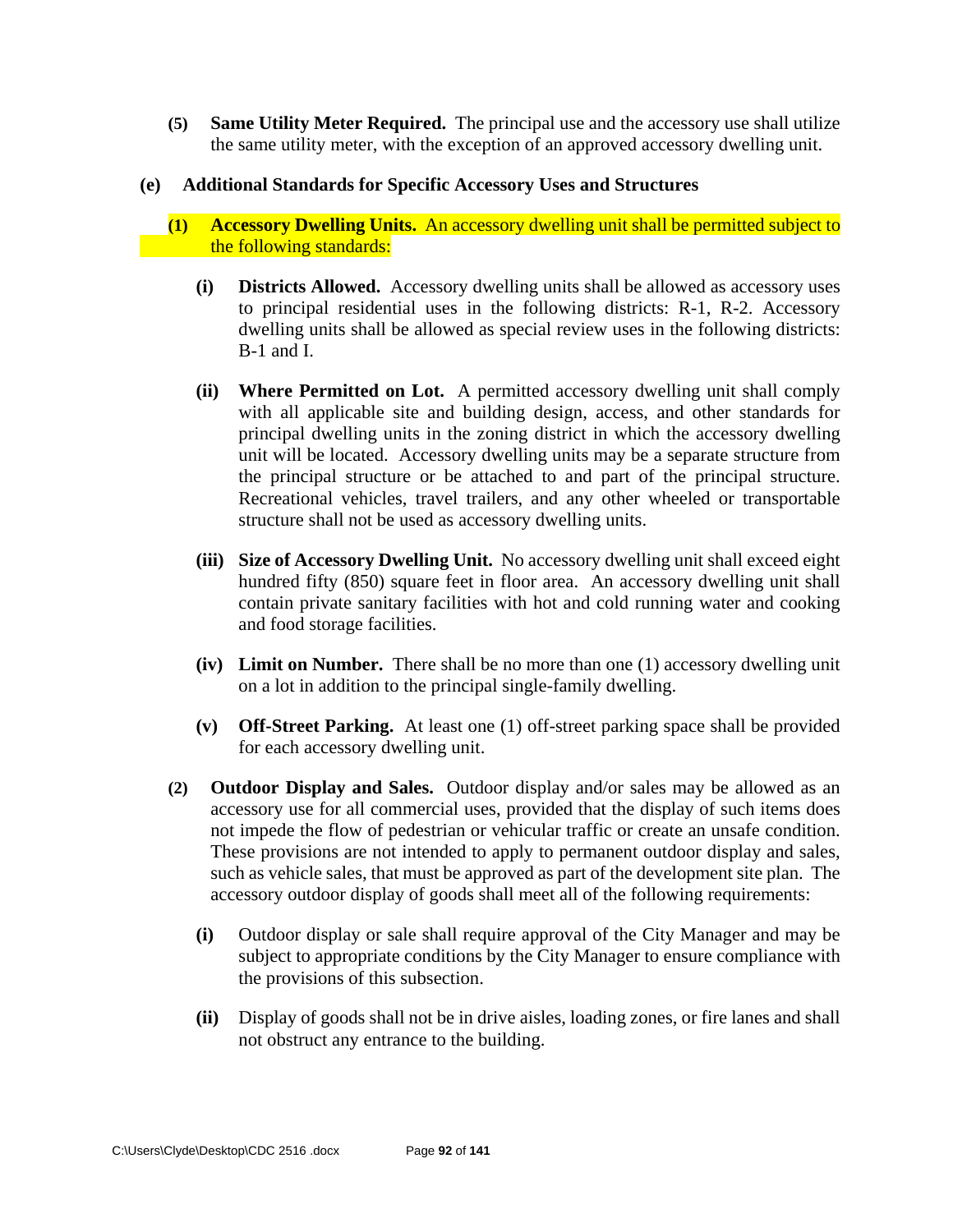- **(iii)** The total area for display or sale of goods in the front of the building shall be limited to an area that measures five percent (5%) of the net square footage of the main building.
- **(iv)** The outdoor display area may be located in a parking lot provided that the parking available does not fall below eighty percent (80%) of the off-site parking required for the building.
- **(v)** No goods shall be attached to a building's wall surface.
- **(vi)** The outdoor display area shall take place on an improved surface such as the sidewalk or pavement.
- **(vii)** No outdoor displays shall be allowed in required landscape areas.
- **(viii)** At least five (5) feet along the parking lot side of the display shall be maintained free of obstruction to allow for pedestrian and handicap movement, such that handicapped pedestrians and others do not have to enter the parking lot or drive aisle to walk around the display.
- **(3) Outdoor Storage.** Outdoor storage is a permitted accessory use in the I zone district with approval of an SRU pursuant to §9-16-080, *Special Review Use*. In other zone districts, outdoor storage is permitted through the site plan review process and subject to compliance with the following requirements:
	- **(i)** Except for outdoor storage associated with industrial or agricultural uses, each outdoor storage area shall be incorporated into the overall design of the primary structure on the site and shall be located at the rear of the primary structure.
	- **(ii)** Each outdoor storage area shall be screened from view from all property lines and adjacent rights-of-way by an opaque fence or wall between six (6) and eight (8) feet in height. The fence shall incorporate at least one of the predominant materials and one of the predominant colors used in the primary structure. The fence may exceed eight (8) feet in height where the difference in grade between the right-of-way and the outdoor storage area makes a taller fence necessary to effectively screen the area. Materials may not be stored higher than the height of the primary structure. The perimeter of the fence or wall must be landscaped.
	- **(iii)** A landscaped earthen berm may be used instead of or in combination with a required fence or wall.
	- **(iv)** If the outdoor storage area is covered, then the covering shall include at least one of the predominant exposed roofing colors on the primary structure.
	- **(v)** No materials may be stored in areas intended for vehicular or pedestrian circulation.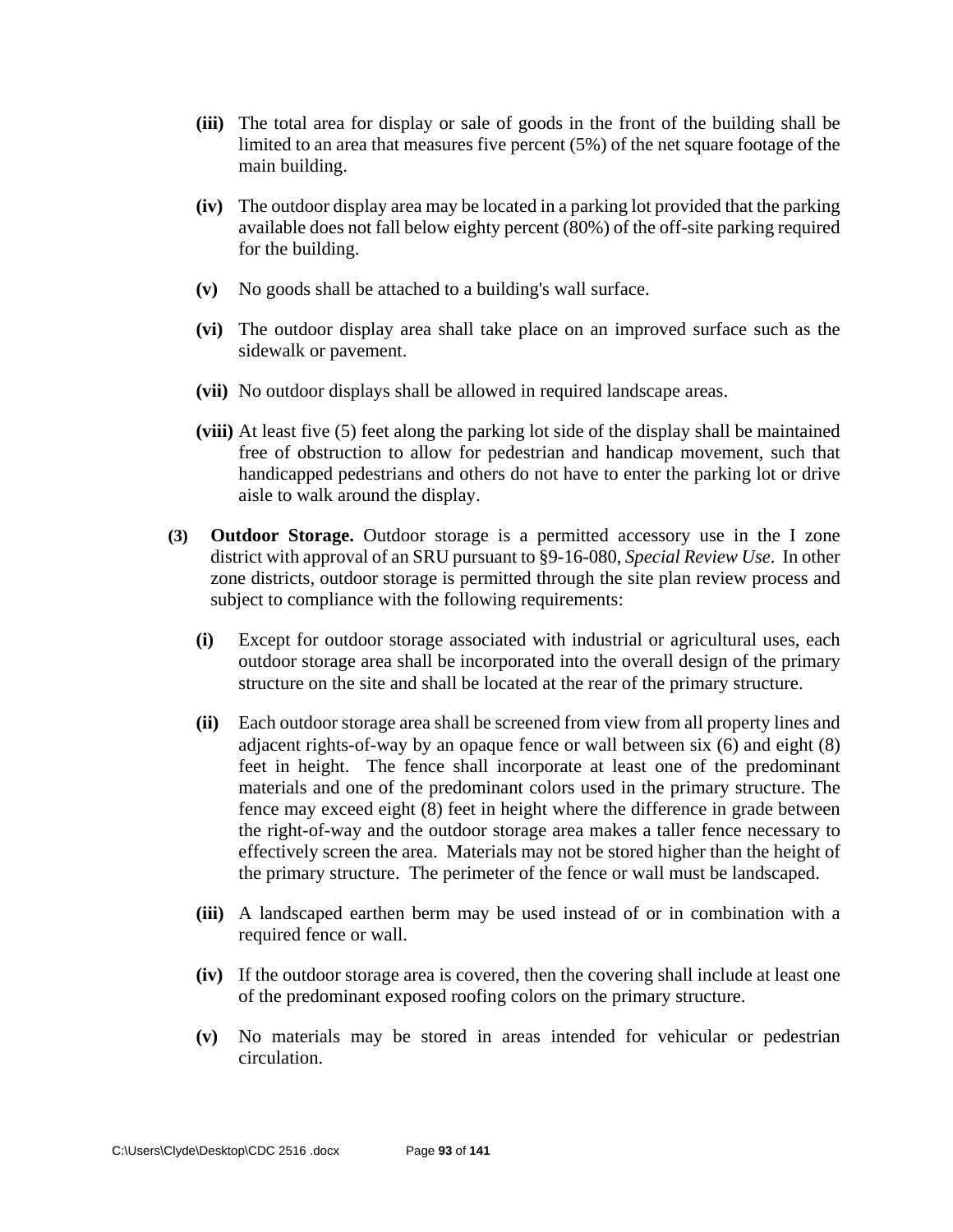- **(vi)** No storage of any items may occur within the front setback area or within one half (1/2) of each side setback nearest the street.
- **(vii)** Rooftop outdoor storage is prohibited.

#### **9-20-220 Temporary Uses and Structures**

- **(a) Purpose.** This Development Code allows for the establishment of certain temporary uses for limited duration, provided that such uses comply with the general and specific standards of this section.
- **(b) Temporary Uses and Structures Allowed.** The following temporary uses are allowed provided they comply with the general standards of §9-20-220(g), *General Requirements for all Temporary Uses and Structures*, below.
- **(c) Minor Temporary Uses.** The following uses shall be classified as minor temporary uses:
	- **(1)** Temporary seasonal and holiday sales (sporting goods, tree lots, wreath sales);
	- **(2)** Temporary real estate sales office (including Model Homes);
	- **(3)** Contractor's office/temporary construction uses;
	- **(4)** Off-site auto sales;
	- **(5)** Travel trailers;
	- **(6)** Farmer's market held on private property;
	- **(7)** Temporary sales (parking lot, vacant lot, roadside);
	- **(8)** Seasonal outdoor garden nursery;
	- **(9)** Retail encroachment into required parking;
	- **(10)** Fruit/vegetable stands;
	- **(11)** Storage/shipping containers; and,
	- **(12)** Auctions.
- **(d) Major Temporary Uses.** The following uses shall be classified as major temporary uses:
	- **(1)** Temporary special events held on private property;
	- **(2)** Circuses, festivals, carnivals, and fairs held on private property; and,
	- **(3)** Temporary lodging facilities.
- **(e) Exemptions.** The regulations in this section shall not apply to the following uses:
	- **(1)** Funeral processions;
	- **(2)** Garage or estate sales;
	- **(3)** Private parties for fewer than fifty (50) people; and
	- **(4)** Weddings of immediate family of the homeowner, not to exceed one-hundred and fifty (150) guests;
	- **(5)** Regularly scheduled school events such as athletic events that use existing parking, traffic controls, and public safety support;
	- **(6)** Natural disasters and emergencies, staging and assembly grounds; and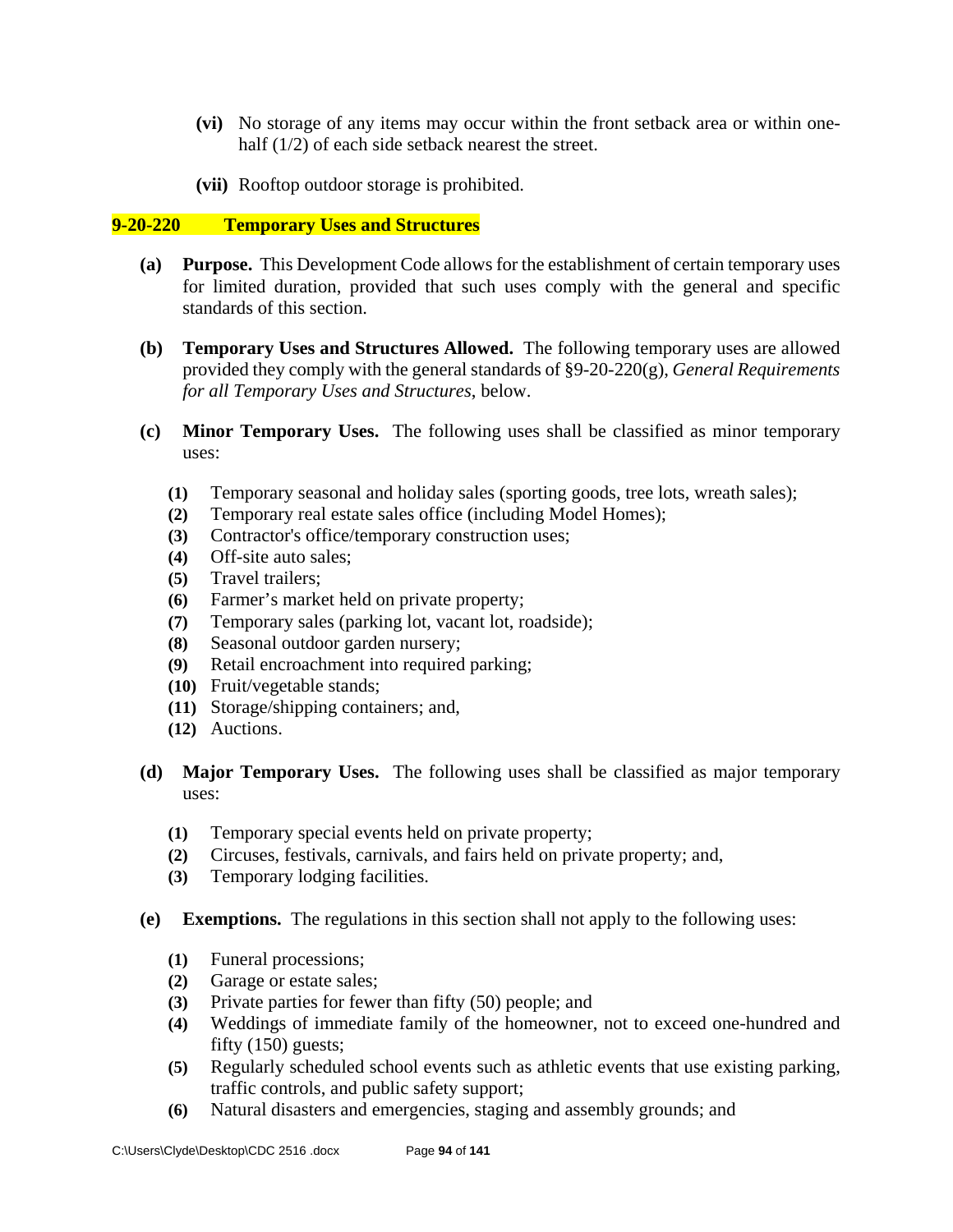- **(7)** A governmental agency acting within the scope of its functions.
- **(f) Permits for Special Events on Public Property.** All special events on any street, alley sidewalk, public building, or public park shall be subject to the following standards and procedures set forth in the Creede Municipal Code, and include but are not limited to:
	- **(1)** Alcoholic beverage permits (Article 1 of Chapter 6, *Alcoholic Beverage Licenses*)
- **(g) General Requirements For All Temporary Uses and Structures.** All temporary uses or structures shall meet the following general requirements, unless otherwise specified in this Development Code:
	- **(1)** The temporary use or structure shall not be detrimental to property or improvements in the surrounding area or to the public health, safety, or general welfare;
	- **(2)** The temporary use shall comply with all applicable general and specific regulations of this Section, other City ordinances, and state law unless otherwise expressly stated;
	- **(3)** Permanent alterations to the site are prohibited;
	- **(4)** The temporary use or structure shall not violate any applicable conditions of approval that apply to a principal use on the site;
	- **(5)** The temporary use regulations of this section do not exempt the applicant or operator from any other required permits, such as food service or building permits;
	- **(6)** If the property is undeveloped, it shall contain sufficient land area to allow the temporary use or structure to occur, as well as any parking and traffic circulation as required that may be associated with the temporary use, without disturbing sensitive or protected resources, including required buffers, 100-year floodplains, and required landscaping. At the conclusion of the temporary use or at expiration of the permit, whichever occurs first, all disturbed areas of the site shall be restored or improved to the condition that existed prior to the use;
	- **(7)** If the property is developed, the temporary use shall be located in an area that is not actively used by an existing approved principal use and that would support the proposed temporary use without encroaching or creating a negative impact on existing buffers, open space, landscaping, traffic movements, pedestrian circulation, or parking space availability;
	- **(8)** Tents and other temporary structures shall be located so as not to interfere with the normal operations of any permanent use located on the property, shall be anchored, and meet the requirements of the building official, including fire rating;
	- **(9)** Off-street parking shall be adequate to accommodate the proposed temporary use;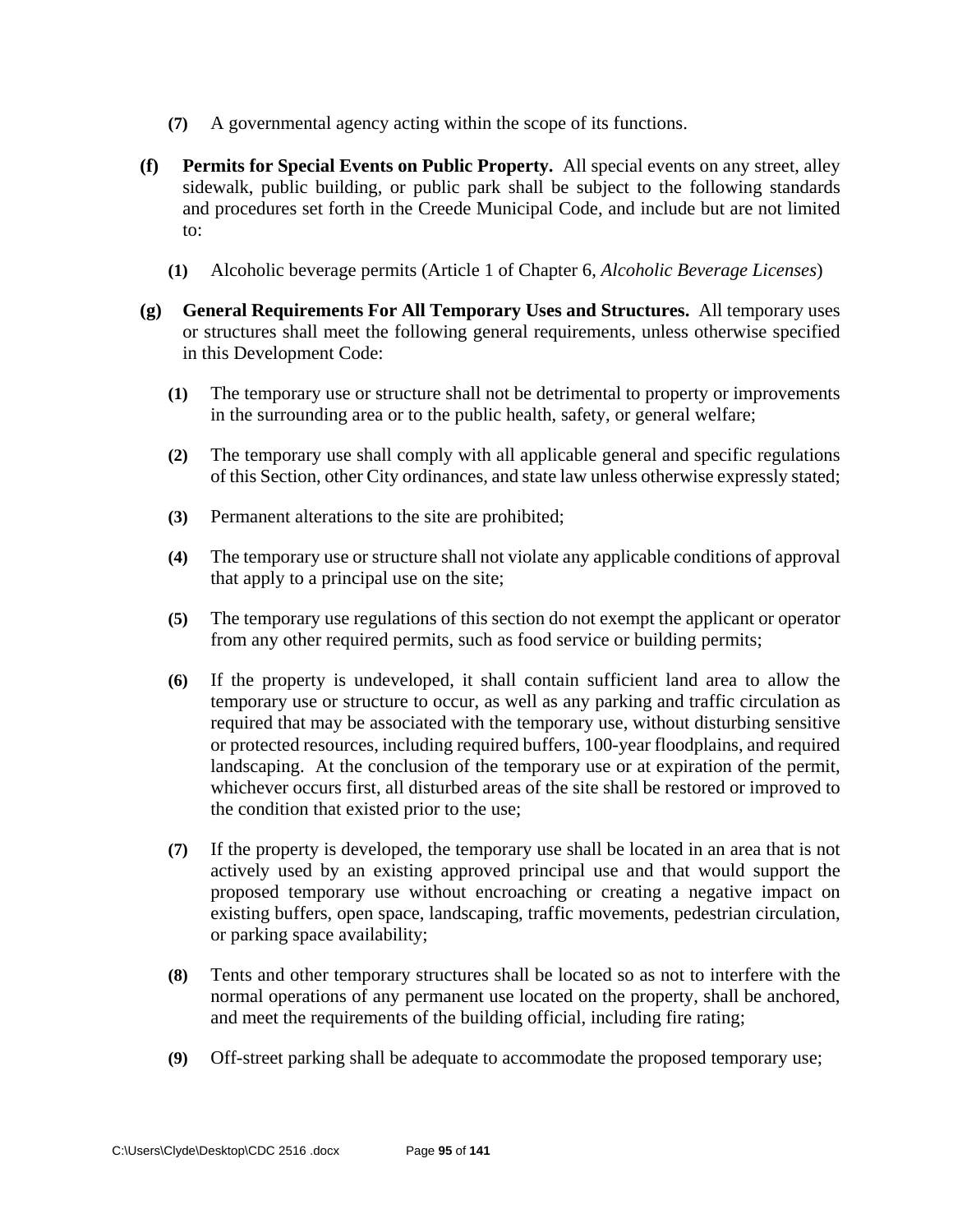- **(10)** The conduct of the temporary use will not require the diversion of so great a number of police officers of the City to restrict the ability to properly police the City;
- **(11)** The conduct of such temporary use will not require the diversion of so great a number of ambulances as to prevent normal ambulance service to portions of the City other than that to be occupied by the proposed line of movement and the areas contiguous thereto;
- **(12)** The conduct of such temporary use will not interfere with the movement of firefighting equipment in route to a fire;
- **(13)** The size, nature, or location of the temporary use or structure is not reasonably likely to cause a clear and present danger of injury to persons and property;
- **(14)** Another temporary use permit application has not been received prior in time or has already been approved for the same time and place requested by the applicant or so close in time and place to that required by the applicant that the issuance of both permits would cause undue traffic congestion; and
- **(15)** The location of the temporary use or structure will not substantially interfere with any construction or maintenance work scheduled to take place upon City streets.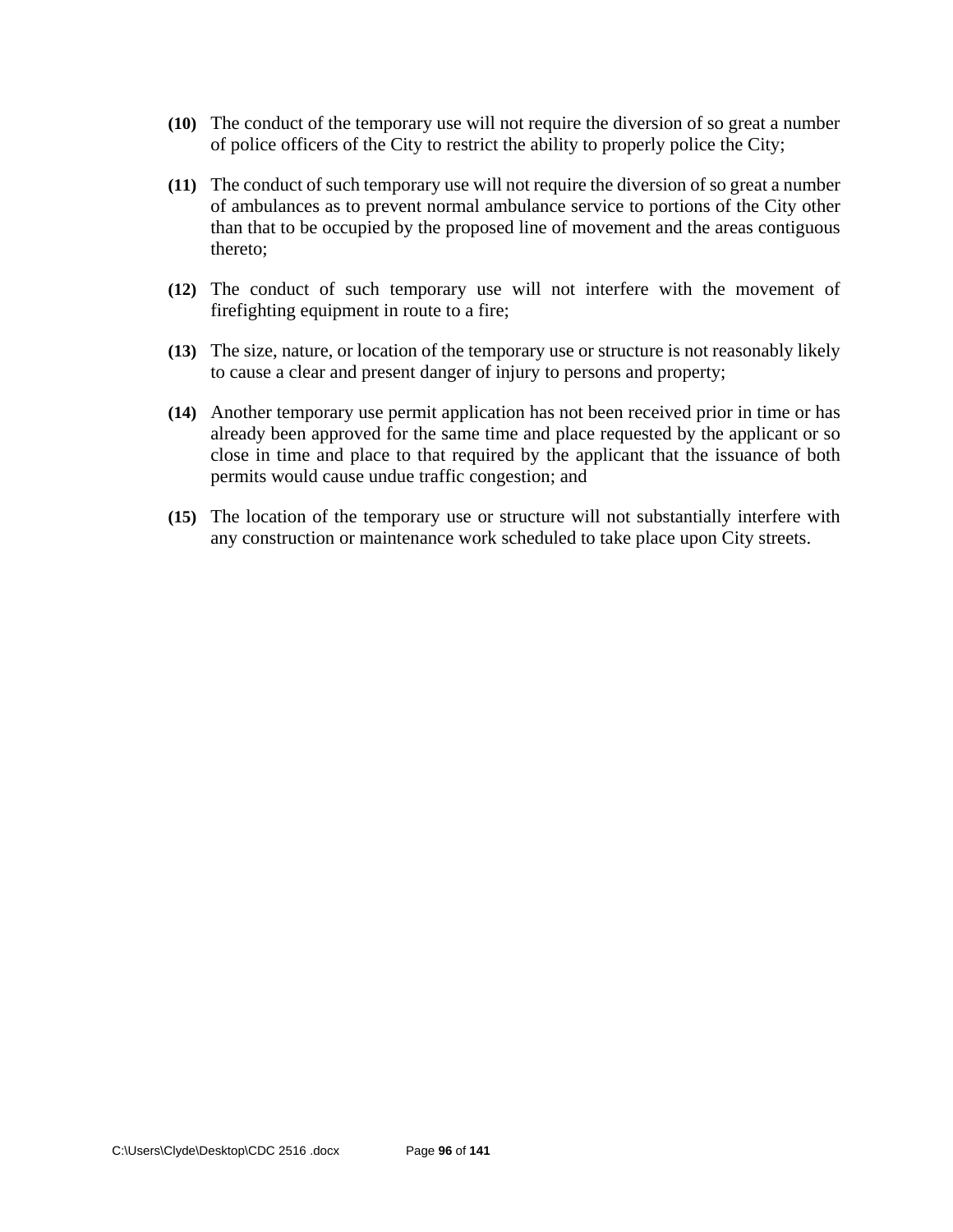### **Article 24**

#### **Development Standards**

#### **9-24-010 Purpose and Applicability.**

- **(a) Purpose.** The purpose of the development standards in this article is to establish the minimum requirements for the development within the City of Creede. The development and design standards in this article shall apply to the physical layout and design of all development, unless exempted by this Development Code. These provisions address the physical relationship between development and adjacent properties, public streets, neighborhoods, and the natural environment in order to compliment the Comprehensive Plan vision for a more attractive, efficient, and livable community.
- **(b) Applicability.** The general applicability of the provisions of this Article 24, *Development Standards,* are more completely defined in this section. All new development shall comply with the standards of this article. Any modification to an existing development that is non-conforming to the regulations of this article which results in an addition or removal of fifty percent (50%) or more of the development, shall require the entire development to come into compliance.

#### **9-24-020 Compact Urban Growth**

- **(a) Purpose.** The City desires to adopt a compact urban growth policy that encourages and directs development to take place within areas contiguous to existing development in the community. This policy will accomplish several goals, including:
	- **(1)** Improving air quality by reducing vehicle miles traveled and by promoting alternatives to the private automobile;
	- **(2)** Preserving natural areas and features, particularly in the periphery of the City;
	- **(3)** Making possible the efficient use of existing infrastructure and cost effective extensions of new services;
	- **(4)** Encouraging in-fill development and reinvestment in built-up areas of the City.
- **(b) Concepts**. The following concepts would be considered:
	- **(1)** Establish a Planning Area with Mineral County and other neighbors to direct growth within the established Planning Area Boundary to ensure the community grows in a way that enhances the special qualities of our community and maintains a team spirit and interconnectedness. The districts below are a general guide in conjunction with the underlying land use designations on the Comprehensive Plan Future Land Use Map:
		- **a)** Primary Mixed Use*.* Directs the most dense urban development closest to the ` heart of City.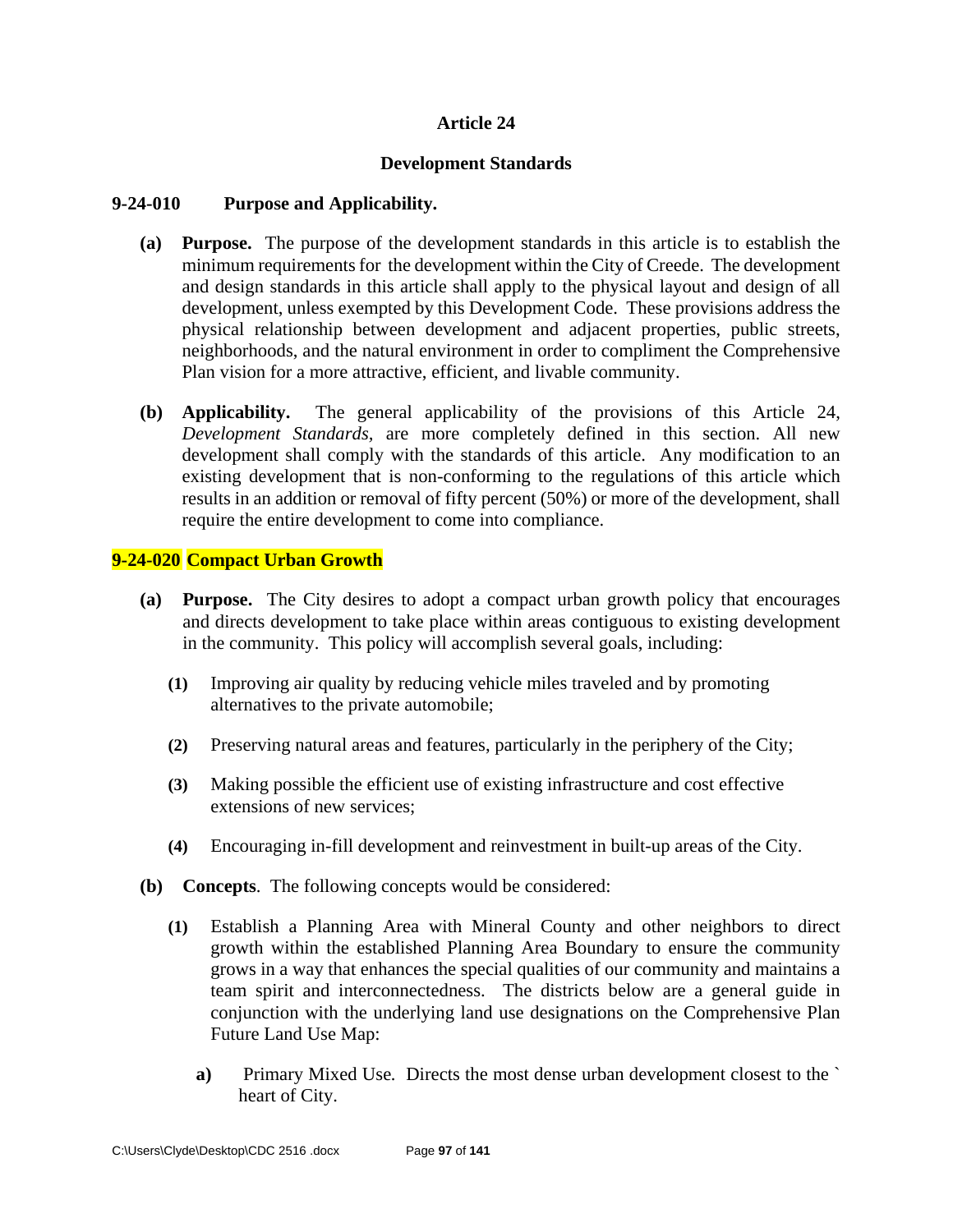- **b)** Primary Industrial/Business. Establishes the *State Highway/Interstate* corridor as the primary location for industrial/business park development*.*
- **c)** Conservation Subdivision. Limits residential density and preserves open space in areas at the edge of the Planning Area Boundary (rural/urban interface).
- **d)** Protected Natural Areas. Preserves continuous open space along drainage ways and flood channels.

#### **9-24-030 Blocks and Lots.**

- **(a) Purpose**. The purpose of the block and lot standards is to continue existing block pattern in a manner that is compatible with site-specific environmental conditions.
- **(b) Standards.** 
	- **(1) Blocks (Exclusive of Conservation Subdivisions).** Streets shall be designed to create blocks that consider interconnectedness, topography, solar orientation, views, and other design features. The lengths, widths and shapes of blocks shall be determined with due regard to the following:
		- **a)** Provision of adequate building sites suitable to the special needs of the type of use contemplated.
		- **b)** Need for convenient access, control and safety of vehicular and pedestrian traffic circulation.
		- **c)** Limitations and opportunities of topography.

#### **(2) Lot Dimension and Configuration**.

- **a)** Lot size, width, depth, shape, and orientation and minimum building setback lines shall conform to Article 20, *Zone Districts and Official Zoning Map,* and shall facilitate the placement of buildings with sufficient access, outdoor space, privacy and view.
- **b)** Depth and width of properties shall be adequate to provide for off-street parking, landscaping and loading areas required by the type of use and development contemplated.
- **c)** All lots shall have frontage that is either adjacent to or directly accessible to a street. Street frontage shall typically not be less than twenty-five percent (25%) of the lot depth.
- **d)** Corner lots for residential use shall have extra width to accommodate side elevation enhancements, such as porches and bay windows, the required building setback and utility easements on both street frontages. For a corner lot, the front of the lot is defined as the side having the shortest street frontage. In the case of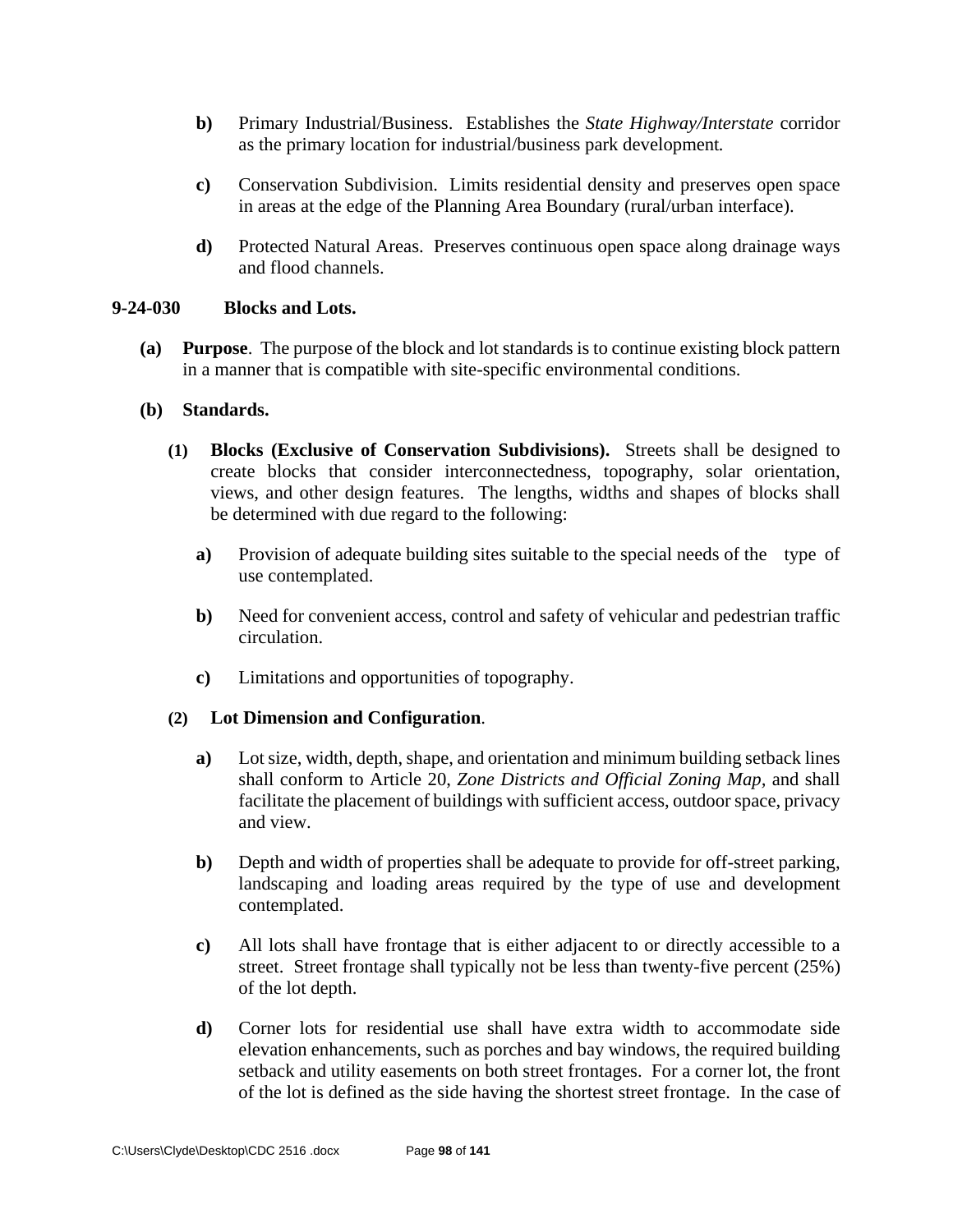a reverse corner lot, both sides abutting a street shall maintain a front yard setback.

- **e)** Double frontage lots for residential shall not be permitted except where essential to provide separation of residential properties from arterial streets or commercial uses, or to overcome specific disadvantage of topography and orientation. A planting screen easement of at least ten (10) feet in width, across which there shall be no vehicular right of access, may be required along the property line of lots abutting an arterial or other disadvantageous use.
- **(i)** Residential Lot Access to Adjacent Street.
	- **a)** Driveway access to a local or collector street from a single-family detached residential lot shall be limited to one driveway curb-cut or driveway access of no greater than twenty (20) feet in width. A circular drive in which each access to the local or collector street is less than ten (10) feet in width, separated by at least thirty (30) feet and which is constructed as an integral part of the overall architectural design of the single family residence may be considered as a single driveway access.

#### **9-24-040 Streets.**

- **(a) Purpose.** The purpose of the street standards is to establish a safe, efficient, attractive transportation system that promotes all modes of transportation and is sensitive to the environment.
- **(b) Standards.** The local street system of any proposed development shall be designed to be safe, efficient, convenient and attractive, and consider the use by all modes of transportation that will use the system. Streets should be an inviting public space and an integral part of community design. Local streets shall provide for both intra- and inter neighborhood connections to knit developments together, rather than forming barriers between them. All streets should interconnect to help create a comprehensive network of public areas to allow free movement of cars, bicycles and pedestrians.
	- **(1) Street Connections.** All streets shall be aligned to join with planned or existing streets as allowed by topography. All streets shall be designed to bear a logical relationship to the topography of the land. Intersections of streets shall be at right angles unless otherwise approved by the City. Street intersections shall be separated by not less than one hundred twenty-five (125) feet as measured from the intersecting right-of-way lines.
	- **(2) Street Layout.** The street layout shall form an interconnected system of streets primarily in a grid or modified pattern adapted to the topography, unique natural features, environmental constraints, and peripheral open space areas. The street layout shall emphasize the location of neighborhood focus points, other internal open space areas, gateways, and vistas. The use of cul-de-sacs and other roadways with a single point of access shall be minimized. The integration of traffic calming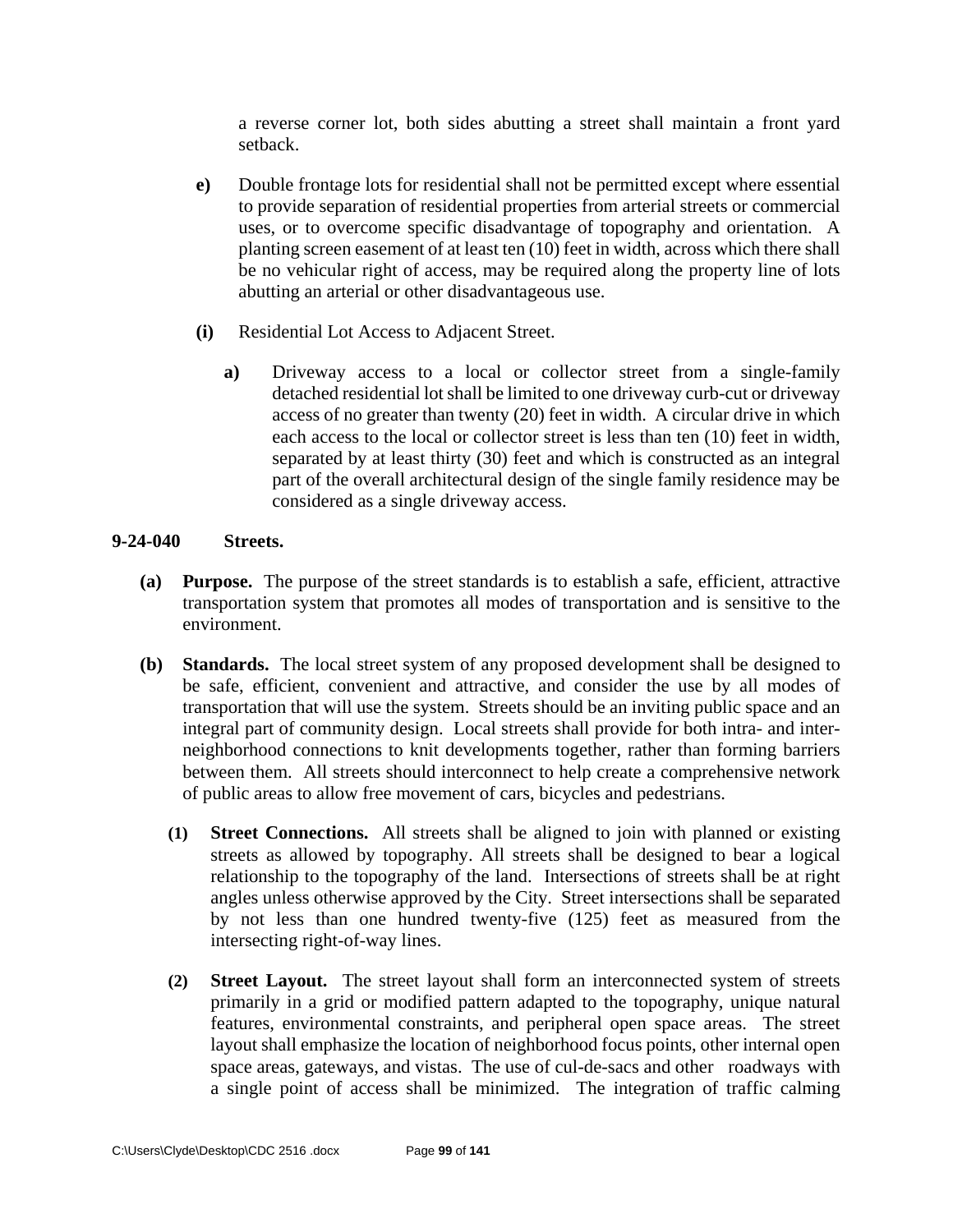features within and adjacent to residential areas shall be utilized when appropriate. All streets shall be designed with snow removal taken into consideration.

- **(3) Visibility at Intersections.** No shrubs, ground cover, berms, fences, structures, or other materials or items greater than thirty (30) inches in height shall be planted, created or maintained at street intersections within the site distance triangle. Trees shall not be planted in the site distance triangle.
- **(4) Pedestrian Crossings at Street Intersections and Mid-block.** Pedestrian crossings shall be accessible to handicapped individuals and mid-block crossings may be required at the direction of the Board of Trustees.
- **(5) Horizontal Alignment.** Horizontal alignment shall provide for the safety of pedestrians, bicyclists, and motorists. The street pattern shall be the most advantageous to serve the adjoining areas.
- **(6) Vertical Alignment.** No vertical grade shall be less than four-tenths percent (4/10%) in order to facilitate adequate drainage. The maximum percent of street grade, except as approved by the City Engineer, shall be five percent (5%). Street grades shall not exceed four percent (4%) for a distance extending at least forty (40) feet in each direction from a street intersection.
- **(7) Access.** Access to all subdivisions should be from a public street system. Driveways shall be discouraged to have direct access to arterials or state highways (Principal Arterials).
- **(8) Street Right-of-Way Dedication.** The full width of right-of-way for all streets being platted must be dedicated to the City and the streets shall be completed to City standards before acceptance by the City. The subdivider shall finalize an agreement with the City which guarantees the construction of the street to City standards.
- **(9) Perimeter Streets.** When a street is dedicated which ends on the plat, the street right of-way must be dedicated to the boundary of the plat.
- **(c) Street Standards.** The width of street right-of-way and the design of the street it contains shall be designed by an engineer and approved by the City engineer.

#### **(1) Local Streets**.

- **(i)** Local streets shall generally follow a modified grid pattern adapted to the topography, unique natural features, environmental constraints, and peripheral open space areas. These streets shall generally parallel the arterial and collector street system, provide a variety of route options, interconnect to allow traffic to disperse in an equitable manner and be as narrow as possible without sacrificing the ability to accommodate expected traffic and services.
- **(ii)** Right-of-way requirements for Local Streets with Detached Sidewalk: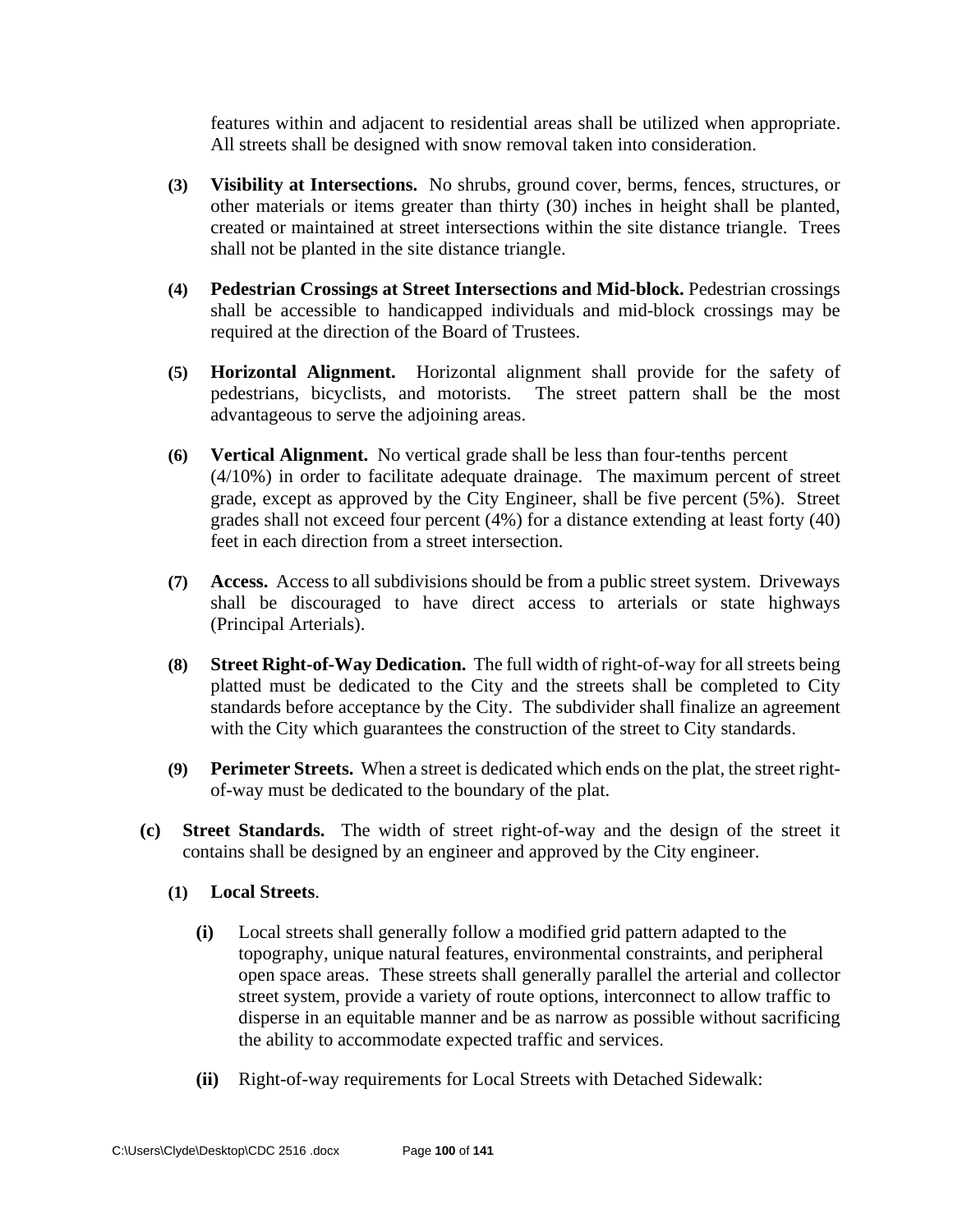- **a)** Fifty (50) feet of right-of-way.
- **(2) Alleys**.
	- **(i)** Alleys shall be treated as public ways, and any lot having access from an alley shall also front upon a public street.
	- **(ii)** Garages, accessory dwellings above garages and rear yards may access the collector and local street system via an alley with minimal travel through other land uses.
	- **(iii)** Right-of-way requirements for Residential Alleys:
		- **a)** Fifteen (15) feet of right-of-way.
	- **(iv)** Right-of-way requirements for Commercial/Industrial Alley:
		- **a)** Fifteen (15) feet of right-of-way.

### **9-24-050 Parking.**

- **(a) Purpose**. The purpose of this Section is to provide adequate parking for motor vehicles while minimizing the visual impact of parking lots and structures.
- **(b) Standards.** In all zone districts, off-street parking facilities for the storage of self propelled motor vehicles for the use of occupants, employees and patrons of the building or structures hereafter erected, altered or extended shall be provided and maintained as herein prescribed.

#### **(c) Parking Restrictions for Excess Weight Vehicles and Recreational Vehicles**.

- **(1)** The owner or operator of any vehicle weighing in excess of ten thousand (10,000) pounds, other than emergency vehicles, shall not park said vehicle on any public right-of-way or roadway, except when making local deliveries, nor shall excess weight vehicles, boats, boat trailers, tractors, trailers, semi-trailers, motor homes, buses or detached/dismounted campers be parked or kept on private property for longer than seventy-two (72) hours, except as herein provided.
- **(2)** No boat, boat trailer, tractor, trailer, semi-trailer, motor home, bus or detached/ dismounted camper shall be kept or parked upon any public right-of-way or roadway, except for visitation purposes not exceeding twenty-four (24) hours.
- **(3)** All excess weight vehicles, boats, boat trailers, motor homes, buses or detached/ dismounted campers kept or stored on private residential property for longer than seventy-two (72) hours shall be kept or stored in the rear yard screened from view, or within an enclosed building. No such vehicle shall be used for storage or as a business or residential premises.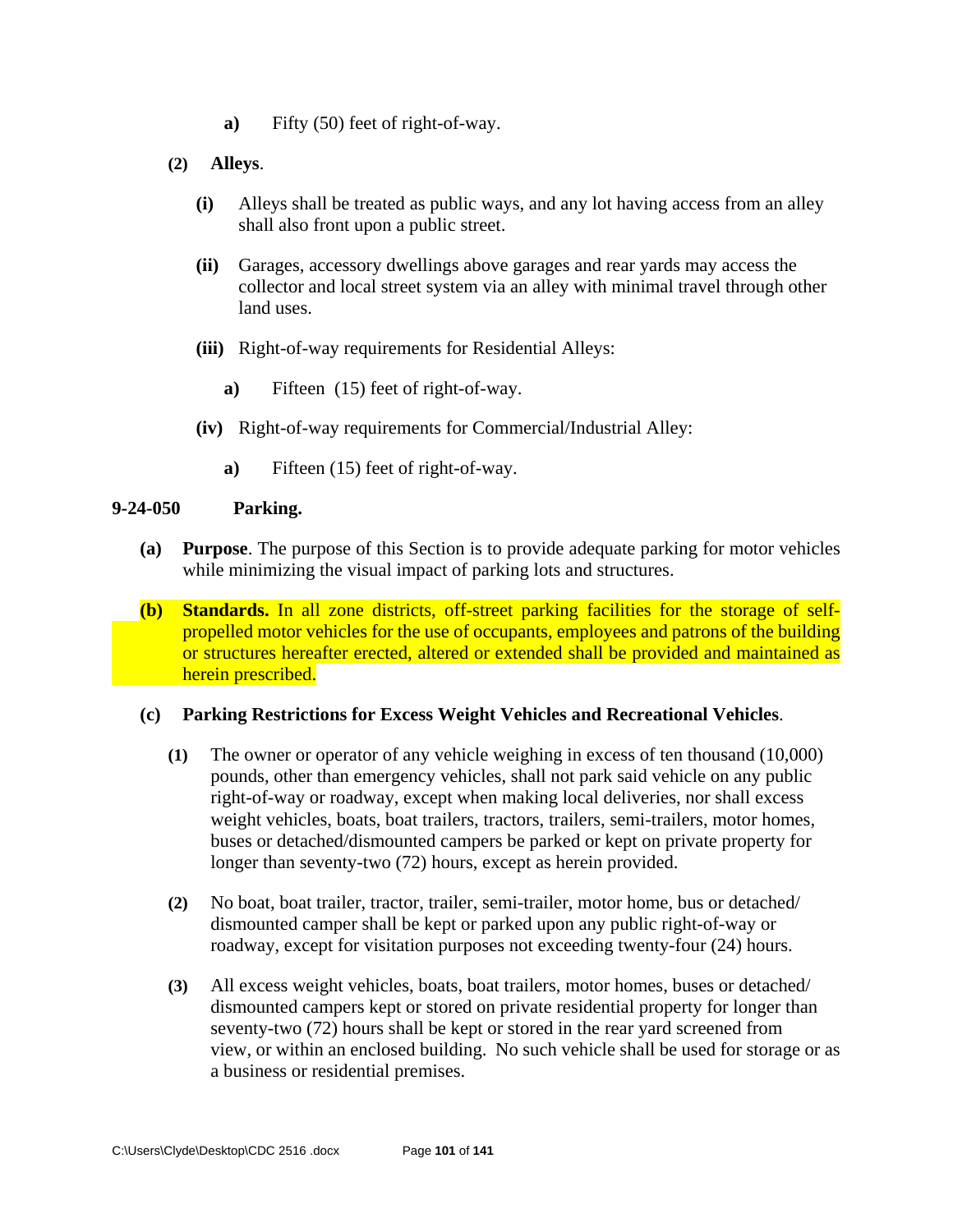- **(4)** All excess weight vehicles, boats, boat trailers, tractors, trailers, semi-trailers, motor homes, buses or detached/dismounted campers kept or stored on private property for longer than seventy-two (72) hours shall be kept or stored in a yard screened from view or within an enclosed building. The property where storage occurs must be properly zoned for the use. No such vehicle shall be used for storage or as a business or residential premises.
- **(5)** No mobile home may be located permanently in any residential area unless it is zoned for the same.

### **9-24-060 Sidewalks, Multi-Use Pathways and Trails**.

**(a) Purpose.** The purpose of the standards for sidewalks, multi-use pathways and trails is to assure a safe, convenient, and attractive pedestrian/bicycle system that minimizes conflicts between vehicles, bicycles and pedestrians.

### **(b) Standards.**

- **(1) Interconnected Network.** A sidewalk network that interconnects all dwelling units with other dwelling units, non-residential uses, and common open space may be required throughout each development.
- **(2) Sidewalk Width.** Where sidewalks are installed they shall be a minimum of five (5) feet wide along local streets.
- **(3) Sidewalk Location.** Sidewalks shall be located within the right-of-way unless otherwise authorized by the Board of Trustees.
- **(4) Sidewalk Installation.** Sidewalks and related improvements shall be installed or constructed by the developer in accordance with plans and specifications approved by the City and, after installation or construction, they shall be subject to inspection and approval by the City. All required improvements shall be completed in accordance with the officially established grades.
- **(5) Accessibility.** Sidewalks and plazas shall be accessible to handicapped individuals in accordance with the Americans with Disabilities Act requirements.
- **(6) Multi-use Pathways and Trails (Bikeways).** Multi-use pathways shall be provided to link internal open space areas with peripheral open space areas and shall connect to multi-use pathway routes throughout the community where appropriate.

#### **9-24-070 Easement and Utility Standards**.

**(a) Utility Easement Width.** Easements may be more or less than widths stated if the specific utility indicates in writing a width other than those required by this Development Code. Utility easements shall be subject to the approval of the City and applicable utility company.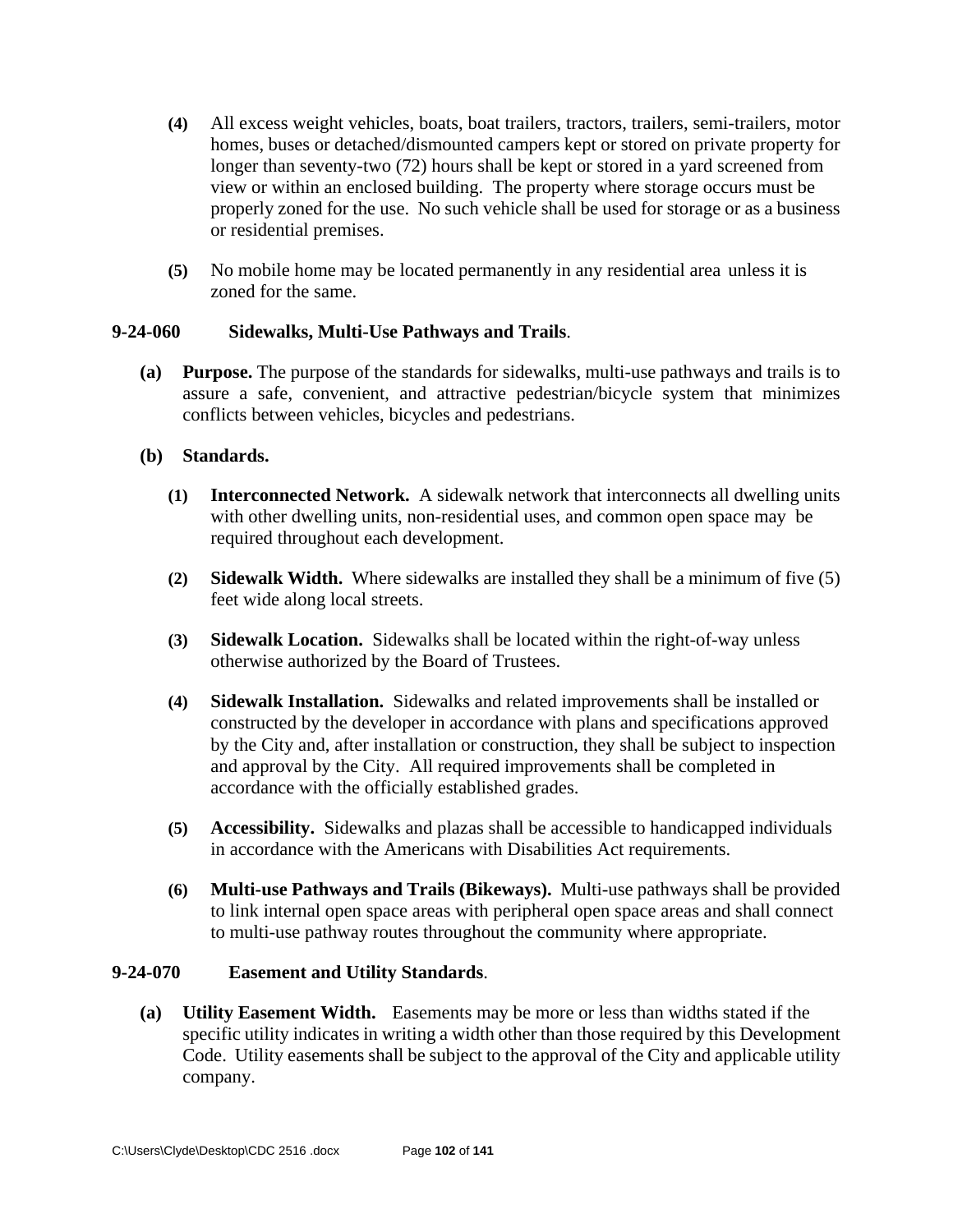- **(b) Multiple Installations within Easements.** Easements shall be designed so as to provide efficient installation of utilities. Public utility installations shall be located as to permit multiple installations within the easements. The developer will establish final utility grades prior to utility installations.
- **(c) Underground Utilities.** Telephone lines, electric lines, cable television lines and other like utility services shall be placed underground in conduit. The subdivider shall be responsible for complying with the requirements of this Subsection, and shall make the necessary arrangements including any construction or installation charges with each utility provider for the installation of such facilities. Transformers, switching boxes, meter cabinets, pedestals, ducts and other facilities necessarily appurtenant to such underground utilities shall be placed underground or on the surface but not on utility poles. Screening or fencing is required to the satisfaction of the Board of Trustees. Electric transmission and distribution feeder lines and necessary appurtenances thereto may not be placed above ground unless they are carrying greater than 115 kV. Such facilities shall be placed within easements or public streets, as therein provided, or upon private easements or rights-of-way provided for particular facilities.
- **(d) Street Lighting.** Street lighting and associated underground street lighting supply circuits shall be installed. The minimum requirement shall be two hundred fifty (250) watt sodium vapor lamps at a maximum spacing of four hundred (400) feet for local streets. Arterial streets [high-capacity] and commercial areas shall have a higher level of lighting as determined by the Board of Trustees.

#### **9-24-080 Parks and Open Space**.

**(a) Purpose.** To ensure that a comprehensive, integrated network of parks and open space is developed and preserved as the community grows.

#### **(b) Ownership and Maintenance of Open Space**.

- **(1)** The City shall own and maintain neighborhood parks, community parks, district parks and public trails.
- **(2)** Pocket parks, landscaped out-lots, and private recreational facilities shall be owned and maintained by a homeowners' association or the landowner.
- **(3)** Environmentally sensitive, archaeological and historic resources may be dedicated to the City and maintained by the City if approved by the Board of Trustees.
- **(4)** Conservation areas set aside as part of a Conservation Subdivision shall be owned and maintained by the homeowners' association.
- **(5)** Storm water detention and retention areas that function as open space shall be owned and maintained by a homeowners' association or the landowner, unless otherwise approved by the City.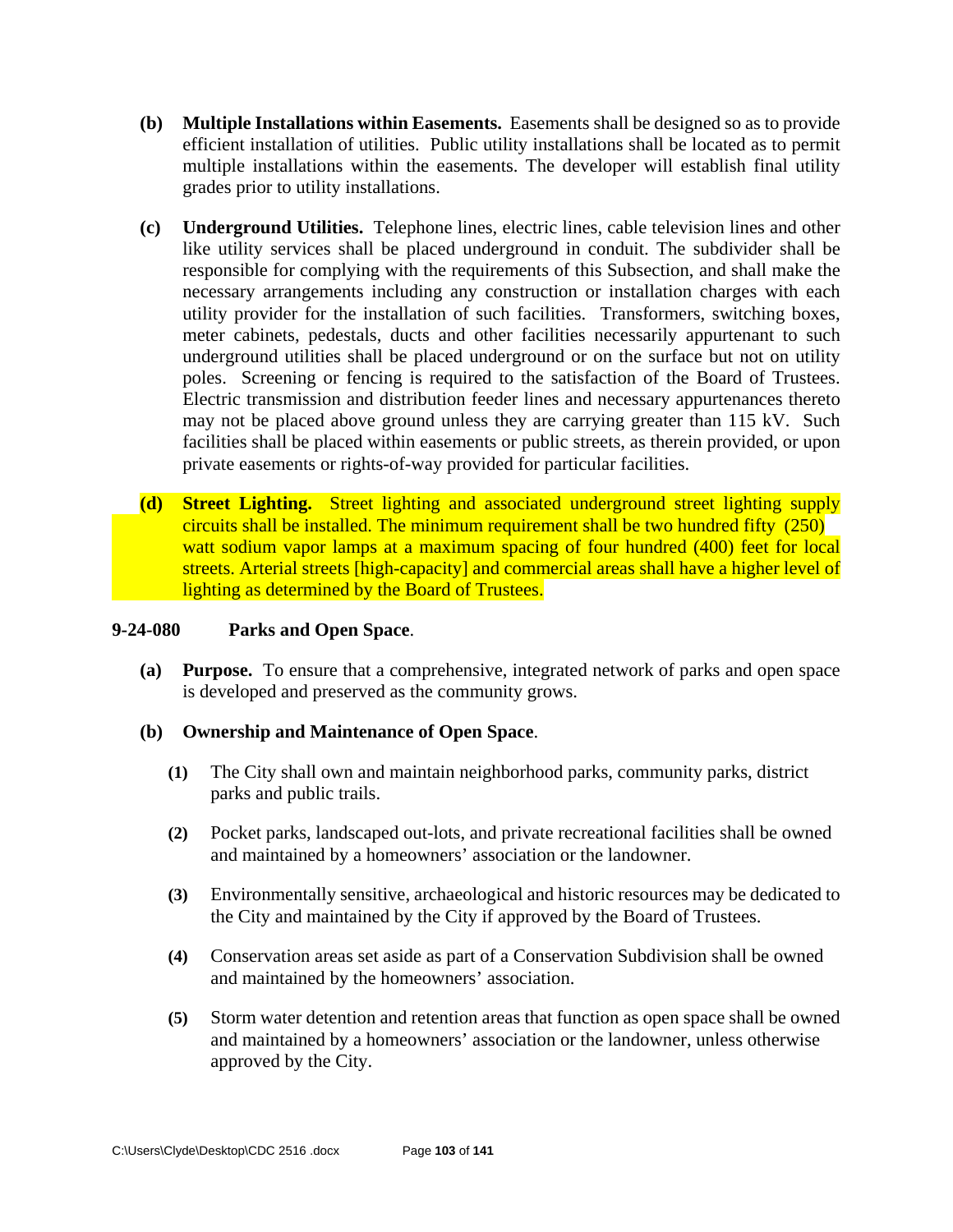- **(6)** Areas designated as open space shall be maintained according to the designated function of the area. Applicants shall work with the National Resources Conservation Service to develop a management plan which addresses: irrigation, revegetation, erosion control, and weed management. If the area is to remain in private ownership, a mechanism which will assure maintenance will be funded in perpetuity must be in place at the time of final plat.
- **(c) Open Space Protection**. Areas designated as open space shall be protected by a deed restriction or other appropriate method to ensure that they cannot be subdivided or developed in the future and remain open in perpetuity. They may be dedicated to the public or held in private ownership. Appropriate ownership will be determined through the review process in cooperation with the landowner. Future use may include recreational or agricultural activities if approved by the City.

### **(d) Open Space Requirements**.

### **(1) Open Space Includes**:

- **a)** Areas within the community designated for the common use of the residents of an individual development and/or the community at large;
- **b)** Areas designated for preservation and protection of environmental resources including floodplains, natural drainage ways, and wetland areas;
- **c)** Areas impacted by subsidence;
- **d)** Areas designated for agricultural preservation; and
- **e)** Areas of archeological and historic significance.

#### **Open Space Shall Not Include the Following**:

- **a)** Required setback areas around oil and gas production facilities;
- **b)** Disconnected remnants of land created by division of sites into lots or parcels that do not qualify as functional open space or that preserve environmental resources, unless approved by the Board of Trustees;
- **c)** Private yards;
- **d)** Tree lawns in street rights-of-way; or
- **e)** Required parking lot landscaping associated with all uses, except parking specifically designated for access to open space areas and within commercial/industrial projects.
- **(2) Amount of Open Space Required**. The amount of functional open space required in each development will be based on the density of the development, the recreational requirements of the anticipated users and the anticipated opportunities for public recreation within walking distance of the site one-quarter (¼) mile. However, all residential subdivisions shall dedicate a minimum of twelve percent (12%) of the gross land area for public parks, trails, open space or other civic purposes at the time of subdivision. Non-residential subdivisions shall dedicate twelve percent (12%) of the gross land area for public parks, trails, open space and other civic purposes at the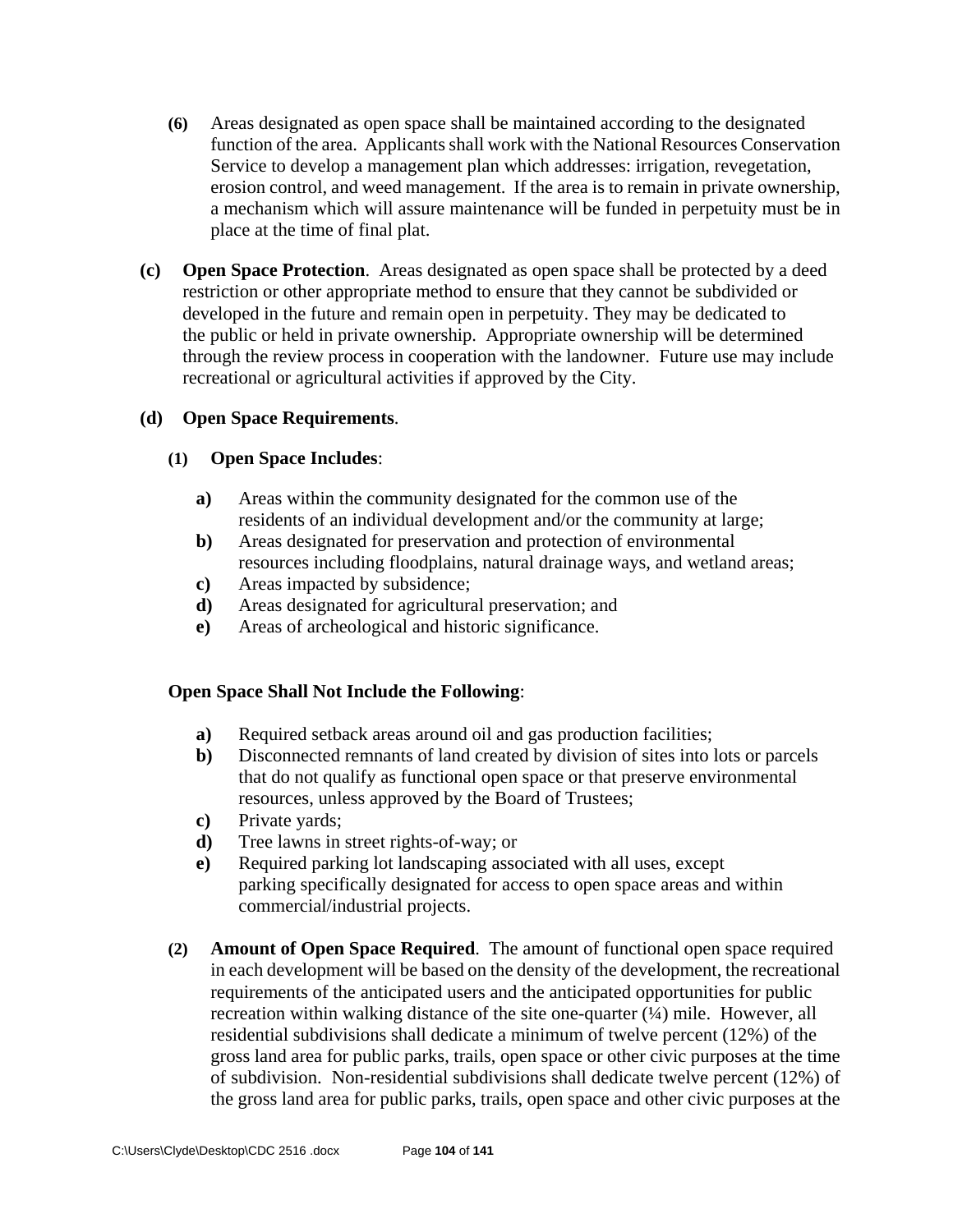time of subdivision. This dedication can be credited toward the overall open space required for the subdivision.

# **9-24-090 Dedication of Public Sites and Open Spaces**.

- **(a) Purpose.** The purpose of the dedication and/or payment is to provide the public facilities and/or services made necessary as a consequence of the site development, in an amount roughly proportional to the impact of the site development upon such facilities and/or services or the increased need for them brought about by the site development. The developer shall have the option, in its sole discretion, to accept the City's calculation of the required dedication, or to perform such studies as are necessary to demonstrate the actual impact of the site development upon public services and facilities, and the resulting appropriate dedication or other contribution.
- **(b) Amount of Land Dedicated**. The developer shall dedicate public sites for parks, open space, or other civic purposes prior to final approval for all site developments in accordance with the following requirements:
	- **(1) Percentage Dedication**. Dedication of such sites and land areas to the City, or to the public, which dedication shall be a minimum of ten percent (10%) of the total gross area of the land within the proposed subdivision at the time of subdivision. This land dedication will be credited toward the overall open space required for each subdivision; or
	- **(2) Fee-in-Lieu of Dedication**. As determined by the Board of Trustees, the developer shall pay fee-in-lieu of land dedication in those cases where dedication of land is not the preferred alternative. Such payment shall be based on the fair market value of the entire property, to be determined after completion of the platting process. Such payment shall be held by the Board of Trustees for the acquisition of sites and land areas by the City. At the option of the Board of Trustees, the subdivider may meet the dedication requirements of this §9-24-100 through a combination of fee-in-lieu and land dedication. **[Eric, do we need anything about acceptance of public land?]**

# **9-24-100 School Site Dedication.**

- **(a) Purpose.** It is declared to be the policy of the City, whenever there is an annexation of property into the City for residential development purposes, a proposed increase of residential use resulting from rezoning a property, an amendment to a planned unit development, or development of subdivision, the owner of the land shall provide land for school needs generated by the proposed residential use. It is the purpose of this Section to require the dedication of land or the payment of fees in lieu thereof directly for the benefit of the schools of the City.
- **(b) Amount of Land Dedicated.** Land shall be dedicated or conveyed for a public school site to the Creede School District #1 ("School District"), or in the event the dedication of land is not deemed feasible or in the best interests of the School District as determined by the Superintendent or designee of the School District, payment in-lieu of land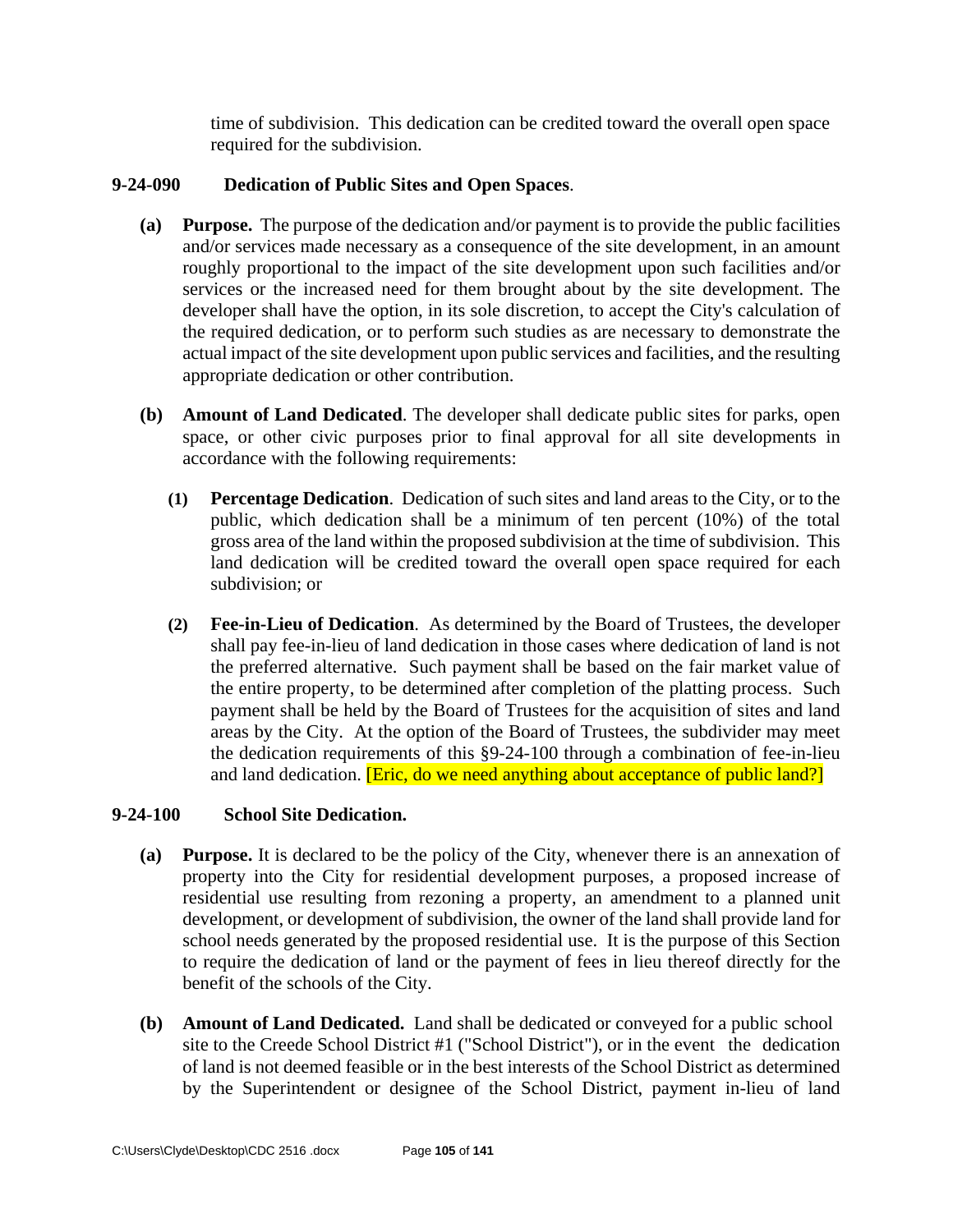dedication or conveyance shall be required. The amount of contribution of either land or payment in-lieu of land shall be determined pursuant to the following formula:

- **(1)** Single-family and duplex or primary secondary: Number of units x .014495 = dedication requirement in acres.
- **(2)** Multi-family: Number of units x .002676 = dedication requirement in acres.
- **(c) Conveyance**. In the event the school site dedication includes dedication of land, prior to recording the final plat the following items shall be completed:
	- **(1)** The land shall be conveyed to the School District, by general warranty deed, title to the land slated for dedication, which title is free and clear of all liens, encumbrances and exceptions (except those approved in writing by the School District), including, without limitation, real property taxes, which will be prorated to the date of conveyance or dedication.
	- **(2)** Proof of the dedication or conveyance shall be provided to the City.
	- **(3)** At the time of dedication or conveyance, a title insurance commitment and policy in an amount equal to the fair market value of the dedicated property shall be provided.
	- **(4)** The public improvement agreement shall provide for the installation of the streets adjacent to the school site, the installation of water, sewer and other public utilities to the school site, and over lot grading of the school site.
- **(d) Cash In-Lieu of Land Dedication**. In the event the school site dedication includes payment in-lieu of the dedication of land, prior to the issuance of any building permit for any residential dwelling unit not otherwise exempt under §9-24-100(e) below, cash in lieu shall be paid to the City on behalf of the School District. The City, in cooperation with the School District, shall establish cash in-lieu of land dedication fees under a separate ordinance.

#### **(e) Storm Drainage Facilities**.

**(1) Purpose**. To promote innovative and effective land and water management techniques that protect and enhance water quality. All Storm Drainage Facilities will be designed by an engineer, recommended by the City engineer and approved by the Board of Trustees.

#### **9-24-110 Commercial and Industrial Architecture.**

**(a) Purpose.** The City has the following four distinctly different Commercial/ Industrial types of development within its Planning Area: Downtown (B-1); Mixed Use Highway (B-2); Commercial (c); and Industrial (I). They are different in character, purpose, and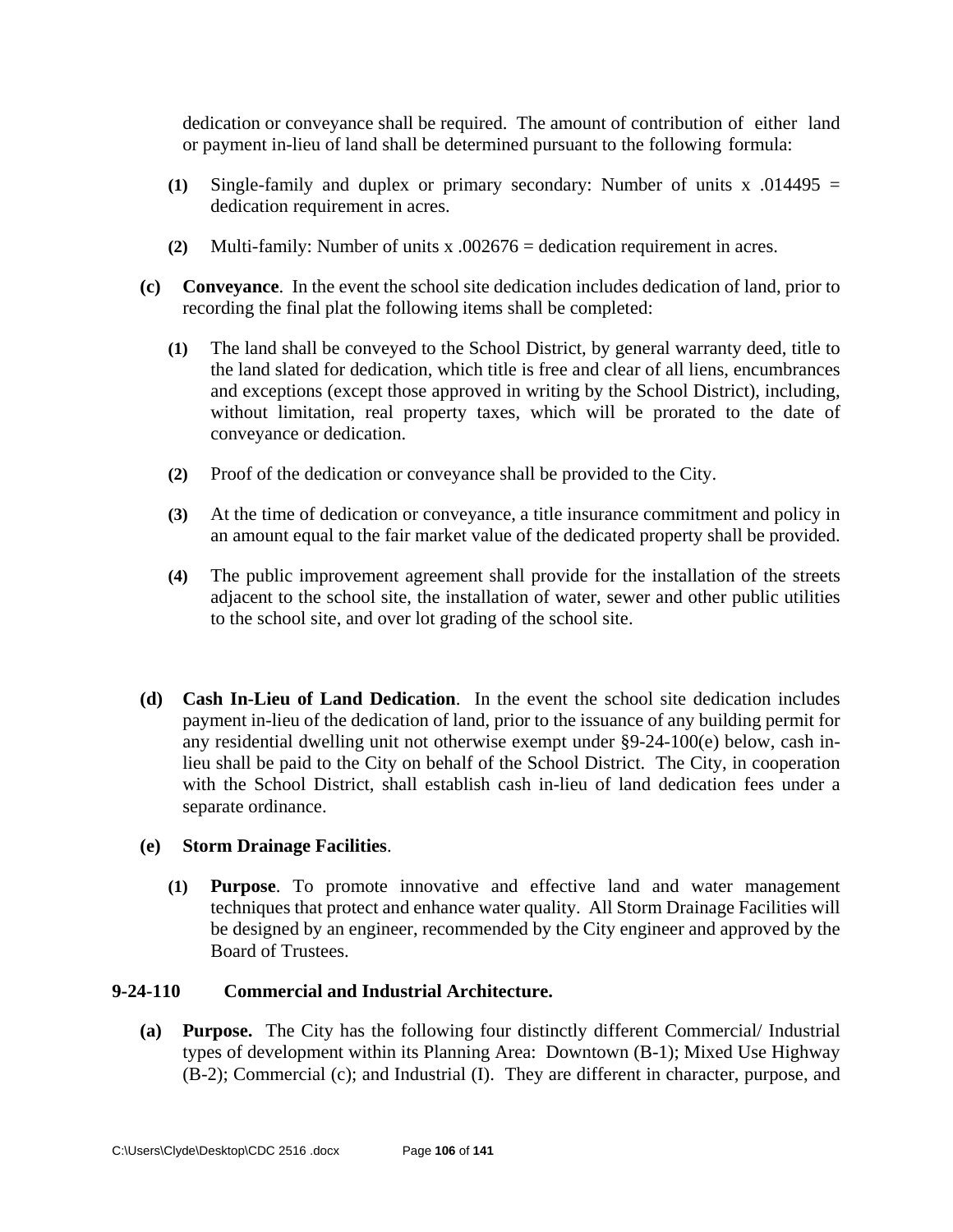mixture of uses. The design considerations vary for each type, although there are many common design elements outlined below.

### **(b) Standards.**

- **(1) Connections**. Commercial developments must be linked with surrounding areas by extending city streets, sidewalks, and/or paths directly into and through the development, thereby providing convenient, direct pedestrian, bicycle and vehicle access to and from all sides of the development.
- **(2) Accessibility**. Developments must be accessible to pedestrians and bicyclists as well as motorists. The emphasis must not be placed solely on parking and drive-through functions. Site plans shall equally emphasize the following:
	- **a)** Pedestrian access to the site and buildings;
	- **b)** Gathering areas for people; and
	- **c)** Auto access and parking lots.
- **(3) Walkways**. Walkways must be located and aligned to directly and continuously connect areas or points of pedestrian origin and destination, and not be located and aligned solely based on the outline of a parking lot configuration that does not provide such direct pedestrian access.
- **(4) On-Street Parking**. Streets and other elements of the site plan shall be designed so that on-street parking is a functional part of the development (except along arterial streets).
- **(5) Building Orientation**. Where possible, buildings shall be located to front on and relate primarily to streets. Building setbacks from local and collector streets should be minimized in order to establish a visually continuous, pedestrian-oriented street front. In the case of large buildings for employment, storage or auto-related uses, where greater setbacks are needed, a minimum of thirty (30) percent of the building shall be brought to the setback line. If a minimized setback is not maintained, the larger setback area shall have landscaping, low walls or fencing, a tree canopy and/or other site improvements along the sidewalk designed for pedestrian interest, scale and comfort.

#### **(c) Industrial/ Business Park Architectural Standards**.

**(1) Purpose**. State Highway 149 provides the opportunity to localize industrial/business park development, as well as highway commercial. The following standards shall apply:

#### **(2) Building Massing and Form.**

**a)** Office and entry spaces shall be distinguished from the building mass.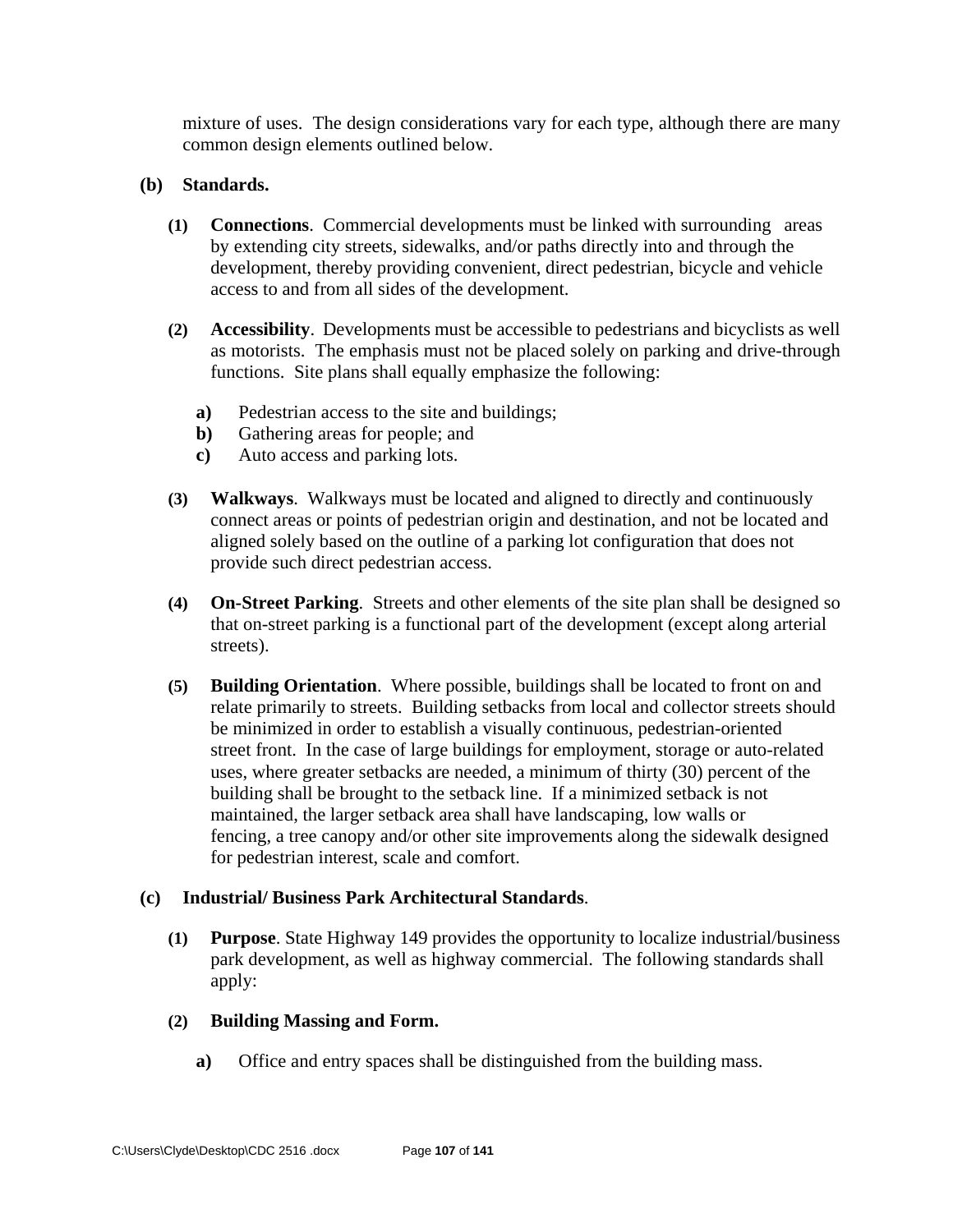- **b)** Large, square, "box-like" structures are not an acceptable form. Architectural elements with smaller forms stepping outwards and down shall be included.
- **c)** Loading areas shall not front any street or public right-of way if at all possible.
- **d)** Parking requirements shall be provided to the extent possible at the rear or sides of the building.

### **(3) Siting Structures**.

- **a)** Structures shall be sited to avoid a "wall" affect along public rights-of-way and along adjacent property lines. This can be achieved by varying the building setbacks and clustering buildings.
- **b)** Where multiple buildings are proposed on a development parcel, buildings shall be oriented to allow views into the project and shall preserve high quality views through the project (e.g. views of the mountains).

### **9-24-120 Lighting.**

**(a) Purpose.** To create an attractive lighting system to enhance visibility and safety, while minimizing glare and contrast. To encourage exterior lighting that is functional, aesthetically pleasing, and complimentary to the architectural style of buildings.

### **(b) Standards.**

- **(1) Evaluation of Exterior Lighting**. Exterior lighting shall be evaluated in the development review process to ensure that the functional and security needs of the project are met in a way that does not adversely affect the adjacent properties or neighborhood. The degree to which exterior night lighting affects a property owner or neighborhood will be examined considering the light source, level of illumination, hours of illumination, and need for illumination in relation to the effects of the lighting on the adjacent property owners and the neighborhood.
- **(2) Light Style**. The style of lights shall be consistent with the style and character of architecture proposed on the site. Light fixtures that illuminate signage shall be compatible with the architecture of the building on which they are placed.
- **(3) Concealed Light Source**. Light sources shall be concealed or shielded to the maximum extent feasible to minimize the potential for glare and unnecessary diffusion on adjacent property and away from the vision of passing motorists. All lights shall be directed downward and the light source shall be equipped with "cut-off" devices so that it will not be visible from any adjacent property and to ensure that ambient skyward light is eliminated. Accent and flagpole lighting shall be permitted to be directed upward as long as the light source is shielded and not visible from any adjacent property. Light fixtures installed under canopies, awnings, overhangs and the like shall be fully recessed.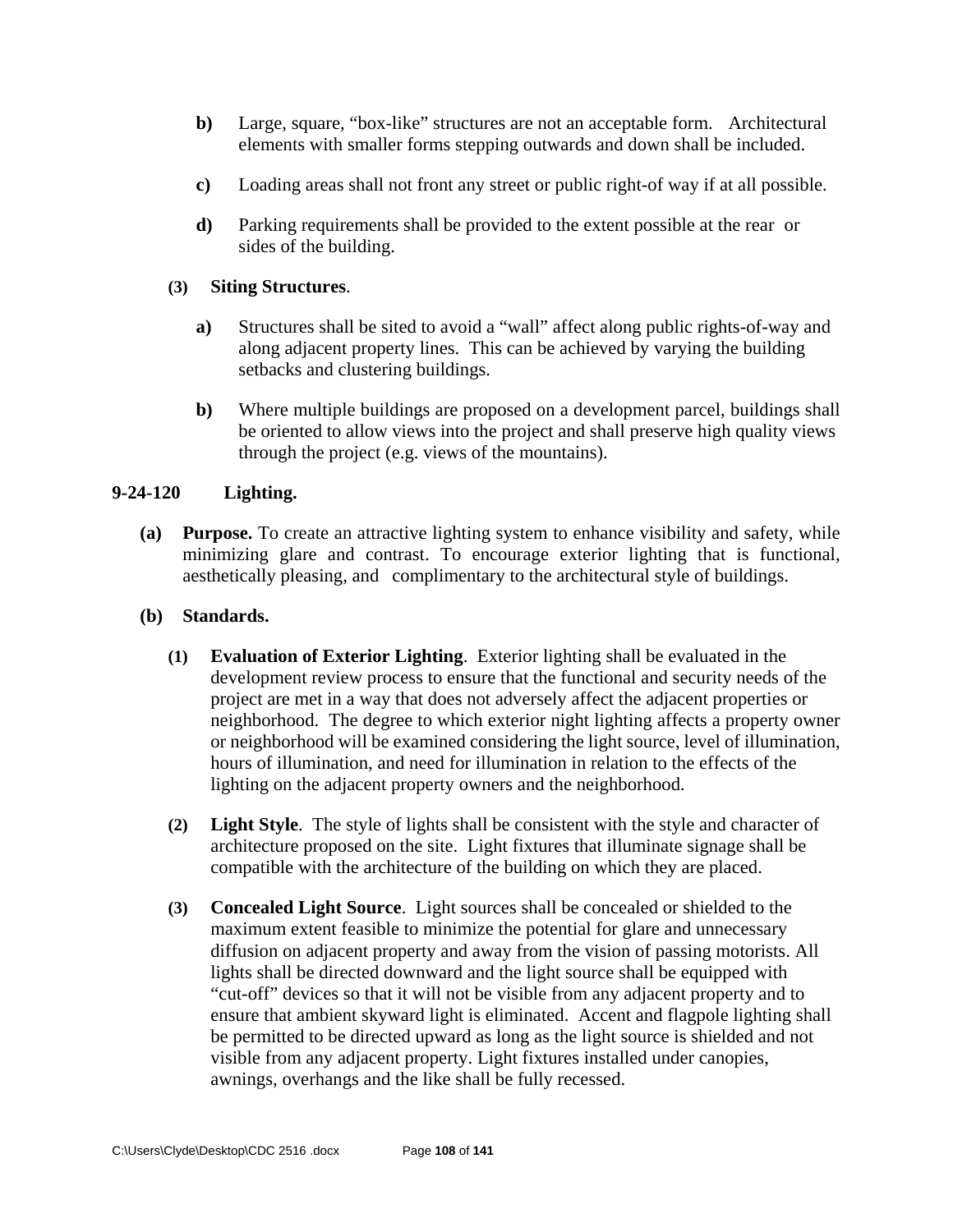**(4) Hours of Lighting Operation**. All parking lot lighting fixtures and exterior building lights, except those required for security purposes, shall be extinguished within one (1) hour after the end of business hours and remain extinguished until one (1) hour prior to the beginning of business hours. If a portion of a parking lot is used after dark, only that portion shall be lighted.

# **(5) Height Standards for Lighting**.

- **(i)** Residential Zoning Districts. Light fixtures shall be mounted on concrete, fiberglass or painted metal poles no higher than sixteen (16) feet from the ground. Lighting mounted on a building or structure shall not exceed the height of the building or structure. Bollard-type lighting fixtures shall be between three (3) and four (4) feet high.
- **(ii)** Non-Residential Zoning Districts. Light fixtures shall be mounted on concrete, fiberglass or painted metal poles no higher than twenty-five (25) feet from the ground, unless a greater height, not to exceed the maximum building height in the applicable zone district, is approved by the variance process found in §9-16-90, *Variance*. Lighting mounted on a building or structure shall not exceed the height of the building or structure. Bollard-type lighting fixtures shall be between three (3) and four (4) feet high.
- **(6) Exemption for Outdoor Recreational Uses**. Because of their limited hours of operation and their unique requirements for nighttime visibility, ball diamonds, playing fields, tennis courts, and other similar outdoor recreational uses (both public and private, unless otherwise restricted by the Board of Trustees) shall be exempt from the general provisions of this Section. However, exterior lighting for such uses shall be extinguished no later than 11:00 p.m.

# **9-24-130 Environmental Considerations**

**(a) Purpose.** The purpose of this Section is to ensure that new development attempts limits/mitigates its impact to wildlife and wildlife habitat and that it minimizes environmental impacts.

# **(b) Standards**.

- **(1) Protection of Wildlife and Natural Areas**. To the maximum extent practical, development shall be designed to ensure that disturbances which occur to any natural area as a result of development shall be minimized through the use of natural buffer zones. If any development materially disturbs a natural area, the development project shall mitigate such lost natural resource either on- or off-site. Any such mitigation shall be roughly proportional to the loss suffered as a result of the disturbance.
	- **(i)** Natural areas shall include:
		- **a)** Floodplains and floodways;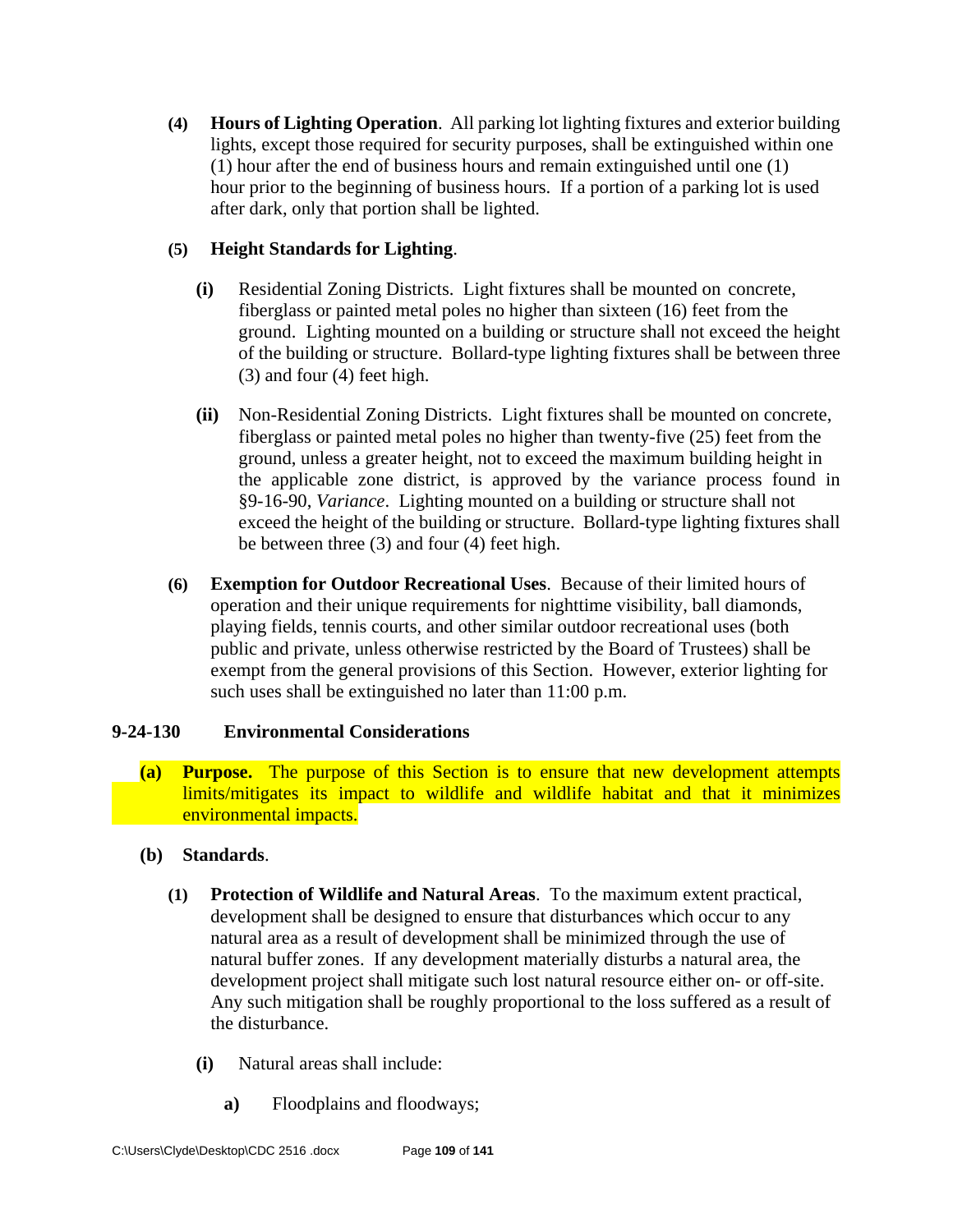- **b**) Natural drainage and water ways;
- **c)** Significant native trees and vegetation,
- **d)** Wildlife travel corridors;
- **(ii)** The natural area buffer zone shall be used between natural areas and proposed development to ensure that the proposed development does not degrade the natural area. The size of the buffer zone shall be determined in conjunction with the Colorado Division of Wildlife or a City-approved wetland or wildlife ecologist. The City may decrease this buffer when strict application of this Subsection will impose an exceptional and undue hardship upon the property owner or developer.
- **(2) Exceptions**. The Board of Trustees may allow disturbance or construction activity within the natural area or natural area buffer zone for the following limited purposes:
	- **a)** mitigation of development activities;
	- **b)** restoration of previously degraded areas;
	- **c)** emergency public safety activities and utility installations when such activities and installations cannot reasonably be contained within other nearby developed areas;
	- **d)** construction of a trail that will provide public access for educational or recreational purposes; or
	- **e)** The enhancement of the habitat value and/or other natural resource values of a natural area.
- **(3) Ecological Characterization**. If the City determines that the site likely includes areas with wildlife, plant life, and/or other natural characteristics in need of protection, the City may require the developer to provide a report prepared by a professional qualified in the areas of ecology, wildlife biology, or other relevant discipline. The ecological characterization report should be included on the open space plan and describe the following:
	- **a)** The wildlife use of the natural area showing the species of the wildlife using the area, the times or seasons the areas is used by those species and the "value" (meaning feeding, watering, cover, nesting, roosting, perching) that the area provides for such wildlife species;
	- **b)** The boundary of wetlands in the area and a description of the ecological functions and characteristics provided by those wetlands;
	- **c)** Any prominent views from or across the site;
	- **d)** The pattern, species, and location of any significant native trees and other native site vegetation;
	- **e)** The bank, shoreline and high water mark of any perennial stream or body of water on the site;
	- **f)** Wildlife travel corridors; and
	- **g)** The general ecological functions provided by the site and its features.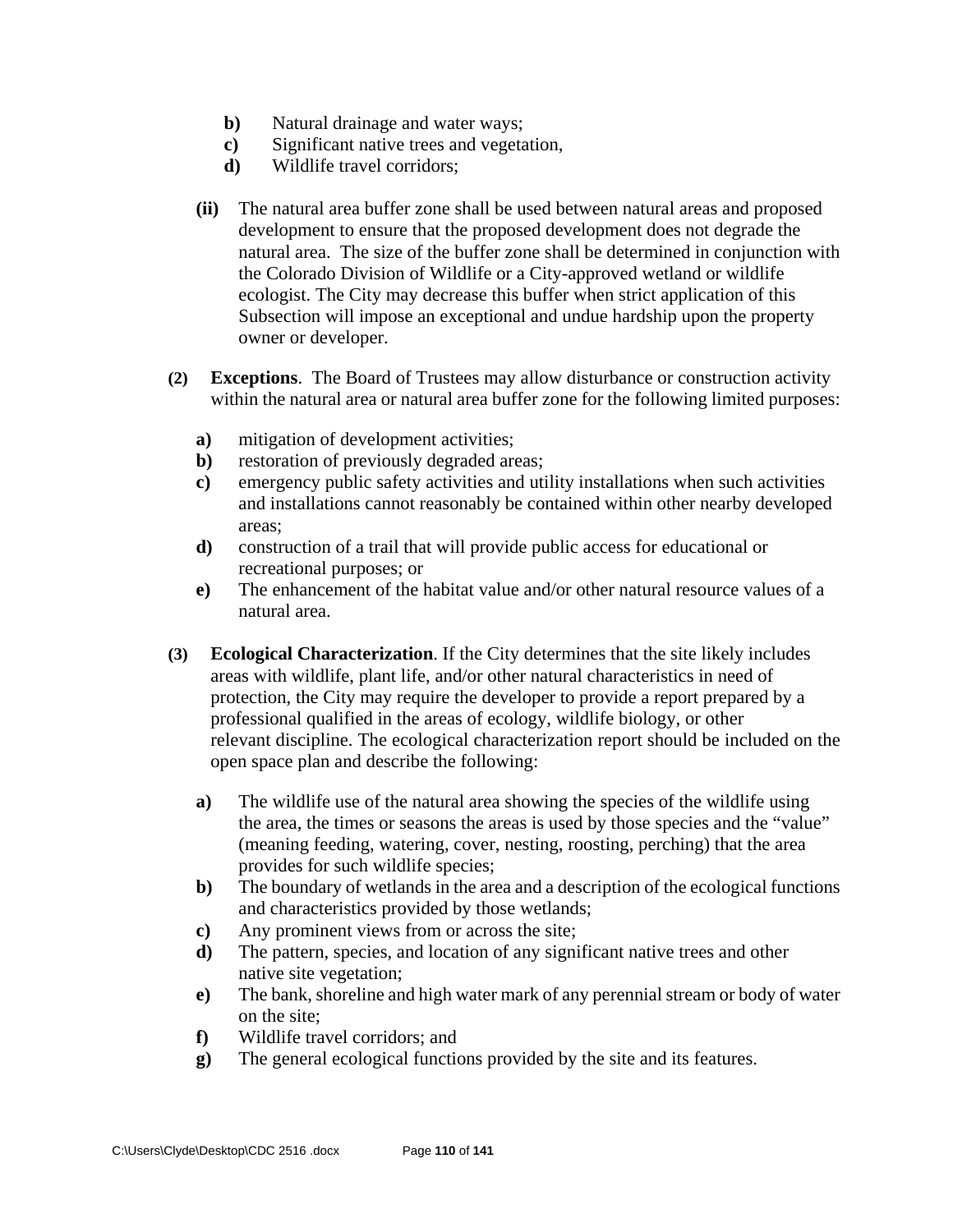- **(4) Wildlife Conflicts**. If wildlife that may create conflicts for the future occupants of the development (including, but not limited to, prairie dogs, beaver, deer and elks) are known to exist in areas adjacent to or on the development site, then the development plan must, to the extent reasonably feasible, include provisions such as barriers, protection mechanisms for landscaping and other site features to minimize conflicts that might otherwise exist between such wildlife and the developed portion of the site. Any impacts to wildlife must be referred to the Colorado Division of Wildlife and, in the case of threatened or endangered species, United States Fish and Wildlife Services.
- **(c) Green Building Practices**. The City seeks to promote the utilization of building practices which benefit the environment and the socio-economic well-being of current and future residents.
	- **(1) Resource areas**. There are five resource areas which should be addressed by a green building program:
		- **a)** Water (quality and quantity);
		- **b**) Energy (quantity and type);
		- **c)** Building Materials (life cycle impacts);
		- **d)** Solid Waste (construction and operation impacts); and
		- **e)** Health and Safety.
	- **(2) Compliance**. Compliance with the requirements of the U.S. Green Building Council Leadership in Energy and Environmental Design program or any substantially similar green building program is strongly encouraged.

### **9-24-140 Sanitary Sewer.**

All residential, commercial and industrial uses which have human occupancy shall have sanitary sewer at the developer's cost. The sanitary sewer system shall be connected to an existing public sanitary sewer system and shall consist of a closed system of sanitary sewer mains and lateral branch connections to each structure or lot upon which a structure is to be built. Sanitary sewer lines are to be of sufficient size and design to collect all sewage from all proposed or portable structures within the subdivision or development. On a case by-case basis, the Board of Trustees may approve individual sewage disposal systems that comply with Mineral County Health Department standards. However, no new addition, upgrade or major repair to an individual sewage disposal system will be permitted if the property is located within four hundred (400) feet of a municipal or sanitation district collection line, measured through existing sewer easements or utility rights-of-way, except where approved by the Board of Trustees or the Mineral County Health Department.

### **9-24-150 Potable Water.**

All residential, commercial and industrial uses, which have human occupancy, shall have potable water served by the City or appropriate water district at the developer's cost. The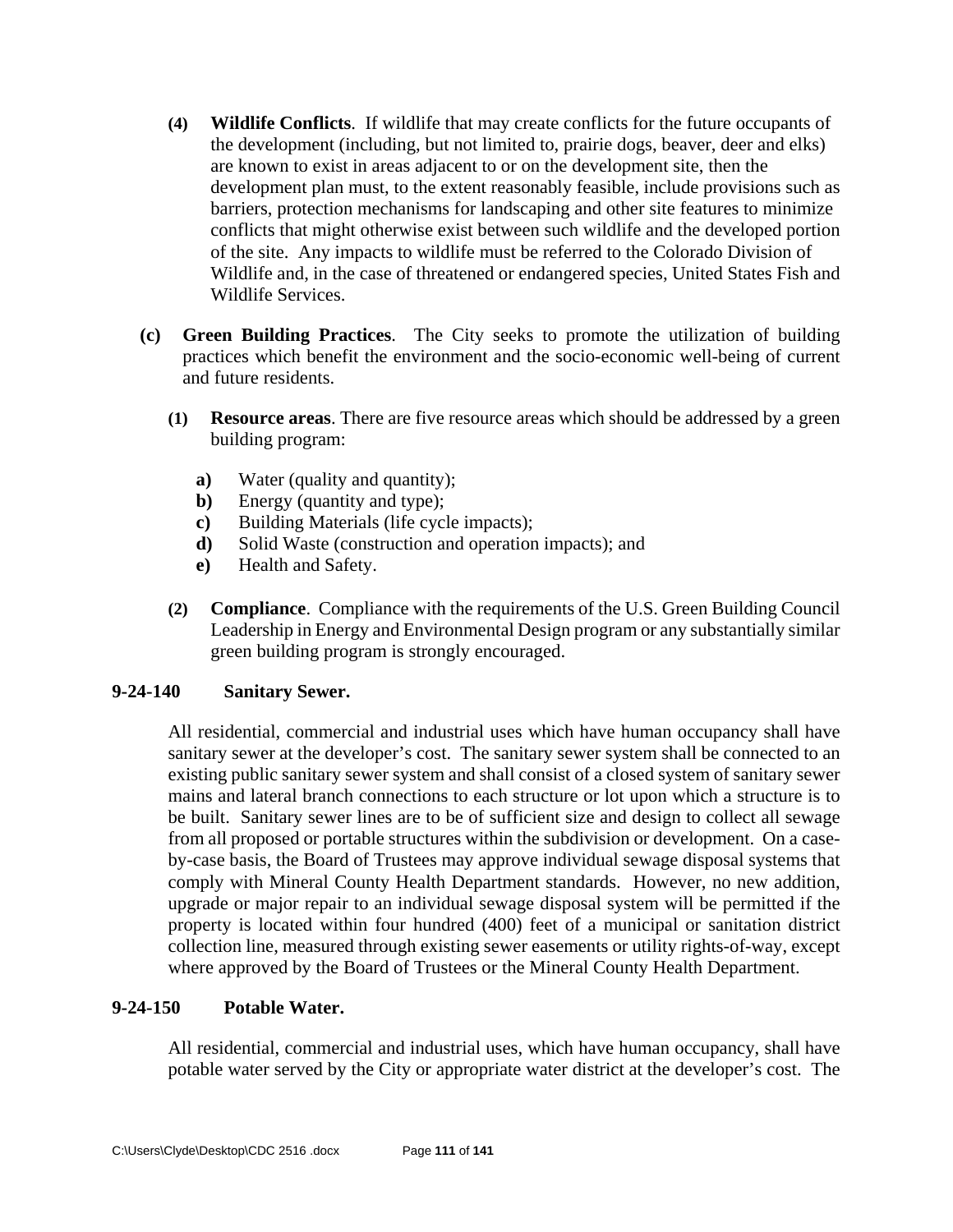water system shall be of sufficient size and design to supply potable water to each structure or lot upon which a structure is to be built at the developer's cost.

## **9-24-160 Fire Hydrants.**

The subdivider shall install fire hydrants at street intersections and at other points as per the requirements of the Mineral County/Creede Fire Protection District. Fire hydrants shall have national standards threads, two and one-half (2½) inch outlets and four and one-half  $(4\frac{1}{2})$  inch or six  $(6)$  inch streamers, built at the developer's cost.

## **Article 28**

## **RV Parks**

**9-28-010 Definitions.** The following definitions apply to this Article:

*Recreational vehicle* means a vehicular type unit primarily designed as temporary living quarters for recreational, camping or travel use, which either has its own motive power or is mounted or drawn by another vehicle. The following shall be considered a recreational vehicle (RV):

- **(a)** *Camping trailer.* A canvas (or other type of material), folding vehicle of rigid construction, mounted on wheels and designed for travel and recreation.
- **(b)** *Motorized home, motor home and/or recreational bus or van.* A recreational vehicle consisting of a portable, temporary dwelling to be used for travel, recreation and vacation uses, and constructed as an integral part of a self-propelled vehicle.
- **(c)** *Pickup coach.* A vehicle designed to be mounted on or loaded into a truck chassis for use as a temporary dwelling for travel and recreation.
- **(d)** *Tent.* Protective fabric erected to provide protection from the elements.
- **(e)** *Travel trailer.* A towable vehicle designed as a temporary dwelling for travel and recreation.
- **(f)** *Travel trailer, self-contained.* A trailer which can operate independently of connections to sewer, water and electric systems. It contains a water-flushed toilet, lavatory, shower or bath and kitchen sink, all of which are connected to water storage and sewage holding tanks located within the trailer.

*Recreational vehicle park* means a parcel of land specifically developed for locating only recreational vehicles on lots on a short-term basis.

*Recreational vehicle site* means a plot of ground within a recreational vehicle park intended for the accommodation of a recreational vehicle, tent, or other individual camping unit on a temporary basis.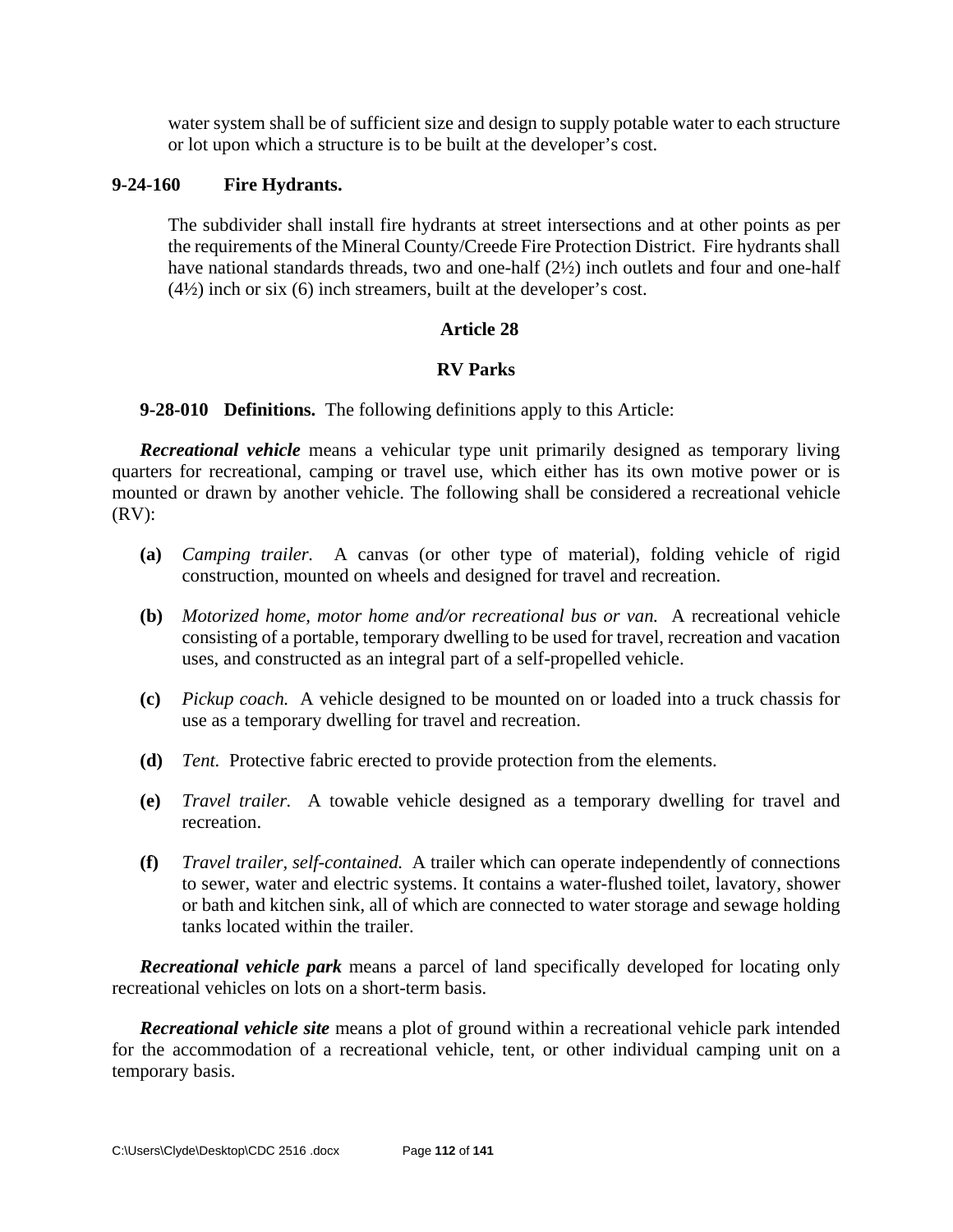*Sanitary facilities* means toilets, urinals, lavatories, showers, utility sinks and drinking fountains, and the service buildings containing these units.

**Sanitary waste station** means a facility used for removing and disposing of waste from selfcontained camping vehicle sewage holding tanks.

*Service building* means a structure housing toilet, lavatory, bath, laundry, service sink and other such sanitary facilities as may be required.

#### **9-28-020 Review Process.**

- **(a)** All new recreational vehicle parks or development on any recreational vehicle park, new or pre-existing, must submit all plans and specifications in detail for such development to the Planning Commission and obtain approval after formal public hearing from the Board of Trustees. No construction or development shall be commenced until approved by the Board of Trustees and a building permit issued.
- **(b)** Permits for development of recreational vehicle parks shall be granted according to the process found in §9-16-080, *Special Review Use,* of this Code.
- **(c)** The Building Inspector shall inspect each new recreational vehicle park or space/site addition or construction on existing parks to determine compliance with the provisions of this Article and all other applicable ordinances, rules, regulations or codes. No occupancy shall be permitted or certificate of occupancy issued until said officials have made such determination in writing. Occupancy of the premises prior to issuance of a certificate of occupancy based on the above determination shall subject the violator to the penalties set forth in this Article. The above-named officials shall have authority to enter upon the premises for the purpose of such inspection at any reasonable time without notice or approval of the owner or manager.

### **9-28-030 Location of Recreational Vehicle Parks.**

- **(a)** Recreational vehicle parks may be located in areas whose principal characteristic or activity is highway service or highway commercial such as the B-2 zone.
- **(b)** Recreational vehicle parks will not be permitted in any area zoned residential or in floodplain areas.

### **9-28-040 Park Development Standards.**

- **(a) Site Conditions.** Conditions of soil, groundwater level, drainage and topography shall not create hazards to the property or the health or safety of the occupants. The site shall not be exposed to objectionable smoke, noise, odors or other adverse influences, and no portion subject to unpredictable flooding, subsidence or erosion shall be used for any purpose which would expose persons or property to hazards.
- **(b) Soil and Groundcover.** Exposed ground surfaces in all parts of the recreational vehicle park shall be paved, or covered with stone screening or other solid materials, or protected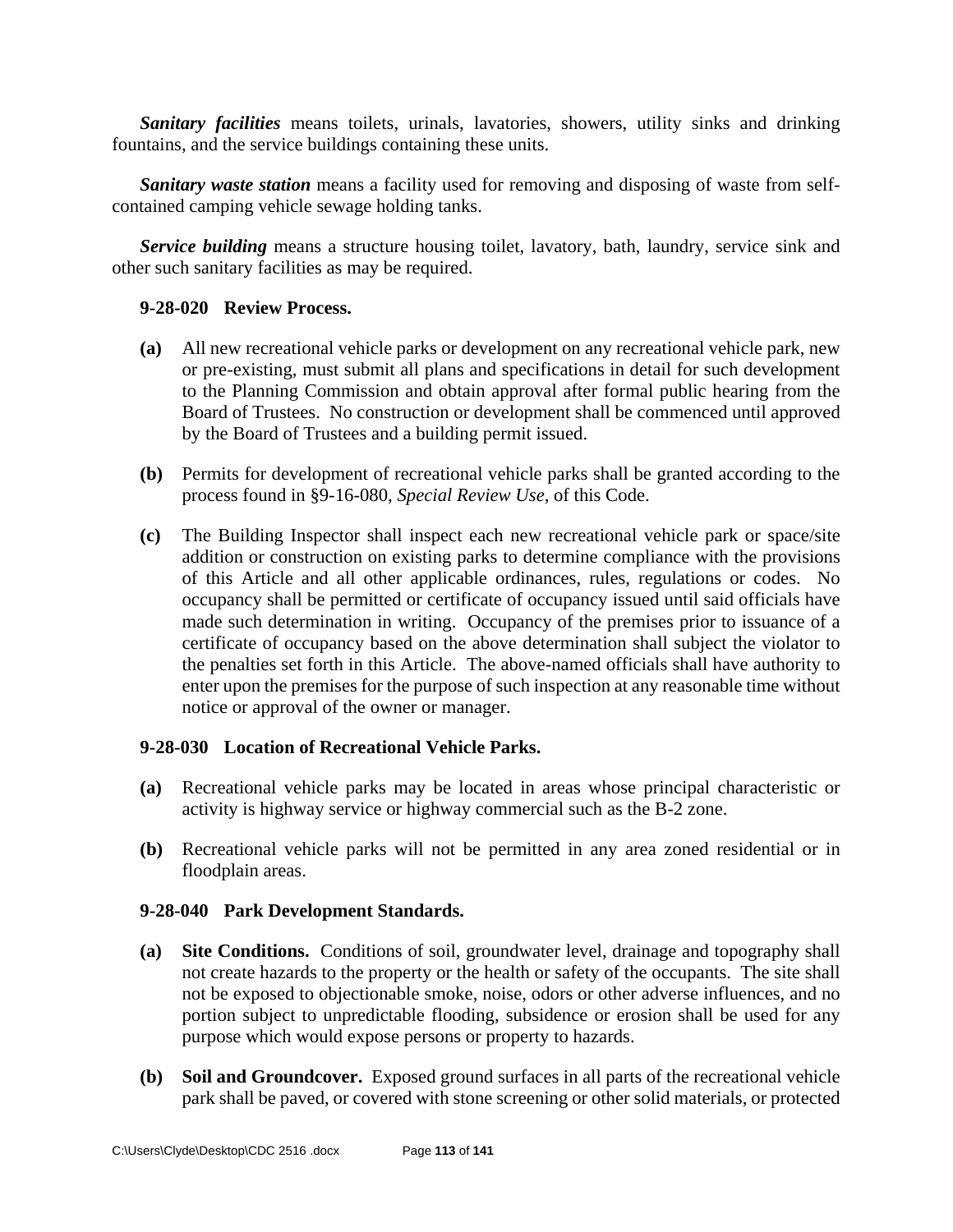with a vegetative growth that is capable of preventing soil erosion and of eliminating objectionable dust

**(c) Drainage Requirements.** A drainage plan shall be developed for the recreational vehicle park.

### **9-28-050 Park Size and Density.**

- **(a) Park Size.** The minimum gross area for a recreational vehicle park is one (1) acres. The maximum gross area allowed is three (3) acres
- **(b) Park Density.** The maximum density shall not exceed twelve (12) recreational vehicles per gross acre.
- **(c) Minimum Site Size.** Each recreational vehicle site shall contain a minimum of one thousand five hundred (1,500) square feet and shall have a minimum width of twenty five (25) feet.
- **(d) Site Pads.** Each site shall contain a vehicle parking pad of concrete or asphalt paving. Minimum length of the parking pad shall be thirty-five (35) feet. No part of a recreational vehicle or other unit placed on the lot pad shall be closer than five (5) feet to the edge of the lot
- **(e) Required Separation Between RV Vehicles.** Recreation vehicles shall be separated from each other and from other structures by at least ten (10) feet. Any accessory structure such as attached awnings or comports for purposes of this separation requirement shall be considered to be part of the recreational vehicle.
- **(f) Site Identification.** Each site for the parking of the recreational vehicle shall be identified by numbers, a minimum of three (3) inches in height, posted in a conspicuous place at the front of the site.

### **9-28-060 Roadways and Parking.**

- **(a) Interior Roads**. All interior two-way roads shall be twenty-eight (28) feet minimum width and all interior one-way roads shall be twenty (20) feet minimum width. All roads shall be paved with asphalt and crowned to facilitate drainage. Roadways shall be designed for the safe and convenient movement of vehicles.
- **(b) Parking Requirements.** At least one and one-half (1½) off-road parking spaces shall be provided in the park per recreation vehicle site. At least one (1) off-road parking space shall be provided at each site. No on street parking will be permitted.

### **9-28-070 Entrances and Exits.**

**(a) Locations and Access.** No entrance or exit from a recreational vehicle park shall be permitted through a residential district nor require movement of traffic from the park through a residential district.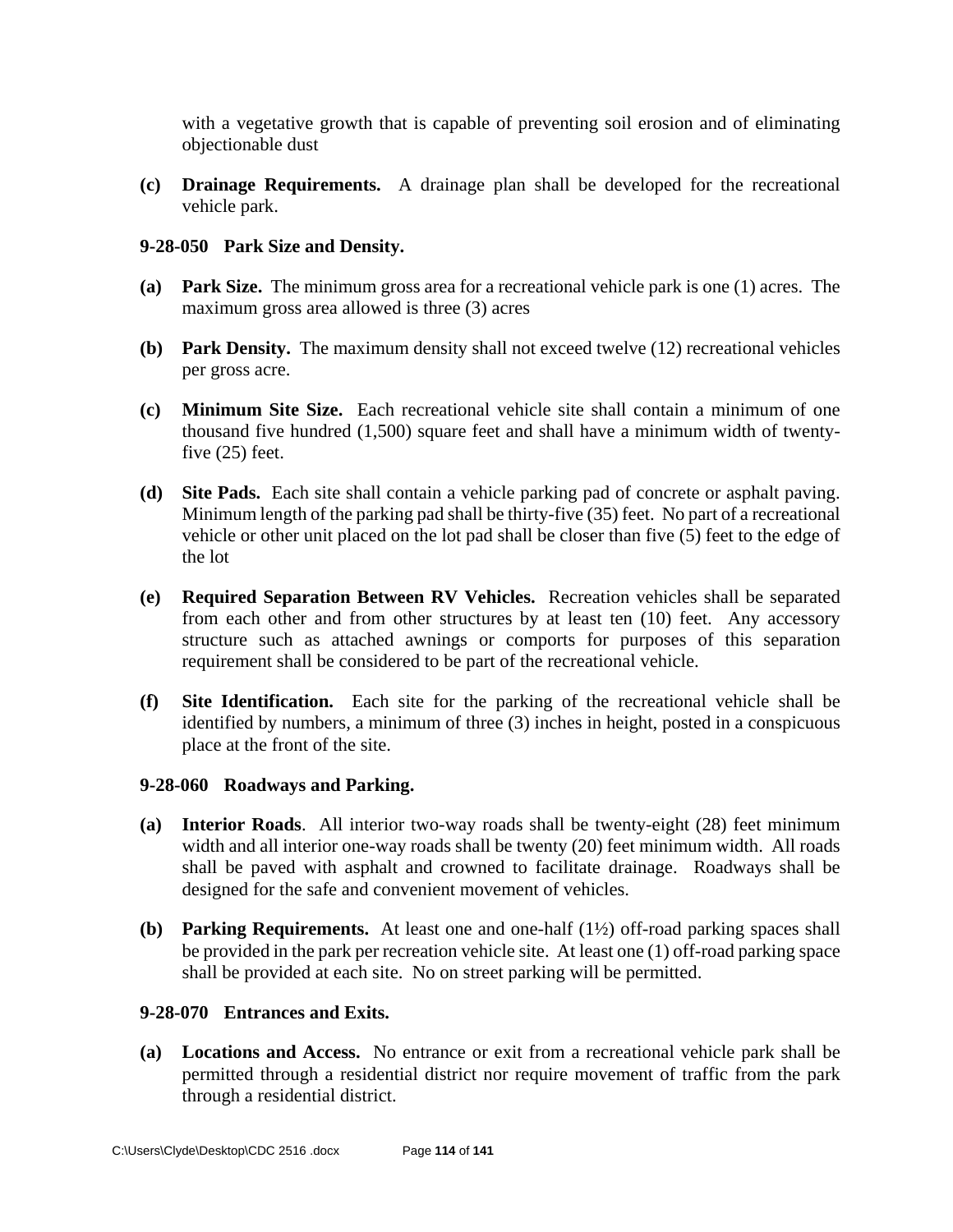### **(b) Design of Access to Park.**

- **(1)** Entrances and exits to recreational vehicle parks shall be designed for the safe and convenient movement of traffic into and out of the park and to minimize marginal friction with free movement of traffic on adjacent streets.
- **(2)** Each recreational vehicle park shall have a separate entrance and exit roadway, each of which shall not be less than twenty-eight (28) feet wide from flow line to flow line, shall be hard surfaced with asphalt or concrete and shall connect to a dedicated public right-of-way not less than forty (40) feet in width.
- **(c) Access onto State Highways.** Access onto state-controlled highways or roads will require a permit from the State Department of Transportation. The design of the access will be according to Department of Transportation requirements.
- **(d) Distance from Intersection.** Entrance driveways shall be located not closer than one hundred fifty (150) feet from the intersection of public streets.

### **9-28-080 Accessory Uses.**

The following are permitted as accessory uses to the park:

- **(a)** Management headquarters,
- **(b)** recreational facilities,
- **(c)** toilets, dumping stations,
- **(d)** showers,
- **(e)** coin-operated laundry facilities, and
- **(f)** other uses and structures customarily incidental to operation of a recreational vehicle park and campground.

### **9-28-090 Open Space and Recreational Areas.**

- **(a)** A general area or areas amounting to not less than ten percent (10%) of the gross area of the recreational vehicle park, excluding any area dedicated as public right-of-way, shall be provided for recreation and open space use.
- **(b)** Such areas shall not include any area designated as a recreational vehicle space, storage area, required yard, service building or sanitary facility or waste station area.
- **(c)** Recreational facilities shall be included in the ten percent (10%) requirement for open space.
- **(d)** A reasonably sized pet exercising area will be provided. City leash laws are to be enforced.

### **9-28-100 Buffering; Setbacks, Screening and Landscaping.**

**(a) Yards and Setbacks.** Each recreational vehicle park shall set aside along the perimeter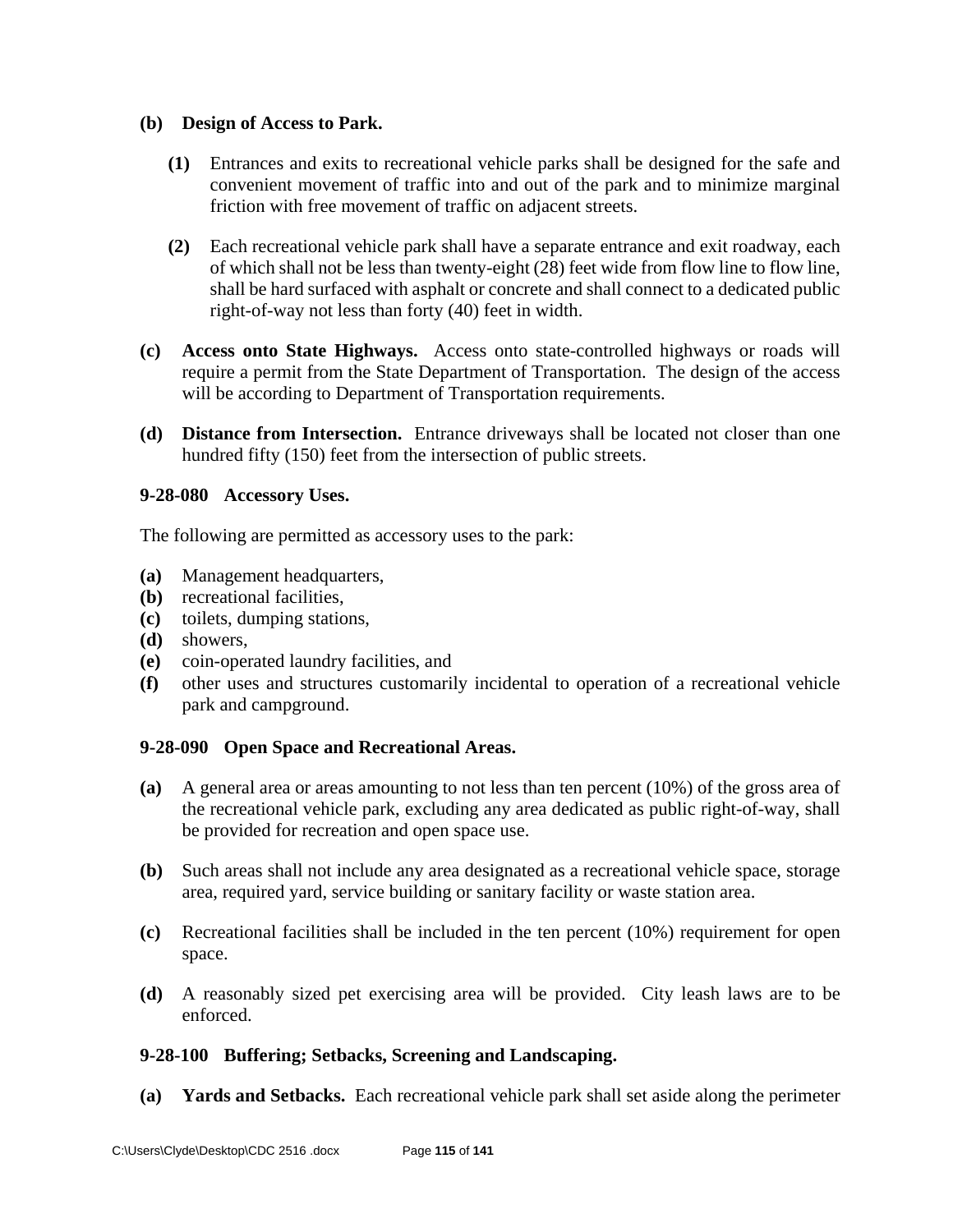| <b>Summary of Yard Setbacks</b> |                                |                |                         |               |  |  |  |  |  |
|---------------------------------|--------------------------------|----------------|-------------------------|---------------|--|--|--|--|--|
| If yard abuts a:                | Residential<br><i>District</i> | Other District | Public Right-of-<br>Way | State Highway |  |  |  |  |  |
| Front yard                      | Not allowed                    | Not allowed    | 25'                     | 50'           |  |  |  |  |  |
| Side yard                       | 50'                            | 15'            | 25'                     | 50'           |  |  |  |  |  |
| Rear yard                       | 50'                            |                | 25'                     |               |  |  |  |  |  |

of the park the following areas which shall be landscaped and used for no other purpose:

- **(b) Landscaping.** A landscaping plan illustrating the placement and type of trees and shrubs must be submitted as part of the park development plan. The design of the landscaping must mitigate the visual impact of the recreational vehicle park on the surrounding area.
- **(c) Boundary Fencing.** Except for the front boundary, each recreational vehicle park shall be enclosed by a solid fence of wood or wall of brick or stone not less than six (6) feet in height.

# **9-28-110 Utilities.**

- **(a) All Utilities Underground.** All public utilities within the recreational vehicle park shall be underground.
- **(b) Water Supply.** The water supply for the recreational vehicle park shall be provided by a delivery system that is owned and operated by the City of Creede. The water system shall be connected by pipes to all service buildings and all recreational vehicle spaces. The water distribution system within the park shall meet the following minimum standards:
	- **(1)** The water distribution system shall be designed, constructed and maintained in compliance with State Department of Health regulations and recommendations to provide a safe, potable and adequate supply of water.
	- **(2)** The distribution system shall not be connected to any no potable water supply nor be subject to any backflow.
	- **(3)** The distribution system shall deliver water at a minimum pressure of at least twenty (20) pounds per square inch and a minimum flow of at least one (1) gallon per minute at all outlets.
	- **(4)** The distribution system shall be capable of delivering a minimum volume of one hundred (100) gallons per day per recreational vehicle site.
	- **(5)** Water service lines, riser pipes and valves shall be installed and protected from damage by freezing, ground movement, vehicles or other damage sources.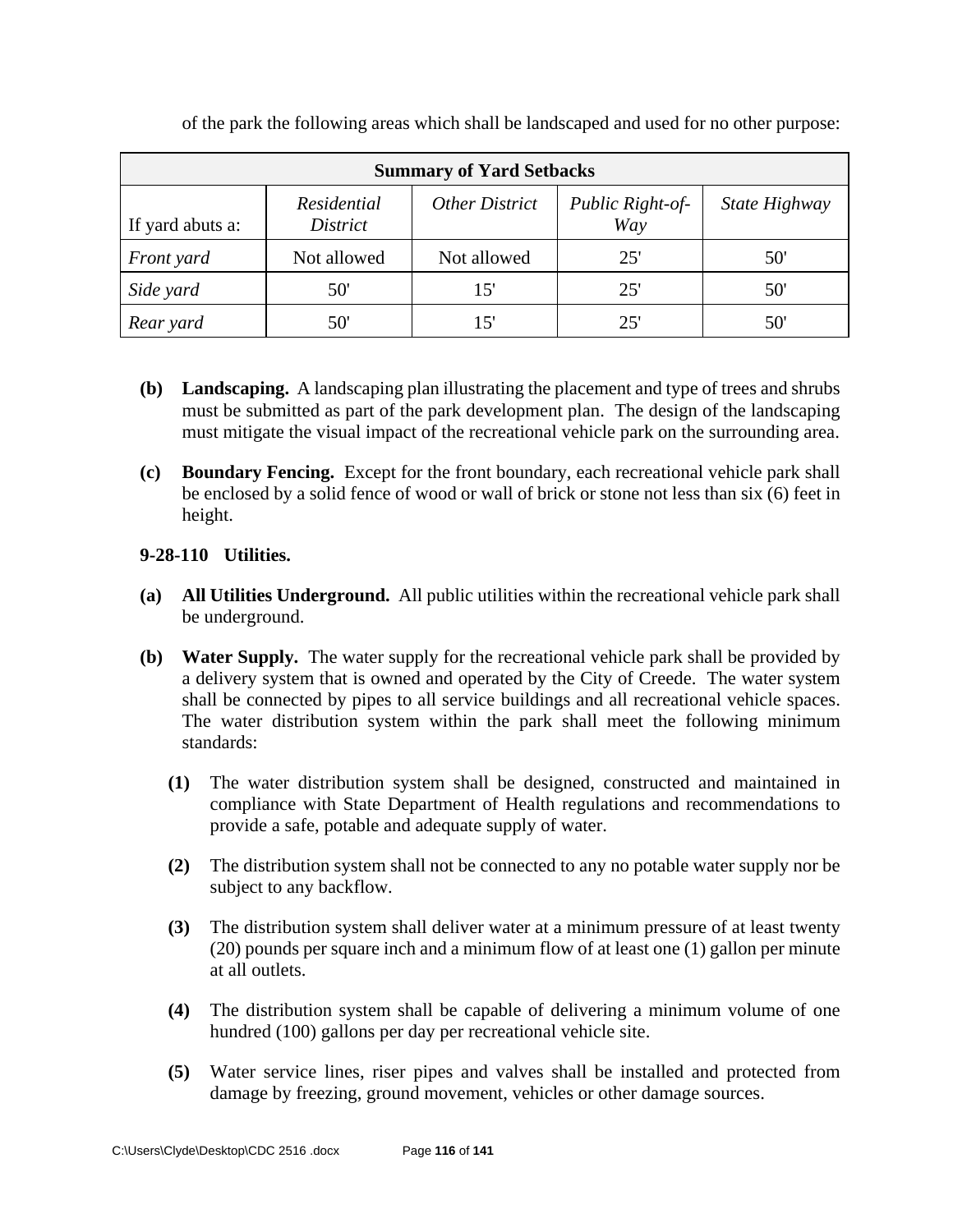- **(6)** The riser pipe at each recreational vehicle site shall be at least three-quarters (3/4) inch in diameter and shall extend at least four (4) inches vertically above the ground elevation. It shall be equipped with a three-quarters (3/4) inch valve outlet with a threaded male spigot for attaching a standard garden hose.
- **(7)** Tent camping sites shall be provided with common use water faucets located no more than one hundred fifty (150) feet from any campsite where appropriate and approved by the Board of Trustees.
- **(8)** Drinking fountains, if provided, shall be approved angle jet type with adequate water.
- **(9)** Spillage, overflow, drainage or wastewater from faucets and drinking fountains shall be discharged to approved drains to prevent impoundment of water, creation of mud holes or other nuisance conditions.
- **(10)** A water station for filling camping vehicle water storage tanks shall be provided in each park. These shall be located not less than fifty (50) feet from a sanitary station. The station shall be posted with signs of durable material, not less than two (2) square feet, which state: POTABLE WATER – DO NOT USE TO FLUSH VEHICLE WASTE TANKS. Such water stations shall consist of at least a three-quarter  $(34)$  inch pipe and valve outlet and shall be protected against the hazards of backflow and back siphonage by an approved vacuum breaker located downstream from the shutoff valve. The fill hose shall be suspended so that no part of the hose and its appurtenances will come into contact with the ground. A sign shall be posted at the entrance of the park indicating the provision of a sanitary station and water station.
- **(c) Sewage Disposal.** Facilities shall be provided and properly maintained for the collection and disposal or treatment and disposal of sewage.
	- **(1)** Where a public sewer system is available, all plumbing fixtures, building sewers and campground sewers shall be connected thereto. If a public sewer system is not available, a private sewage collection and disposal facility meeting requirements of the State Water Quality Control Commission, the State Department of Health and other applicable local government sewage disposal requirements shall be installed and all building sewers and campground sewers connected thereto.
	- **(2)** Solid and liquid wastes shall not be discharged or otherwise disposed of on the surface of the ground or into any well, cave, open ditch, stream, lake or reservoir.

### **(d) Sewage Collection.**

- **(1)** Sewage collection lines shall be laid in trenches of sufficient depth to be free of breakage from traffic, ground movement, agricultural activity or other sources of damage, and shall be separated from the water supply system by a horizontal distance of ten (10) feet and a vertical elevation of two (2) feet below water lines at crossing points unless pressure sewers are used.
- **(2)** The sewer lines shall be constructed of approved materials with adequate vents,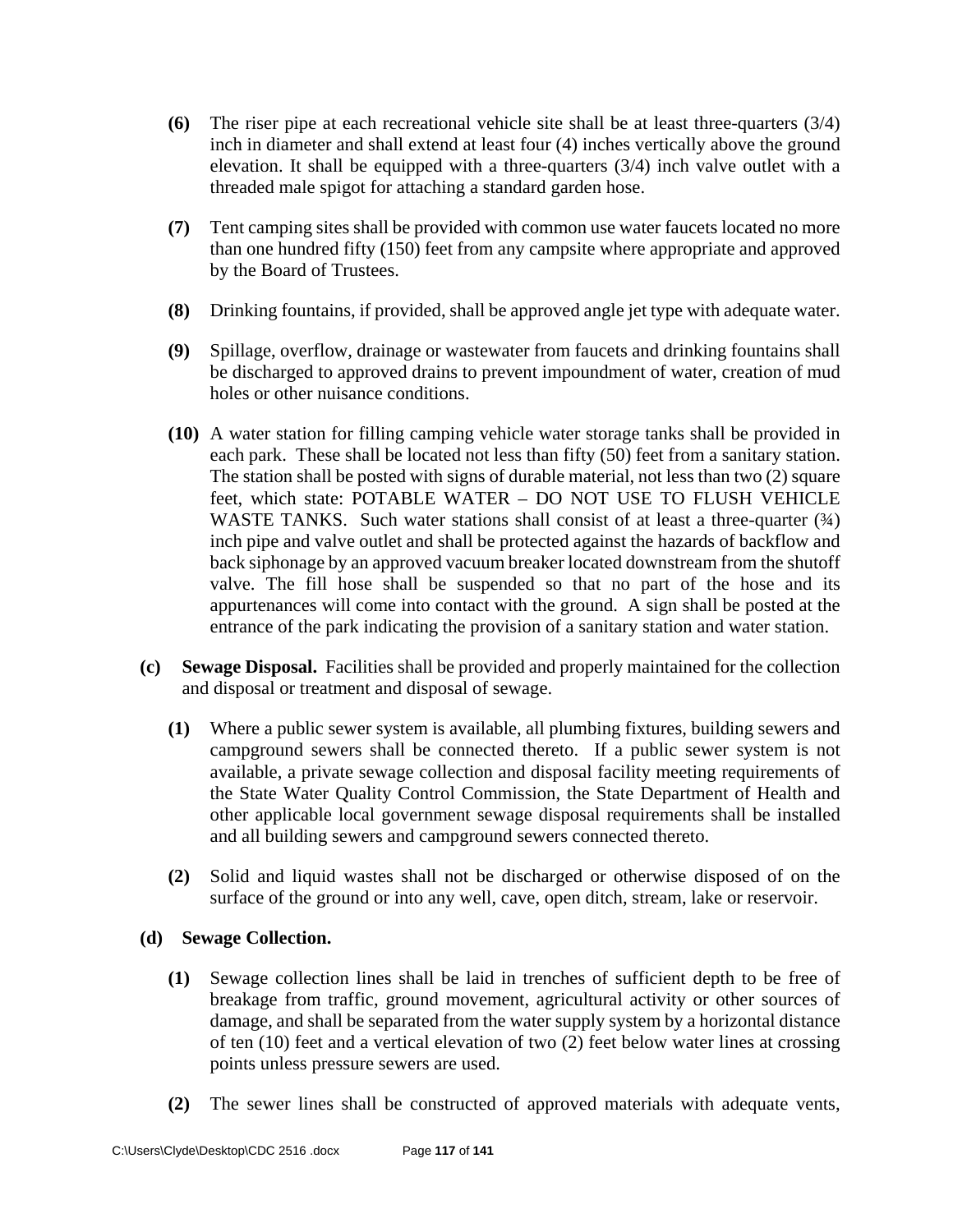watertight joints and sufficient cleanouts. All sewer lines shall have a minimum diameter of six (6) inches, except that a sewer lateral which serves no more than twenty-five (25) individual sewer connections for individual camping vehicle lots or no more than five (5) toilet connections may be four (4) inches in diameter.

- **(3)** Sewers shall be installed at a grade of at least one-eighth (1/8) inch per foot to ensure a velocity of two (2) feet per second when flowing full. Horizontal drainage lines connecting with other horizontal drainage lines shall enter through forty-five (45) degree "y" branches or other combinations of equivalent sweep.
- **(4)** Cleanouts or manholes shall be provided at the upper end of each main sewer line, at intersections of two (2) or more sewer lines, changes in grade or alignment of more than forty-five (45) degrees, and at intervals of not more than four hundred (400) feet.
- **(5)** Individual sewer connections shall meet the following requirements: A four (4) inch inside diameter sewer lateral and riser pipe with the surrounding ground graded to drain from the rim of the riser pipe. The sewer lateral shall be properly trapped and vented if camping vehicles without individually trapped and vented plumbing fixtures are accommodated.
- **(6)** Dependent camping vehicles with a drain hose less than three (3) inches in diameter shall be connected with reducers and a screw or clamp-type fittings.
- **(7)** Drain outlets from independent camping vehicles shall be capped or connected with a durable, readily cleanable, nonabsorbent, corrosion-resistant, drain hose having an inside diameter of not less than three (3) inches. The sewer service connection shall be installed and maintained with a grade not less than one-quarter (¼) inch per foot.
- **(8)** When the campsite is not occupied, the sewer riser pipe shall be adequately covered.
- **(9)** A flushing sink or other means of disposal shall be provided for disposal of liquid wastes from dependent camping vehicles, unless a sanitary waste station is provided and is conveniently located. The flushing sink shall be easily accessible and located at a distance of not more than three hundred (300) feet from any campsite. The sinks shall not be located in a room containing toilet, lavatory or bathing facilities, and toilets shall not be used for disposal of liquid wastes. Common-use faucets or hydrants and lavatories in service buildings shall not be used for cleaning fish and food, and for washing dishes, utensils, clothing or other articles of household use.
- **(10)** A sanitary waste station shall be provided for each one hundred (100) campsites or part thereof not equipped with individual sewer connections. Unless other approved means are used, the sanitary station shall be designed and constructed to include the following:
- **(i)** Easy ingress and egress from a service road for camping vehicles and located not less than fifty (50) feet from a campsite.
- **(ii)** Connection to the sewer system by a trapped four (4) inch sewer riser pipe and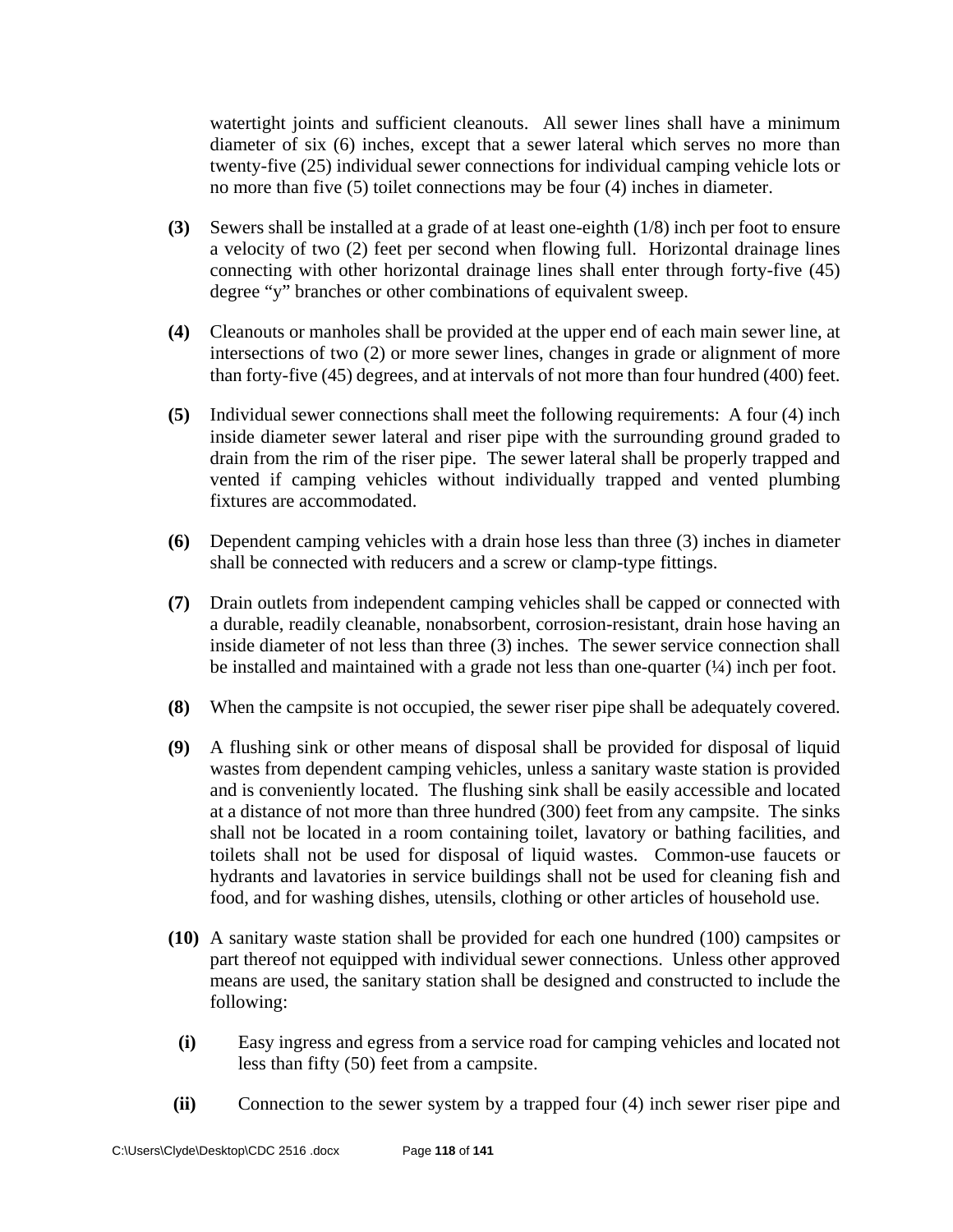vented not more than ten (10) feet downstream from the trap by a four (4) inch vent, adequately supported and extending at least eight (8) feet above the ground surface.

- **(iii)** The sewage inlet surrounded by a curbed concrete apron or trough of at least three (3) by three (3) feet, sloped to the inlet, and provided with a suitable hinged cover milled to fit tight.
- **(iv)** A means for flushing the immediate area and a camping vehicle holding tank shall be provided at each sanitary waste station. It shall consist of a properly supported water riser pipe, terminating two (2) feet above the ground with a three-fourth (3/4) inch valve outlet which shall be protected against back siphonage and backflow by an approved vacuum breaker installation located downstream from the shutoff valve.
- **(v)** A sign, constructed of durable material and not less than two (2) feet square, posted adjacent to the water flushing outlet and inscribed with the warning: UNSAFE WATER FACILITY.
- **(11)** The plumbing shall be installed according to the most recent edition of the Uniform Plumbing Code as adopted by the City of Creede.

### **(e) Electricity and Natural or Propane Gas.**

- **(1)** An electric outlet approved by an electric utility shall be provided for each recreational vehicle space. The installation shall comply with all state and local electrical codes. Such electrical outlets shall be weatherproof.
- **(2)** Street and yard lights shall be provided in such number and intensity as to ensure safe movement of vehicles and pedestrians at night. A light directed to the ground shall be located at each outside entrance of the service buildings, which shall be kept lighted during hours of darkness.
- **(3)** Where natural gas or propane is provided, the installation will comply with all applicable State and local building code regulations.
- **(f) Utility Plans**. Plans for water, sewer, electricity and natural gas or propane along with letters of approval from the appropriate utility provider must be submitted to the City for approval.

### **9-28-120 Refuse Disposal.**

- **(a)** The storage, collection and disposal of refuse shall be performed so as to minimize accidents, fire hazards, air pollution, odors, insects, rodents, bears or other nuisance conditions.
- **(b)** Durable, watertight, easily cleanable refuse containers, sufficient to contain all the refuse, shall be provided at each service building and sanitary waste station, or at a central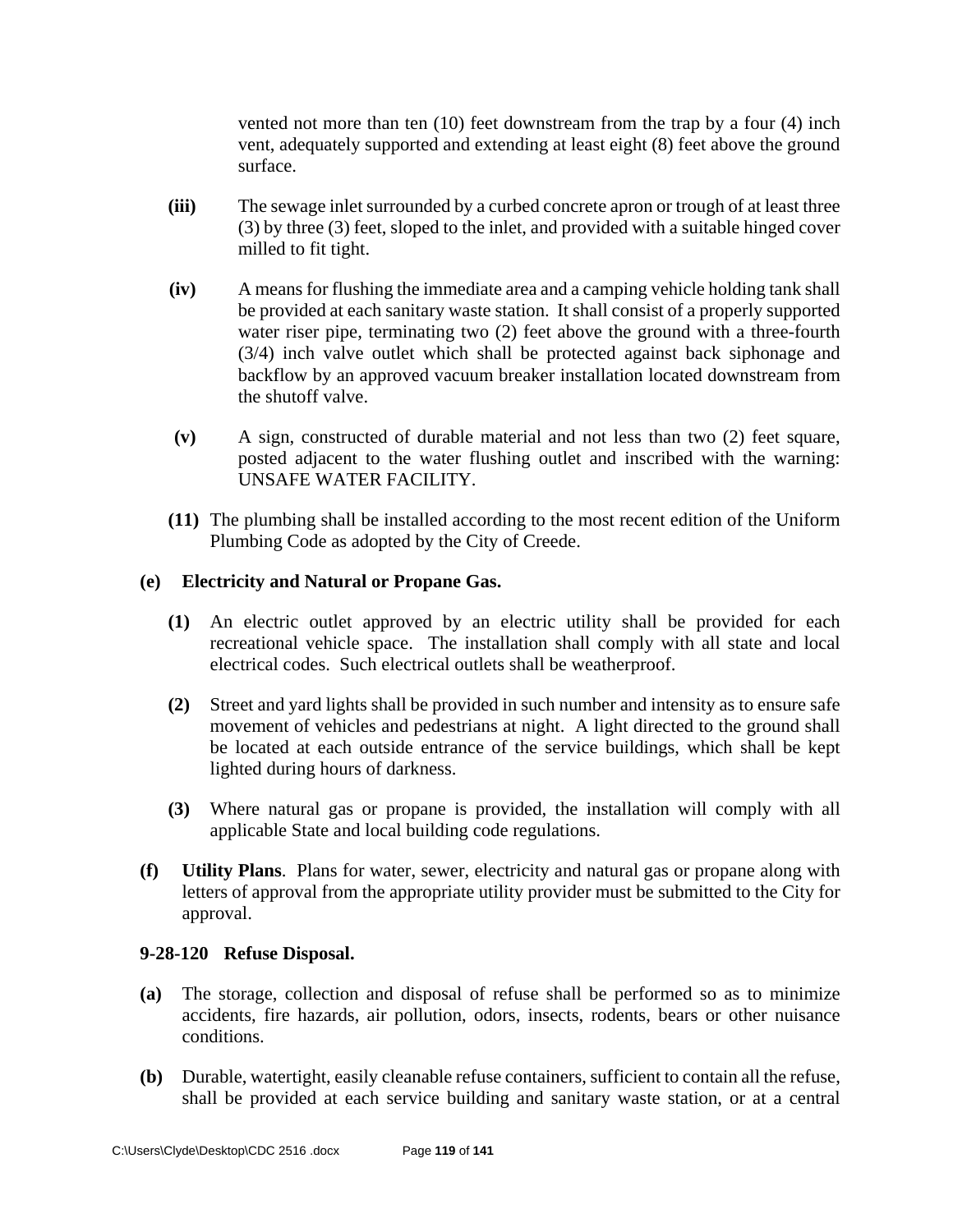storage area readily accessible and located not more than three hundred (300) feet from any campsite. Refuse containers shall be provided at the rate of eight (8) cubic feet (60 gallons) for each five (5) campsites. Individual trash cans at each recreational vehicle site may be provided. All containers for refuse shall be covered with close fitting, fly tight covers.

- **(c)** Refuse shall be collected and removed from the premises as often as necessary, but not less than once weekly, and disposed of at a lawful disposal site.
- **(d)** No burning of refuse will be permitted at the recreational vehicle park.
- **(e)** Bear proof trash containers are required.

### **9-28-130 Insect and Rodent Control.**

Insects and domestic rodents shall be controlled by elimination of breeding and harborage sources, proper sanitary practices, extermination, and vermin proofing of buildings and other approved control methods.

### **9-28-140 Fire Prevention and Protection.**

- **(a)** All recreational vehicle parks shall comply with the current Fire Code of the City.
- **(b)** Hand fire extinguishers of a type approved by the Mineral County/Creede Fire Protection District shall be maintained in effective working order and located in convenient places in the ratio of one (1) to eight (8) recreational vehicle spaces. The location of fire extinguishers must be approved by the Fire Chief of the Mineral County/Creede Fire Protection District.
- **(c)** No outdoor fires will be allowed except in grills, ovens, stoves or park-provided fire boxes. Park-provided boxes must be approved by the Mineral County/Creede Fire Protection District. No open fires are allowed.
- **(d)** Fire plugs shall be located so that every site within the park can be reached with three hundred (300) feet of hose.

### **9-28-150 Sanitary Facilities.**

- **(a)** Sanitary facilities shall be provided and installed in accordance with the latest edition of the Uniform Plumbing Code.
- **(b)** Required toilet, lavatory and bathing facilities shall be provided in the following minimum numbers:

| <b>Lampsites</b> | <b>Toilets</b> | Jrınals | Lavatories | Showers |
|------------------|----------------|---------|------------|---------|
|------------------|----------------|---------|------------|---------|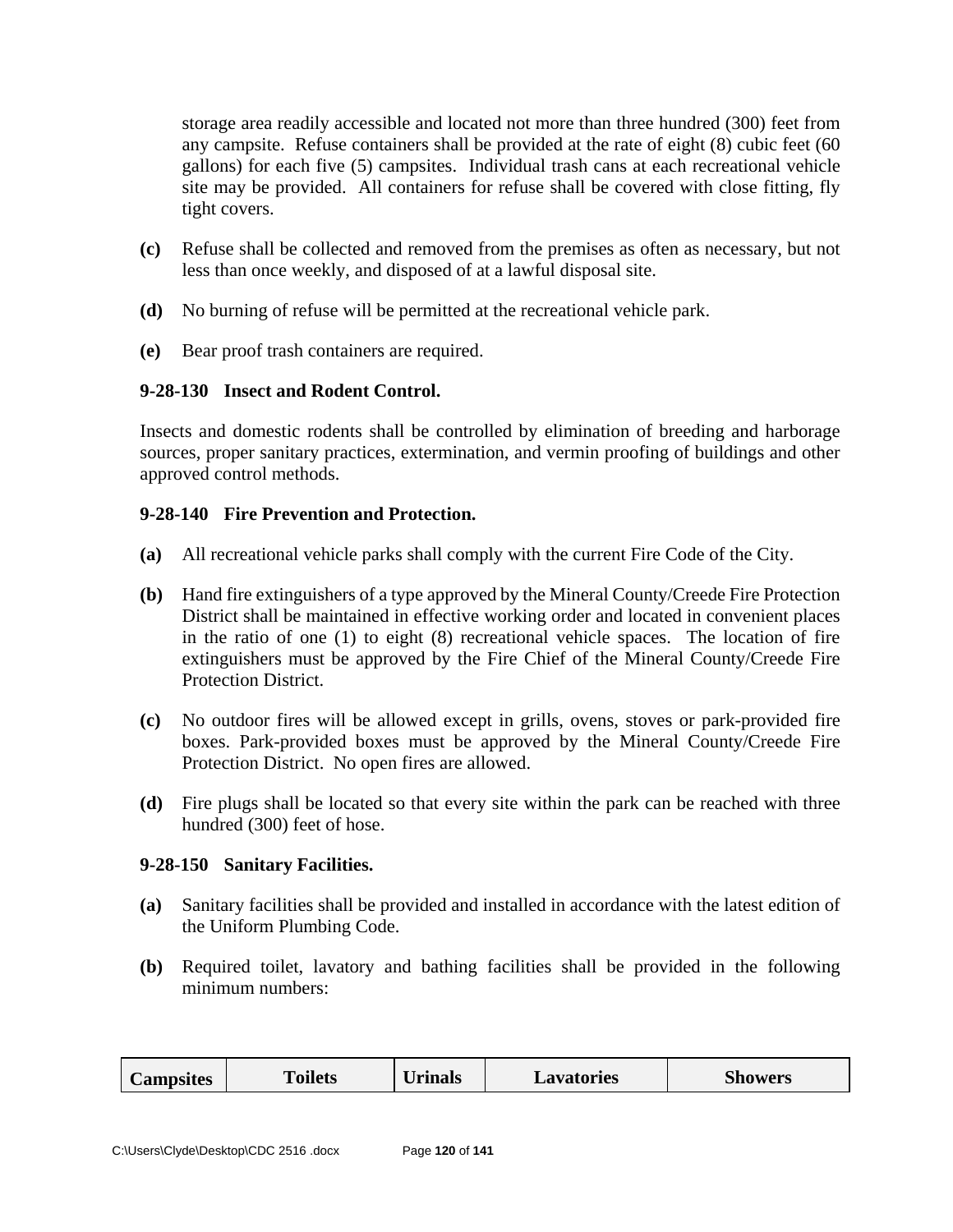|             | M | ${\bf F}$ | $\mathbf{M}$ | M              | $\mathbf F$    | M | $\boldsymbol{F}$ |
|-------------|---|-----------|--------------|----------------|----------------|---|------------------|
| 15          |   | 2         |              |                |                |   |                  |
| $16 - 30$   |   | 2         |              | $\overline{2}$ | 2              |   |                  |
| $31 - 45$   | 2 | 3         |              | 3              | 3              |   |                  |
| $46 - 60$   | 2 | 3         | 2            | 3              | 3              | 2 | 2                |
| $61 - 80$   | 3 | 4         | 2            | 4              | 4              | 2 | $\overline{2}$   |
| $81 - 100$  | 3 | 4         | 2            | 4              | $\overline{4}$ | 3 |                  |
| $101 - 120$ |   |           |              |                |                |   |                  |

- **(c)** At least one (1) toilet and shower facility shall be provided to accommodate handicapped persons.
- **(d)** No portable toilets will be allowed in recreational vehicle parks.

## **9-28-160 Service Buildings.**

- **(a)** Service buildings shall be constructed of easily cleanable, nonabsorbent materials, maintained in good repair and in a clean and sanitary condition. They shall be conveniently located at a distance of not less than ten (10) or more than four hundred (400) feet from any dependent camping vehicle lot or persons served in a recreational area.
- **(b)** Separate rooms containing required plumbing fixtures shall be provided for each sex and clearly marked "men" and "women." If located in the same building, they shall be separated by a solid, sound-resistant wall extending from floor to ceiling. The entrances shall be so designed so that the plumbing fixtures are not visible from the outside. A landing shall be provided beyond each exterior door opening and shall have a width and length not less than the door opening.
- **(c)** The floors of service buildings shall have a smooth, impermeable and easily cleaned surface, sloped to drain. Floor drains, properly trapped, shall be provided in all shower baths and shower rooms to remove wastewater and to facilitate cleaning. The walls and ceilings of such buildings shall be finished, and the walls shall have a smooth, nonabsorbent, easily cleanable surface extending to a height of four (4) feet in toilet rooms and six (6) feet in shower rooms.
- **(d)** Every service building shall have a minimum ceiling height of seven and one-half (7 ½) feet. In rooms with sloping ceilings, the required ceiling height shall be provided in at least fifty (50) percent of the room, and no portion of any room having a ceiling height of less than six (6) feet shall be considered as contributing to the minimum required areas.
- **(e)** Every service building shall have at least one (1) window with direct and unobstructed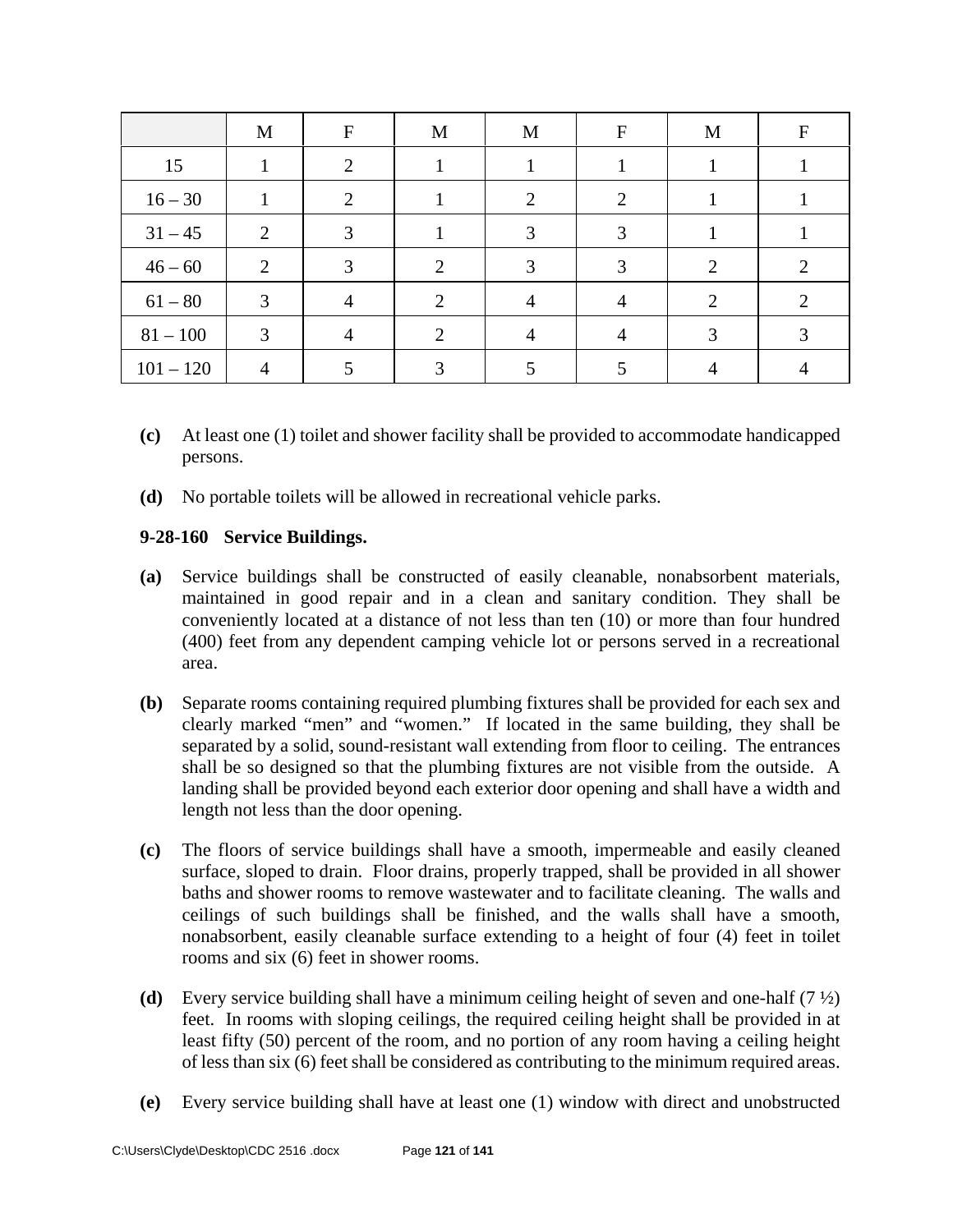opening to the outside for natural light and ventilation, unless other approved means of light and ventilation to the outside air are provided.

- **(f)** When necessary for exclusion of flies, mosquitoes and other insects, all exterior openings of service buildings shall be protected with fly screening of not less than sixteen (16) mesh per square inch, unless other approved protective devices are provided.
- **(g)** Every service building shall be provided with at least one (1) ceiling-type light fixture, at least one (1) separate double convenience (GFCI) [ground-fault circuit interrupter] outlet adjacent to the lavatories, and a light fixture at the outside entrance of the service building. All lights shall have wall switches; no pull cords shall be allowed.
- **(h)** Illumination levels of at least thirty (30) foot-candles shall be maintained at lavatory mirrors and laundry room work areas, and at least five (5) foot-candles shall be maintained for general seeing tasks and at the service building entrance area.
- **(i)** Service buildings shall be provided with approved heating facilities which are properly installed, maintained in a safe working condition and capable of maintaining a room temperature of sixty-eight degrees Fahrenheit (68F).
- **(j)** Toilets and showers shall be separately installed to be individually accessible and to permit simultaneous use.
- **(k)** Each toilet shall be individually partitioned with a door to ensure privacy. The compartment shall be at least thirty (30) inches in width with at least twenty-four (24) inches of clear space in front of a toilet. The dividing partitions shall be at least five (5) feet in height with not less than six (6) inches nor more than twelve (12) inches separating the partition bottom and the floor. Toilets shall be provided with open-front seats.
- **(l)** Each shower shall be individually partitioned with a curtain, screen or door to afford privacy. Shower stalls shall not be less than thirty (30) inches by thirty (30) inches in area and shall be constructed to prevent water flow into the dressing room space. Shower floors shall be skid resistant or provided with disposable or with nonslip impervious mats. Wooden racks (dust boards) over shower floors are prohibited. Where impervious mats are used, they must be cleaned, dried and kept off the shower floor when not in use.
- **(m)** Dressing room space, screened from view and at least 30 sq. foot floor area, shall be provided adjacent to bathing facilities and equipped with a bench and clothes hook.
- **(n)** Hot and cold water under pressure shall be supplied to all required plumbing fixtures, except that cold water only shall be supplied to toilets. Tempered water may be delivered to showers and sinks to conserve heated water and heating equipment. The system shall be designed to prevent discharge of water in excess of one hundred twenty degrees Fahrenheit (120F) at shower heads.
- **(o)** Hot water heating facilities shall have the capacity to provide a minimum of three (3) gallons of hot water (one hundred degrees Fahrenheit (100F) rise) per hour per each campsite during times of peak demands.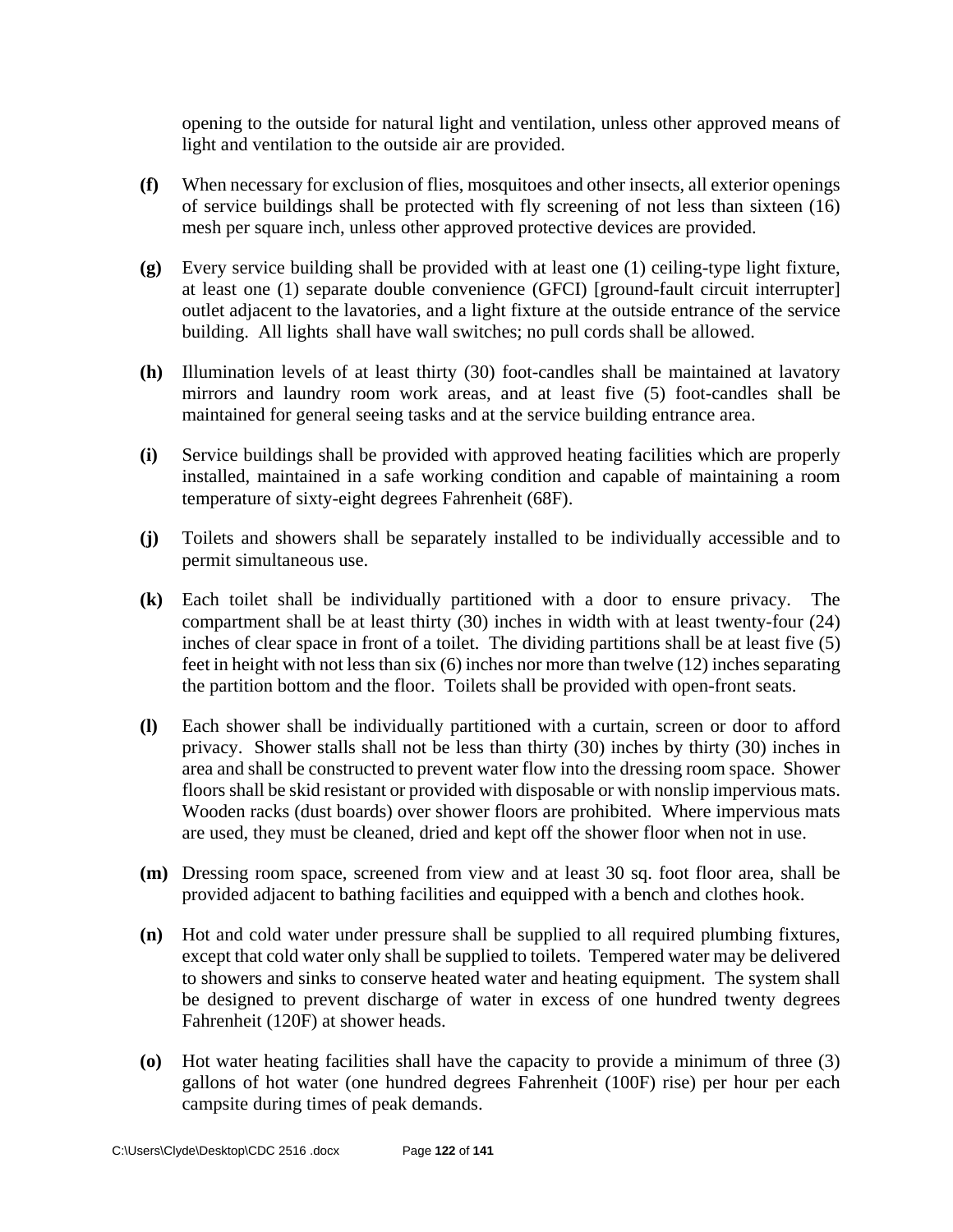- **(p)** Required plumbing fixtures shall be maintained in good working order and in clean and sanitary condition. Every service room containing sanitary fixtures shall be provided with a wastebasket.
- **(q)** Toilets shall be provided with a toilet paper holder or dispenser and a supply of toilet paper and a covered receptacle, and lavatory areas shall be provided with clothes hooks, shelves and trash receptacles.
- **(r)** Service building construction shall conform to applicable provisions of the International Building Code and existing local building codes, regarding "*Specifications for making buildings and facilities accessible to and useable by physically handicapped*."

## **9-28-170 Safety.**

- **(a)** All electrical wiring, equipment and appurtenances shall be installed and maintained in accordance with provisions of the National Electrical Code.
- **(b)** Liquid petroleum gas, fuel oil, gasoline and other flammable liquids shall be handled and used in a safe manner and shall not be stored inside or beneath any camping vehicle or within five (5) feet of a door of a camping vehicle.
- **(c)** The grounds, buildings and related facilities shall be constructed, maintained and used in accordance with applicable local and State fire prevention regulations.
- **(d)** Play equipment, when provided for children, shall be designed for safety, maintained in good repair and located in areas free from hazards.

### **9-28-180 Miscellaneous Regulations.**

- **(a)** Liquid petroleum tanks shall be limited to one (1), one hundred (100) pound size per RV.
- **(b)** Storage buildings, lean-tos, bins or other outside storage facilities shall not be allowed at recreational vehicle sites.

# **9-28-190 Permanent Occupancy Prohibited.**

- **(a)** No recreational vehicle shall be used as a permanent place of abode, dwelling or business or for indefinite periods of time. Continuous occupancy extending beyond six (6) months in any twelve (12) month period shall be presumed to be permanent occupancy.
- **(b)** Any action toward removal of wheels of a recreational vehicle except for temporary purposes of repair or to attach the trailer to the grounds for stabilizing purposes is hereby prohibited.

### **9-28-200 Licensing and Inspection.**

**(a) License Required.** It shall be unlawful for any person to operate any recreational vehicle park within the limits of the City unless he or she holds a valid recreational vehicle park license [need sample] issued annually by the City in the name of such person for the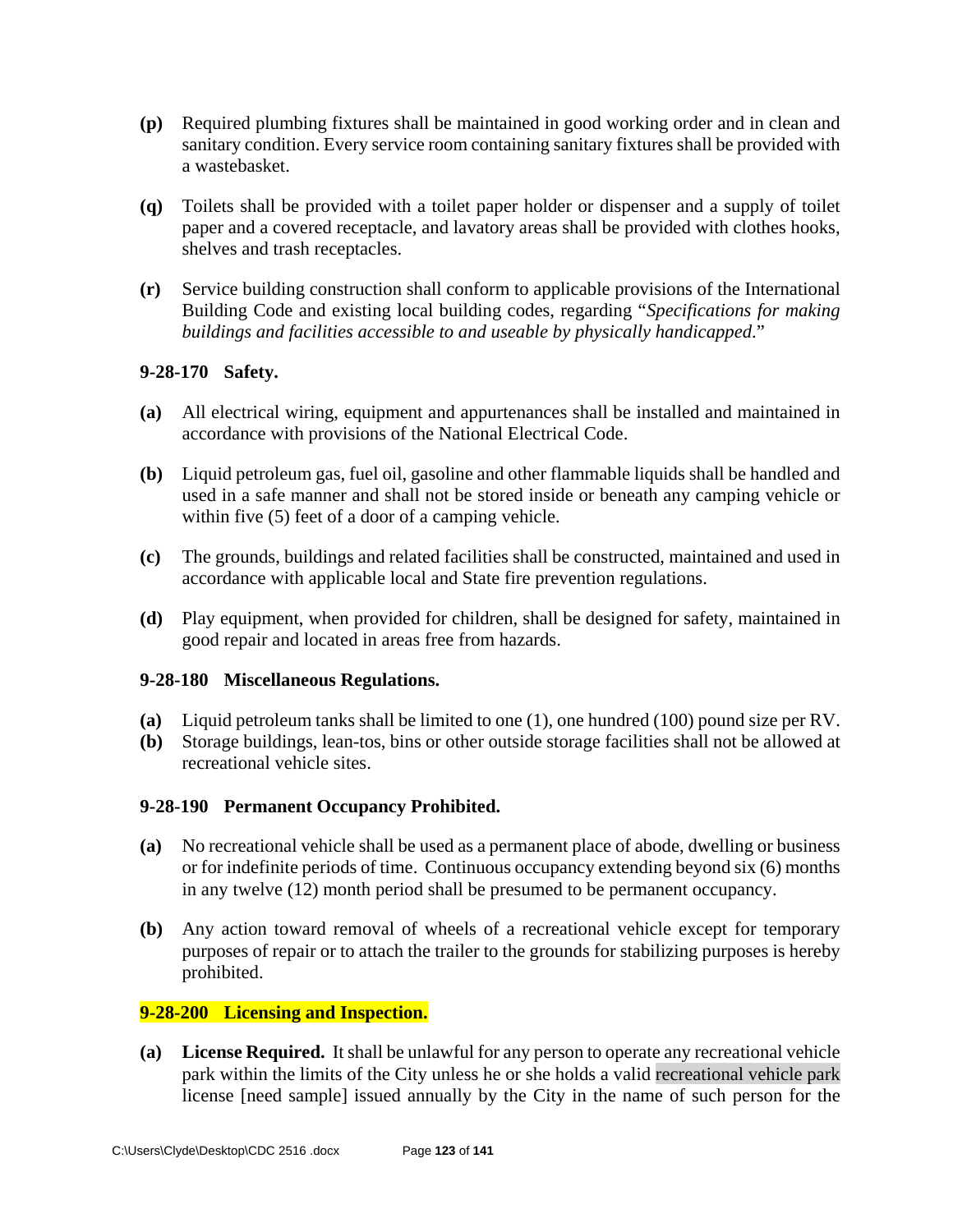specific recreational vehicle park.

- **(b) Application for License and Fee.** Application for a recreational park license shall be filed each calendar year with the City Clerk. Applications shall be in writing, signed by the applicant, and shall contain the following information:
	- **(1)** Name of applicant.
	- **(2)** Location and legal description of the recreational vehicle park.
	- **(3)** Complete plan drawn to scale showing all recreational vehicle lots, structures, roads, walkways and other service facilities. Plans shall be filed in subsequent years only if changes in the plan of the recreational vehicle park are to be made.
	- **(4)** Such further information as may be requested by City officials to enable them to determine if the proposed recreational vehicle park will comply with the requirements of this Article or other. applicable laws and ordinances.
	- **(5)** License fee: An annual license fee, of one hundred dollars (\$100.00) plus thirty dollars (\$30.00) per recreational vehicle site shall be assessed whether occupied or not. These fees shall be set by the Board of Trustees and reviewed annually.
- **(c) License to be Posted.** The license certificate shall be conspicuously posted in the office of the recreational vehicle park at all times.
- **(d) Registration.** All recreational vehicles in the park must have a current valid registration.
- **(e) Inspection.** The Building Official shall inspect each recreational vehicle park at least once annually to determine compliance with the provisions of this Article and all other applicable ordinances, rules, regulations or codes. Such official shall have the authority to enter upon the premises for the purpose of such inspections at any reasonable time without notice to the owner or manager.

### **9-28-210 Revocation of License.**

- **(a)** When it appears to any police officer, the Fire Chief, the Building Inspector, or the health officers that any person holding a license under this Article has violated or may have violated any of the provisions hereof, a written notice shall be served on such licensee and/or recreational vehicle park manager in person or by registered United States mail specifying the manner in which it is believed he or she has violated or may have violated this Article. Said notice shall require the owner and/or recreational park manager to appear before the Board of Trustees at a time specified therein, not less than ten (10) days after the service of said notice, and show cause why such license should not be suspended or revoked.
- **(b)** At such time, said licensee or recreational vehicle park manager and member of the Fire, Police, or Building Departments of the City or the Mineral County Health Department may produce such evidence as may be relevant to determine whether the violation charged in the notice has been committed. If the Board of Trustees finds from the evidence that such violation has not been committed, it shall so advise the licensee and/or recreational vehicle park manager and dismiss the charge. If the Board of Trustees finds from the evidence that such violation has been committed, it shall so advise the licensee or recreational vehicle park manager and may forthwith put said person on probation for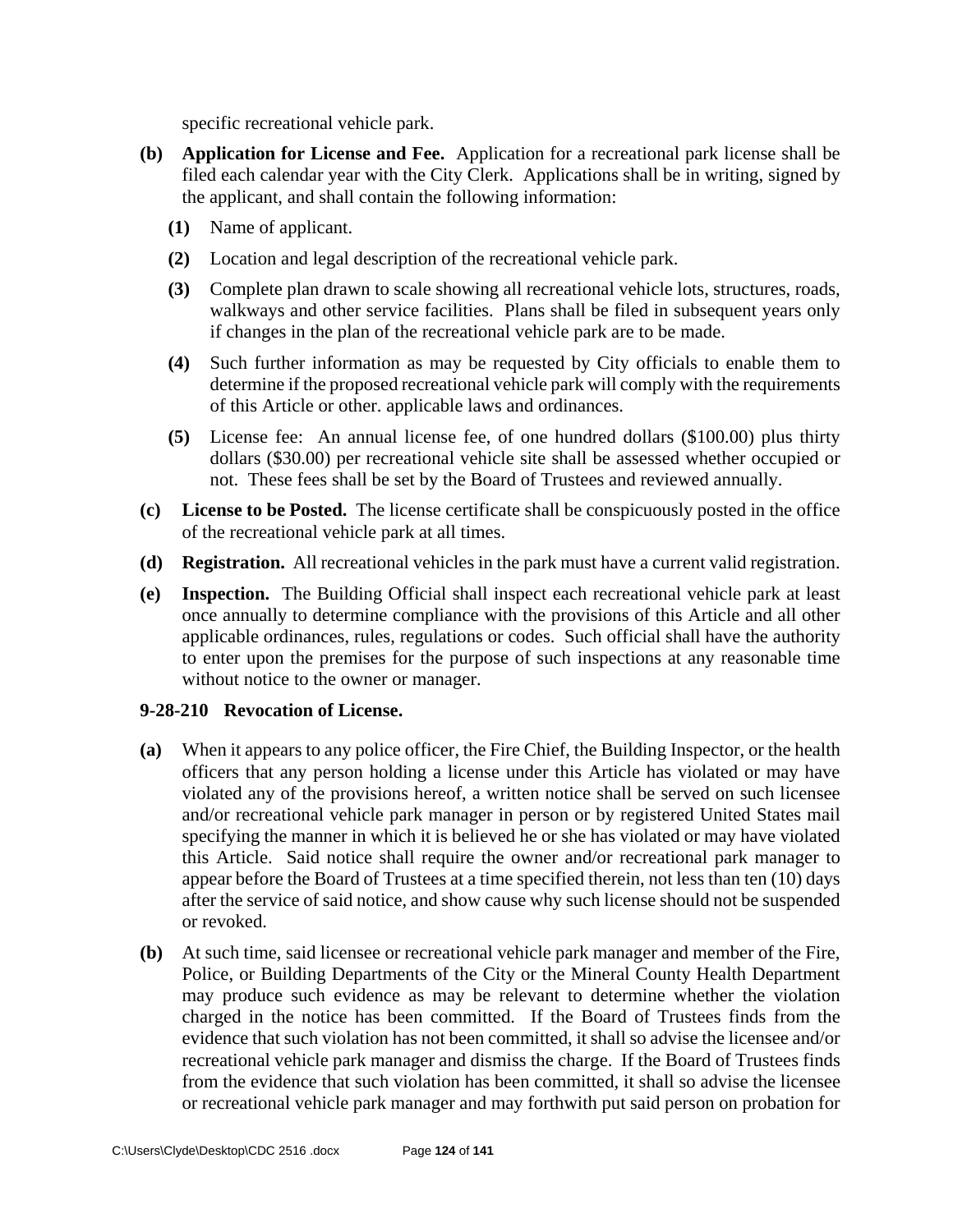thirty (30) days. If the violation is not corrected within such probationary period, the Board of Trustees may revoke or suspend the license held by such person or continue the probation for such period and on such conditions as it shall determine.

**(c)** It shall be unlawful for any person whose license has been revoked or suspended to operate, continue to operate or offer to operate any recreational vehicle park after the date of such revocation or during the term of such suspension, as the case may be.

### **9-28-220 Responsibilities of Management.**

- **(a) Enforcement of Regulations.** The owner or operator of any recreational vehicle park shall arrange for the management and supervision of such recreational vehicle park so as to enforce or cause compliance with the provisions of this Article.
- **(b) Maintenance.** The owner, operator or attendant of every recreational vehicle park shall assume full responsibility for maintaining in good repair and condition all facilities of the recreational vehicle park as required herein.
- **(c) Office.** In every recreational vehicle park there shall be a designated office building in which shall be located the office of the person in charge of said park. A copy of all required City and State licenses and permits shall at all times be kept in said office.
- **(d) Management Duties.** It shall be the duty of the attendant or person in charge, together with the owner or operator, to:
	- **(1)** Keep at all times a register of all tenants (which shall be open at all times to inspections by state, county and federal officers and officers of the City) showing for all tenants:
		- **a)** Dates of entrance and departures.
		- **b)** License numbers of all recreational vehicles and towing vehicles or automobiles.
		- **c)** States issuing such license.
	- **(2)** Maintain the park in a clean, orderly and sanitary condition at all times.
	- **(3)** See that provisions of this Article are complied with and enforced and report promptly to the proper authorities any violations of law which may come to his or her attention.
	- **(4)** Report to local health authorities all cases known to the owner to be infected with any communicable diseases.
	- **(5)** Pay promptly to the City all license fees required by City ordinances or other laws.
	- **(6)** Prohibit the use of any recreational vehicle by a greater number of occupants than that which it is designed to accommodate.

.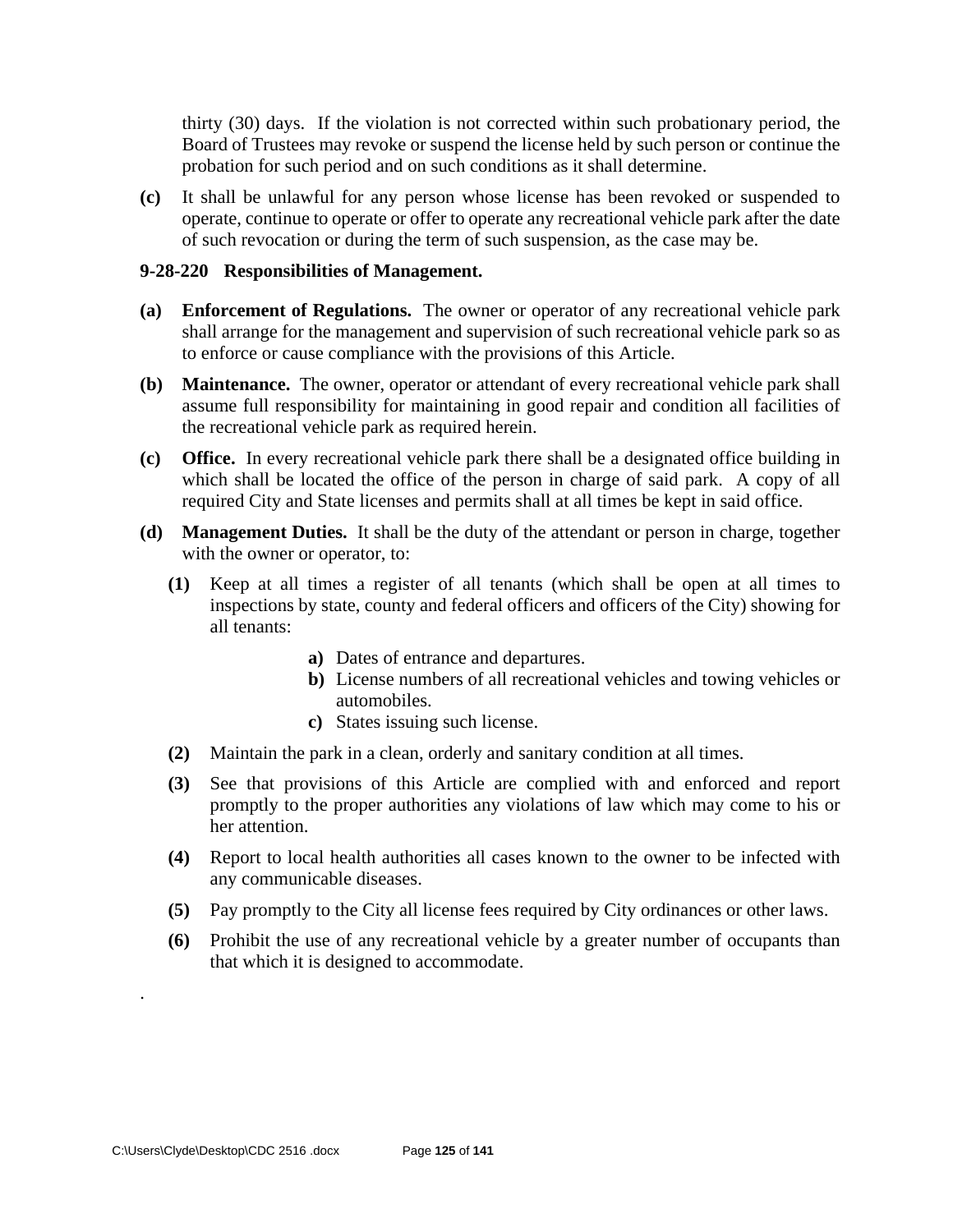## **Article 32**

### **Floodplain Areas**

**9-32-010 Authority.** The State Legislature has, in C.R.S. §31-23-301, delegated the responsibility to local governmental units to adopt regulations designed to promote the public health, safety and general welfare of its citizenry.

**9-32-020 Findings of Fact.** The flood hazard areas of the City of Creede are subject to periodic inundation which may result in loss of life and property, health and safety hazards, disruption of commerce and governmental services, extraordinary public expenditures for flood protection and relief, and impairment of the tax base, all of which adversely affect the public health, safety and general welfare.

Flood losses are caused by the cumulative effect of obstructions in special flood hazard areas, which increase flood heights and velocities, and when inadequately anchored, damage uses in other areas. Uses that are inadequately flood proofed, elevated or otherwise protected from flood damage also contribute to flood loss.

**9-32-030 Purpose.** It is the purpose of this Article to promote the public health, safety and general welfare, and to minimize public and private losses due to flood conditions in specific areas by provisions designed to:

- **(a)** Protect human life and health;
- **(b)** Minimize expenditure of public money for costly flood control projects;
- **(c)** Minimize the need for rescue and relief efforts associated with flooding and generally undertaken at the expense of the general public;
- **(d)** Minimize prolonged business interruptions;
- **(e)** Minimize damage to public facilities and utilities such as water and gas mains, electric, telephone and sewer lines, streets, and bridges located in special flood hazard areas;
- **(f)** Help maintain a stable tax base by providing for the sound use and development of special flood hazard areas so as to minimize future flood blight areas;
- **(g)** Ensure that potential buyers are notified that property is in special flood hazard areas;
- **(h)** Ensure that those who occupy the special flood hazard area assume responsibility for their actions.

**9-32-040 Applicability.** The flood damage prevention regulations of this Subsection shall apply to all areas of special flood hazards (ASFH) within the jurisdiction of Creede. The Flood Insurance Rate Map (FIRM) by the Federal Emergency Management Agency (FEMA) serves as the basis for establishing the ASFH and is adopted by reference. The most recent version of the FIRM received by the City is on file with the City Clerk.

**9-32-050 Methods of Reducing Flood Losses.** In order to accomplish its purposes, this Subsection includes methods and provisions for:

**(a)** Restricting or prohibiting uses that are dangerous to health, safety and property due to water or erosion hazards or that result in damaging increases in erosion or in flood heights or velocities;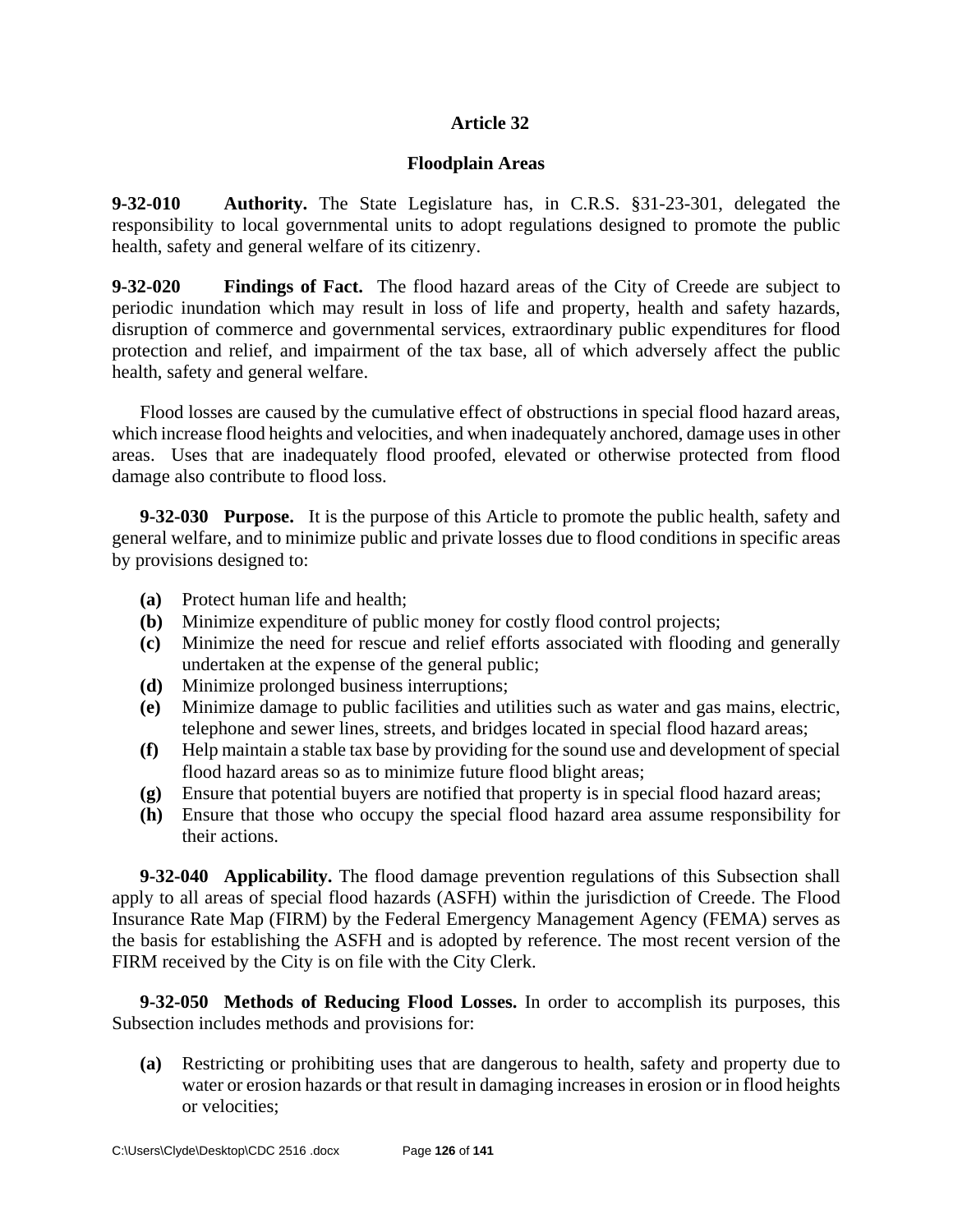- **(b)** Requiring that uses vulnerable to floods, including facilities that serve such uses, be protected against flood damage at the time of initial construction;
- **(c)** Controlling the alteration of natural floodplains, stream channels and natural protective barriers that may help accommodate or channel floodwaters;
- **(d)** Controlling filling, grading, dredging and other development that may increase flood damage; and
- **(e)** Preventing or regulating the construction of flood barriers that will unnaturally divert floodwaters or that may increase flood hazards in other areas.

**9-32-060 Compliance.** No structure or land shall hereafter be constructed, located, extended, converted or altered, nor shall any development occur without full compliance with the terms of this Article and other applicable regulations**.** 

**9-32-070 Liability.** The degree of flood protection intended to be provided by this Article has been determined to be reasonable for regulatory purposes and is based on engineering and scientific methods of study. Floods of greater magnitude may occur and flood heights may be increased by man-made or natural causes, such as ice jams and bridge or culvert openings restricted by debris. This Article does not imply that the areas outside the ASFH or land uses permitted outside the ASFH will be free from flooding or flood damages or that compliance with these regulations will prevent any or all damages from flooding. Nor shall this Article create a liability on the part of or a cause of action against the City of Creede or any officer or employee of the City for any flood damages that may result from reliance on this Subsection or any administrative decision.

**9-32-080 Conflicting Regulations.** This Article is not intended to repeal, abrogate or impair any existing easements, covenants or deed restrictions. Where any provision of this Article conflicts or overlaps with another provision of this Development Code; any state or federal law; or any easement, covenant or deed restriction, then the more restrictive provision shall apply.

**9-32-090 General Standards.** In all ASFH, the following standards are required:

- **(a)** Construction Materials and Methods
	- **(1)** All new construction and substantial improvements shall be constructed with materials and utility equipment resistant to flood damage;
	- **(2)** All new construction and substantial improvements shall be constructed using methods and practices that minimize flood damage.
- **(b)** Utilities
	- **(1)** All new and replacement water supply systems shall be designed to minimize or eliminate infiltration of floodwaters into the system;
	- **(2)** New and replacement sanitary sewage systems shall be designed to minimize or eliminate infiltration of floodwaters into the systems and discharge from the systems into floodwaters; and
	- **(3)** On-site waste disposal systems shall be located to avoid impairment to them or contamination from them during flooding.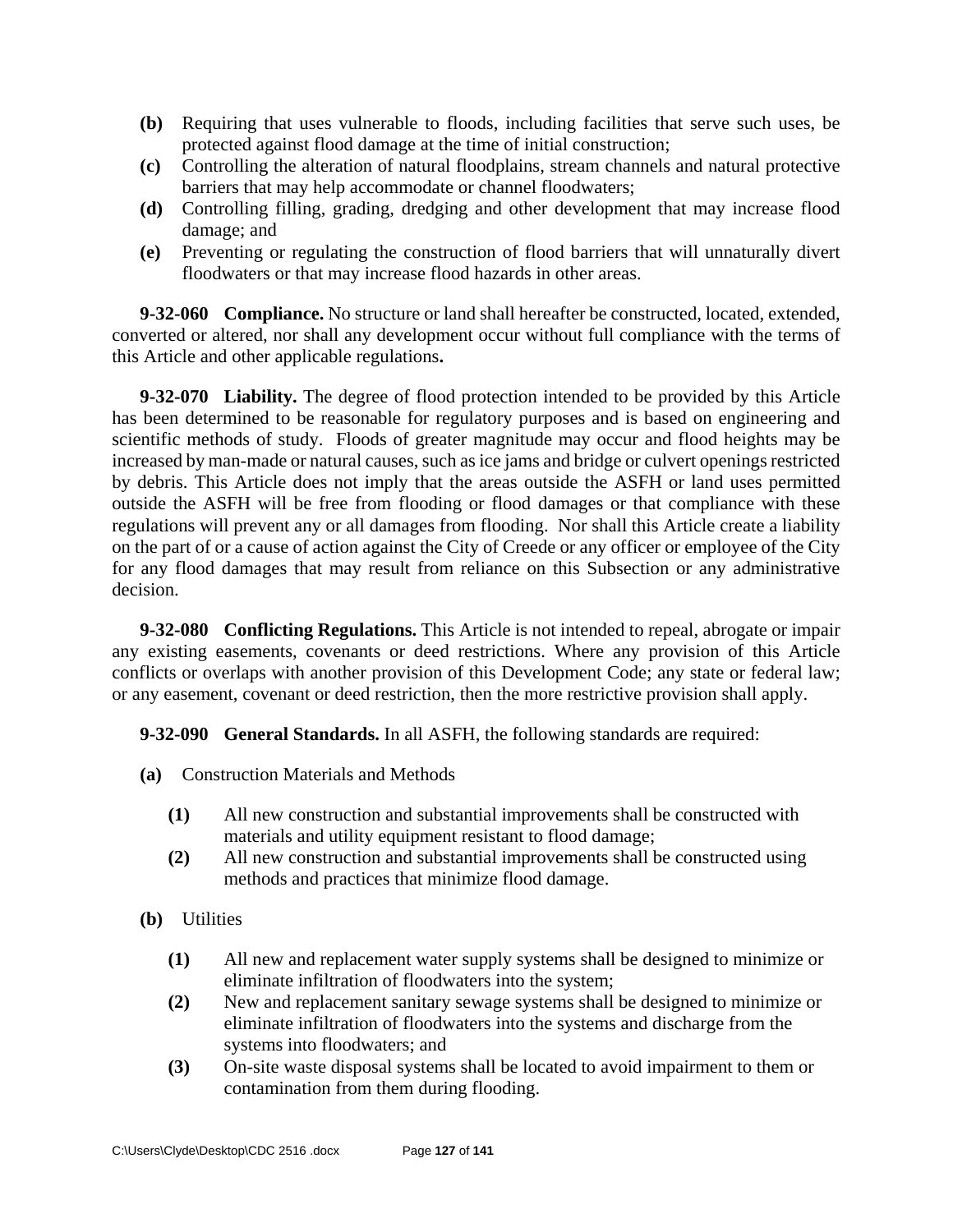- **(c)** Subdivision Proposals
	- **(1)** A subdivision proposal shall be consistent with the need to minimize flood damage;
	- **(2)** A subdivision proposal shall have public utilities and facilities such as sewer, gas, electrical and water systems located and constructed to minimize flood damage;
	- **(3)** All subdivision proposals shall have adequate drainage provided to reduce exposure to flood damage; and
	- **(4)** Base flood elevation data shall be provided for subdivision proposals and other proposed development that contain at least fifty (50) lots or five (5) acres.
- **(d)** Effect of Development. Any proposed development shall be analyzed to determine effects on the flood-carrying capacity of the ASFH.
- **(e)** Use Regulations. Uses shall be regulated in the ASFH and subareas of the ASFH pursuant to this Subsection.
	- **(1)** Prohibited Uses in Floodway. No development, encroachment, use or alteration in, on or over any part of the floodway shall be permitted that alone or cumulatively with other such uses would cause or result in:
	- **(i)** The occupation of permanent or temporary structures.
	- **(ii)** The development or use of overnight campgrounds or travel trailer parks.
	- **(iii)** Uses that customarily include the use, storing or processing of materials that are buoyant, flammable, explosive or otherwise potentially injurious to human, junkyards, automotive shops and dry cleaners.
	- **(iv)** Solid waste disposal sites and central collection sewage treatment facilities.
	- **(v)** Uses that serve vulnerable populations with limited mobility (including but not limited to child care facilities, elementary schools and senior housing).
	- **(vi)** The potential of solid debris (including but not limited to, garages, storage sheds, decks or fences) or waste (including but not limited to, septic systems or portable toilets) being carried downstream.
	- **(vii)** An encroachment that would adversely affect the efficiency and capacity of the floodway, change the direction of flow, cause any increase in the base flood elevation or cause foreseeable damage to others, wherever located.
	- **(viii)** An encroachment, including fill, new construction, substantial improvements or other development unless certification by a registered professional engineer or architect is provided and demonstrates that encroachments shall not result in any increase in flood levels or velocities during the occurrence of the base flood discharge.
	- **(2)** Allowed Uses in Floodway. The following uses shall be permitted within the floodway to the extent that they are not prohibited in a particular area by any underlying zoning district and only if they do not adversely affect the efficiency of the floodway, change the direction of flow or increase the base flood elevation:
	- **(i)** Agricultural uses, such as general farming, pasture, grazing, forestry, sod farming and wild crop harvesting.
	- **(ii)** Recreational uses not requiring permanent or temporary structures designed for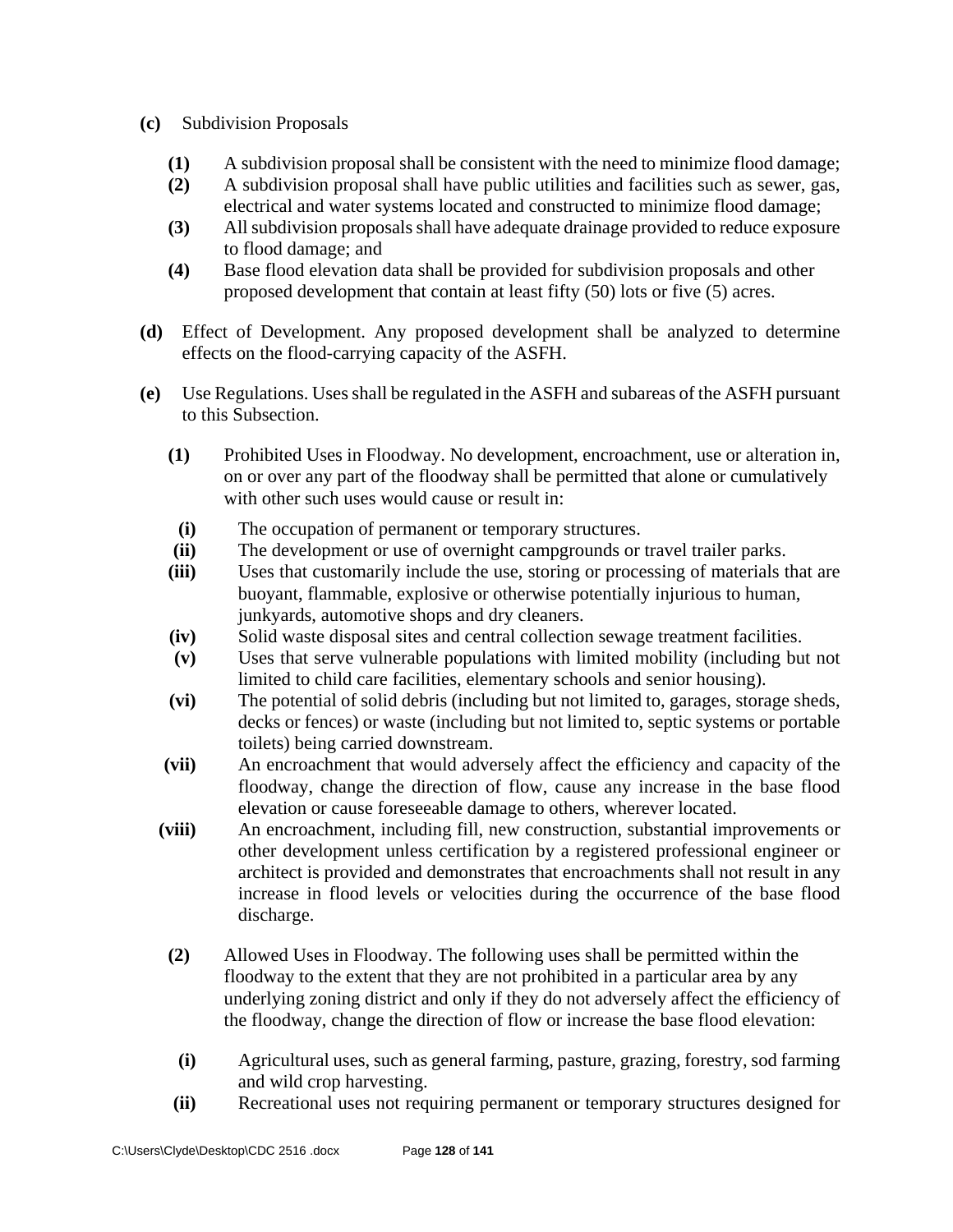human habitation.

- **(iii)** Uses accessory to residential uses, including but not limited to lawns, open areas, gardens, driveways and play areas.
- **(iv)** Road and highway structures.
- **(3)** Prohibited Uses in Flood Fringe. No development or uses on or over any portion of the flood fringe shall be permitted that alone or cumulatively with other such development or uses would cause or result in any of the following:
- **(i)** The storage or processing of materials that are buoyant, flammable, explosive or otherwise potentially injurious to human, animal or plant life in a time of flooding.
- **(ii)** Solid waste disposal sites and central collection sewage treatment facilities.
- **(iii)** The potential of solid debris (including but not limited to garages, storage sheds, decks or fences) or waste (including but not limited to septic systems or portable toilets) being carried downstream.
- **(4)** Allowed Uses in Flood Fringe. Uses shall be allowed within the flood fringe subject to the zoning designation the property and this Subsection and shall comply with the applicable standards of this Subsection.
- **(i)** Residential Structures. Residential structures and uses are allowed, provided that:
	- **(A)** Any residential structure designed for human occupancy or the storage of property shall be constructed, located or improved so that any external wall shall be not less than thirty (30) feet from the stream side of the flood fringe.
	- **(B)** The lowest floor, including the basement, of any residential building or structure shall be not less than one (1) foot above the maximum base flood elevation. The lowest adjacent grade surrounding the structure shall be filled to at least the base flood elevation (BFE), compacted with slopes and protected by vegetated cover.
	- **(C)** The lowest interior grade, including crawl spaces, of any residential building or structure, shall not be lower than the lowest adjacent grade.
- **(ii)** Nonresidential Structures and Uses. The following nonresidential structures or uses are allowed:
	- **(A)** Agricultural uses, such as general farming, pasture, grazing, outdoor plant nurseries, horticulture, viticulture, truck farming, forestry, wild crop harvesting and sod farming.
	- **(B)** Private and public recreational uses, such as golf courses, tennis courts, driving ranges, archery ranges, picnic grounds, boat launching ramps, swimming areas, parks, wildlife and nature preserves, trap and skeet ranges, hunting and fishing areas, fish hatcheries, hiking, biking and equestrian trails.
	- **(C)** Open area nonresidential uses, such as lawns, gardens, parking areas and play areas.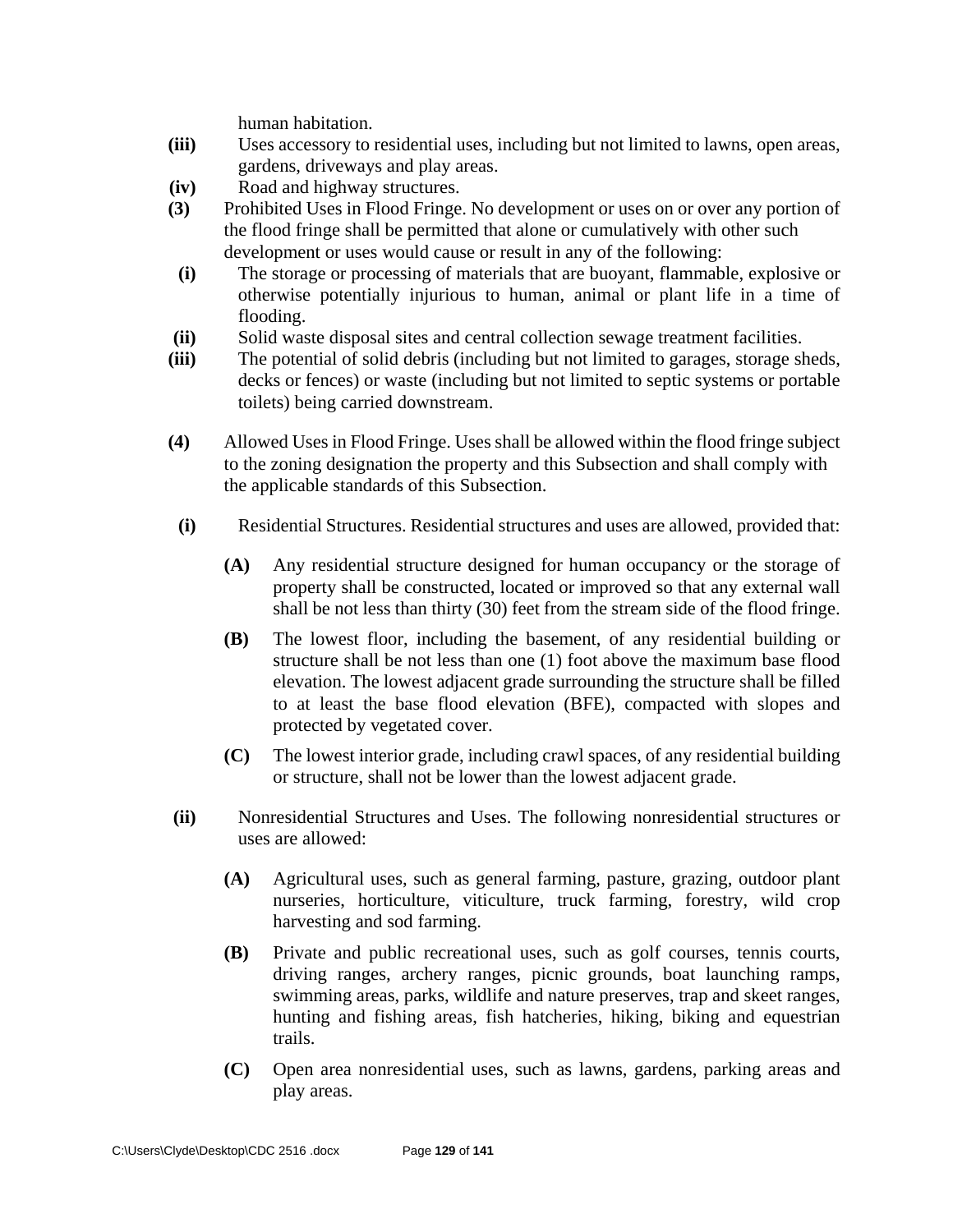- **(D)** Uses accessory to open space or uses for which a permit is required under this Article.
- **(E)** Railroads, streets, roads, bridges, utility lines and facilities and structures for irrigation, drainage or flood control.
- **(iii)** Nonresidential Standards. Nonresidential structures or uses shall comply with the following:
	- **(A)** Any nonresidential structure shall either have the lowest floor, including the basement, not less than one (1) foot above the BFE; or together with attendant utility and sanitary facilities shall be flood-proofed so that, below the computed BFE, the structure is water-tight with walls substantially impermeable to the passage of water; have structural components capable of resisting hydrostatic and hydrodynamic loads and effects of buoyancy; and be certified by an engineer or architect registered in the State of Colorado that the standards of this Subsection are satisfied. Such certifications shall be submitted to the City Manager or its designated representative and provide that where a nonresidential structure is intended to be made watertight below the BFE;
	- **(B)** A registered professional engineer or architect in the State of Colorado shall develop and/or review structural design, specifications and plans for the construction and shall certify that the design and methods of construction are in accordance with current technical criteria; and
	- **(C)** A record of such certificate that includes the specific elevation (in relation to the appropriate datum) that the structures are flood proofed. All flood proofing shall meet the current technical criteria set by the CWCB and FEMA. The applicant shall provide the certifications to the City Manager.

 In the event that floodwaters in the flood fringe can be expected to attain a velocity greater than three (3) feet per second at any point where the proposed development is to occur, then additional flood-proofing shall be required sufficient to withstand such greater water velocity.

- **(iv)** Recreational Vehicles. Recreational vehicles that meet the following conditions may be located in the flood fringe:
	- **(A)** The recreational vehicle is located on the site for fewer than one hundred eighty (180) consecutive days.
	- **(B)** The recreational vehicle is fully licensed and ready for highway use.

**9-32-100 Floodplain Development Permit.** A floodplain development permit shall be obtained from the City Manager before the start of construction or development within the ASFH.

**(a)** Contents of Floodplain Development Permits. Applications for floodplain development permits are to be submitted to the City Manager and shall include the following information as applicable: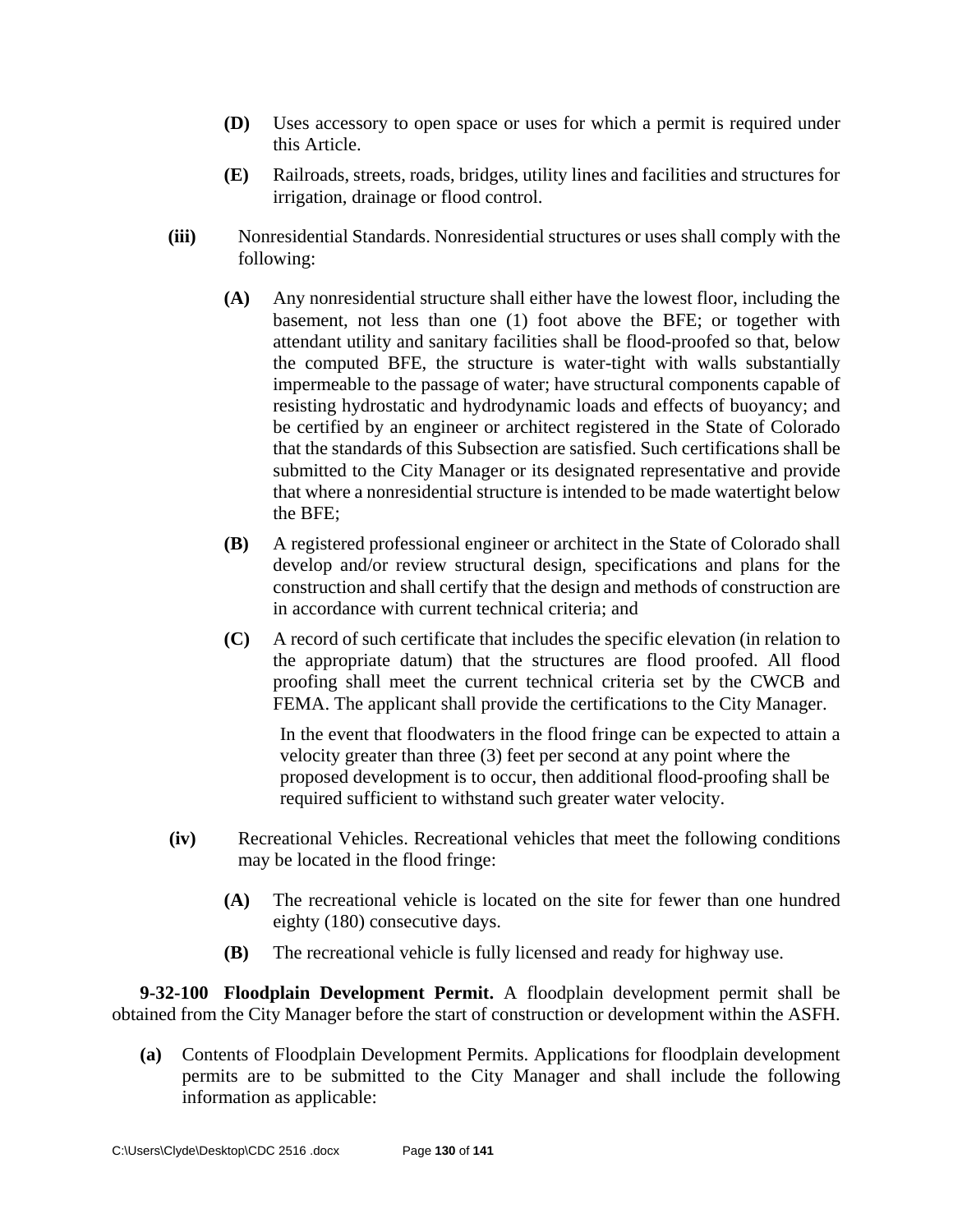- **(1)** Application Form. A completed application form with all necessary information completed.
- **(2)** Site Plan. A plan at a scale of one inch equals two hundred feet (1" = 200') or as approved by the City Manager, stamped by an engineer registered in the State of Colorado, which includes:
- **(i)** The site location;
- **(ii)** A legal description of the parcel;
- **(iii)** Base flood limits and water surface elevations;
- **(iv)** Floodway limits;
- **(v)** Channel of watercourse;
- **(vi)** Existing and proposed contours or elevations at no more than two-foot intervals;
- **(vii)** Existing and proposed structures, with the lowest floor elevations (including basements;
- **(viii)** Proposed elevations to which structures will be flood-proofed (if applicable); and garages) of each structure;
- **(ix)** Location and elevations of existing streets, water supply and sanitation facilities;
- **(x)** Limits and total land area of all existing and proposed impervious surfaces, including structures;
- **(xi)** Existing water supply ditches, irrigation ditches and laterals; and
- **(xii)** All maps shall comply with the National Map Accuracy Standards.
- **(3)** Channel Cross-Section. A typical cross-section showing:
- **(i)** The channel of the watercourse;
- **(ii)** Limits of floodplain adjoining each side of channel;
- **(iii)** Cross-section area to be occupied by the proposed development; and
- **(iv)** Existing and proposed base flood elevations.
- **(4)** Construction Specifications. Specifications for construction and materials of buildings, flood-proofing, filling, dredging, grading, channel improvements, storage of materials, water supply and sanitation facilities as applicable.
- **(5)** Alteration of Water Course. Description of the extent to which any water course will be altered or relocated as a result of the proposed development.
- **(6)** Floodway Floodplain Development Requirements. If development is proposed in a floodway, then a floodway analysis by a Colorado Registered Professional Engineer must be completed using methodology acceptable to the FEMA and CWCB and must meet the following guidelines:
- **(i)** If a detailed hydraulic floodway analysis has not been performed, the responsibility for determining the floodway boundary rests with the floodplain development permit applicant. The need for a detailed hydraulic floodway analysis shall be the decision of the City Manager.
- **(ii)** The City Manager may require that the detailed hydraulic floodway analysis be based on the identical hydraulic model which was used to develop the engineering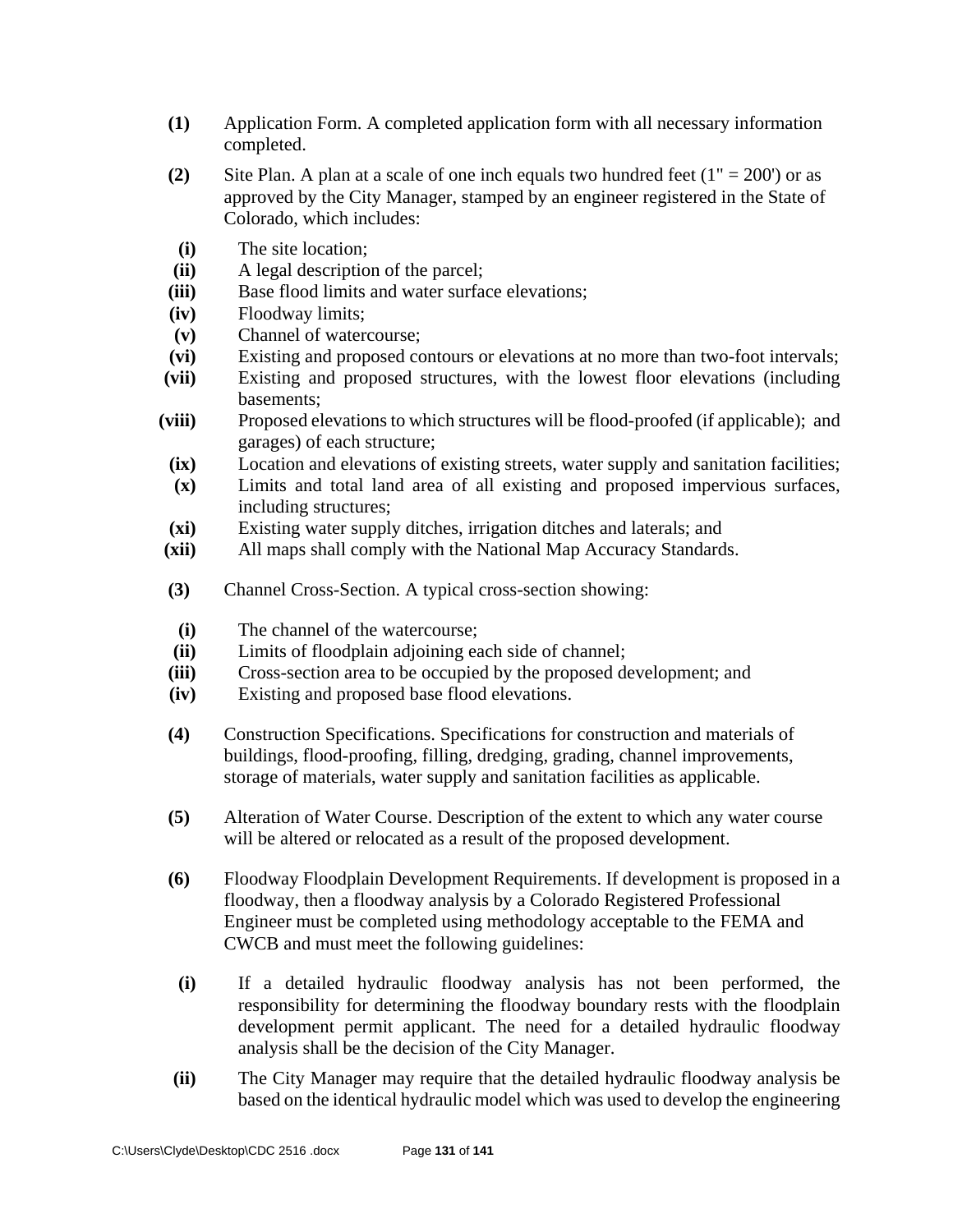study currently adopted by the Board of Trustees. The applicant should obtain, through the City Manager, a copy of the input data representing the computer model used for the effective flood hazard study if available.

- **(iii)** The model must then be updated to existing hydraulic conditions to determine what increase in the one-hundred-year water surface elevation levels have already been achieved by development since the floodplain was established.
	- **(A)** Alternative floodway configurations may then be analyzed based on methods as outlined in the current U.S. Army Corps of Engineers HEC-RAS Water Surface Profiles User's Manual and submitted to the City Manager for review and approval.
	- **(B)** Approval will be based on demonstration that the cumulative effects of the proposed development, plus the effects of development since the original flood hazard area was established, does not cause a rise in the base flood elevation.
	- **(C)** At the City Manager 's discretion, where a regulatory floodway has been designated, it may not be necessary to determine the cumulative effects of existing development.
- **(iv)** Floodway boundary configurations will be examined and approved by the City Manager. The following specific information, for the stream reach one thousand (1,000) feet upstream and one thousand (1,000) feet downstream from the proposed encroachment, must be submitted:
	- **(A)** A copy of the printout for the hydraulic computer model representing the base flood profile run for conditions existing at the time the currently effective floodplain was developed. The printout must include the full input and output listing.
	- **(B)** A copy of the printout from the hydraulic computer model representing the floodway run for the proposed floodway configuration and including developments and other hydraulic changes within the floodplain since the currently effective floodplain was established. The printout must include the full input and output listing with all input changes from the original model highlighted.
	- **(C)** A copy of the floodway data table representing data for the proposed floodway configuration.
	- **(D)** A copy of the currently effective official engineering study showing the existing floodplain and the proposed floodway configuration.
	- **(E)** Certification from a Colorado Registered Professional Engineer that the proposed floodway configuration, in combination with current floodplain hydraulic conditions, meets FEMA and CWCB requirements when evaluated against flood elevations established when the original floodplain study was completed.
	- **(F)** Electronic copies of all aforementioned data and model input files of this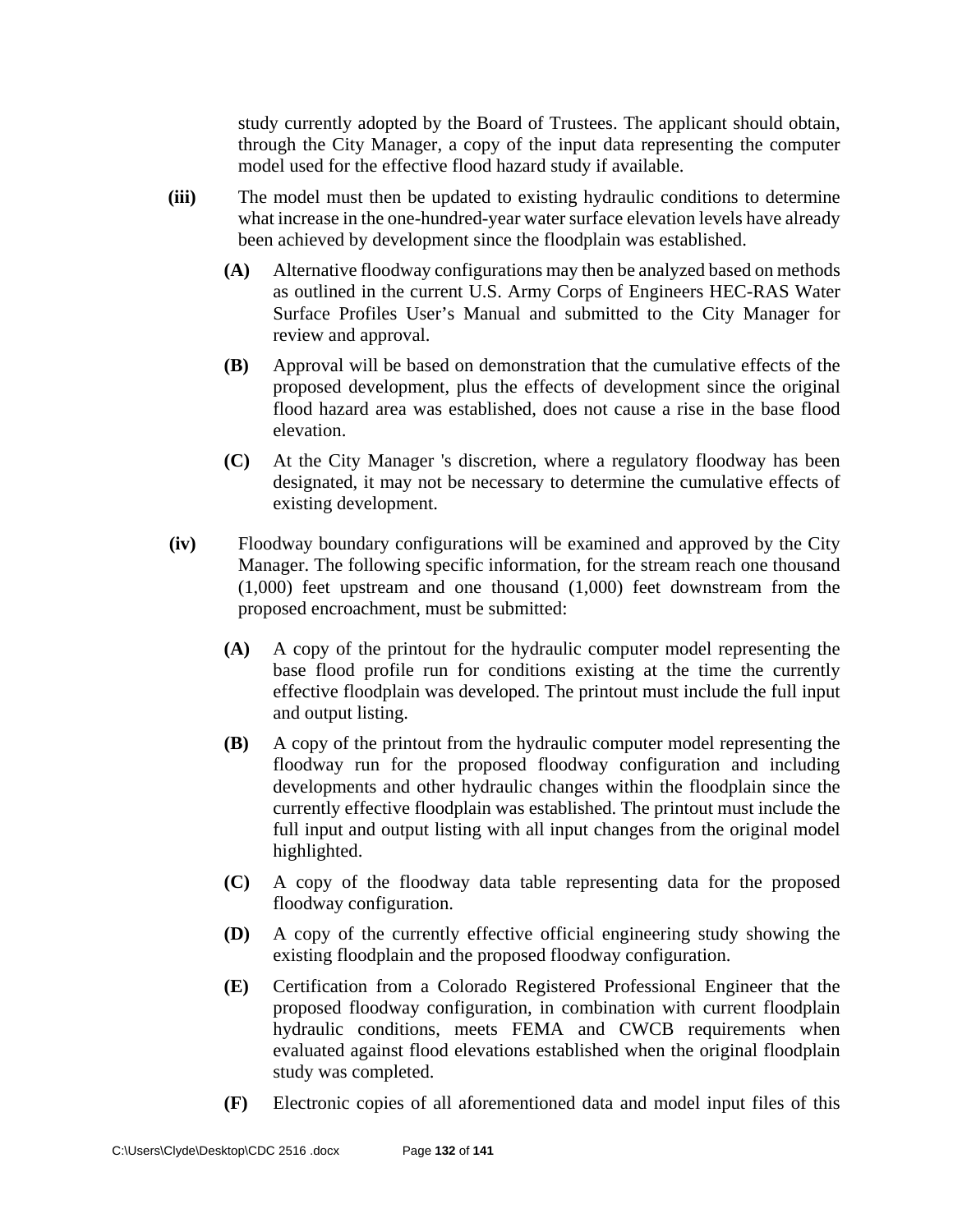Section shall be submitted on a suitable medium.

- **(7)** Report. An engineering report addressing those standards set forth in this Section, signed and sealed by a Colorado Registered Professional Engineer.
- **(b)** Standards for Permit Review:
	- **(1)** Completeness. No later than ten (10) days following receipt of a completed application for a floodplain development permit, the City Manager shall:
	- **(i)** Determine and set a fee in an amount necessary to cover the costs incurred in the review and approval or disapproval of the permit application, including all hearings, copying, mailings, publications, labor, overhead, consultants, experts and attorneys that the City deems necessary and shall notify the applicant in writing of the amount of the fee. Until the fee is paid to the City Manager, the application for the floodplain development permit shall not be further processed.
	- **(ii)** Determine if the application is complete. If the application is not complete, the City Manager shall in writing notify the applicant of the deficiency of the application. Until the information is submitted to the City Manager, the application for the floodplain development permit shall not be further processed.
	- **(iii)** The amount of the fee may be increased at any time if it is determined by the City Manager that the fee is not sufficient to cover all costs associated with the floodplain development permit.
	- **(2)** Review of Application. Once the application is complete and the fee is paid, the City Manager shall within thirty (30) days either:
	- **(i)** Approve the application and grant a permit if the proposed development complies with these regulations. The City Manager may attach such permit conditions as deemed necessary in furthering the purpose of the ASFH.
	- **(ii)** Deny the application if the proposed development does not comply with the regulations of the ASFH. The decision of the City Manager shall state, in writing, reasons for the decision and shall be given to the applicant.
	- **(3)** Permit Issued Only for Allowed Use. A floodplain development permit shall not be issued unless the proposed development complies with the standards and uses allowed in the ASFH and will not otherwise violate the purposes and intent of these floodplain regulations.
	- **(4)** Determination of Flood Hazard. In reviewing an application for a floodplain development permit, the City Manager shall determine the specific flood hazard at the site and shall evaluate the suitability of the proposed use in relation to the flood hazard.
	- **(5)** Other Permits and Approvals. The floodplain development permit applicant must obtain all other necessary permits and approvals from which approval is required by local, federal or state law, including Section 404 of the Federal Water Pollution Control Act Amendments of 1972, 33 U.S.C. §1334.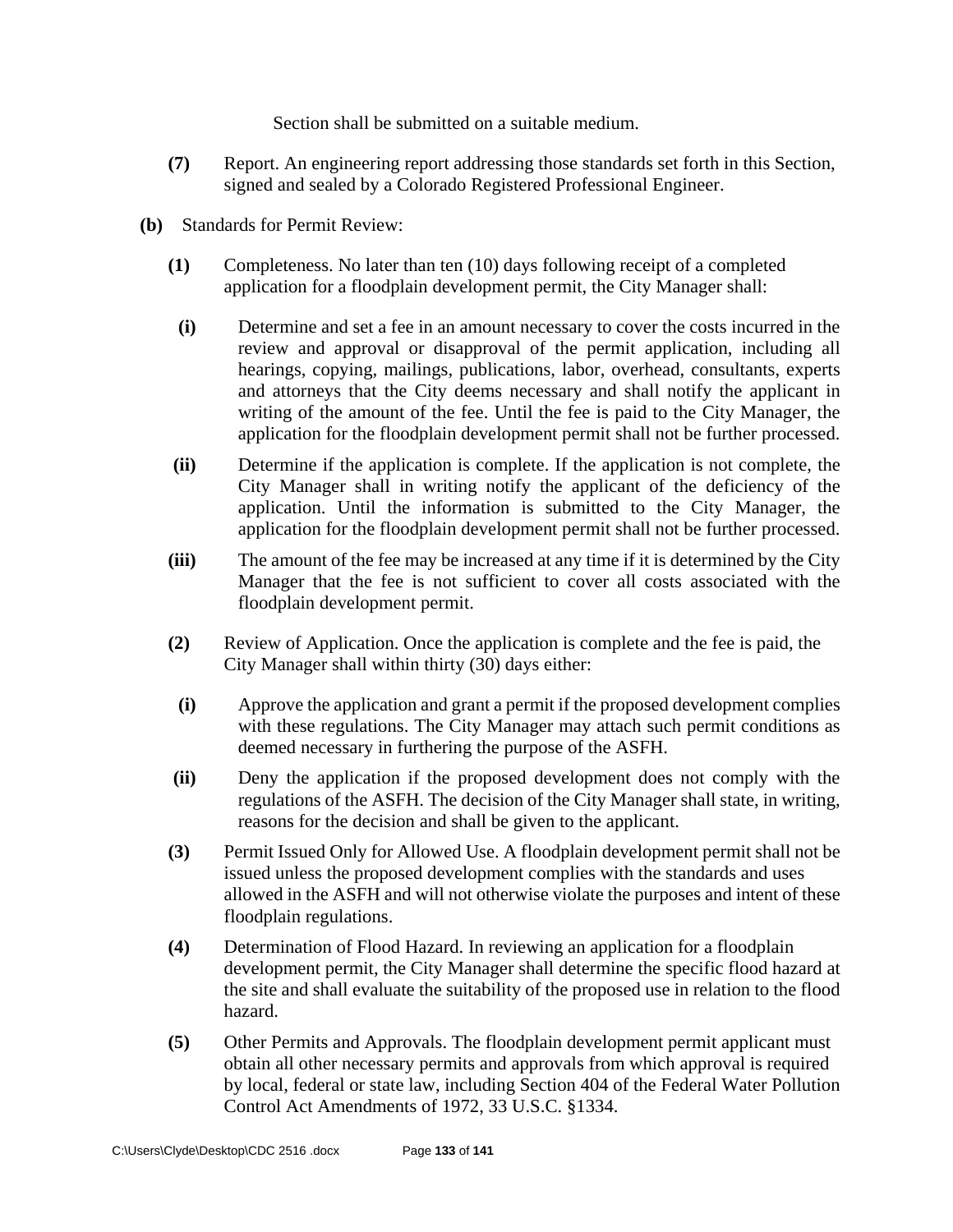- **(6)** Issuance of Permit. If the City Manager determines that the application for a floodplain development permit meets the purposes and requirements of this Article, the floodplain development permit shall be issued, with the attachments of any conditions as deemed necessary to further the purposes of this Article. Such conditions may include, but are not limited to, specification for modification of waste disposal methods and facilities, landscaping, periods of operation, operational controls, sureties, deed restriction and adequate flood-proofing.
- **(c)** Building Permit. The City Manager shall not issue any permit for, nor allow any use involving, any building, structure or other development within the ASFH unless a floodplain development permit has been granted for the development.
- **(d)** Permit Expiration. A floodplain development permit shall expire two (2) years after the date of issuance if the permittee has not commenced construction under the permit.
- **(e)** Waiver of Submission Requirements. The City Manager may waive any part but not all of the submission requirements imposed by the ASFH upon petition by the applicant that a portion of the submission requirements is inapplicable to the development for which the permit is sought and/or full compliance with the submission requirements would be unreasonable for the applicant and that the proposed development will have an insubstantial impact on the surrounding area. Such a waiver may be granted, after due consideration by the City Manager, upon written determination that the information to be submitted is sufficient for the City Manager to arrive at a permit decision in full compliance with the law and these floodplain regulations and that the proposed development will have an insubstantial impact on the surrounding area.
- **(f)** Notice to Purchaser or Lessee. In addition to the provisions set forth in the administrative regulations, in the event that a permit issued under these floodplain regulations allows a structure to be located in a floodplain, the terms of the permit shall require notice that the structure is being located in a floodplain and must be disclosed to the purchaser or lessee in the purchase contract, deed or lease.
- **(g)** Permit Conditions. The City Manager may attach such conditions to granting of a permit for proposed development in the floodway, the flood fringe or a flood-prone area, as he or she deems necessary in furthering the purposes of these floodplain regulations. Such conditions may include, but not be limited to, specifications for modifying waste disposal and water supply facilities, landscaping, deed restrictions or adequate flood proofing.

### **9-32-110 Variance.**

**(a)** A variance from the requirements in this Article may be obtained. Applicants must follow the procedures outlined in §9-16-100, *Variance.* 

### **(b) Review Criteria:**

**(1)** In passing upon a variance application, the Board of Adjustment shall consider all technical evaluations, all relevant factors, standards specified in other sections of this Article, and the following: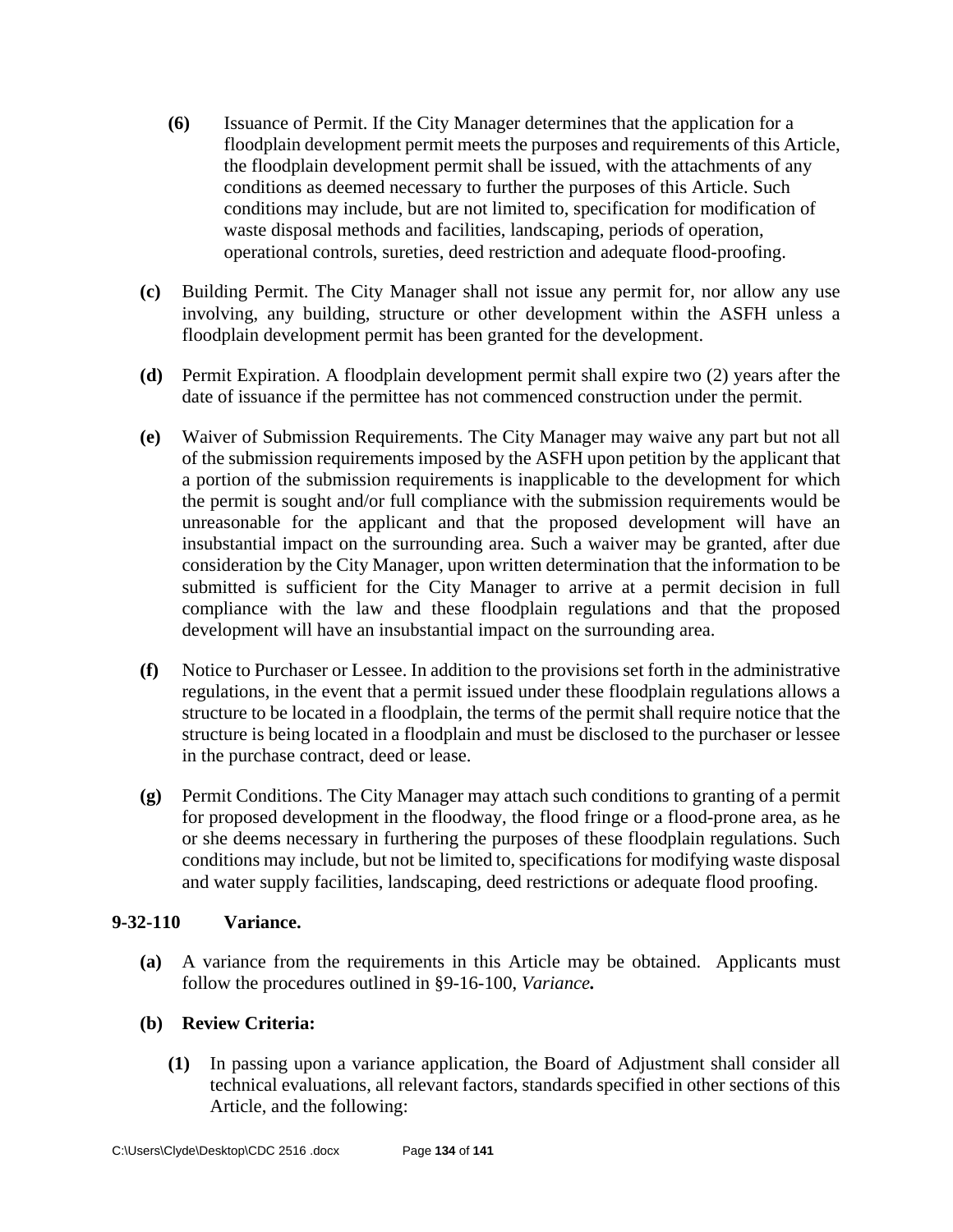- **(i)** The danger that materials may be swept into other lands to the injury of others;
- **(ii)** The danger to life and property due to flooding or erosion damage;
- **(iii)** The susceptibility of the proposed facility and its contents to flood damage and the effect of such damage on the individual owner;
- **(iv)** The importance of the services provided by the proposed facility to the community;
- **(v)** The necessity to the facility of a waterfront location, where applicable;
- **(vi)** The availability of alternative locations for the proposed use which are not subject to flooding or erosion damage;
- **(vii)** The compatibility of the proposed use with the existing and anticipated development;
- **(viii)** The relationship of the proposed use to the comprehensive plan and floodplain management program for the area;
- **(ix)** The safety of access to the property at times of flood for ordinary and emergency vehicles;
- **(x)** The expected heights, velocity, duration, rate of rise and sediment transport of the flood waters and the effects of wave action, if applicable, expected at the site; and
- **(xi)** The costs of providing governmental services during and after flood conditions, including maintenance and repair of public utilities and facilities such as sewer, gas, electrical and water systems, streets and bridges.
- **(2)** Conditions for Variances.
- **(i)** Generally, variances may be issued for new construction and substantial improvements to be erected on a lot of one-half (½) acre or less in size contiguous to and surrounded by lots with existing structures constructed below the BFE, provided that items (i) through (xi) in Subsection (b)(1) above have been fully considered. As the lot size increases beyond one-half  $(\frac{1}{2})$  acre, the technical justifications required for issuing the variance increase.
- **(ii)** Variances may be issued for the reconstruction, rehabilitation or restoration of structures listed on the National Register of Historic Places or the State Inventory of Historic Places, without regard to the procedures set forth in the remainder of this Section.
- **(iii)** Variances shall not be issued within any designated floodway if any increase in flood levels would result.
- **(iv)** Variances shall only be issued upon a determination that the variance is the minimum necessary, considering the flood hazard, to afford relief.
- **(v)** Any applicant to whom a variance is granted shall be given written notice that the structure will be permitted to be built with a lowest floor elevation below the BFE and that the cost of flood insurance will be commensurate with the increased risk resulting from the reduced lowest floor elevation
- **(b)** Upon consideration of the factors of §9-32-110(b)(1) above and the purposes of this Article, the Board of Adjustment may attach such conditions to the granting of variances as it deems necessary to further the purposes of this Article.
- **(c)** The City Manager, shall maintain records of all appeals and report to the FEMA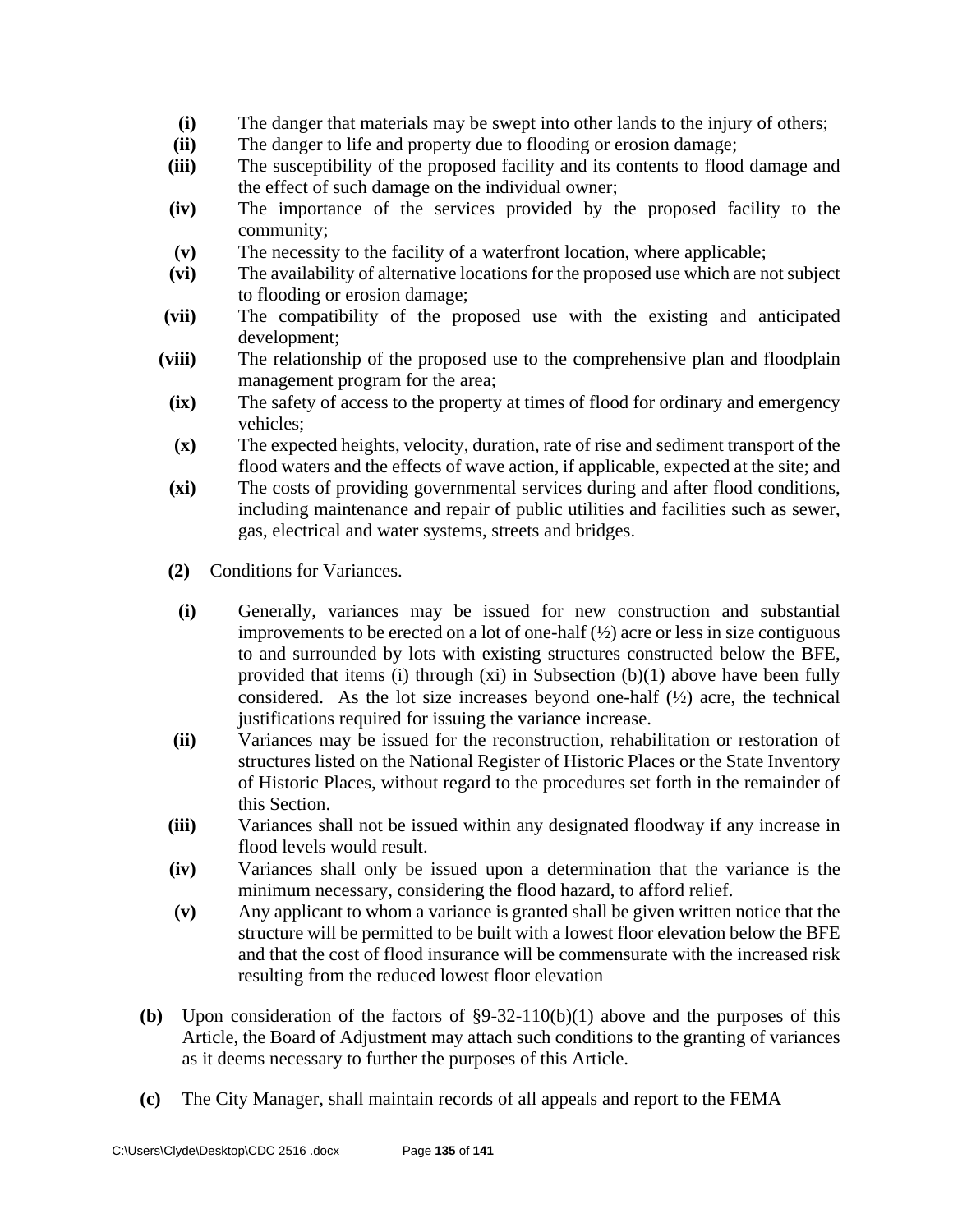## **Article 36**

### **Annexation and Disconnection Procedures**

#### **9-36-010 Purpose.**

- **(a)** The City of Creede acknowledges the applicability of the Colorado Municipal Annexation Act of 1965, C.R.S. §31-12-101 et seq., for annexations to the City of Creede except to the extent otherwise permitted by law.
- **(b)** This Article is intended to implement and supplement the Colorado Municipal Annexation Act of 1965 and shall be liberally construed for the following purposes:
	- **(1)** To encourage a natural and well-ordered development of the City;
	- **(2)** To distribute fairly and equitably the costs of municipal services among those persons who benefit from such services;
	- **(3)** To extend municipal government, services, and facilities to eligible areas which form a part of the whole community;
	- **(4)** To simplify governmental structure in urban areas;
	- **(5)** To provide an orderly system for extending municipal regulations to newly annexed areas;
	- **(6)** To reduce friction among contiguous or neighboring municipalities;
	- **(7)** To increase the ability of municipalities in urban areas to provide their citizens with the services they require; and
	- **(8)** To exercise to the greatest extent possible the City's powers conferred to the City as a statutory town under Title 31 Colorado Revised Statutes.

### **9-36-020 Definitions.**

The meaning of words and phrases contained in this Article shall have the meanings ascribed to them by C.R.S. §31-12-103, unless the context clearly indicates a different meaning.

### **9-36-030 Three Mile Plan.**

**(a)** Except as otherwise provided in this section, no annexation may take place that would have the effect of extending the City's municipal boundary more than three miles in any direction from any point of such municipal boundary in any one year. Within the three mile area, the contiguity required by C.R.S.  $\S 31-12-104(1)(a)$ , may be achieved by annexing a platted street or alley, a public or private right-of-way, a public or private transportation right-of-way or area, or a lake, reservoir, stream, or other natural or artificial waterway. Such three-mile limit may be exceeded if such limit would have the effect of dividing a parcel of property held in identical ownership if at least fifty percent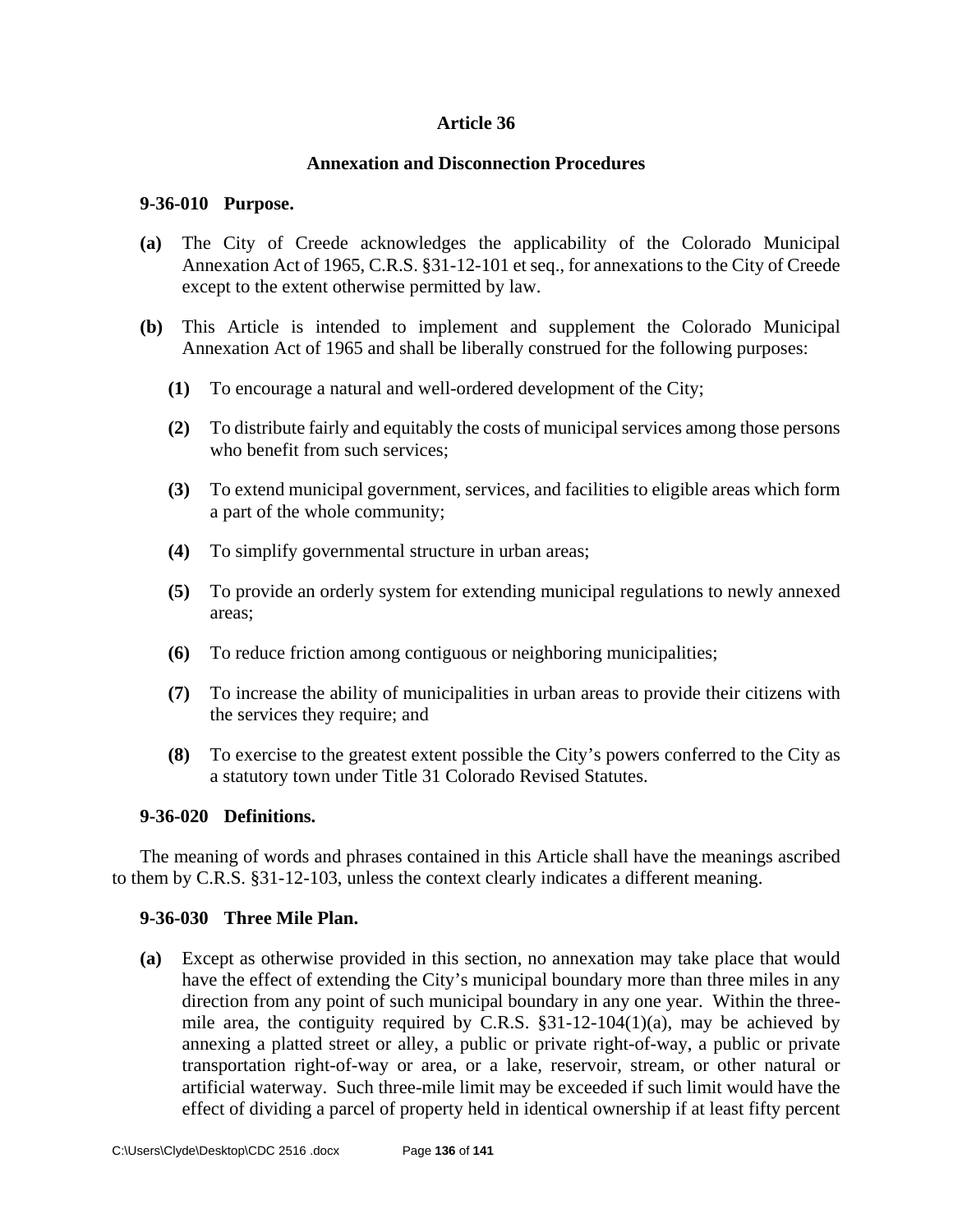of the property is within the three-mile limit. In such event, the entire property held in identical ownership may be annexed in any one year without regard to such mileage limitation.

**(b)** The City of Creede Comprehensive Plan shall serve as and shall constitute the "plan in place" referenced in C.R.S. §31-12-105(1)(e), unless a different plan, supplement, or revision is expressly adopted to serve as a plan in place. The plan in place may also be commonly referred to as the "Three-Mile Plan" and such plan shall be deemed automatically updated annually on January 1 of each year without further action by the City unless a change or modification is necessary and is adopted by resolution or ordinance by the Board of Trustees. The absence of a specific reference in such plan to a particular parcel of land proposed for annexation shall not be interpreted as a statement of intent to not annex such parcel of land; it is the plan and intent of the Board of Trustees to evaluate and to consider for potential annexation all property within three miles of the City's then existing municipal boundaries upon submission of a petition or as otherwise permitted by this Article and the Colorado Municipal Annexation Act of 1965. The absence in the plan of a specific reference to any character or extent of streets, subways, bridges, waterways, waterfronts, parkways, playgrounds, squares, parks, aviation fields, other public ways, grounds, open spaces, public utilities, and terminals for water, light, sanitation, transportation, and power to be provided by the City and the proposed land uses for the area shall not be interpreted as a failure to comply with  $§31-12-105(1)(e)$ , C.R.S., but shall be interpreted as a plan by the City to determine the appropriate character or extent of land uses and services through the City's applicable processes of annexation, planning, and development approvals on a case by case basis. The plan in place may also be amended or modified to more specifically identify the character or extent of land uses and services at any time or contemporaneously with any annexation.

# **9-36-040 Fees and Charges for Annexation Petitions.**

- **(a)** The City Manager may administratively establish and modify as needed an application fee for the processing of an annexation petition. In setting such fee, the City Manager shall consider the costs incurred by the City in reviewing and processing the annexation and obtaining necessary data, studies, and reports. No petition shall be processed unless accompanied by the applicable application fee and such petition shall be deemed incomplete until such fee is paid in full.
- **(b)** The City may require as a condition of annexation the payment of additional amounts by the petitioners or others deemed necessary, beneficial, or advantageous by the City, including but not limited to payments to offset anticipated costs or expenses of providing services to the annexed property or residents of the annexed area, mitigate anticipated impacts to the annexed area or to surrounding lands, to upgrade infrastructure within the City, or to defray any costs or expenses of the City.
- **(c)** The City may waive all or any portion of a fee or charge for annexation where the Board of Trustees administratively finds in its sole discretion that the proposed annexation will provide substantial benefits or advance important economic or other goals and objectives of the City.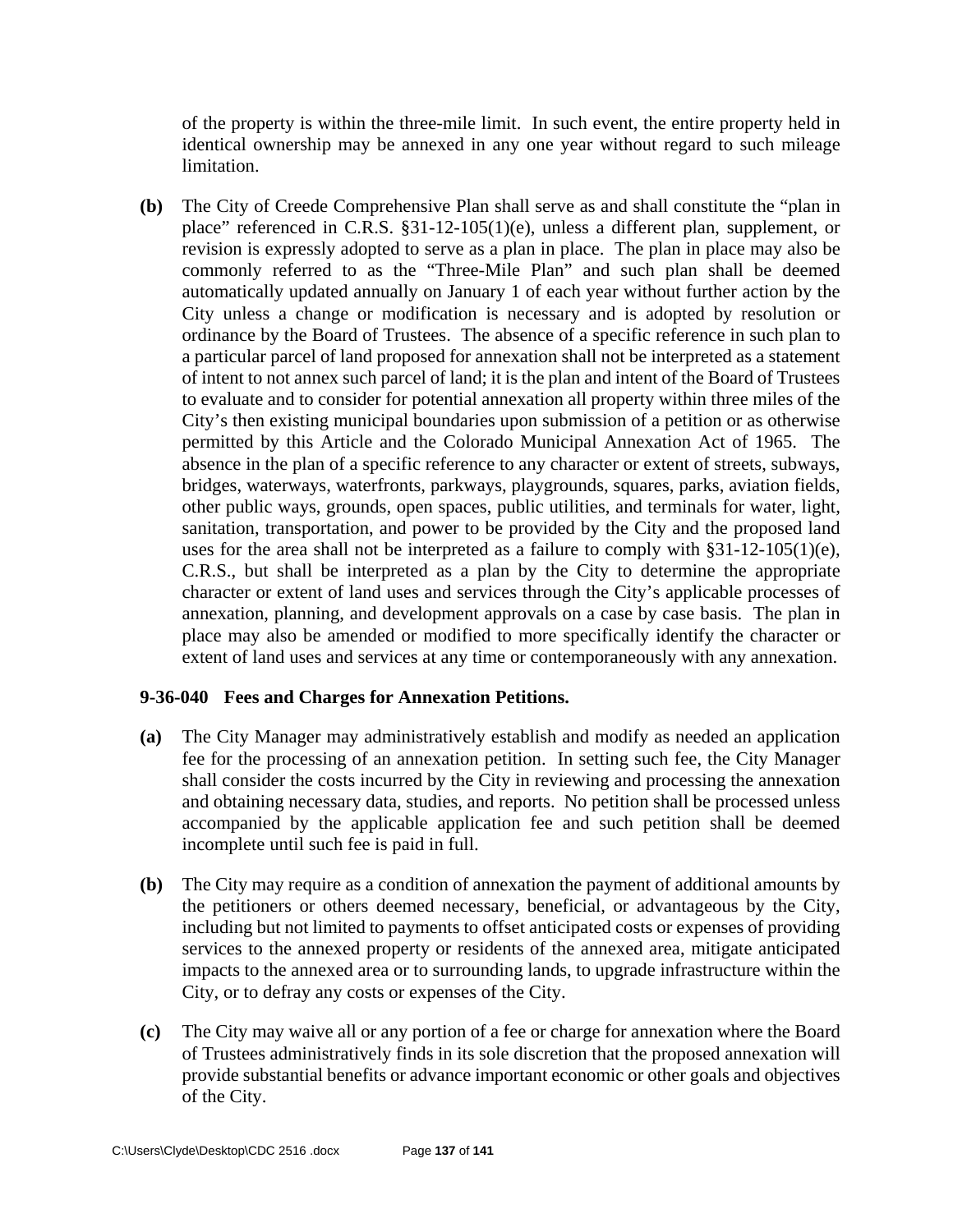### **9-36-050 Annexed Property Subject to All Laws.**

Unless otherwise provided by an agreement governing the annexation of property into the City of Creede, the ordinances, resolutions, rules, and regulations of the City of Creede shall remain fully valid and effective as to any property annexed into the City of Creede.

#### **9-36-060 Annexation Agreements.**

- **(a)** The City is authorized to enter into one or more agreements with property owners memorializing understandings of the landowner and the City and/or imposing terms, conditions, obligations, and rights upon annexation mutually acceptable to the parties. An annexation agreement is not required as a condition of all annexations. Nothing contained in such agreement shall supersede any provision of any ordinance, resolution, rule, or regulation of the City of Creede unless:
	- **(1)** such agreement explicitly identifies a provision of an ordinance, resolution, or rule of the City of Creede intended to be superseded by the agreement; or
	- **(2)** a provision of such agreement directly and irreconcilably conflicts with obligations and rights of the parties otherwise made applicable by a provision of an ordinance, resolution, rule, or regulation of the City of Creede.
- **(b)** Annexation agreements shall be approved by ordinance.

### **9-36-070 Non-Resident Petitions for Annexation Election Authorized.**

- **(a)** The City of Creede hereby supplements the Colorado Municipal Annexation Act of 1965 by the addition of another method or means to petition for an annexation election in addition to petitions signed by registered electors as permitted by C.R.S. §31-12-107(2). Such additional method or means shall authorize and entitle owners of non-residential property to petition for an annexation election which petition shall be processed and considered in the same manner and under the same procedures as resident landowner petitions filed pursuant to C.R.S. §31-12-107(2), except that any requirement that petitions be signed by resident landowners or eligible electors shall not apply to such petition.
- **(b)** A non-resident petition for annexation election shall meet or satisfy the following requirements:
	- **(1)** The petition shall propose annexation of property zoned and used for non-residential use only;
	- **(2)** The petition shall propose annexation of not less than three (3) subdivided or legally recognized and contiguous lots or parcels *not* held in identical ownership;
	- **(3)** The petition shall not propose for annexation property eligible for annexation without petition as an enclave pursuant to C.R.S. §31-12-106.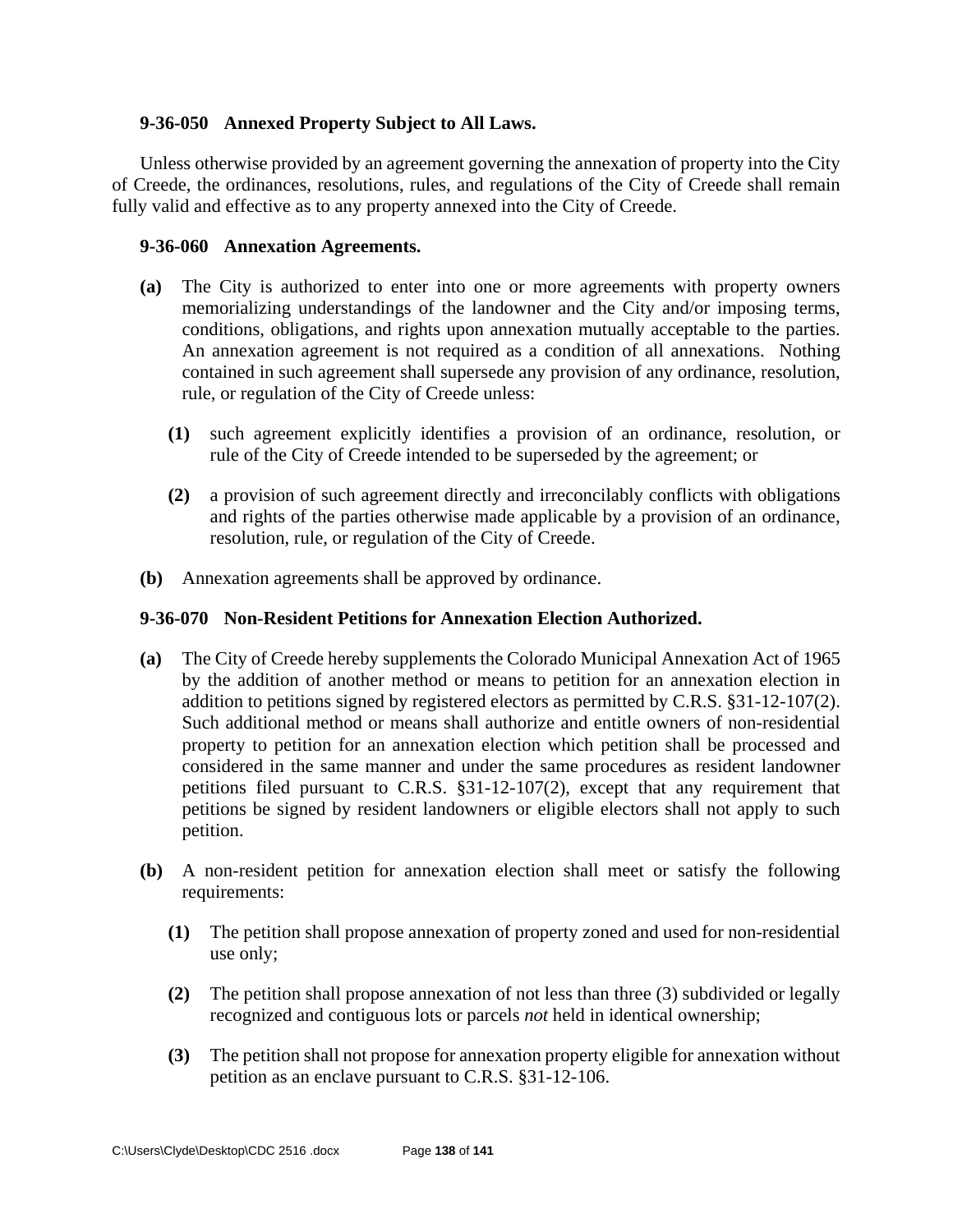- **(4)** The petition shall be signed by the owners of record of more than one-half of the total number of lots or parcels proposing annexation regardless of the percentages of land area owned by such owners;
- **(5)** The petition shall be filed with the office of the City Clerk of the City of Creede.
- **(6)** The petition shall comply with the provisions of paragraph (c) of subsection (1) of C.R.S. §31-12-107; except that:
	- **(i)** Rather than an allegation that any certain percentage of total land area is owned by the petitioners, the petition shall contain an allegation that the signers of the petition are the record owners of land in the area proposed to be annexed; and
	- **(ii)** The petition shall identify the lot or parcel owned by each petitioning owner and identify the other lots or parcels owned by others not parties to the petition; and
	- **(iii)** The petition shall request that the City commence proceedings for the holding of an annexation election.

### **9-36-080 Annexation Election Procedures.**

Following a finding by the Board of Trustees that the petition filed is in substantial compliance with this Article and applicable provisions of the Colorado Municipal Annexation Act of 1965, the Board of Trustees shall cause to be conducted an election in accordance with C.R.S. §31-12- 112.

### **9-36-090 Disconnection Purpose and Applicability.**

This Article is also intended to provide for policies and procedures for the disconnection of lands from the municipal boundaries of the City of Creede. This Article shall be liberally construed for the following purposes:

- **(a)** To create logical, uniform, and identifiable boundaries for the City;
- **(b)** To best organize and manage lands within the City to ensure efficient and cost effective delivery of municipal services;
- **(c)** To reasonably demarcate the locations at which the City's responsibility for the delivery of municipal services begin and end as a means of reducing confusion among the citizens and to provide for reasonable City identity; and
- **(d)** To distribute fairly and equitably the costs of City services among those persons who most directly use City resources and most directly benefit from such services.

#### **9-36-100 Method of Petition for Disconnection.**

Proceedings for disconnection may be initiated only by petition of the Board of Trustees. Disconnection is a legislative act and the Board of Trustees shall exercise its sole discretion in the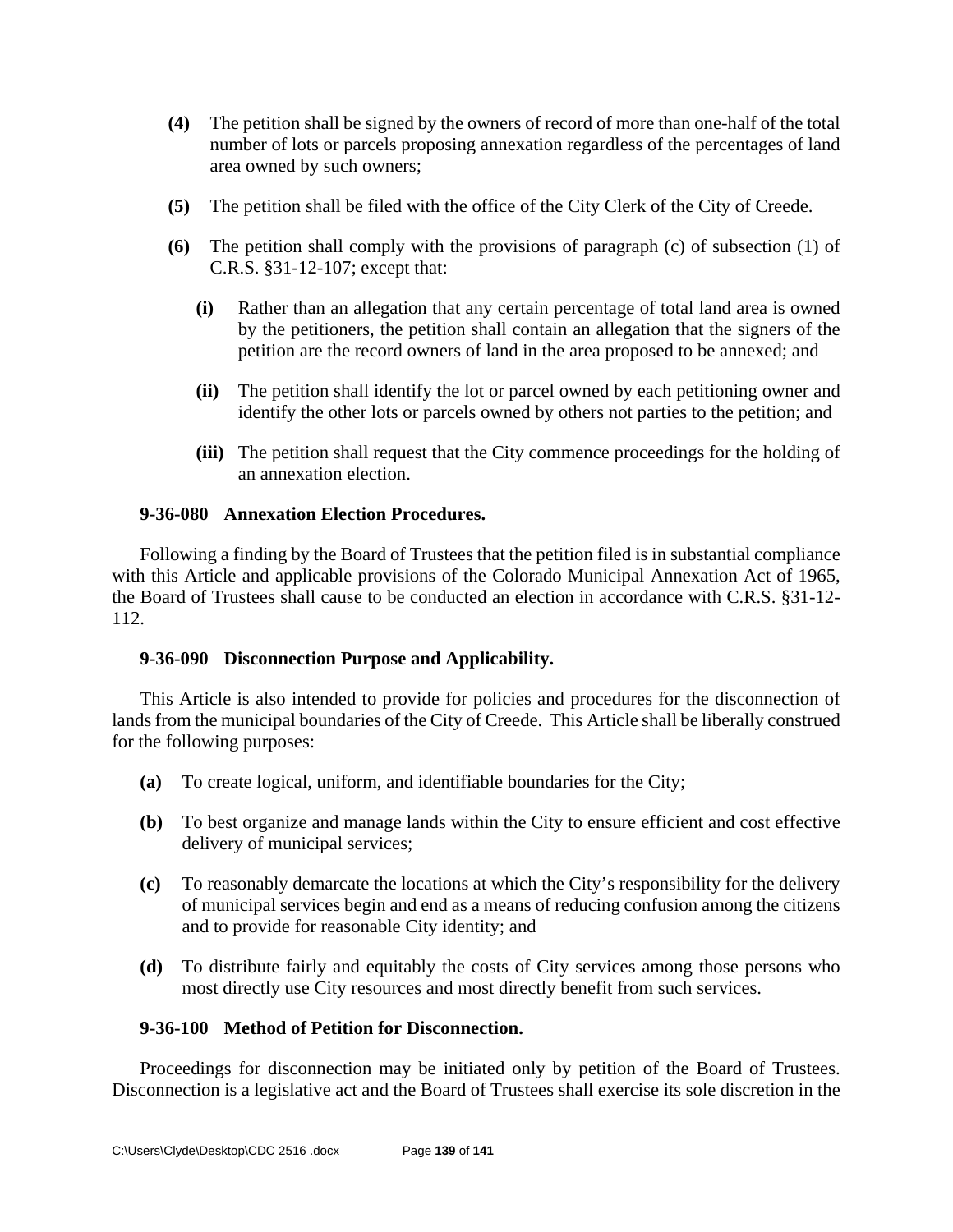disconnection of land.

### **9-36-110 Petition for Disconnection by Board of Trustees.**

A petition for disconnection shall meet or satisfy the following requirements:

- **(a)** The petition shall propose disconnection of land contiguous to the border or boundaries of the City of Creede; and
- **(b)** Where land proposed for disconnection is not owned or controlled by the City of Creede, the written consent of the owner of record shall be required as a condition of disconnection; and
- **(c)** The petition shall be signed by a majority of the members of the Board of Trustees and shall state the reason or reasons justifying the proposed disconnection.

## **9-36-120 Processing of Disconnection Petitions.**

- **(a)** Following submission of a completed petition from the Board of Trustees, the City Clerk shall cause to be published a notice of a public meeting at which the Board of Trustees shall consider such petition and determine whether such disconnection should be approved. No other notice shall be required. Notice shall be published at least ten (10) days prior to the public meeting. Persons interested in such disconnection may submit written comments and such comments shall be provided to the Board of Trustees if received by the City at or prior to the meeting. The Board of Trustees may, at its discretion, accept comments at the public meeting from interested parties.
- **(b)** Approval of any disconnection shall be made by ordinance. No disconnection shall be approved by emergency ordinance.
- **(c)** Following approval of an ordinance disconnecting land from the City, the City Clerk shall cause to be mailed or otherwise delivered the following:
	- **(1)** Two (2) certified copies of the disconnection ordinance to the county clerk and recorder of the county in which the disconnected property lies, together with instruction to the county clerk to file one copy with the Colorado division of local government in the department of local affairs pursuant to C.R.S. §24-32-109.
	- **(2)** A copy of the ordinance to the county assessor of the county in which the disconnected property lies.
	- **(3)** A copy of the ordinance to the county surveyor of the county in which the disconnected property lies.
	- **(4)** A certified copy of the ordinance to the Colorado division of local government in the department of local affairs.

Mailing of the disconnection ordinance shall not be a pre-condition to the effective date of